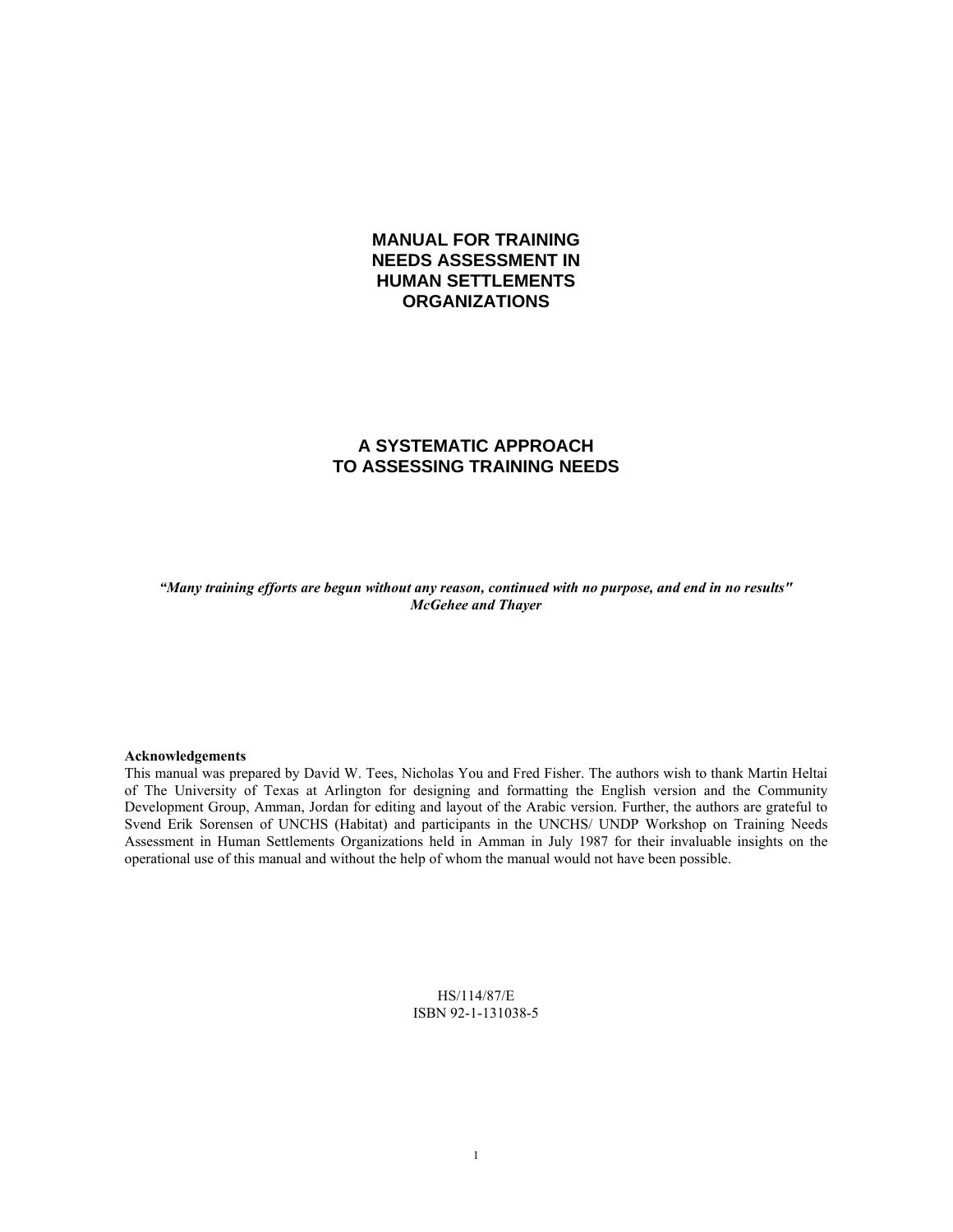# **CONTENTS**

| Foreword |                                                                                                                                                                                                                                                                                                                                                         | 3                                      |  |  |  |  |
|----------|---------------------------------------------------------------------------------------------------------------------------------------------------------------------------------------------------------------------------------------------------------------------------------------------------------------------------------------------------------|----------------------------------------|--|--|--|--|
|          | <b>PART I - THE MANAGER'S GUIDE</b><br>4<br>10<br>Summary                                                                                                                                                                                                                                                                                               |                                        |  |  |  |  |
|          | <b>PART II - THE ASSESSOR'S HANDBOOK</b><br>Step 1: Management sanction and preparation for training needs assessment                                                                                                                                                                                                                                   | 10<br>11                               |  |  |  |  |
|          | Step 2: Scanning the work environment<br>A. Studying records and reports<br><b>B.</b> Direct observation<br>C. Asking questions<br>Summary                                                                                                                                                                                                              | 13<br>15<br>18<br>21<br>26             |  |  |  |  |
|          | Step 3: Focusing on discrepancies and needs<br>A. Information management<br>B. Information analysis<br>C. Specifying training needs<br>Summary                                                                                                                                                                                                          | 27<br>28<br>30<br>31<br>33             |  |  |  |  |
|          | Step 4: Planning for implementation<br>A. Preparing strategies<br>B. Setting priorities<br>Summary                                                                                                                                                                                                                                                      | 33<br>34<br>36<br>39                   |  |  |  |  |
|          | Step 5: Reporting to management<br>Summary                                                                                                                                                                                                                                                                                                              | 39<br>43                               |  |  |  |  |
|          | <b>PART III - RESOURCES</b><br>Annex A. Terms of reference (TOR) document<br>Annex B. Guide for conducting a personal interview<br>Annex C. Guide for preparing a survey questionnaire<br>Annex D. Guide for conducting a Q sort survey<br>Annex E. Guide for using the Nominal Group Technique<br>Annex F. Guide for using the Crawford slip technique | 43<br>44<br>45<br>47<br>49<br>51<br>53 |  |  |  |  |
|          | Annex G. Guide for selecting training resources<br><b>PART IV - CASE STUDY</b>                                                                                                                                                                                                                                                                          | 54<br>55                               |  |  |  |  |

Page **Page**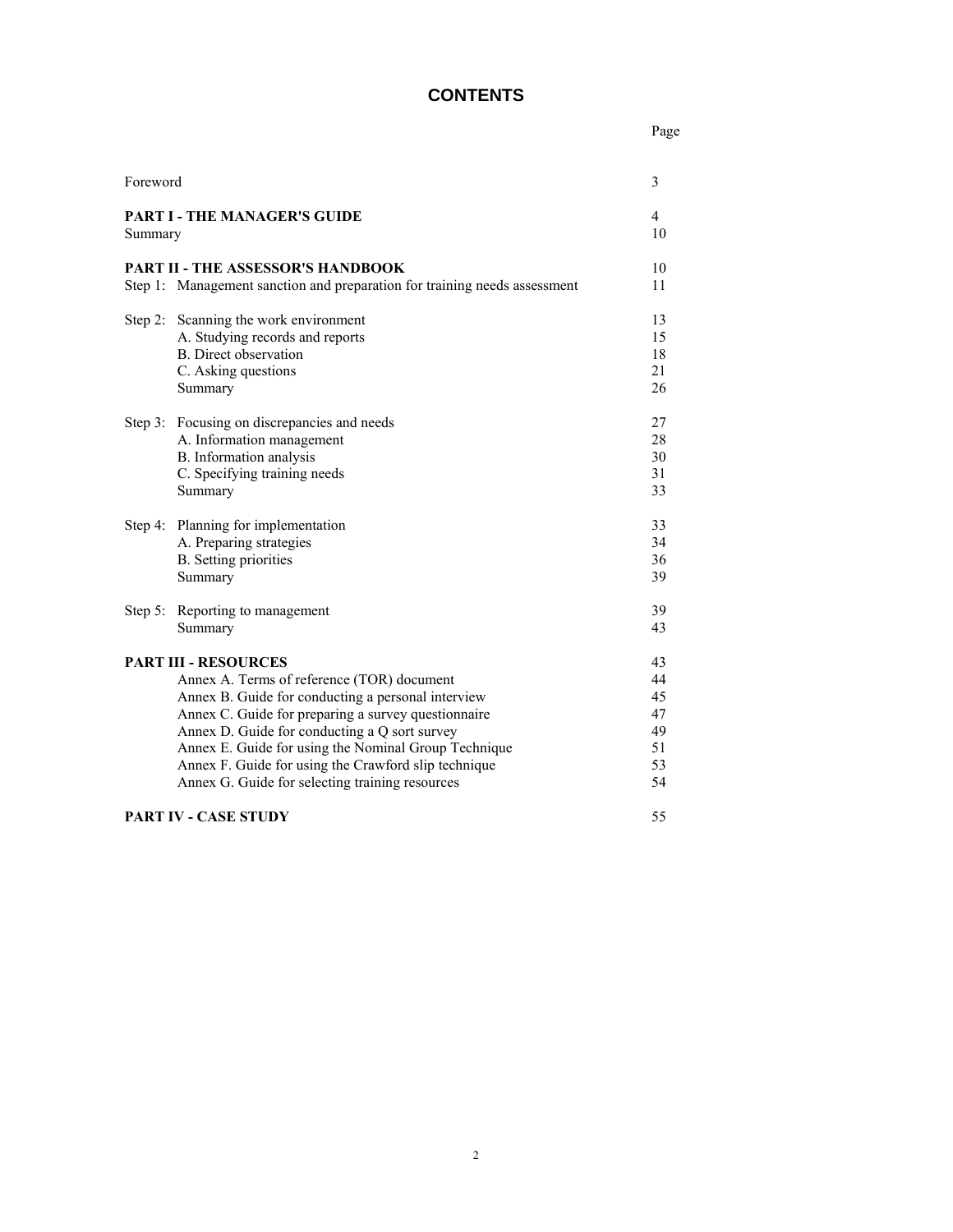# **FOREWORD**

The United Nations Centre for Human Settlements (Habitat) has long promoted innovative approaches to training suitable for the needs of operational agencies. It has insisted that, to be effective, training must be accompanied by the careful and continuous assessment of human performance throughout an organization. Systematic assessments show what performance problems exist, which can be remedied by training, and which must be resolved in some other way. Without them, training will never be taken seriously by management as crucial to the attainment of organizational purposes.

In recent years, governments and bilateral and multilateral agencies have become aware of the need for well-targeted and appropriate training. The field of human settlements is no exception. Governments and local authorities now realize the importance of properly managing their physical assets and financial resources. As settlements grow, policies and procedures must keep pace with rising demands for infrastructure and services. However, manpower policies based on formal education are no longer adequate, and something more is needed. Today, there is growing recognition of training's true potential not merely as job preparation but rather as a powerful development tool capable of returning benefits to an organization that far exceed the cost of the training.

Most human settlements organizations do not possess adequate resources for the growing service demands placed upon them. To most of these organizations it is clear that expenditures for training are necessary to maintain adequate levels of employee performance. Rather than develop internal training capabilities, however, these organizations have followed the practice of relying on outside training institutions to advise them regarding appropriate training for their employees.

Institutions offering training and assessment services for human settlements organizations vary in capability. Unfortunately, many of these institutions are not able to vary their programme content to meet the changing needs of human settlements organizations. On occasion, these institutions are charged by the organizations they serve with lacking real-world perspective and offering programmes that are without sufficient job relevance for the needs of specialized personnel.

The determination of training needs requires careful and continuing research throughout an organization. Few outside training institutions have the resources to devote to such rigorous activity. Consequently, the assessments that are conducted by these institutions tend to focus on general areas for improving work competency rather than the development of specific job-related skills.

These observations are not meant to discredit training institutions. On the contrary, these institutions suffer from the lack of relevant performance data as much as the human settlements organizations they wish to serve. Without active and continuous data collection as a basis for programme design, training will never have the impact on an organization that it should.

The underlying premise of this manual is a simple one. To be effective, training must be based on a constant flow of Information that an organization generates about itself. Access to this information gives managers a reliable way to determine when an investment in training can have the most benefit on performance anywhere in the organization.

In 1985, UNCHS (Habitat), in collaboration with the Housing Corporation of Jordan, and with funding from the United Nations Development Programme (UNDP), organized and delivered a regional training course on urban projects for Arab states. Recognizing the success of that course, several Arab states requested UNCHS (Habitat) to organize and UNDP to fund other courses to meet their short-term training needs. Among the courses requested were settlement management, municipal finance, shelter project operation and maintenance and computer applications in human settlements planning. A fundamental concern of UNCHS (Habitat) in the preparation of these training courses was the development of a curriculum that would match precisely the performance requirements of participating agencies.

The present methodology for identifying training needs was initiated at the request of Gulf Co-operation Council (GCC) countries in the interest of Arab states. The funding for carrying out the initial research and field-testing came from UNDP under project RAB/83/013. The Executing Agency for the project was UNCHS (Habitat). The current manual is an output of Sub-programme 8.2 of the 1986-87 UNCHS Work Programme.

UNCHS (Habitat) decided to focus project attention, first, on a set of tools which could be used by national human settlements agencies and training institutions to identify training needs and, second, on an investigation of the adequacy of training institutions to meet the identified needs. The present manual is designed to supply managers of human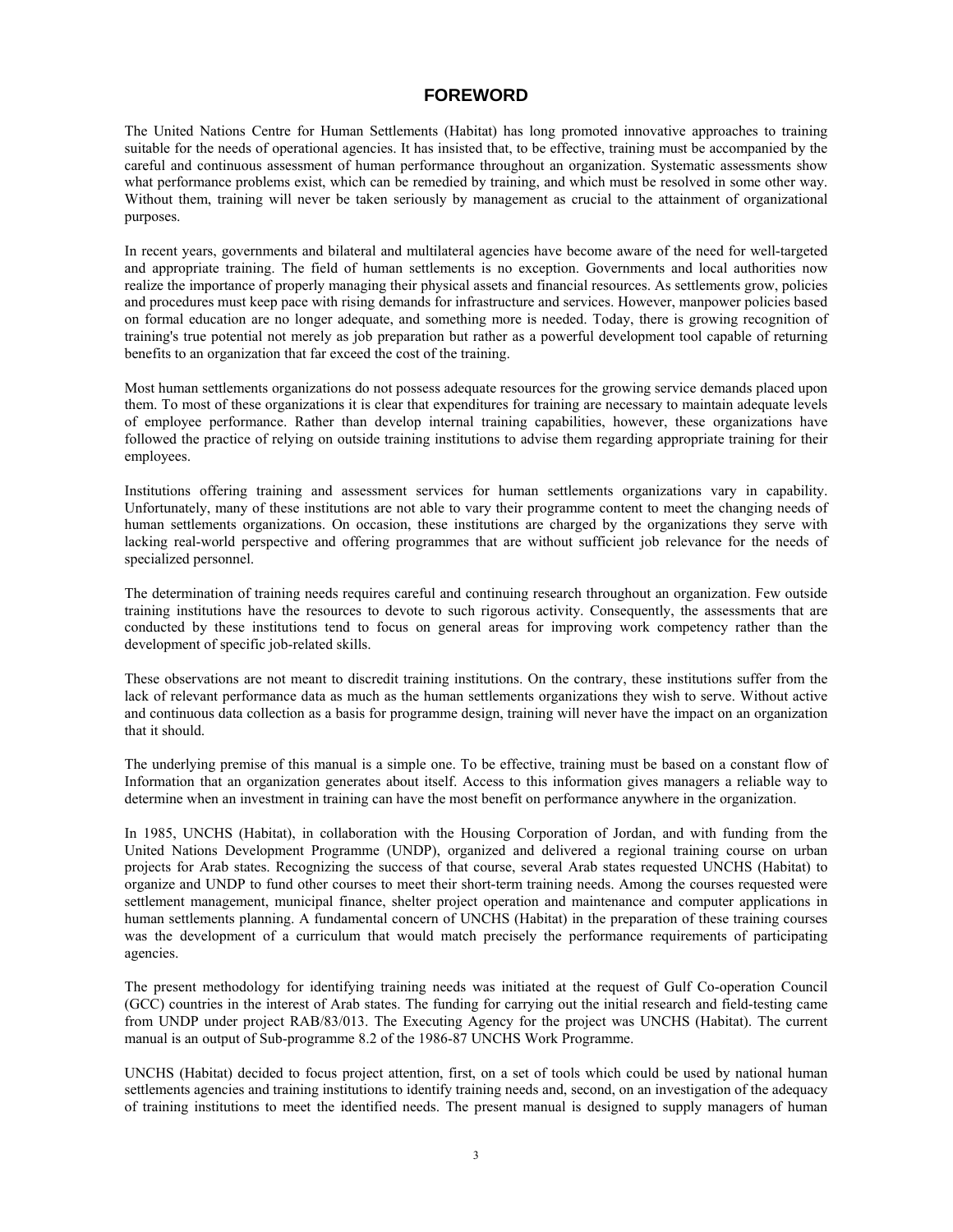settlements organizations with materials suitable for carrying out systematic training needs assessments at various organizational levels.

Part I of the manual, called "The Manager's Guide," is intended for use by managers of human settlements organizations who are prepared to take advantage of these advanced methods. Part II is "The Assessor's Handbook." Here, the process for carrying out a systematic training needs assessment is explained in detail for the benefit of employees with direct implementing responsibility. In Part III, "Resources," detailed information is provided on specific data collection techniques and other assessment methods to aid the assessor in carrying out various phases of the needs assessment process. Frequent references are provided in Part II to the materials contained in Part III for the convenience of the assessor in locating exactly what is needed for any assessment situation. Part IV, "Case Study," describes the result of field-testing the needs assessment process: 1) during a workshop conducted by UNCHS for officials from the GCC countries of Oman, Qatar, Saudi Arabia, and the United Arab Emirates during the summer of 1987 in Amman, Jordan, and 2) during the actual conduct of a training needs assessment in Dubai Municipality, U.A.E. in September 1987.

In taking on this project, UNCHS (Habitat) did not intend to address all the issues involved in human settlements training. In this sense, the project is partial and incomplete, and we look forward to obtaining your comments and suggestions for improvement. The project does. However, offer many assessment tools and perspectives that have value for managers and training assessors inhuman settlements organizations.

# **PART I - THE MANAGER'S GUIDE**

### *Overview*

Training is one of management's most important strategies for reaching organizational goals. When used to produce or upgrade organizational skills needed to overcome gaps in performance, training can bring back savings to an organization that are many times more valuable than the cost of the training itself. To be effective, training decisions must be based on a consistent flow of reliable information about the quality of performance in various parts of an organization. Providing management with information of this kind is the reason why organizations undertake the assessment of training needs.

The purpose of this guide is to give managers of human settlements organizations a perspective on what is involved in the assessment of training needs. Particular attention is given in the guide to the nature of the needs assessment process and the manager's role in activating and perpetuating the process.

"The Manager's Guide" is written from the insider's point of view. The focus is on the manager of a human settlements organization who is concerned about making effective use of training resources for maintaining and improving the quality of organizational performance. The guide is not concerned with needs assessment from the perspective of the training consultant who is seeking to find the most useful or marketable courses to offer an organization.

### *The role of needs assessment*

Effective training must be reinforced by reliable and continuous self-examination. For human settlements organizations, this self-examination is nothing more than the collection and analysis of existing organizational data to extract meaningful conclusions about the need for training. When a manager collects data about an organization and studies it with training in mind, he or she is engaging in "needs assessment."

More than two decades ago, two respected authorities on training, McGehee and Thayer, observed:

"An adequate training program depends upon securing reliable data as a basis for answering the following persistent questions:

- Who is to be trained?
- In what are they to be trained?
- By whom are they to be trained?
- How are they to be trained?
- How are the results of training to be evaluated?" **(1)**

Needs assessment is often considered to be the process used by outside training institutions to obtain information useful in planning training courses for the employees of human settlements organizations. It is a common practice for these institutions to send out periodic course announcements requesting both interest in specific courses and additional information on new training requirements. Sometimes these institutions endeavor to contact representatives of national ministries or of local municipal offices for additional information and commitments.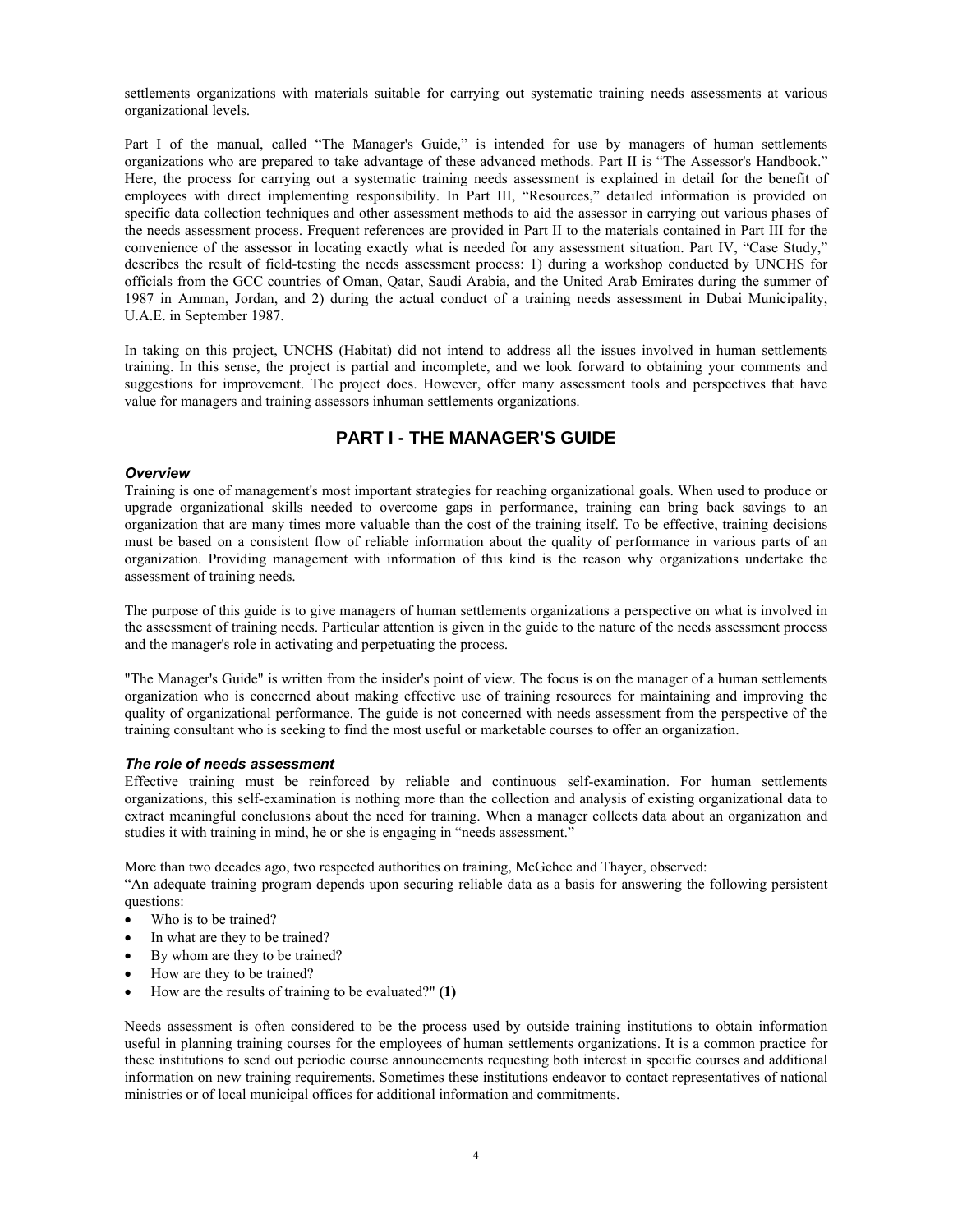This approach to needs assessment places emphasis on courses to be delivered rather than on the unique performance requirements of the organization. Data gathering is designed to assess the interest of employees in available topics rather than to analyse what employees need to know to improve the quality of their performance. Assessments tend to be an irregular and infrequent activity rather than an integral part of an on-going process within the organization. Since this method for the conduct of a needs assessment is so common in human settlements and other organizations, it will be referred to in this guide as the "conventional method."

The obvious shortcoming of this approach to training needs assessment is that outside institutions are in control of the training process. These institutions must serve the training needs of many organizations, public and private. Rarely do they have the time or capability to undertake a rigorous examination of training needs in a single organization. As a result, the programmes they offer may be of high quality but of uncertain value to a human settlements organization that may be counting on training to help achieve organizational goals.

There is some evidence of a growing reluctance among human settlements organizations in developing countries to participate in training without greater assurance that course offerings are relevant to the needs of the organization. This was demonstrated a year or so ago when a training institute in Jordan, after investing considerable resources in a comprehensive needs assessment, reported that less than 25 percent of the client's employees who expressed an initial interest in receiving training had registered for one of its programmes.

A speaker at an administrative reform conference held recently in Amman, Jordan, described the inadequacies of training programmes in Arab countries which are not designed to address the real needs of those to be trained.

*"The Arab area has witnessed during the lost two decades a considerable new growth in administrative training programs, directed towards leaders and practitioners in governmental organizations at oil levels. Those training programs were presented without sufficient analysis to the organizations and individuals' real need of training, and without fitting in to the needs and contents of the programs"* **(2)**

## *The systematic method*

Most managers will concede quite readily that needs assessment is a necessary component of the training process in a human settlements organization. These managers often confess that reliance on the conventional assessment practices of external training institutions is not sufficient. In order to obtain the training data they need, human settlements managers must follow a different course. They must take responsibility for doing their own needs assessments. They con engage in an alternative training needs assessment process called the "systematic method."

Training needs assessment, when done systematically by an agency for itself, can be defined as:

*"An ongoing management process for generating and analyzing information about performance in an organization in order to make better informed decisions about where and when to use training."* 

*Table 1 compares systematic needs assessment with the conventional method to help the reader understand the differences.* 

## *A rationale for systematic training needs assessment*

Managers of human settlements organizations should be concerned about incorporating systematic needs assessment in their employee training programmes for several important reasons:

- Systematic needs assessment places control over the training process in the hands of the manager and removes it from control by training institutions that may or may not have the interest of the organization in mind.
- Systematic needs assessment provides managers with an early warning system for performance problems that could jeopardize the effectiveness and/or efficiency of their organizations.
- Systematic needs assessment helps managers to prepare organizational units and individual employees for the introduction of planned changes in the management, structure and operations of an organization.
- Systematic needs assessment produces data to let managers know which of their current training efforts are having intended payoffs and which are not.
- Systematic needs assessment helps managers make choices about where and in what order to begin new training programmes.

## *A five-step process*

The conduct of a training needs assessment in a human settlements organization should be planned according to the five-step process outlined below. Faithful adherence to this process will produce a substantial amount of information about organizational performance. It also will furnish the manager with a guidance system for identifying needs that call for training solutions and for choosing the most suitable training remedy.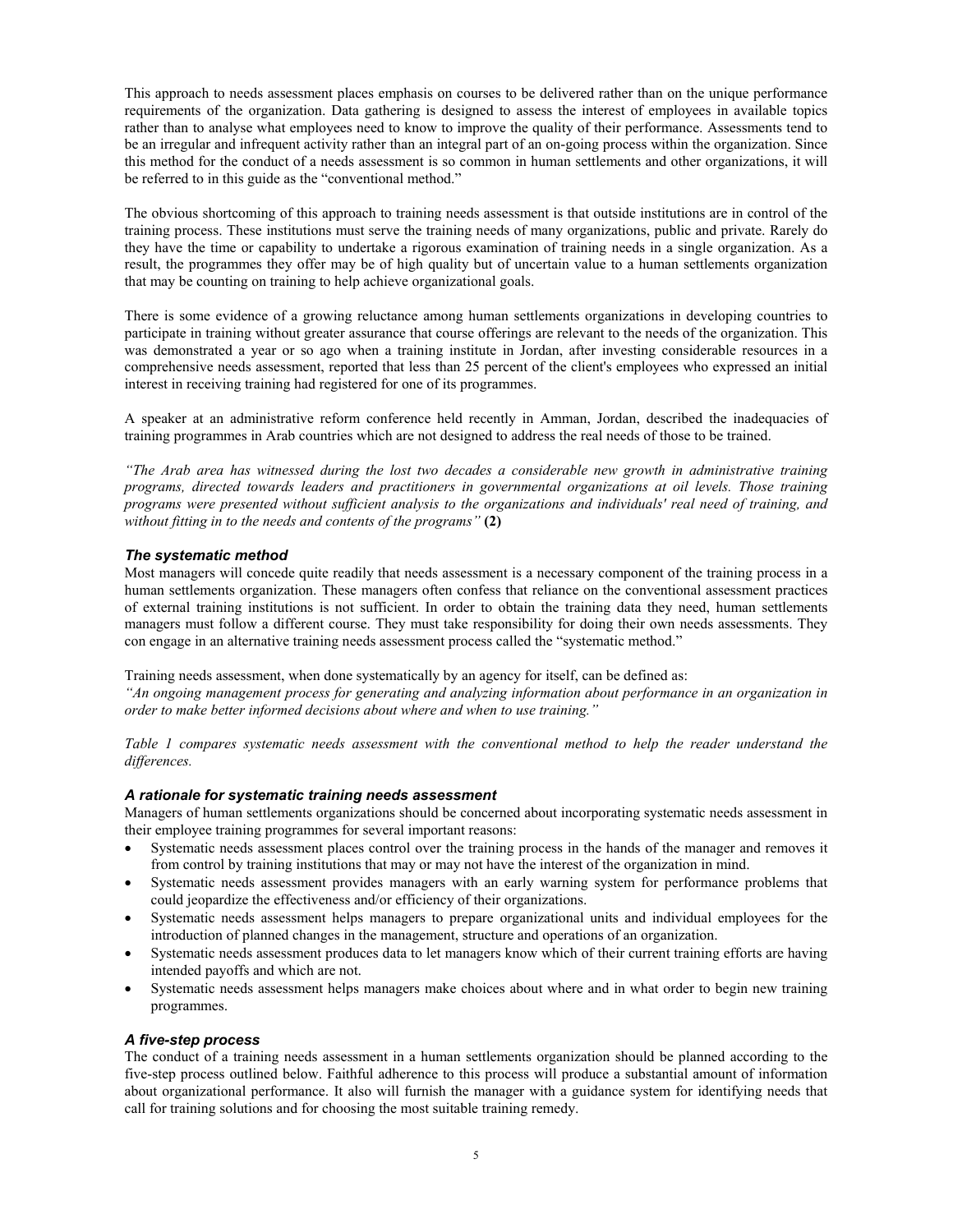## *Step 1 - Management sanction and preparation*

The training needs assessment process begins when a decision is mode by management to sanction the use of systematic needs assessment in locating appropriate targets for training. If training needs assessment is new to the organization, it may be necessary to appoint and train staff or to engage competent outside assistance. Strong management support is required to give credibility to assessment activities in the eyes of organizational units affected.

| Table 1                                                    |                                                            |  |  |  |  |  |
|------------------------------------------------------------|------------------------------------------------------------|--|--|--|--|--|
| <b>COMPARISON OF METHODS FOR ASSESSING TRAINING NEEDS</b>  |                                                            |  |  |  |  |  |
| Conventional                                               | <b>Systematic</b>                                          |  |  |  |  |  |
| Is carried out for the agency by training institutions     | Is carried out by the agency to identify its own solutions |  |  |  |  |  |
| using standardized methods                                 | for gaps in performance                                    |  |  |  |  |  |
| Focuses on a single source of data, the person who         | Focuses on multiple data sources to verify training        |  |  |  |  |  |
| responds to a survey request                               | solutions for performance problems                         |  |  |  |  |  |
| Targets levels of the agency where there are needs that    | Targets various levels of the agency depending on where    |  |  |  |  |  |
| correspond to the capabilities of the training institution | problems or changing situations are found                  |  |  |  |  |  |
| Centers on subject matter for training and the agency's    | Centers on concrete problems and the consequences of       |  |  |  |  |  |
| reaction to a list of topics                               | planned changes for performance in the organization        |  |  |  |  |  |
| Depends on the skill of outside training institutions to   | Depends on management commitment and personnel who         |  |  |  |  |  |
| carry out the assessment                                   | are able to carry out needs assessment on a regular basis  |  |  |  |  |  |
| Does not distinguish between training related needs and    | Distinguishes between training needs and non-training      |  |  |  |  |  |
| needs for organizational improvement                       | needs and provides linkages between the two types of       |  |  |  |  |  |
|                                                            | needs                                                      |  |  |  |  |  |

# *Step 2 - Scanning the work situation*

Performance discrepancies exist at every organizational level. Some discrepancies exist or develop when employees do not know how to perform their duties correctly or do not wish to do so. Other discrepancies come into existence as the consequence of starting new programmes, hiring new people or installing new facilities and equipment. The nature and extent of discrepancies in performance within a human settlements organization can be identified by continuous scanning - studying records and reports produced by or about the organization, observing job performance directly and asking questions to verify facts and opinions obtained through other means.

## *Step 3 - Focusing on discrepancies and needs*

Performance discrepancies vary in nature and can affect an organization in different ways. Some are serious and can be damaging if not corrected. Others are less serious but can, nevertheless, affect the work of many employees. Still others may not be serious enough to require corrective action. Focusing is an analytical activity that helps to direct management attention to the most important discrepancies. In addition, through focusing, discrepancies that exist because employees do not have the knowledge or skill to perform correctly (training needs) can be separated from discrepancies that exist for other reasons (non-training needs).

## *Step 4 - Planning for implementation*

Identifying and formulating proposals for meeting an organization's training needs requires careful planning. There are many resources available to the organization to train its employees, both from within the organization and from outside. A strategy for using the resources available must be developed to meet each identified training need. Priorities must be assigned to the various strategies based on criteria of potential impact, cost, feasibility and timing for consistency with the organization's requirements.

## *Step 5 - Reporting to management*

The final step in a training needs assessment is to prepare a written report to management. The report must contain enough detail to support a decision by management on each training proposal. Report contents should include background information on each training need and a description of desired performance levels. In addition, report content should include strategies for using training to achieve or restore performance to the desired level, priority rankings and an assortment of facts about each strategy. A worksheet for management use in reporting action on each strategy may be provided in the report.

The needs assessment process ends when a decision is made by management to implement suggested training strategies. This decision, in turn, sets into motion the mobilization of resources to perform the training and evaluate the training results.

A detailed explanation of the five-step training needs assessment cycle described above can be found in Part II of this manual. "The Assessor's Handbook."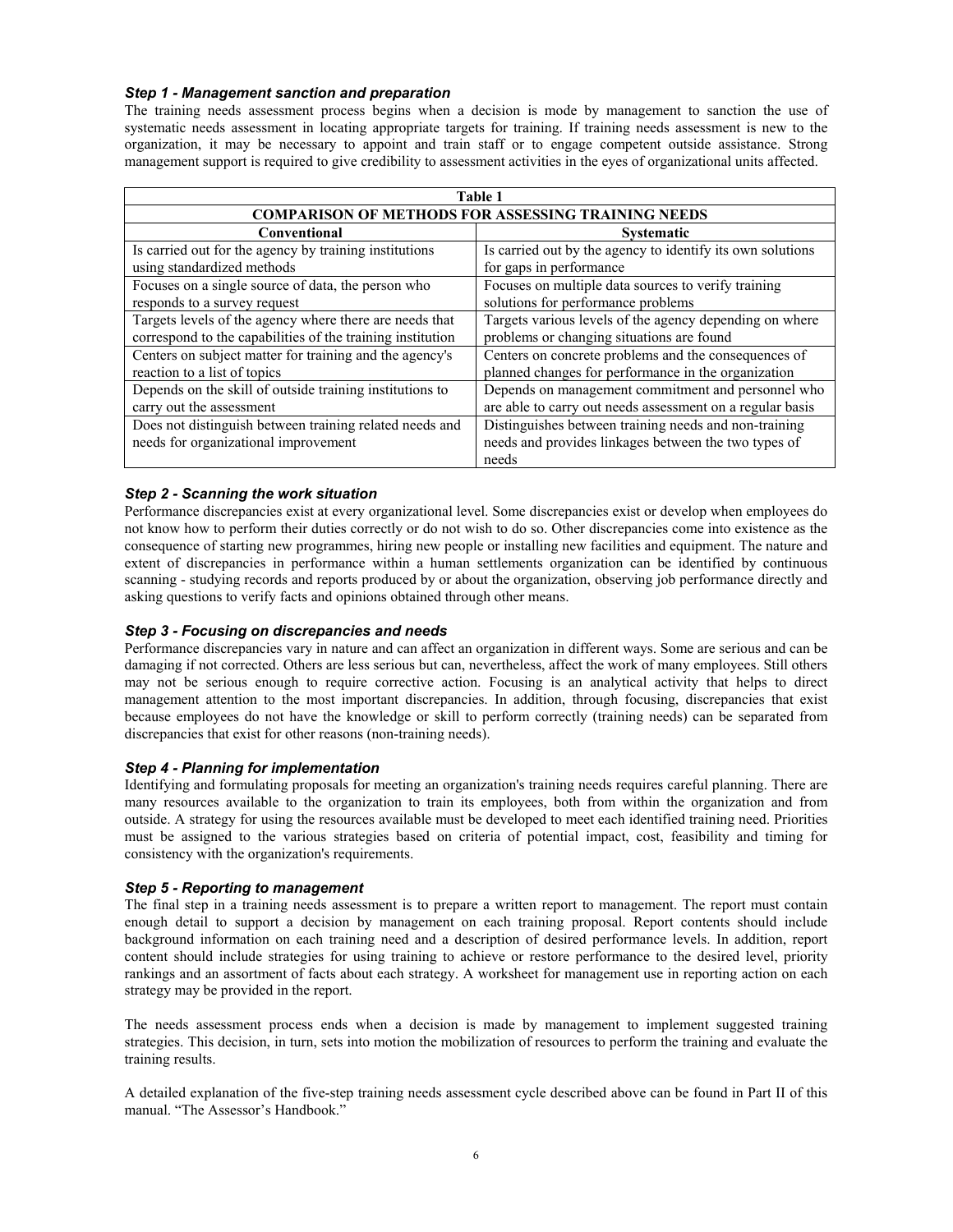## *Implementing the process*

In every human settlements organization, top management decides if and when new programmes and procedures are to be implemented. It is also top management that creates the conditions necessary for new programmes and procedures to succeed. In other words, if changes are to be made, top management must make them, or at least, endorse the changes to be made by others.

There are several broad actions that top management can take to insure the certain success of a training needs assessment program within a human settlements organization.

- Demonstrate a strong, personal commitment to needs assessment as an essential component of the training function.
- Assign day-to-day responsibility for conducting needs assessments to an organizational unit with the scope and authority to accomplish its purpose.
- Staff unit responsible for conducting needs assessments with trained employees capable of conducting training needs assessment activities with a minimum of outside assistance.
- Provide an adequate flow of information about training needs assessment activities to employees who are asked to participate in the process.
- Follow-up regularly while training needs assessments are being conducted and act decisively on forthcoming recommendations.

#### *Personal commitment*

First and foremost in the successful implementation of a new process for assessing training needs is a top manager who is committed to it. Commitment is a visible and continuous personal effort by a manager to do what has to be done to implement a new process and keep it operating the way it was intended to operate. The human settlements manager who is committed to the implementation of systematic training needs assessment in his organization demonstrates his commitment by giving his time and energy to the project. Further, he must do whatever he can to mobilize resources of the organization for the project's success.

Managers who are most likely to make a commitment of sponsorship and active support for the implementation of systematic training needs assessment in their organizations:

- Are committed to the full development of each employee's potential in relation to the needs of the organization.
- Believe that employees with ordinary capabilities are able to perform at extraordinary levels.
- Are convinced that training is the principal means by which the potential of each employee to perform is translated into actual performance.

## *Authority and organization*

Training needs assessment is a training-related activity. Therefore, the function should be assigned to the unit or units in the organization that have primary responsibility for planning and conducting training.

Training units in many human settlements organizations are found in the personnel department. With the trend toward training officers acting as human-performance problem solvers, the rationale diminishes for placing training and personnel together in the same operating unit.

Moreover, training units may be assigned more than one function, i.e., recruitment as well as training. This "watering down" of the training function results in too little staff attention being given to training activities. In addition, operating departments are reluctant to furnish time and information to units that operate from so low a place in the organization.

Ideally, the training unit should be established as a separate department or section with a head that reports directly to the chief executive officer of the organization. In this capacity, the training unit is able to:

- Make a more forceful case for its training strategy recommendations and to obtain the necessary funds and other resources needed to implement of them.
- Gain access to facts and information from other organizational units on which to develop more precise, outputoriented training strategies.
- Provide management with timely suggestions for Preventive action by having quicker access to information about imminent crises or planned changes in programmes or services.

Finally, the quality of decisions made by the training unit is likely to increase when the person in charge of the unit is under the direct scrutiny of the chief executive officer of the organization.

#### *Staffing*

The most certain way to be sure that systematic training needs assessment is carried out properly is to entrust day-today responsibility for the process to skilled and responsible personnel. **(3)** Most human settlements organizations have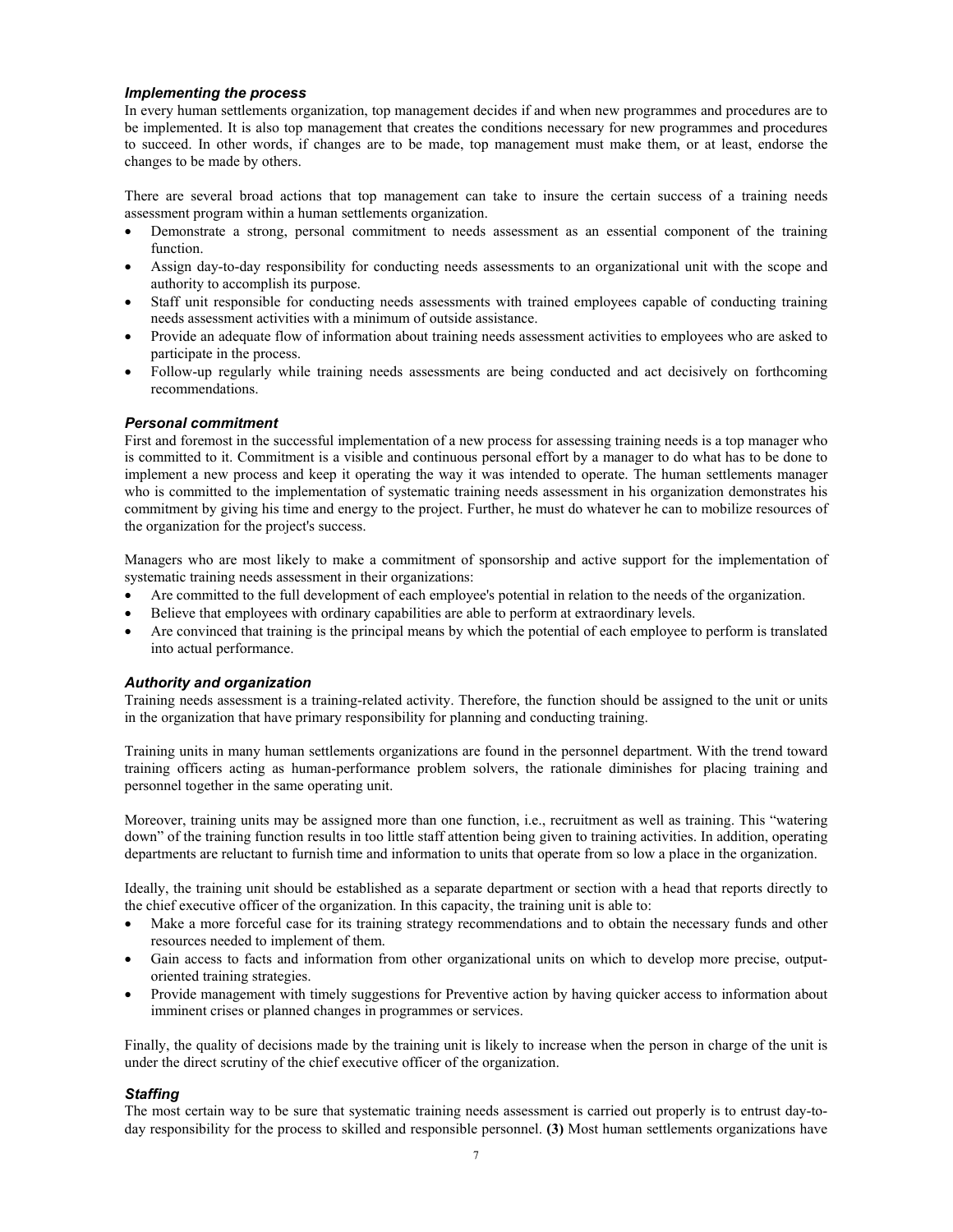employees who can be trained to perform as training needs assessors. If not, consideration should be given to the employment of men or women who already possess the needed abilities.

To the greatest possible extent, human settlements organizations should develop systematic needs assessment capabilities in-house. When this is not possible, because of financial constraints or extraordinary manpower deficiencies. the use of outside consultants may be considered.

### *1. Using in-house staff*

Employees who are familiar with training or who have been trainers are good candidates for appointment as needs assessors. It is useful to remember, however, that employees who are looking for performance discrepancies need different skills from employees who conduct training programmes. There are seven basic abilities that the manager should look for in employees being considered for the assessment role. These are the ability to:

- Listen for understanding
- Communicate effectively
- Ask useful questions
- Analyse data accurately
- Think creatively
- Promote good will
- Write correctly

The manager responsible for selecting the needs assessment staff should look for these skills in prospective candidates for assessor positions, whether they already are employed by the organization or must be recruited.

#### *2. Using consultants*

If consultants are employed, their involvement should be viewed as temporary. They should be selected carefully to be sure they are willing and able to use the systematic methods described in this guide. They should be used to train the organization's own employees so that continuing reliance on outside consultants will not be necessary.

Should it be necessary to engage the services of an outside consultant to implement a systematic training needs assessment, the manager with responsibility for the selection decision should seek personnel who:

- Are familiar with the organization or similar organizations.
- Understand and are willing to apply the systematic approach to training needs assessment.
- Can demonstrate the ability to communicate easily with supervisors and employees.
- Can demonstrate a record of satisfactory services to other human settlements organizations.
- Will permit selected employees of the organization to participate in performing assessment functions under close consultant supervision.

A common practice is to engage outside consultants using Terms of Reference (TOR). This procedure is intended to clarify and specify what the organization has in mind for the consultancy and what it is willing to spend for the service. Normally, the TOR contains an over-all statement of purpose, details on the scope of work, a timetable for completing various tasks, a budget or fee schedule and information about project administration and reporting.

### *A sample TOR document can be found on page 50, Annex A. Part III, "Resources"* **(4)**

Information on where to look for a consultant can be obtained from a number of sources. Training organizations, such as Institutes of Public Administration or Institutes of Management can make useful suggestions. Regional organizations, such as the Arab Towns Organization (ATO), the Arab Organization of Administrative Sciences (AOAS), and the Arab Urban Development Institute (AUDI) are good information sources on consultants.

Information on consultants also can be obtained by contacting UNCHS (Habitat).

#### *Keeping employees informed*

Equally important to the successful implementation of a new process is communication. Management must explain the process to employees, letting them know who is to be involved with the process, how it will be implemented, what effect it will have on them, and why they should give it their cooperation and support. It is important to inform employees about management's plans to implement a new training needs assessment process for several reasons. Keeping employees informed is a simple courtesy, showing respect for them as valued members of the organization. One of the best possible ways to cultivate employee goodwill is for their managers to take the time to visit them where they work. Efforts by management to anticipate questions that employees might have about a new process and to answer them thoroughly can help to promote employee support and acceptance.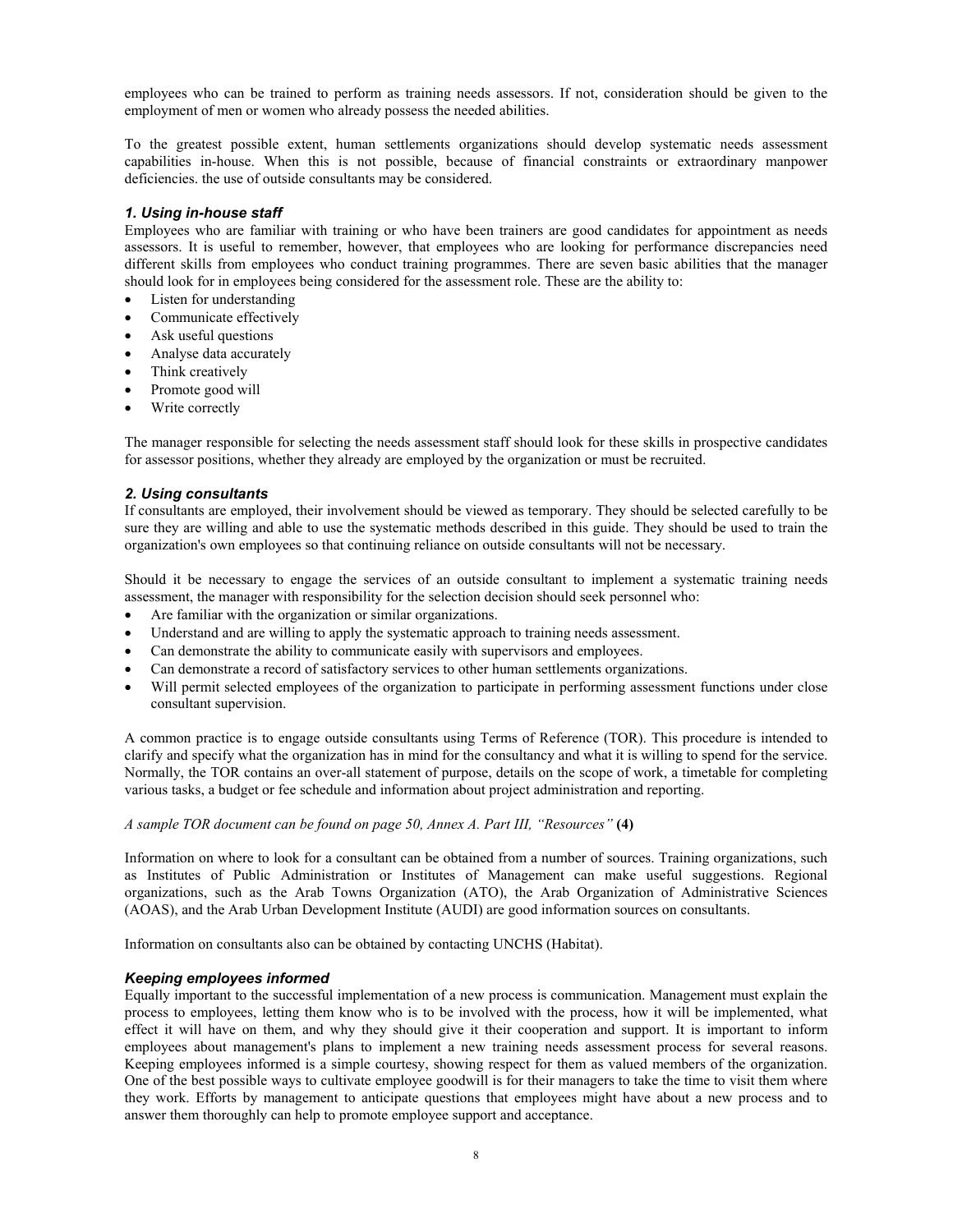Keeping employees informed can help to over-come employee resistance to new programmes. Employees may perceive the training needs assessment process as an invasion of privacy, a threat to the continuation of expected work incentives, or simply more work. Negative attitudes toward the new process may be aggravated should employees feel that the system is being forced on them. Attempts to impose the new process by flat or force are almost certain to fail in the long run. Reactions from employees may vary from apathy and indifference to protest and sabotage of the process.

The most important consideration in handling resistance to the needs assessment process is to know who in the organization has to be convinced that it is a good idea. It may be, for example, a key superior, colleagues, certain subordinates, or everybody. According to one authority on managing organizational change, several actions can be taken by management to anticipate resistance entirely or prevent it from disrupting the successful implementation of a new programme.

- Provide the facts about why needs assessment for training is good for the organization.
- Find out the issues or questions that are likely to arise and offer answers for them.
- Invite suggestions from employees in order to gain their interest and support.
- Avoid sudden decisions which could result in employee opposition.
- Don't oversimplify the time and work involved but explain how the new process will cause the least disruption possible.
- Explain when the process will begin and how it will affect employees concerned.
- Acknowledge the efforts made by employees who are assigned assessment responsibilities.
- Confirm that employees understand the process by using examples and illustrations which they are certain to understand. **(5)**

### *Follow-up action*

There are two ways that top management can exercise effective follow-up on training needs assessments. The first method of follow-up, called "reinforcement" takes place while the assessment is in progress. The second method of follow-up occurs after the assessment is completed and a report has been presented for management review and action.

#### *1. Reinforcement*

Reinforcement means that management monitors the progress of a needs assessment project in order to keep activity levels high and to sustain the diligence and enthusiasm of personnel with assessment responsibilities. Reinforcement means being aware of the status of work in progress and being willing to intervene personally when obstacles threaten the project. Reinforcement requires persistent and continuous management emphasis. When managers are patient and persistent in the use of reinforcement, their employees have no difficulty understanding what is required of them. Persistence by management in supporting training needs assessment project encourages personnel in operating departments affected by the project to accept it as legitimate and to give it their support.

#### *2. Implementation action*

When a needs assessment project is finished and a report is submitted for management review, the initiative for action shifts from the assessor to management. Prompt action by management in acting upon the proposals is important for two reasons. An obvious reason is that the assessment has been requested by management to produce information for use in deciding when and where training is to be conducted in the organization. Now, it is up to management to accept, reject, or modify the action proposals resulting from the assessment.

A second reason for prompt management action is to satisfy the expectations of employees throughout the organization who have participated in the project. In offering facts or opinions about performance discrepancies or in responding to problem statements on questionnaires, employees expect that management will do something to correct the reported problems. Disinterest or delay by management in acting could cause feelings of disappointment that might translate into a deterioration in job performance. Conversely, prompt action by management to act upon the results of a training needs assessment could produce positive feelings about management and result in more committed job performance.

#### *Footnotes*

- 1. W. McGehee and P.W. Thayer, *Training in Business and Industry* (New York: John Wiley and Sons, Inc., 1961), p. 22.
- 2. Ahmad Saqer Ashour, "Administrative Reform in the Arab Countries, a Search for Strategy," in *Administrative Reform in the Arab World: Readings,* ed. Nassir M. Al-Saigh (Amman, Jordan: Arab Organization of Administrative Sciences, 1986), p. 48.
- 3. See Case study, which is included in this manual as Part IV (p.123). The orientation training for inexperienced training officers is estimated at three days.
- 4. Caution should be used when writing a TOR for a training needs assessment consultancy. The sample TOR is not recommended for verbatim use. Rather, the sample is suggested for use by the preparer of a TOR as a guide for formatting text and as a reminder not to leave out something important.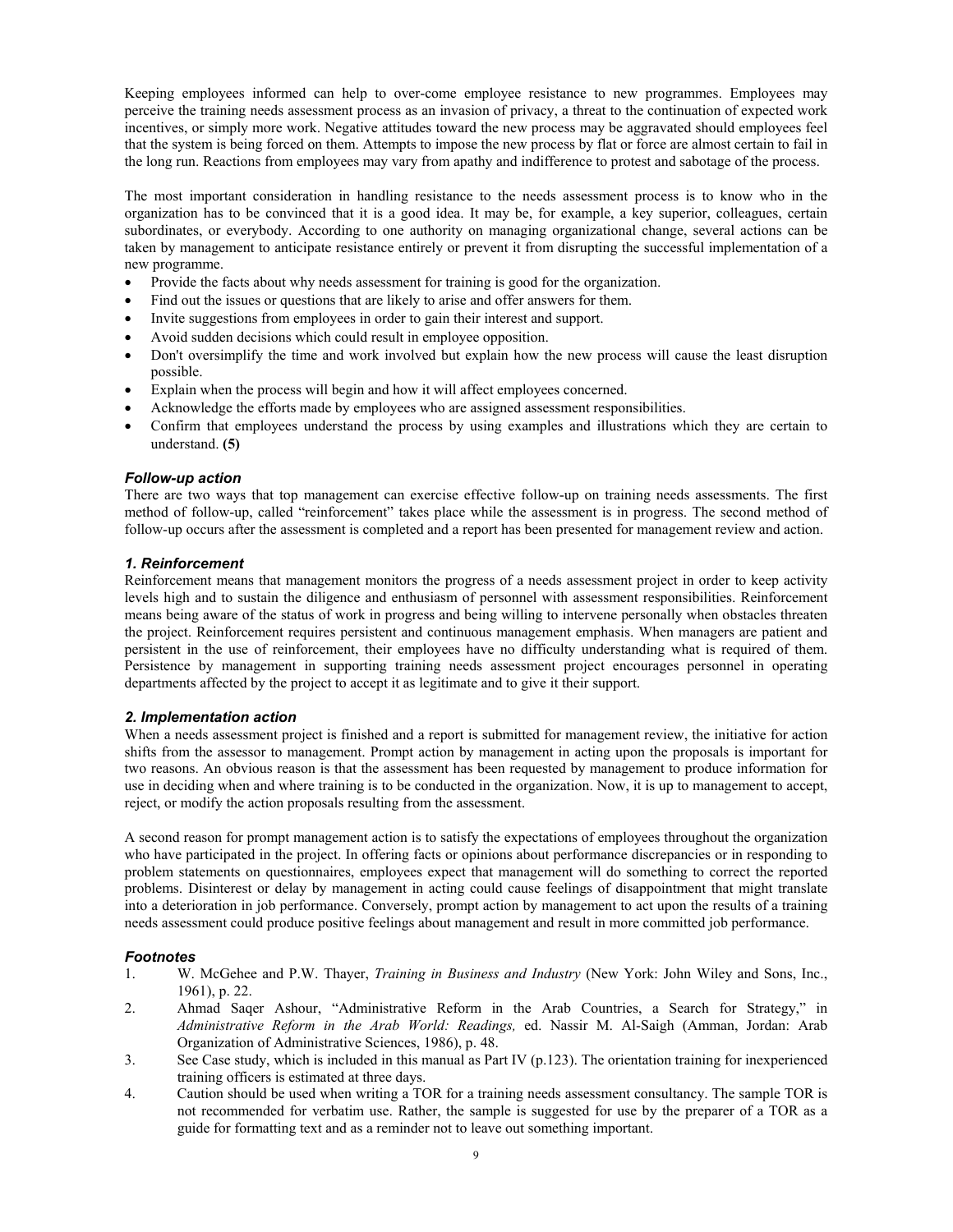5. John S. Morgan, *Managing Change: The Strategies of Making Change Work for You* (New York: McGraw-Hill Book Company, 1972).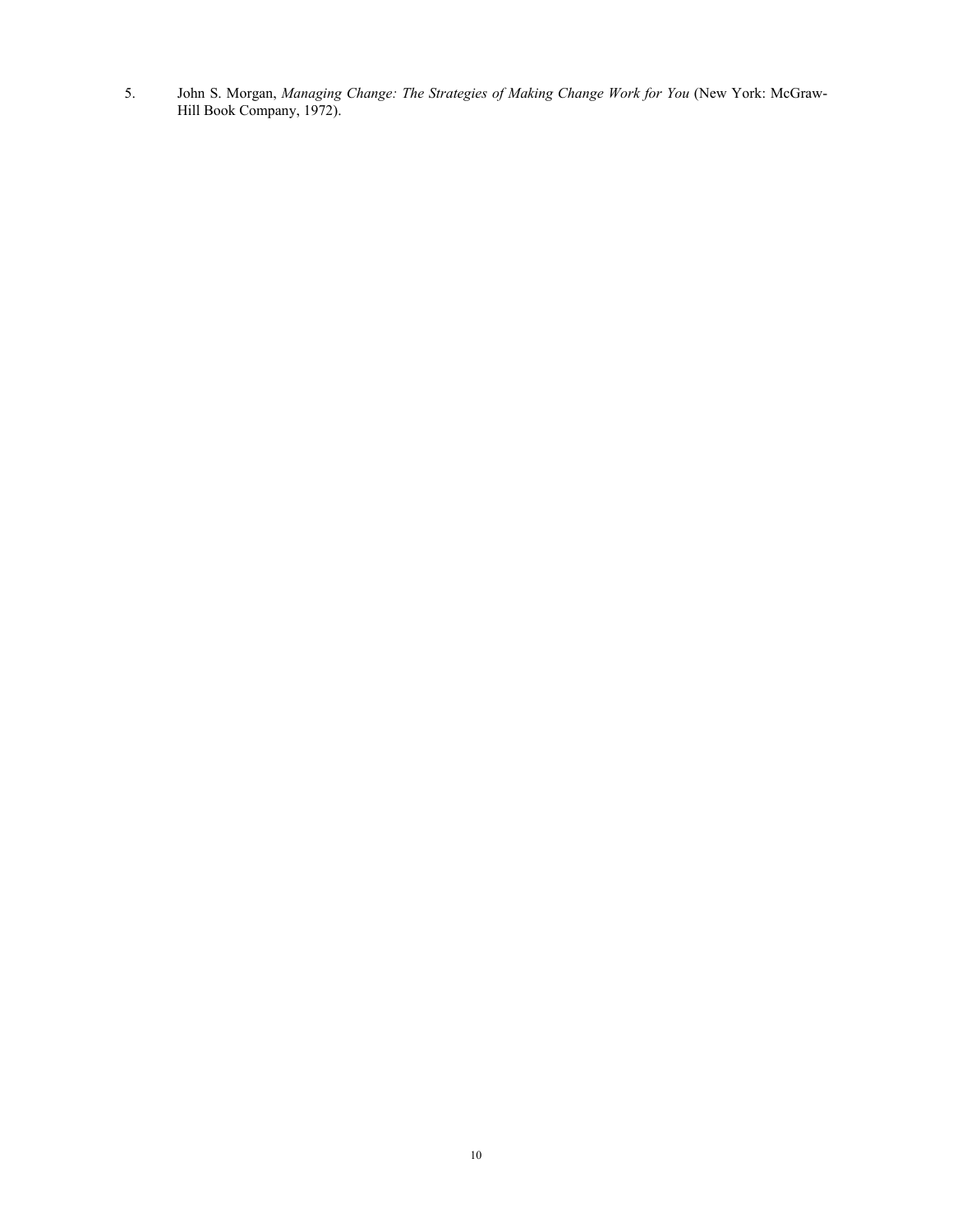#### *Summary*

Training needs assessment, as described in this manual, is a process carried out by a human settlements organization for itself to provide a basis for making more informed judgments about where and when to use training. The process consists of five steps that begin with management sanction for the use of training needs assessment and end with reporting to management on the results of a completed needs assessment.

The critical role of management in the training needs assessment process is described in the guide as consisting of five essential activities: giving strong personal commitment to training needs assessment, assigning the training needs assessment function to a place in the organization where it can perform effectively, staffing the function with an efficient mix of trained staff and consultants, keeping concerned employees informed about results of the assessment process, and following up to reinforce the process and act promptly on forthcoming training suggestions.

The manual continues in Part II, "The Assessor's Handbook," with a detailed description of each step in the training needs assessment process. The handbook is written as an aid for the assessor in the conduct of needs assessment activities in a human settlements organization.



#### *Diagram of the Training needs Assessment Process*



### *Overview*

Part I of this manual, "The Manager's Guide," describes the systematic needs assessment process in detail from the manager's point of view. In Part II, "The Assessor's Handbook," the emphasis shifts from merely understanding the process to using it. The intended reader of Part II is the employee who has been assigned responsibility by management to conduct training needs assessments on a regular basis throughout the organization.

"The Assessor's Handbook" is meant to be a valued companion for the assessor as he or she sets out to observe people at work, focus on discrepancies in work performance and offer suggestions to management about priority areas for the conduct of training. The handbook provides a detailed treatment of the five steps in the systematic training needs assessment process as introduced in the guide. Each step includes examples and illustrations of work situations certain to be familiar to anyone who has worked for or in a human settlements organization in a developing country. **(1)** Many worksheets and diagrams are provided in the handbook to facilitate understanding and simplify application of the needs assessment process.

A diagram of the training needs assessment process as presented in this manual is shown.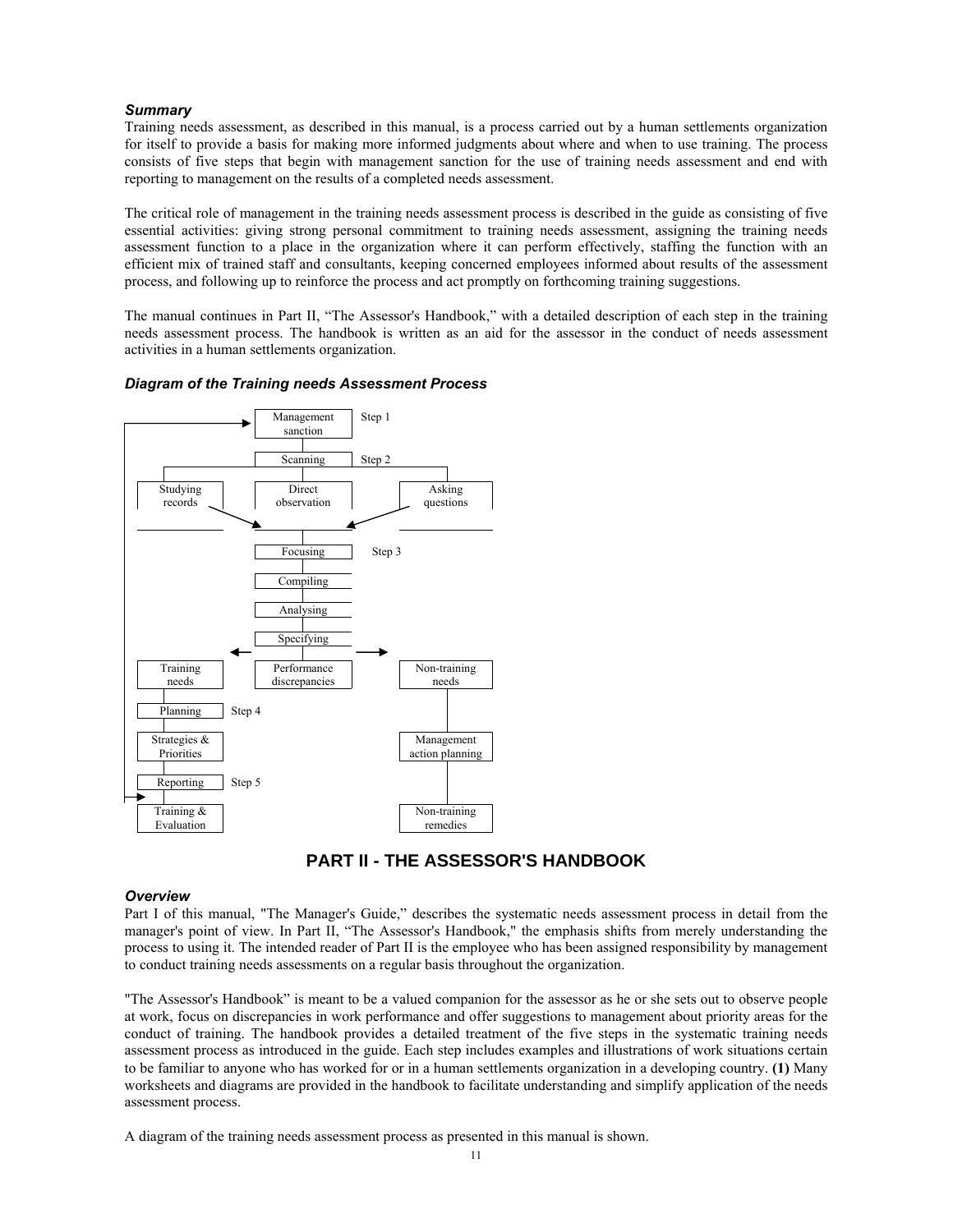# **STEP 1 - MANAGEMENT SANCTION AND PREPARATION FOR TRAINING NEEDS ASSESSMENT**

The training needs assessment process begins when a decision is made by management to authorize the use of systematic needs assessment in locating appropriate targets for training. It is customary for this to be done by the issuance of a written directive signed by the chief executive officer of the organization. The initiation of assessment activity must be preceded by detailed planning and scheduling. Efforts to maintain the interest of management and concerned employees include regular reporting of results and focusing on areas of the organization that are likely to produce an early success.



# *The vital role of management*

The preceding section of this manual was written for managers of human settlements organizations. It was written to convince managers that the systematic use of training needs assessment con make a dramatic difference in quality of performance within the organizations they manage. It was also written to explain what managers must do in order for the training needs assessment process to succeed.

The chief executive of a human settlements organization is a busy person. There are many competing demands for his/her time. It is up to the employee assigned responsibility for the training needs assessment function -the assessor- to obtain what is needed from top management at the proper time so that the process can proceed smoothly.

This step in the training needs assessment process is to provide the assessor with guidance in securing management sanction for under taking an assessment project.

## *Authorization to begin*

Most human settlements organizations have little experience with training needs assessment. The typical ministry official or section chief in a municipality, for example, might describe needs assessment as a survey conducted by an outside training institution to identify training topics of interest to the organization's employees. To these officials, the idea of an organization engaging in self-examination and analysis may seem strange and unfamiliar. Without top management authorization and a reasonable explanation, these officials may see little reason to take such a process seriously.

The initiation of a work procedure that is new and different, like the conduct of training needs assessment by an organization, must be handled with care to gain the acceptance and support of the employees concerned. A simple first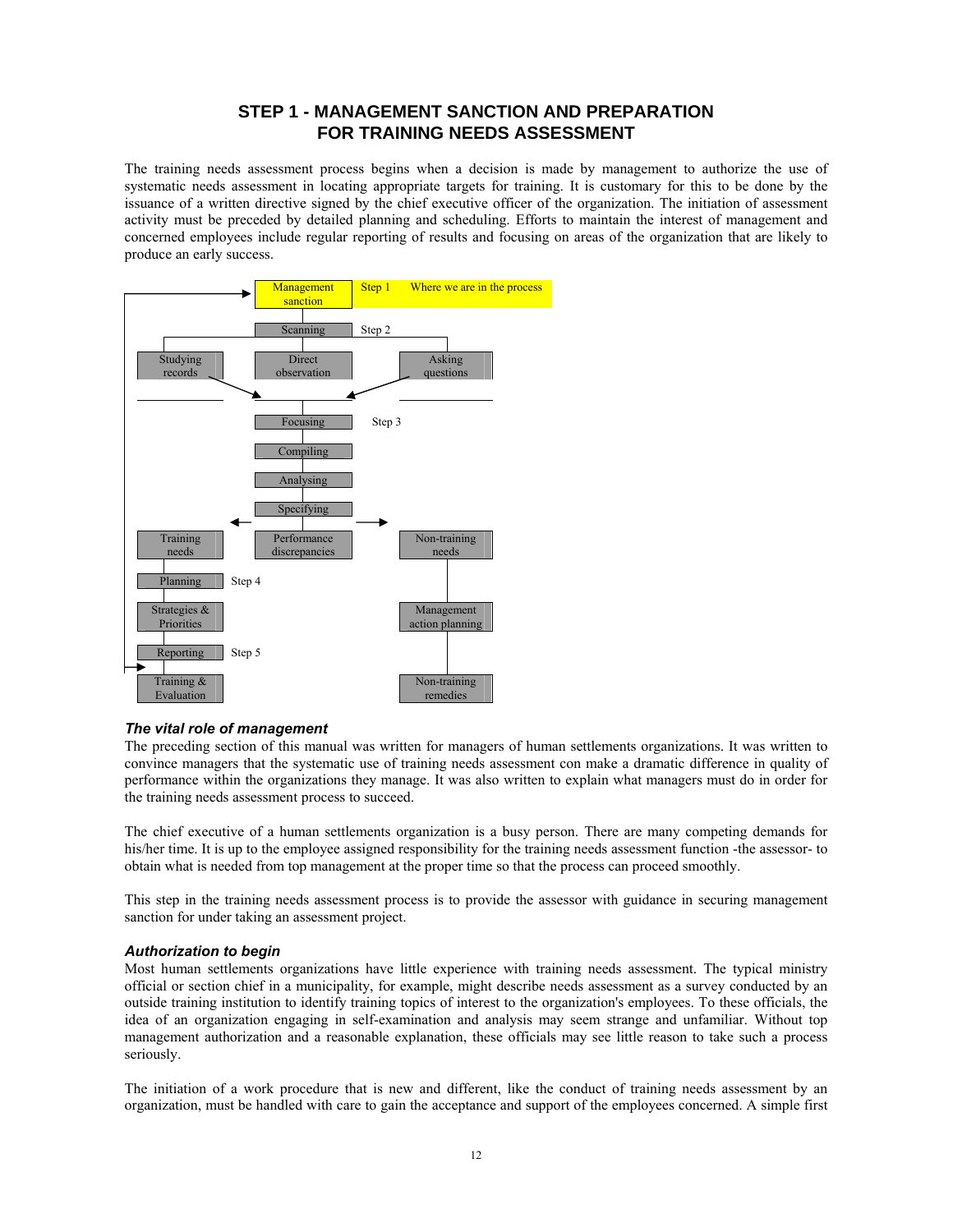step is for the assessor to prepare a formal written directive on training needs assessment for review and circulation by the Chief executive. The directive should contain the following types of information about the assessment process:

- What systematic training needs assessment is
- Why a decision has been made to engage in it
- Which departments, sections and units will be taking part in the process
- When the process will begin
- Who is in charge of the process and who is to be seconded from other units to assist
- How the results will benefit the units asked to take part.

## *Advanced planning*

In order to prepare a directive for the chief executive's signature, the assessor must know who is going to do what and when to carry out the assessment process. In other words, the assessor must have a plan. Planning a training needs assessment should be undertaken in two steps. First is selecting the overall approach to be followed. Second is the preparation of a work plan and schedule.

# *1. Selecting an overall approach*

This handbook describes several methods for gathering information about performance in an organization as a basis for finding training needs. These methods comprise a method called "scanning." **(2)** One method of scanning is concerned with studying records about an area of performance that is under investigation. Another concentrates on asking questions of people who are knowledgeable about an area of performance. The last is based on direct observation of the performance itself. Which approach the assessor should use depends on the objectives of the assessment.

*For example, the objective of a needs assessment might be to verify and locate the cause of reported delay by a municipal garage in returning vehicles to service that are brought in for repair. The assessor might wish to approach the assessment task by comparing job tickets on vehicle maintenance for different mechanics and at different periods of time in order to find out where and why delay exists. In other words, the assessor begins by studying records.* 

*Having isolated the apparent source of trouble, the assessor might observe actual maintenance activity in the garage on several occasions to identify specific work practices that appear to account for the delay. At this point, the assessor is engaging in direct observation to complete what was begun by studying records.* 

## *2. Developing a work plan*

Once the general approach for conducting the training needs assessment is determined, the assessor is ready to prepare a work plan.

A work plan is a written description of the events to take place during the conduct of a training needs assessment. A useful plan will contain a schedule of events in sequence with a separate sheet for each day of planned activity. The work plan also indicates opposite each event the block of time assigned to it and the resources needed to carry it out. If the assessment is being conducted by two or more employees, space may be needed in the work plan to indicate who is responsible for carrying out each task.

Preparation of a work plan should begin several weeks before a training needs assessment is scheduled to begin. This is necessary so that employees who are assigned to an assessment team, who are to be interviewed or who are to complete survey forms have sufficient notice to include the activity in their work schedules. It is also necessary in the event that space for assessment activities must be re.: served and supplies or equipment are to be procured.

*Table 2 is an extract from a work plan used to carry out a training needs assessment for several departments of a municipality.* 

## *Maintaining interest*

In planning a training needs assessment, the assessor should keep two important and related management principles in mind. The first principle is that people will support what they help to create. This means that employees who furnish facts and opinions about performance improvement needs will be likely to support actions that are taken by management in response to those facts and opinions. Keeping management and participating employees informed about the progress of a training needs assessment can help maintain their interest in assessment activities. Keeping them informed will also help to promote support for any training programs subsequently approved by management.

The second principle is to begin new programs with activities that are certain to succeed. This principle is significant since training needs assessment is a new activity in most human settlements organizations. Should it fall on the "maiden voyage," a second try may encounter resistance by management. Therefore, the assessor should avoid projects that attempt too much in the scheduled time or that focus on work units which are unlikely to be cooperative.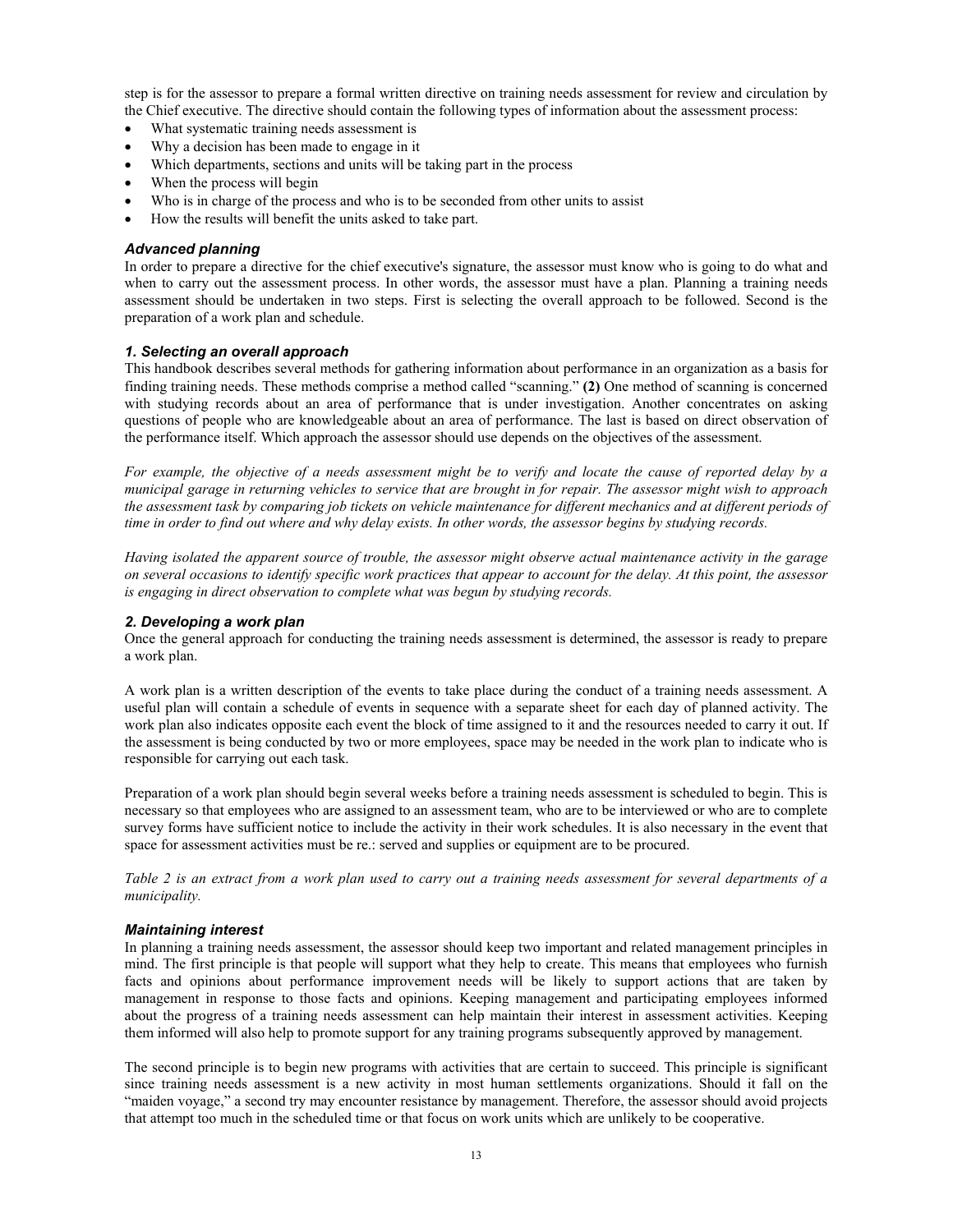| <b>Table 2 - Daily Schedule (Extract)</b> |                                                                                                                                                                                 |                                |  |  |  |  |  |
|-------------------------------------------|---------------------------------------------------------------------------------------------------------------------------------------------------------------------------------|--------------------------------|--|--|--|--|--|
| Date                                      | Activity                                                                                                                                                                        | <b>Resources</b>               |  |  |  |  |  |
| Sunday 20 Sept.<br>8 am - 1:30 pm         | 1. Conduct of interviews in six departments by four two-member teams                                                                                                            |                                |  |  |  |  |  |
|                                           | 2. After each interview, members return to the assessment office for de-<br>briefing                                                                                            | Team Leader                    |  |  |  |  |  |
|                                           | 3. Schedule employees from Finance and Personnel departments to convene<br>at scheduled times on Tuesday 22 Sept., to complete survey questionnaires<br>$(10:00$ am $-1:30$ pm) | Team Leader                    |  |  |  |  |  |
|                                           | 4. Schedule employees (three) from departments to be surveyed to participate<br>in a pilot test at 8:00 am.                                                                     |                                |  |  |  |  |  |
| Monday 21<br>Sept. 8 am - 11<br>am        | 1. Team members report to the interview official to be interviewed at the<br>scheduled times.                                                                                   | Interview<br>notes<br>prepared |  |  |  |  |  |
|                                           | 2. After each interview, team members return to assessment office for<br>debriefing.                                                                                            |                                |  |  |  |  |  |

# *Summary*

A written directive prepared by the assessor and signed by the chief executive officer of a human settlements organization initiates the training needs assessment process. Careful advanced planning by the assessor is carried out to provide a blueprint for day-to-day activities and to avoid scheduling problems. Written reports on results of the assessment are prepared for management and participating employees to encourage their support and continued participation. The assessor should endeavor to focus assessment activities on areas of the organization where chances of an initial success are high.

# **STEP 2 - SCANNING THE WORK ENVIRONMENT**

Training is an essential remedy for many performance discrepancies. This is true whether the discrepancies occur at the job, project team, department, or organization levels. It applies equally well to restoring the performance of existing jobs or anticipating new performance requirements that will accompany the introduction of organizational changes. Finding performance discrepancies is the assessor's job. He does it by scanning the work environment. Three common forms of scanning may be used by the assessor: studying the written records of the organization for clues, asking employees questions about performance, and observing performance as it takes place.

# *Introduction to scanning*

Scanning is a form of "reconnaissance." For the assessor, scanning means getting out of the office to observe the performance of individual employees and work units. The objective is to discover if what they are doing is consistent with what management wants them to be doing. If it is not, there is a performance discrepancy.

# *Performance discrepancies*

Stated in the simplest possible way, a performance discrepancy is ... *the difference between what management expects and what is actually occurring* 

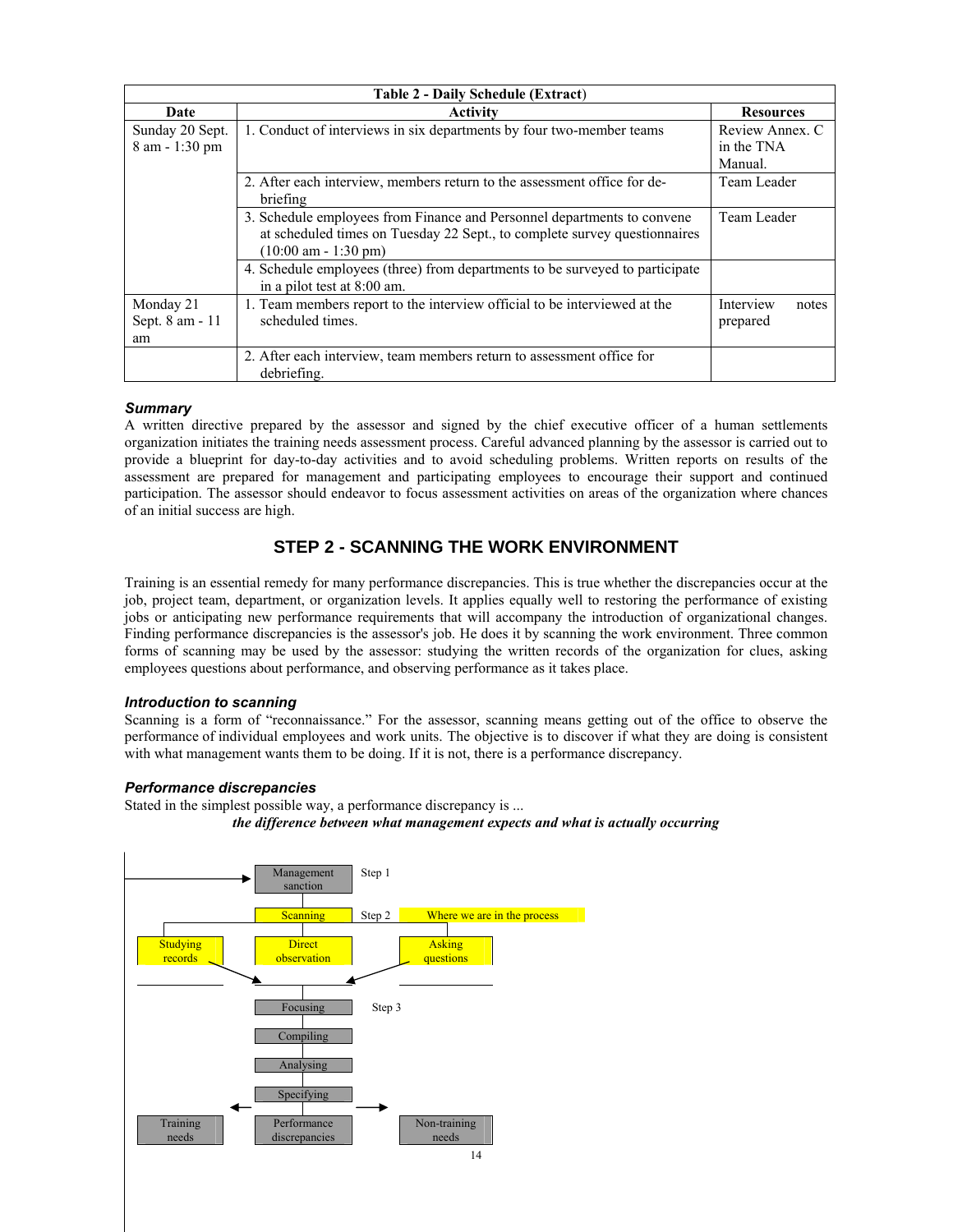

Performance discrepancies are of two types: 1) existing discrepancies and 2) potential discrepancies.

### *Existing discrepancies*

This type of discrepancy can be described as a loss of efficiency in the way work is performed that can be explained by one of the following reasons. Either the employees concerned do not know what to do, have developed poor work habits, or just don't want to do what is expected. Allowed to persist, discrepancies can be costly to an organization in loss of efficiency, wasted time, and poor results. Some existing discrepancies can be corrected by training. Others require a different type of corrective action.

#### *Potential discrepancies*

There is another kind of performance discrepancy, a kind that cannot be observed because *it has yet to happen.* Potential discrepancies are gaps in knowledge or skill that result from changes in policy or actions instituted by management. For example, new skills may be required to operate new equipment or to administer new programs. If the employees who need these skills do not have them when the equipment is placed in service or the new programs are implemented, a discrepancy may arise.

### *Finding performance discrepancies*

Performance discrepancies can be found by anyone who is curious, interested, and paying attention to what is occurring in the day-to-day functioning of a human settlements organization. Performance discrepancies, for instance, may be evident in the way employees carry out their duties or in the output of project teams. They maybe observed in the way departmental units communicate with each other or even in the progress of the organization itself in meeting its goals.

*The following examples illustrate the nature of performance discrepancies and suggest how they may come to the attention of the interested needs assessor.* 

## *At the job level*

During an interview, the supervisor of a planning unit in a housing corporation tells the assessor that several of the professional staff have been submitting inaccurate estimates of cost on their projects. If, after further analysis, the assessor determines that the employees do not know how to do a proper cost analysis, he has identified a performance discrepancy.

### *At the project team level*

A special committee organized by a municipal rector is long overdue in making a requested recommendation. Meetings have turned into social gatherings and attendance has been dropping steadily in recent months. From conversations with some members of the committee, it appears to the assessor that committee members have the technical knowledge. However, the committee leader admits to having little experience in organizing and managing a group of this kind.

#### *At the department level*

Work stations in several offices of the finance department have been equipped by the computer section with powerful new hardware and software. After more than six months, the equipment is under utilized. From conversations with section chiefs and many employees concerned, the assessor learns that an orientation course for departmental employees on computer fundamentals has not provided them with the skills they need to use the equipment in their work.

#### *At the organization level*

A new policy for housing finance is being promoted in country "A" requiring that housing finance institutions provide credit to low income groups. Through discussions with officials of the housing finance institutions, the assessor is able to point out areas in which training will be needed - skills in how to determine affordability and to process and administer a large number of small loans.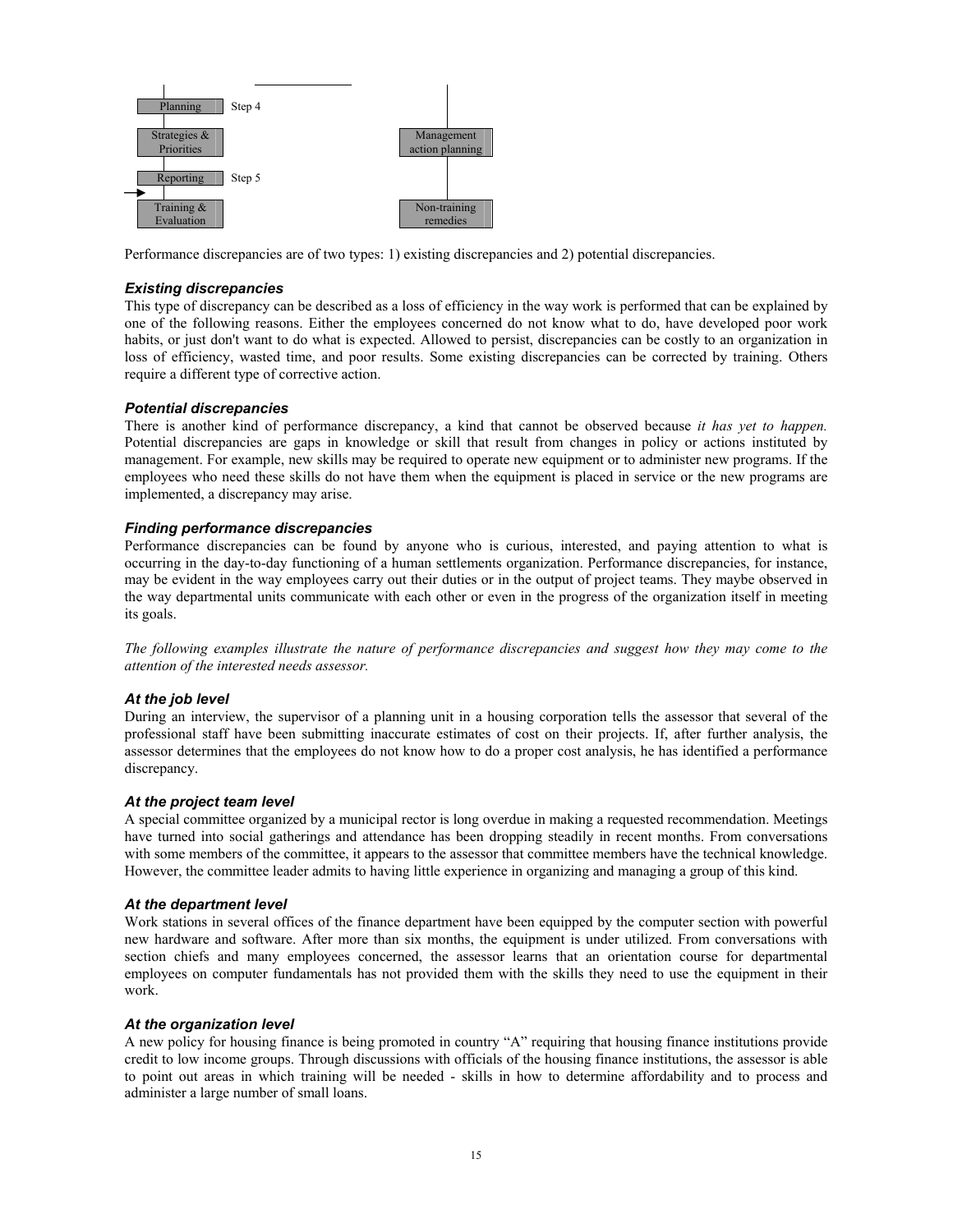## *Scanning techniques*

Three basic techniques are available to the assessor to "scan" the working environment for evidence of performance discrepancies. These three techniques can be used at any operational level. They can produce a surprising amount of information about current performance levels. They can help to anticipate new performance demands likely to accompany planned changes in what the organization does and how it does it.

These three scanning techniques are known as:

- 1. Studying records and reports
- 2. Direct observation
- 3. Asking questions

Before discussing these scanning techniques one at a time, it is important to realize that one technique rarely is used to the exclusion of the other two. On the contrary, data gathered through studying records may lead an assessor to verify his/her findings through direct observation of performance or by asking employees for their ideas and opinions. Earlier in the handbook, for instance, scanning techniques to identify the nature and source of maintenance delays in a municipal garage were described.

Other examples of the complimentary use of two or more scanning techniques can be mentioned as well. *An assessor in a housing agency, for example, might discover through studying reports that operating costs have been rising steadily in a stable (non-inflationary) economy. Through selected interviews (asking questions) the assessor might seek to find out where the cost increases are occurring and why. A similar procedure might be followed by another assessor to determine why per capita tax collections to date for a municipality are down significantly from the preceding year.*

In other words, the assessor should not rely on a single method of scanning to gather information about performance. The type of performance discrepancy to be investigated will suggest which method or combination of methods to use.

The scanning process continues below with details on how to use the three scanning techniques.

## *STEP 2A - Studying records and reports*



A good place for assessors to begin scanning for clues about performance discrepancies is in the written records and documents complied by or about an organization. Instead of observing employee performance or asking questions directly, the assessor takes the written material that employees and their superiors have produced and asks questions about the material. By selecting the right documents and asking the right questions, the assessor will gain knowledge about what the organization is doing, why, and how well.

Document searches have several advantages over other methods of scanning.

- They can be done by a single individual who has merely to sit down, read the material, and take notes on apparent discrepancies or prospects for change.
- Little advance planning is required and expense is minimized since special forms are not needed and employees are not asked to take their time to participate in data gathering activities.
- Since information is collected from documents rather than people, the usual problems associated with collecting data from people are avoided.

This is not to say that the assessor who chooses to do document searches does not have to use other scanning methods. Quite the contrary. As explained earlier, the information obtained from documents is only a starting point for more extensive verification by observing performance and/or direct questioning of employees concerned.

There are many sources of documented information at the assessor's fingertips. For the convenience of the assessor these sources have been classified into four groupings:

- **Purposes**
- **Efficiency**
- Human resources
- **Employee satisfaction**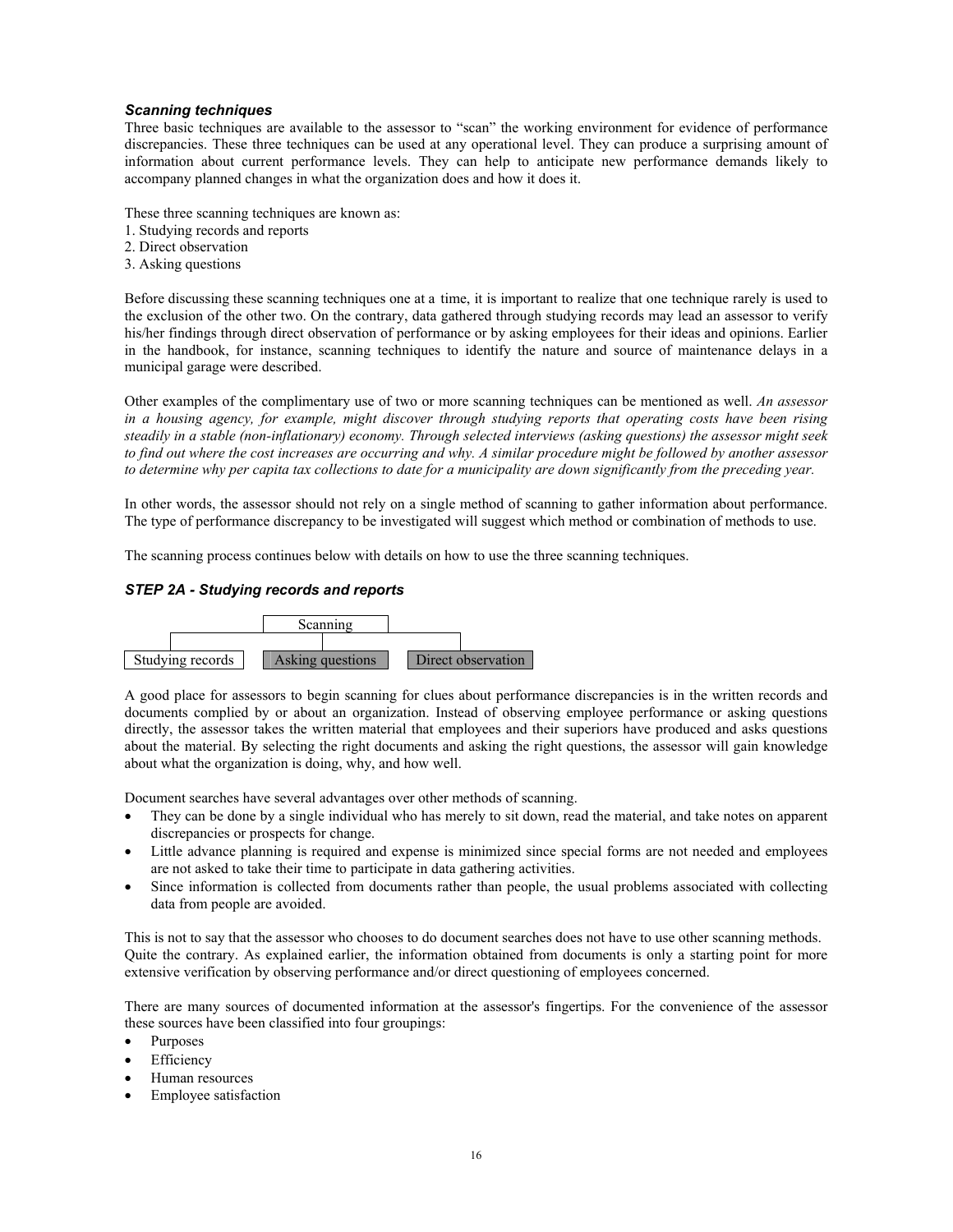A description of each source and how it might be used by the assessor to extract information useful in discovering evidence of performance discrepancies is covered below.

*Table 3 at the end of this section is a checklist that contains eighteen questions about organizational performance which could be answered by regular study of records and reports, The checklist is intended as a guide for the assessor in concentrating his attention on the most fruitful indicators of performance difficulty in a human settlements organization.* 

## *Purposes*

A good starting point for finding out what and how an organization is doing is to investigate its purposes. An organization's purposes are what it hopes to achieve sometime in the future. Purposes, sometimes called goals, may vary in scope and nature. The management goals of an organization might indicate what services an organization intends to perform and the quality or quantity results these services are meant to achieve.

A housing bank, for example, might declare as one of its purposes: *"To provide and improve community facilities and services for citizens who are disadvantaged or who have limited incomes."* 

Functional goals, on the other hand, might define the desired outputs of a single municipal department, such as better cost recovery for a utilities department or improved maintenance of public buildings and sites for an urban development department.

Purposes provide standards by which employees and outsiders can judge how well an organization is doing. They help to separate activities and programmes that have been successful from those that have been unsuccessful. Purposes may not be stated openly in so many words. They may have to be derived from what an organization does and from the statements made by its leaders.

The assessor might look for statements of purpose in:

- Policy statements
- Budget documents
- Public laws and regulations
- Programme descriptions
- Quotes from speeches, position papers, etc.

#### *Human resources*

An important area of investigation for the assessor is the adequacy of the organization's human resources. Examining an organization's human resource capabilities regularly is important for an obvious reason. Organizations are not static. Human settlements organizations open new facilities, purchase equipment, offer new services or improve the way their services are delivered. The faster these changes occur the more dramatic the effect on the employees who are expected to meet the organizations' performance goals. The assessor can be of service in bringing to management's attention the effect of planned change on the organization's human resources.

In many human settlements. organizations it is customary to promote technical employees to management posts without training them for their new responsibilities. The assessor who is aware of employees who are being considered for promotion can make suggestions to management for getting them trained before they are promoted to avoid loss of efficiency.

Organization charts are a good source of human resource information, assuming they are up to date. Computer records of manpower strength by occupation, function, or organizational component are sometimes available to the assessor in a human settlements organization. Data from these sources can be synchronized with an organization's expansion plans to identify human resource deficiencies.

The following types of information should be obtained regularly by an assessor as an aid in analyzing human resources within various components of a human settlements organization.

- Employee strength
- Employee turnover rates
- Vacancy rates
- New job openings
- Internal capacity to fill vacancies
- Requirements for outside recruitment

#### *Efficiency*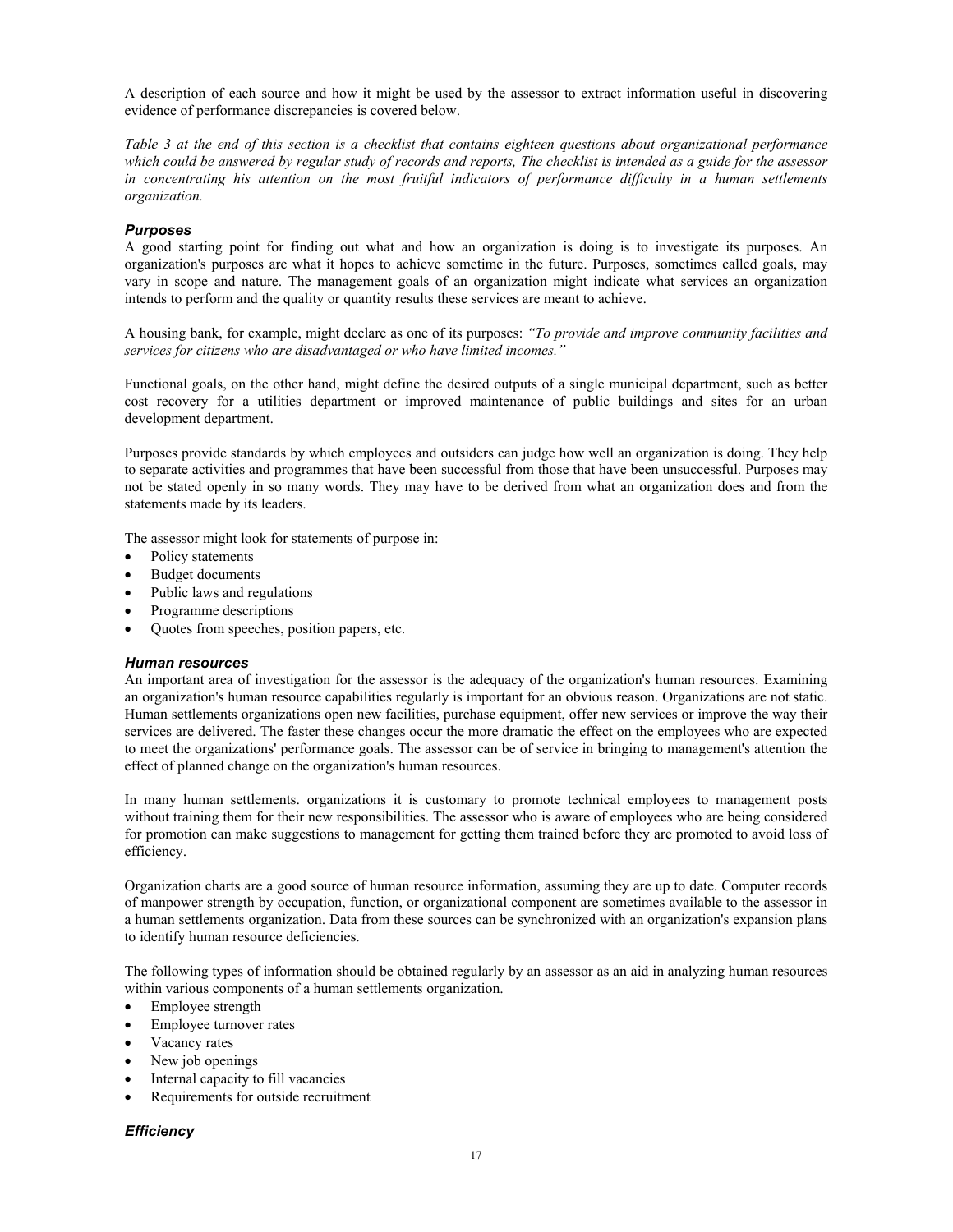Efficiency is an expression of how well organizations, departments, project teams, and individual employees perform their intended functions. It is a relationship between inputs (human, financial, and physical resources) and outputs (services, products, and facilities).

It stands to reason that any organization wants to function efficiently, which means the greatest possible output for the least amount of input. Because of this, every organization maintains records and controls containing data about how well the organization as a whole and its various departments and work units are meeting, falling short of or exceeding their goals. Careful review of these records can provide the assessor with evidence of performance discrepancies.

*To illustrate the point, an assessor might discover from a review of recent tax revenue reports that receipts are down at the very time the municipality is experiencing a surge of commercial activity. From the facts, the assessor might conclude that there is a problem in the tax collection function.* 

There are several sources to which an assessor might turn for answers to the questions about organizational efficiency. Some of the more common sources are:

- Budget status reports
- Service complaints
- Accident/injury reports
- Employment records
- Equipment repair records
- Payroll records
- Equipment purchase orders
- Project monitoring reports
- Project termination reports

# *Employee satisfaction*

Employee attitudes toward work are a result of their experiences both inside and outside the working environment. It is generally believed that the more congruent an organization's goals and aspirations are with those of its employees, the more likely it is that a climate of trust and cooperation will prevail. Studies of employee attitudes have established a strong link between productivity and attitude.**(3)** To the extent that negative attitudes breed high turnover, absenteeism, poor performance, and similar conditions, one can point to the adverse effects of attitude on the attainment of an organization's purposes.

By examining data contained in accident, medical, grievance, and project status reports, and from personnel records, an assessor can begin to form an impression of employee attitudes about the organization. *For example, c7 report indicating that the performance of a project team is declining might lead the assessor to verify the existence of a performance discrepancy by observing the team in action.* 

Indicators within a human settlements organization which might suggest that a performance discrepancy exists are:

- Disciplinary problems
- Accidents/mistakes
- Employee grievances
- Short-term illness
- Employee turnover
- Slowdowns
- Absenteeism
- Service complaints

A word of caution is necessary at this point. An assessor should not assume that if there are no overt signs of employee dissatisfaction that employees' attitudes about their work are positive. Unless an unusual degree of openness and trust already exists, there could be underlying discontent that has not yet come to the surface. On the other hand, signs of dissatisfaction among employees may be related to factors other than attitudes toward the organization. *For example, an economic recession throughout the nation might produce anxieties that could lead to loss of performance, conditions over which the organization has no control.* 

The point is, satisfaction indicators discovered through data sources should be viewed by the assessor as possible symptoms of weakening attitudes and morale. They are a starting point for finding out whether or not the problem lies within the control of the organization. This may require scanning through direct observation or by asking questions of employees concerned.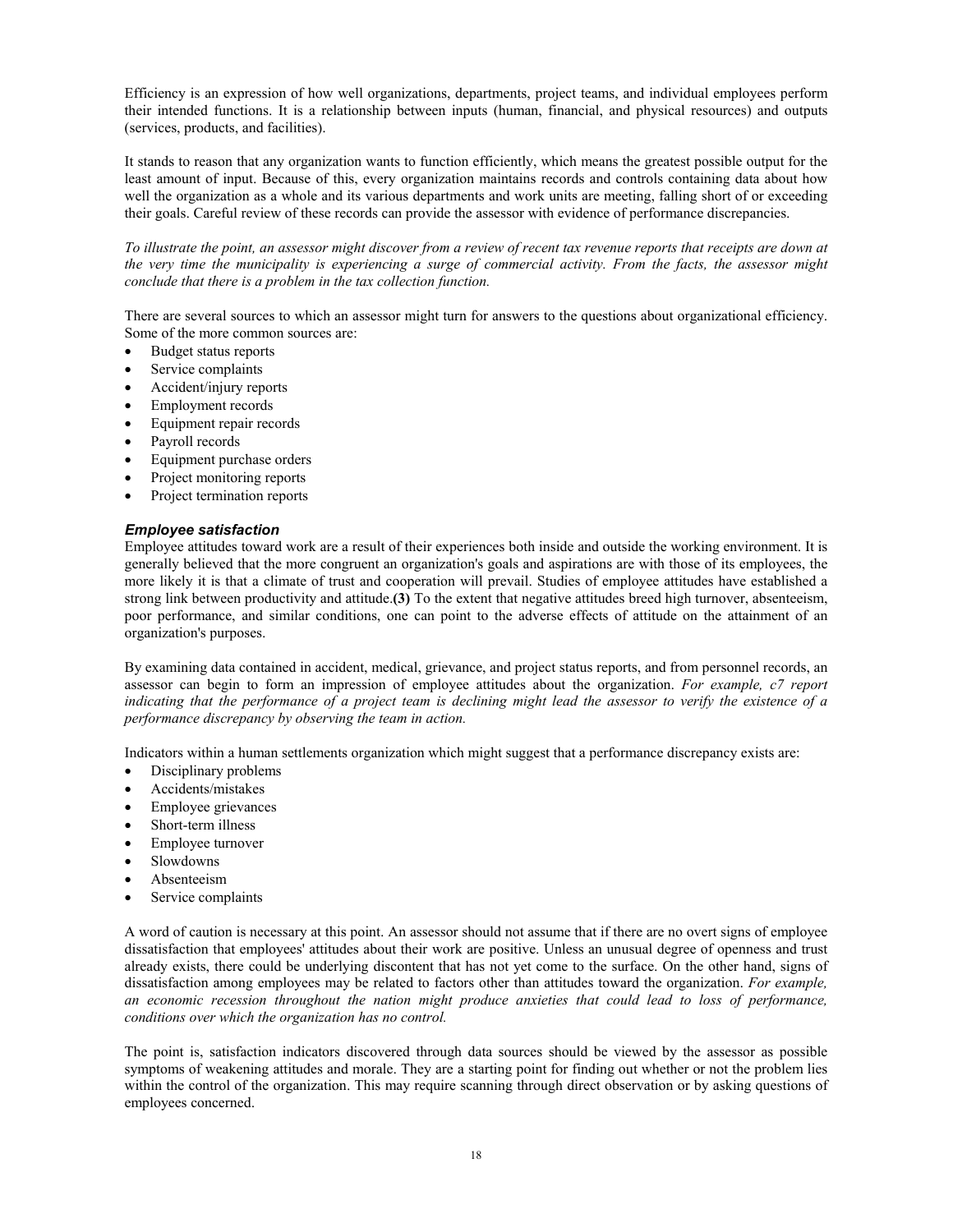|     |    | Table 3 - Checklist for collecting assessment data from written records                                  |
|-----|----|----------------------------------------------------------------------------------------------------------|
| Yes | No | <b>Purposes</b>                                                                                          |
|     |    | Written records of governing body meetings provide information on recent changes in policy,<br>1.        |
|     |    | procedure or requirements                                                                                |
|     |    | The most recent budget approved by the organization contains statements of purpose<br>2.                 |
|     |    | Changes have been made in scope or purpose of key departmental programs or other work in<br>3.           |
|     |    | progress                                                                                                 |
|     |    | Public statements or other published information about the organization and its services are<br>4.       |
|     |    | available                                                                                                |
|     |    | <b>Human Resources</b>                                                                                   |
|     |    | 5.<br>Current information on employee strength is published by department and job category               |
|     |    | Current statistics on absenteeism, turnover, and position openings have been developed overall<br>6.     |
|     |    | and by department                                                                                        |
|     |    | Information on anticipated job openings and the capacity of the organization to fill openings from<br>7. |
|     |    | within has been compiled                                                                                 |
|     |    | Areas can be identified in which the requirements of jobs do not match the skills of assigned<br>8.      |
|     |    | employees                                                                                                |
|     |    | Efficiency                                                                                               |
|     |    | Quality standards are maintained within work units<br>9.                                                 |
|     |    | 10. Evidence of waste and misuse or under use of equipment                                               |
|     |    | 11. Budget appropriations are inadequate to meet existing service demands                                |
|     |    | 12. There are more employees on the payroll than authorized or there is too much overtime for existing   |
|     |    | personnel                                                                                                |
|     |    | 13. There is evidence of excessive reliance on consultant services                                       |
|     |    | 14. Projects or other planned activities are behind schedule                                             |
|     |    | <b>Employee Satisfaction</b>                                                                             |
|     |    | 15. There is evidence of disciplinary problems and an excessive number of employee grievances            |
|     |    | 16. There are areas in which job accidents or performance errors are too high or are above average       |
|     |    | 17. There is evidence of work slowdowns or deliberate efforts to cut productivity                        |
|     |    | 18. Complaints about service are too high or on the rise                                                 |

# *STEP 2B - Direct observation*



Direct observation is an attempt by the assessor to obtain first-hand knowledge about performance in the organization. This means being present to observe actual performance and recording the results so that comparisons can be made with planned performance.

The main advantage of direct observation over other methods of scanning is its "directness." The assessor does not have to ask people about their behavior or the behavior of others. He or she can simply watch what is happening. Firsthand knowledge avoids the problem of distortion that may occur when people are asked to report from memory on what has happened in the past. In addition, observation is a useful way to validate and compare information on organizational performance collected through other means.

## *When to observe*

Scanning the work environment by direct observation may be undertaken for several reasons: 1) it has been scheduled, 2) someone has requested it or 3) an event occurs that calls for it.

## *1. Scheduled observations*

Scheduled observations are prearranged to enable the assessor to gather data systematically about some aspect of organizational performance. They help to familiarize the assessor with the way work is done and what conditions are like when the work is being done correctly. Scheduled observations enable the assessor to find out if discrepancies in performance are isolated events or part of a continuing process.

*For example, an assessor notices during a visit to several sections of a finance department that there is an obvious difference in the performance of employees who do the same kind of work. Scheduling of visits to each section on a*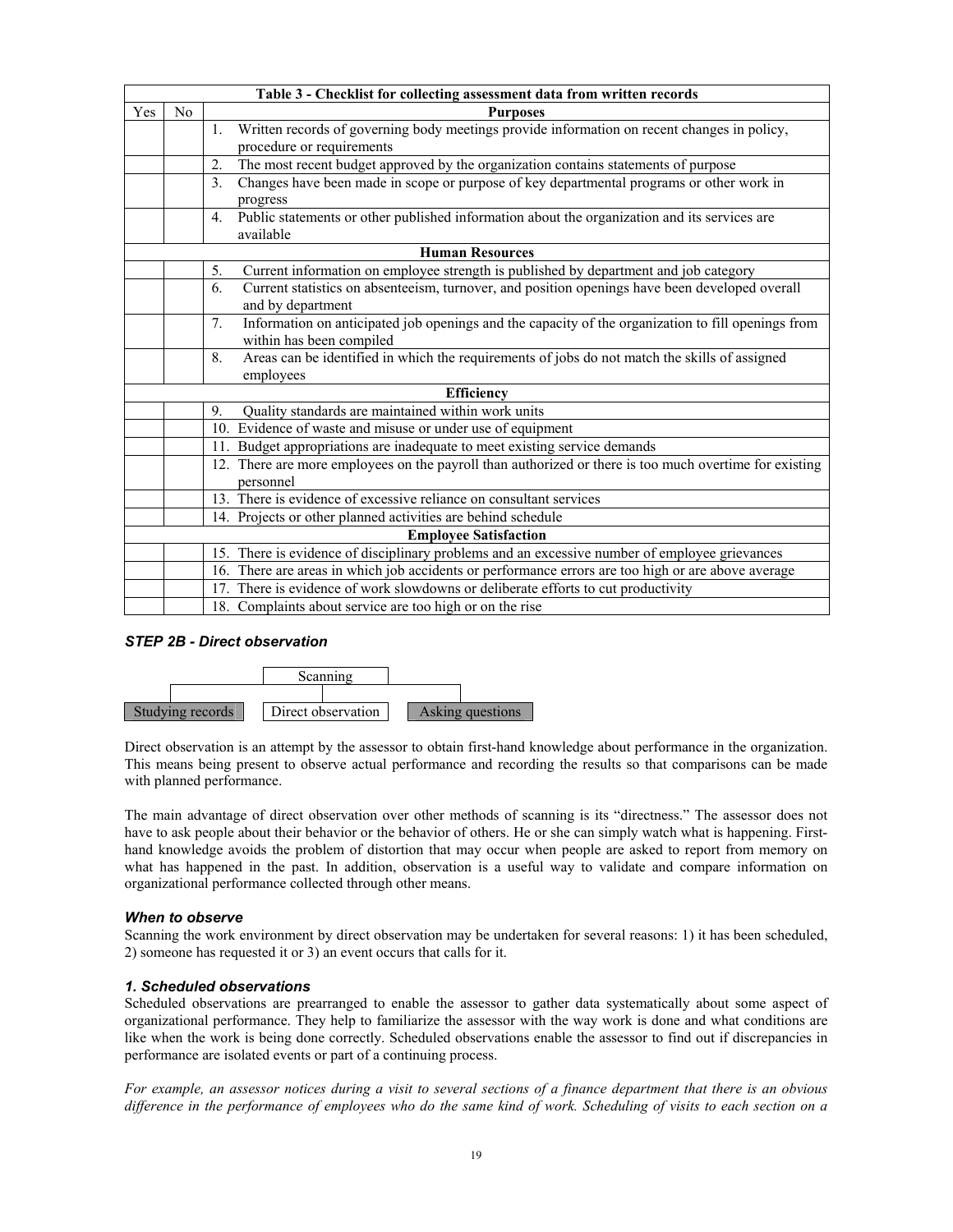*periodic basis will help the assessor to identify the reason for the variation in performance and the possible need for training.* 

Familiarity with common work practices and outcomes helps the assessor to identify discrepancies, should they occur, and to bring them to the attention of management sooner than might otherwise be the case.

### *2. Triggered observations*

Sometimes observations are made after the assessor learns of a possible discrepancy and takes the initiative to look into it. The term "triggered" is used because the assessor's action often is in response to the request of management. The intent of the observation is to confirm the existence of a problem and to look for evidence to help define its nature and lead to possible causes.

A director of public works, for example, might approach an assessor to arrange for several engineers to be trained abroad. The request gives the assessor an opportunity to investigate the reason for the request. If training is needed, the assessor may be able to suggest a less costly and more suitable alternative. If training is not needed, the assessor may be able to suggest an alternative for the minister's consideration.

#### *3. Chance observations*

Chance observations take place unexpectedly when an assessor is present to witness a performance discrepancy and has the presence of mind to recognize it and to make a record of it.

On his way to a meeting with an official in the finance department of a housing agency, an assessor sees computers standing idle while the employees to whom they are assigned are performing tasks manually, tasks that could be done tar more quickly on a computer. The situation is likely to raise a question in the mind of the assessor. Why are the computers not being used? The answer may be lack of appropriate software, a problem that cannot be corrected by training. However, the answer might be that the employees concerned don't know how to use the computers, a real training need.

While waiting to see an official in a division of a municipal authority, the assessor watches a clerk attempt to locate a file for the head of the division. Giving up the task in frustration after a few minutes, the clerk confesses to the assessor that the files are in disarray and that she can never find anything without a long search. Why are flies never in their proper place? It could be that employees have not been trained in files management or it could be that employees know how to file but don't care to do it properly.

In both of these situations the assessor should record his observations and make a note to follow-up with the appropriate manager, describing the situation and offering to investigate further.

#### *What to observe*

Direct observation is a useful scanning method for finding clues to performance discrepancies in those aspects of organizational life that are visible to the eye of the observer. The negative behaviors and conditions that might be seen by an observant assessor are likely to fall into one of the following categories:

- Unsatisfactory employee behavior
- Poor supervisory practices
- Unproductive project team meetings
- Undesirable working conditions

As a practical matter, the assessor who is observing the working environment does not operate in silence. Quite the contrary. Talking with employees who have considerable experience can help the assessor to clarify and verify his assumptions.

Before deciding what to observe, the assessor must have some point of reference for classifying observed work conditions as either good or bad for the organization.

Table 4 is a short list of work conditions that generally are regarded as detrimental to the health, welfare and performance of an organization. For the convenience of the assessor, items on the list are grouped under the four categories identified above.

#### *How to observe*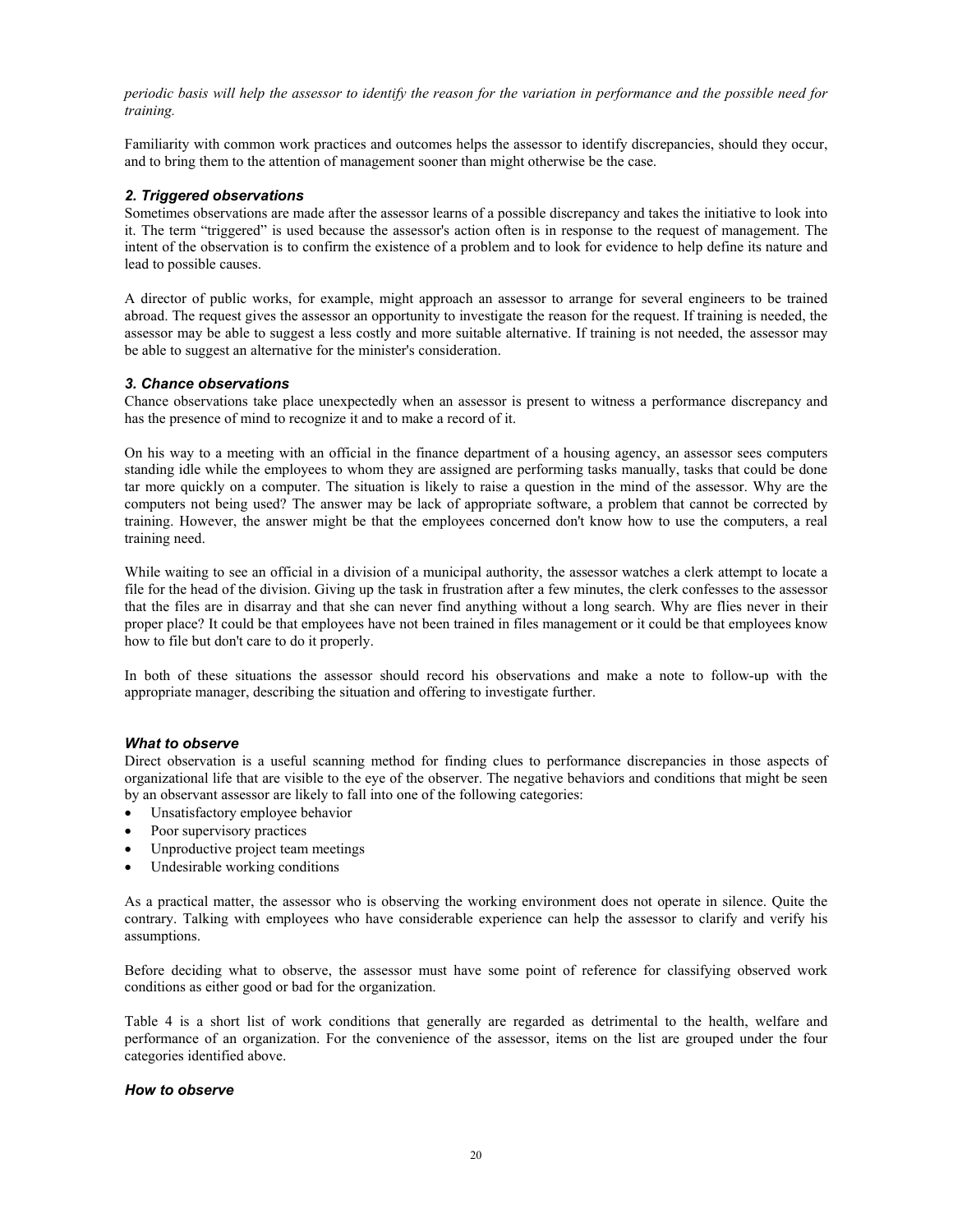An assessor who wants to locate and explain performance discrepancies must look for them where people work. But observing a discrepancy is not enough. It is just the beginning; a starting point for asking other questions. How often does it happen? Who is there when it happens? Where else in the organization does it happen?

Answers to questions about performance can be found using a data gathering method called "work sampling."

**Definition:** *Work sampling – a planned system of observation of relatively short duration, conducted systematically over a period of hours, days, or weeks, in order to draw conclusions about the nature and extent of any performance discrepancies found.*

Work sampling is a way for an assessor to predict with reasonable accuracy how serious or extensive a performance discrepancy is within an organization. Since there is never enough time to observe performance everywhere, sampling provides the assessor with a short cut for getting the answers he or she needs.

An assessor, for example, during a visit with an official who is responsible for processing and approving building permits, notices that the official is constantly interrupted by clients to the degree that he is never able to complete one task before starting another. Curious to discover if this official is an exception or if a pattern of work interruption exists throughout the organization, the assessor decides to sample the daily work routines of similar officials in several sections of the organization.

After a discrepancy is discovered or suspected, sampling is used by the assessor to find out where it is happening, how often, when it occurs, and who is involved.

Work sampling should be planned so that the employees' activities or work areas being observed are representative; that is, they are typical of the individuals or groups being observed. If the assessor chooses a sample that is representative, and if the discrepancy is found to exist in a significant number of the cases observed, then the assessor may conclude that the discrepancy is a problem for all employees or activities of the type being observed.

The assessor may find, for example, that officials with similar jobs in several parts of the same organization are having difficulty in handling interruptions, On the basis of this finding the assessor may conclude, with reasonable confidence, that she has found a common discrepancy and not an isolated one.

# **Table 4 - Assessor's List of Potential Performance Discrepancies**

The following conditions may signal existing or potential discrepancies in performance at any organizational level.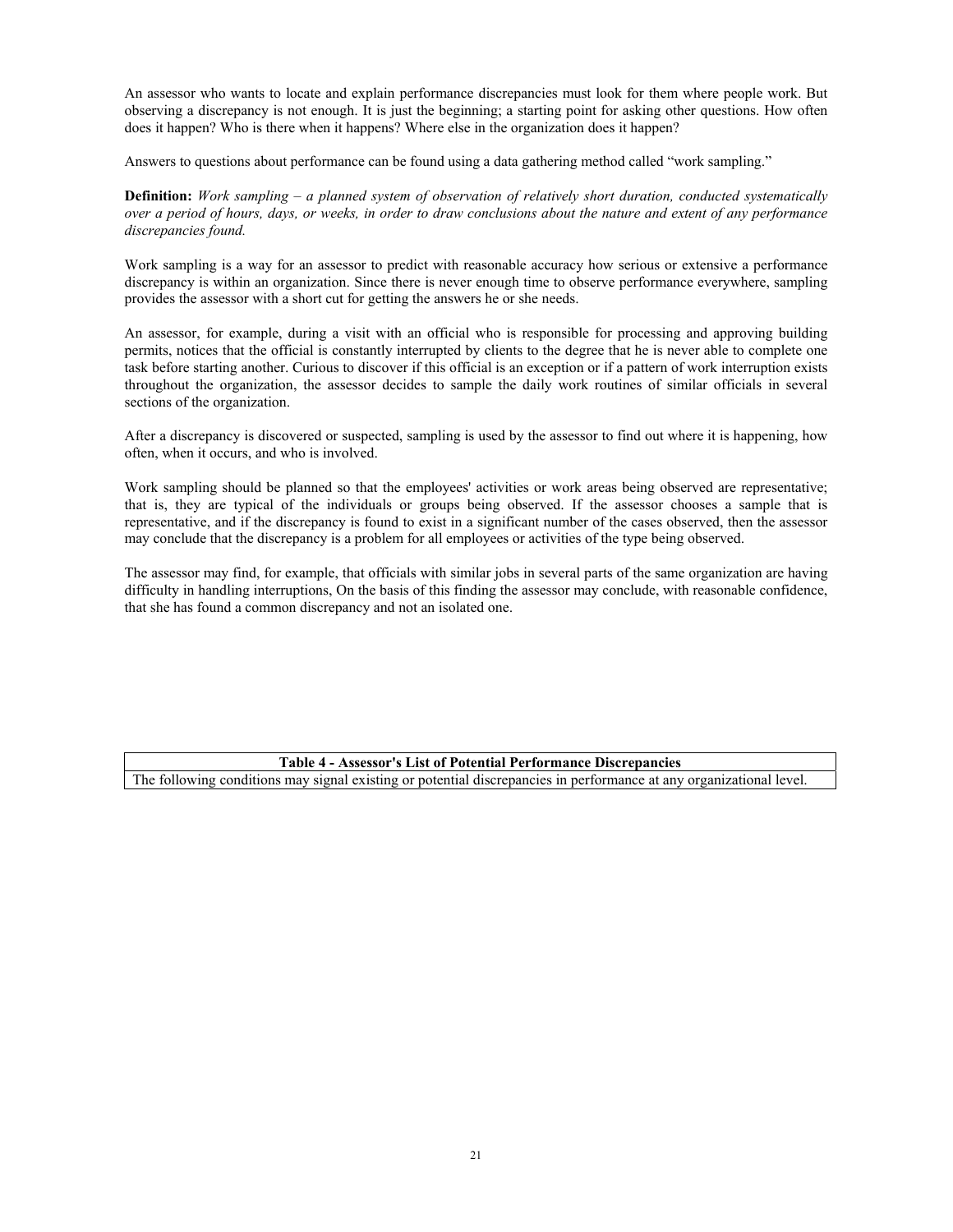# **Unsatisfactory employee behavior**

- complaining
- a "that's not my job" response when asked to help others
- too much time spent wasted in non-work related conversation
- repeated mistakes
- misuse or abuse of equipment
- carelessness that could result in accidents or injuries

# **Poor supervisory practices**

- rarely associate with their employees unless mistakes are made
- don't give clear instructions to employees
- don't provide feedback to employees about work quality
- don't discuss future plans with employees
- don't notify employees officially about changes in policies and work rules
- show preference for certain employees over others

# **Unproductive project team meetings**

- too many or overly long meetings
- meetings that seem unplanned and out of control
- meetings that are poorly attended
- meetings that are interrupted by members who come in late
- meetings that are interrupted by members who leave early
- meetings that are dominated by one or two strong members
- meetings that arrive at decisions which have not been thought out adequately

### **Undesirable working conditions**

- offices are uncomfortable and unattractive for their occupants
- offices are not grouped for the convenience of employees who need to work together
- poor directional signs make it difficult for visitors to find the offices they seek
- equipment is out of date or in a poor state of repair
- office supplies are frequently out of stock
- vehicle parking for employees is inadequate

## *STEP 2C - Asking questions*



It is not possible for an assessor to find out everything about performance in an organization by studying records and observing performance. Much of what the assessor needs to know about performance in a human settlements organization can be learned only by asking questions.

## *Knowing when to ask questions*

The assessor may decide to ask employees for information about performance for three reasons: 1) because a discrepancy is found, 2) because changes in the organization are being planned that would necessitate new kinds of work procedures or 3) because information collected previously on performance is out of date.

## **1. A performance discrepancy is found by the assessor or is reported to him.**

An assessor may wish to verify the existence of a suspected performance problem by interviewing or surveying concerned employees. Occasionally, a manager or other employee may bring a performance problem to the assessor's attention. This may result in a data gathering mission for verification or to find out where else the problem might exist in the organization.

*For example, a review of records in a sanitation department might reveal that unit costs for garbage collection have been rising steadily for more than a year. To learn more about the problem, the assessor might wish to obtain information directly from employees responsible for garbage collection services.* 

## **2. Management is planning to make changes in policies, programs, or functions that could require new jobs or new ways of performing existing jobs.**

Some performance discrepancies must be anticipated instead of discovered. These come about as a result of decisions by management to change the way things are done in the organization. Sometimes the effect of these changes on the organization is obvious, like training employees to use a new computer system or a new cost analysis system.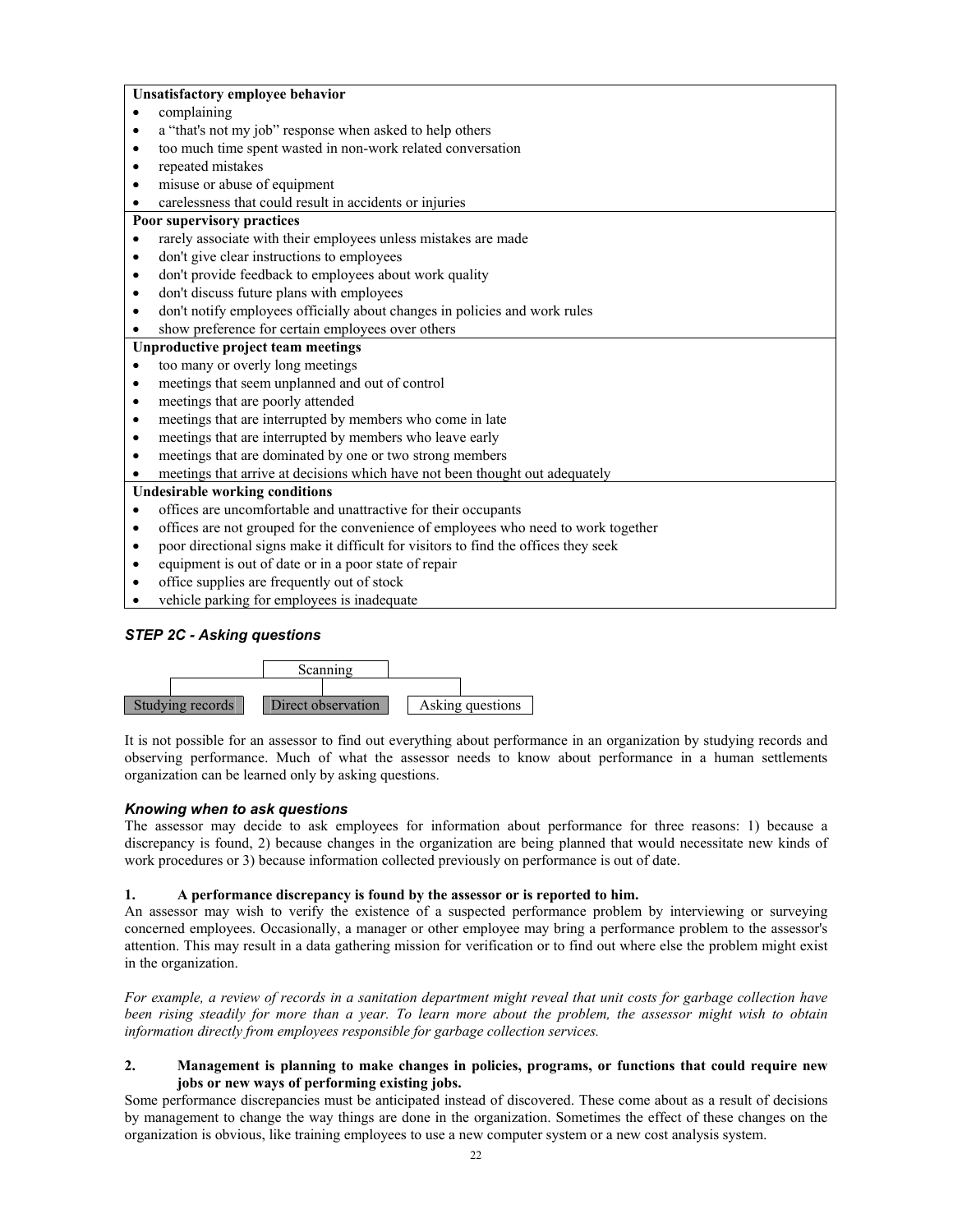At other times, the consequence of a change on the performance of employees concerned is obscure. For example, a new method for reporting expenditures might require substantial retraining of finance personnel who will be expected to compile the financial data. Under these circumstances, the insights of employees who are knowledgeable about the planned change con help to identify the missing skills ahead of time. The assessor becomes the catalyst for generating the needed information.

## **3. Previous data on performance need to be updated.**

As pointed out earlier, repetition in the collection of information on performance has many benefits to the organization. Information that is out-of-date is worse than none at all, since it is misleading. The task of the assessor is to collect data often enough to provide an accurate account of how things are, but not so often as to unreasonably burden those asked to provide the data.

# *Knowing who to ask*

Choosing the right people to ask questions is an important aspect of any information collection activity. If employees who have important facts or viewpoints about the area of performance under investigation are excluded from Information gathering, a key training need could be overlooked.

In order not to overlook anyone, the assessor might come to the conclusion that everyone must be interviewed. However, this is usually impractical, if not impossible, due to limitations of time or money. The alternative is to ask a few people who are representative of those in the organization who have the experience, expertise, and perceptions needed by the assessor.

A reasonable "sample" of employee viewpoints con be obtained by following these simple steps.

- Identify some characteristics that will influence how employees will answer the questions, such as employee level and department of assignment. For example, the assessor might decide to question section chiefs and professional staff from the accounting and computer divisions of a finance department.
- Choose a random sample of employees from each category so that everyone has an equal chance to be selected. This could be each second or fourth person depending on the size of the category and number of people needed. *For example, the assessor might decide to interview all section chiefs and every third professional staff member from each division.*

# *Asking questions to get general information*

A useful way to approach the task of asking questions is for the assessor to collect information from employees concerning their general feelings and attitudes about an area of performance. The collection work would precede the preparation of survey questionnaires or other specific data collection instruments. Why? Because by proceeding this way the assessor can: 1) find out how employees feel about the performance area without influencing them and 2) use their own words to develop follow-up instruments.

## *1. Interviewing*

Interviews generally involve meeting with employees, one employee at a time. Before beginning each interview, the assessor should:

- Show interest in the employee and his/her work responsibilities by asking a few questions, such as: How long have you been in this position? You must have seen many changes?
- Express appreciation for the employee's time and willingness to be interviewed.
- Explain *briefly* why the interview is being held and how long it will take.
- Inform the employee that his/her answers will be held in strict confidence.
- Indicate that the employee can expect to receive information on the interview in general after all interviews have been completed.

An introduction of this kind will let employees being interviewed know the purpose of the interview and feel as free as possible in expressing their views. It will also give them something in return - information on the results.

## *Questions to ask*

If the interview is concerned with discrepancies in performance at the job level, the assessor should ask the employee to answer the following questions and record the answers:

- What are employees in these positions doing that they should not be doing?
- What are employees in these positions not doing that they should be doing?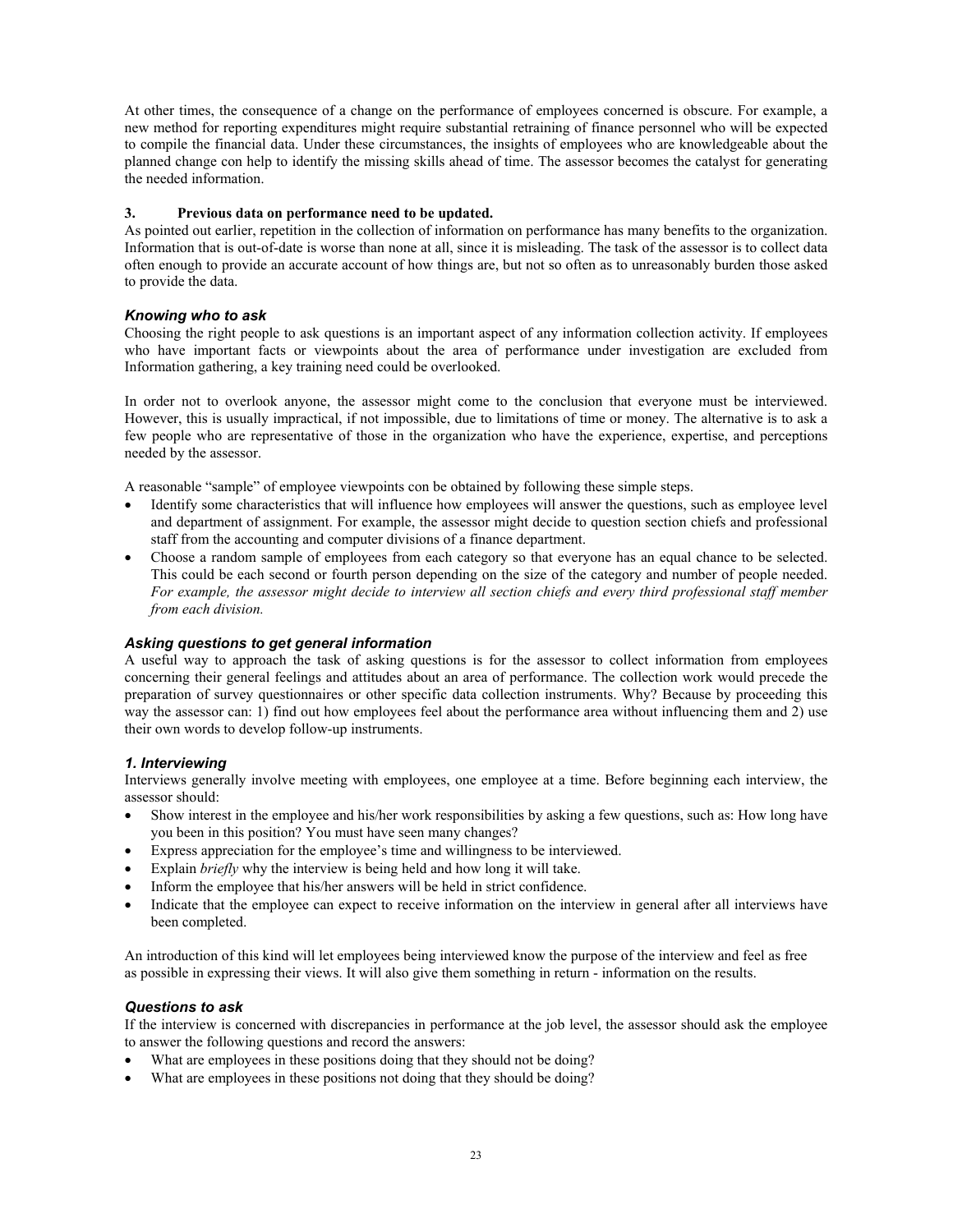If, on the other hand, the interview is concerned with discrepancies in performance at the team, section, division, department, or organization level, the assessor should ask the employee to answer the following questions and record the answers:

- What do you like most about working for your (the organizational unit?)
- What do you like least about working for your (the organizational unit?)
- If you could change anything about the performance of you (the organizational unit) with the wave of your hand, what would you change?

These two sets of questions have the advantage of simplicity. They encourage the employee to answer in any way he or she may wish. The questions promote both positive and negative types of responses.

If the interview is being used to verify an apparent discrepancy in performance identified through another phase of scanning, the assessor might wish to prepare his or her own interview questions. For example, an assessor might, while studying the output records of an organizational component, discover a breakdown in the customary flow of work.

In a situation described earlier in the handbook, an assessor found an apparent loss of efficiency in a municipal garage by comparing job tickets on vehicle maintenance over a period of time. The assessor in this situation decided to followup by observing performance and drawing conclusions about the cause of trouble. The assessor, in addition, might have arranged to interview the head of the garage using a set of specific, output-related questions, Had the assessor moved in this direction, the interview might have proceeded as follows:

**Question:** From your records it appears that there are delays in maintenance of vehicles. What, in your opinion, is the cause of these delays?

**Answer:** We have too many different vehicles. My employees can't keep track of all the spare parts.

From the answer given by the head of garage to his question, the assessor might identify two issues.

- 1. There are too many types of vehicles.
- 2. Employees don't know how to build and maintain a parts inventory.

The first issue, should it be confirmed by staff, suggests that management consider greater uniformity in building the vehicle fleet. This issue has little to do with training but a great deal to do with organizational efficiency. The second issue, should it be confirmed by staff, may reveal a lack of skill in inventory management. If lack of skills is confirmed by staff, a training need has been discovered.

Answers to the types of interview questions described above will not be sufficient to provide the assessor with an accurate and complete picture of performance within the respondent's unit or section. To end an interview after a couple of questions, without asking follow-up questions is likely to produce information that is too general to be of much use to the assessor.

The following example illustrates the importance of an assessor not being satisfied with a few perfunctory answers to an initial set of interview questions.

**Assessor:** What do you like least about your organization? **Respondent:** I think my staff is not performing well **Assessor:** Why do they not perform well? **Respondent:** They are not appropriately trained?

The assessor might conclude the interview at this point and return to his/her office to review the interview notes. From these notes the assessor might derive the following performance discrepancy statement:

## *"Employees perform poorly due to lack of training."*

What has the assessor over-looked? By not asking enough questions about the discrepancy, the assessor has obtained information that is sufficient only to construct the statement shown above. Clearly, this statement is too general. It does not specify what is wrong. Without more detail, the statement is useless as a basis for taking action to restore performance to the level desired by the respondent.

In order to obtain complete and specific answers to each interview question, follow-up questions called "probes" must be used. Probe questions can be structured using the "five w's" formula. The five w's are:

- Who?
- What?
- When?
- Why?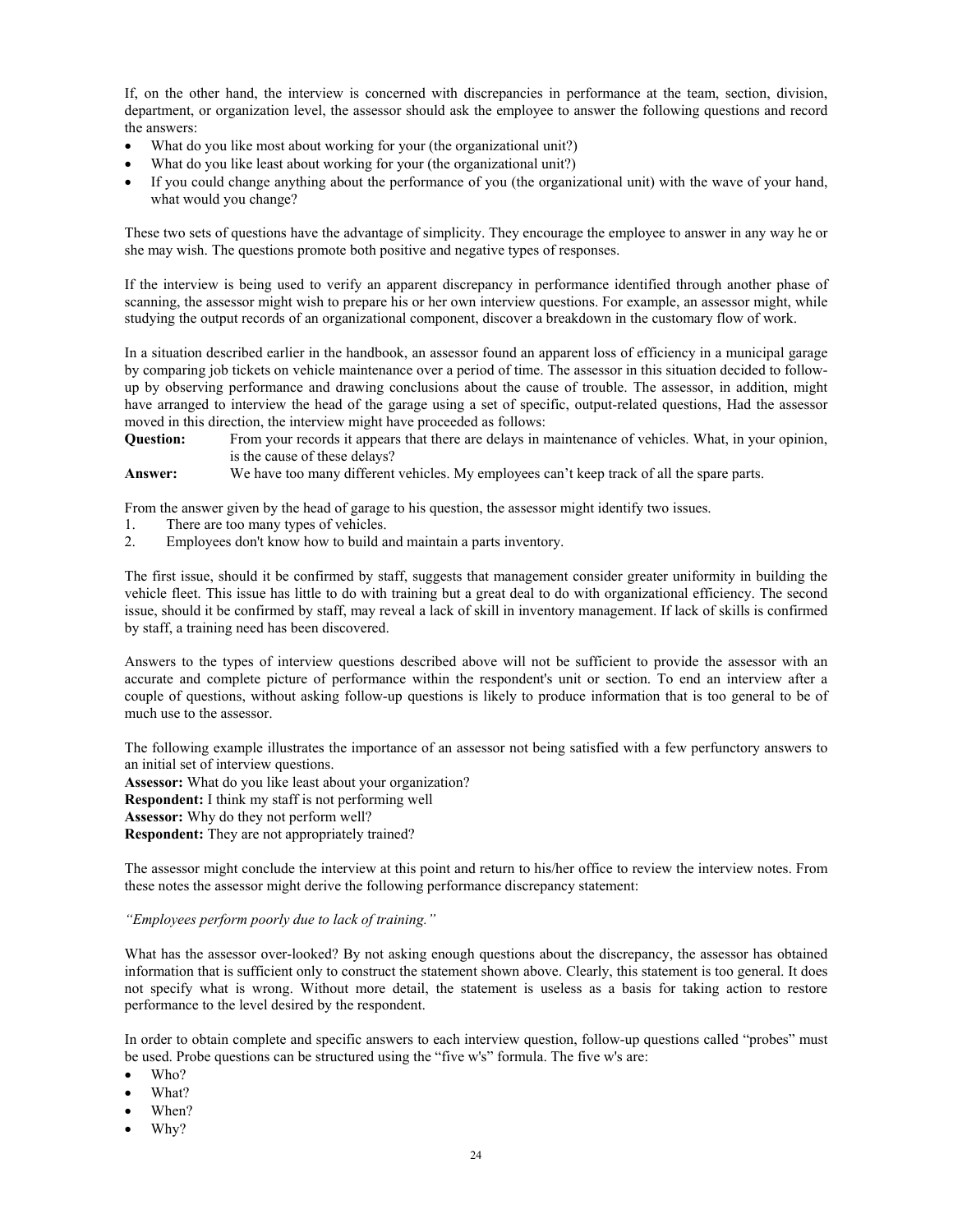• Where?

Probe questions to the answer, "I think my staff is not performing well" might include: **Question:** What do you want them to do that they are not doing? **Question:** Where in the organization have you noticed your employees are not performing well? **Question:** Who do you mean, all employees or just some of them? **Question:** When don't they perform well, all of the time or at certain times? **Question:** Why do you suppose this is happening?

Answers to these questions are likely to be specific and performance related. They can help to illuminate important organizational issues related to lack of motivation, inaccuracy or unnecessary delay. Specific answers enable the assessor to write specific performance discrepancy statements related to the issues identified by the interview. Some examples are shown below.

## **Issue No. 1: (Motivation)**

- a. Staff are underpaid and, therefore, not motivated to do their work properly.
- b. Staff are not given clear and precise instructions to fulfill their tasks.

# **Issue No. 2: (Accuracy)**

- a. Figures from sector reports prepared by other sections are not aggregated according to the need s of our section and, therefore, are difficult to compile.
- b. Staff do not know how to compile data from sector reports.

## **Issue No. 3: (Timeliness)**

- a. Staff get no feedback on reports and, therefore, do not feel that reports are important.
- b. Staff do not know how to use existing computers for statistical analysis.

Statements like the ones in the example are useful. They are specific and performance related. The statements labeled (a), should they later be confirmed as important and correct, would lead to non-training remedies since they concern discrepancies that are non-skill related.

On the other hand, the statements labeled (b), should they later be confirmed as important and correct, would suggest the need for training solutions since they concern discrepancies in performance that are skill related.

The point is, specific performance-related answers to interview questions are necessary for the assessor in preparing specific statements about discrepancies in job performance. Such answers can be obtained by persistent probing or follow-up on answers given to an initial set of interview questions. Nothing can be less productive or more discouraging in the needs assessment process than ending several days of interviews with a long list of generalities from which nothing concrete can be inferred about performance.

*See pages 52, Annex B, Part III, "Resources," for detailed information on the conduct of a face-to-face interview.* 

# *Conducting a group meeting*

There are occasions when an assessor may wish to collect information from employees in a group rather than individually. For example, the assessor might save considerable time and get a wealth of creative ideas by using a group meeting to ask questions of supervisors about the performance of their employees.

Group meetings serve to stimulate thinking and participation. They are used to classify information about problems in organization performance. They differ from other forms of information gathering in three ways:

- Employees are asked to furnish answers to a question or set of questions in a group setting rather than in the privacy of an interview.
- Data is collected publicly, i.e., reported orally or furnished in written form and rewritten by the assessor on a flip chart or other writing surface visible to all members of the group.
- The anonymity of what the individual says or thinks is not preserved as the emphasis is placed, instead, on a free and open exchange of information and viewpoints.

Group methods should be avoided when group participants might feel embarrassed to share their views openly. For example, an employee who would be willing to criticize his superiors in a confidential interview might not be willing to do so in the presence of other employees, particularly if the employees work closely together.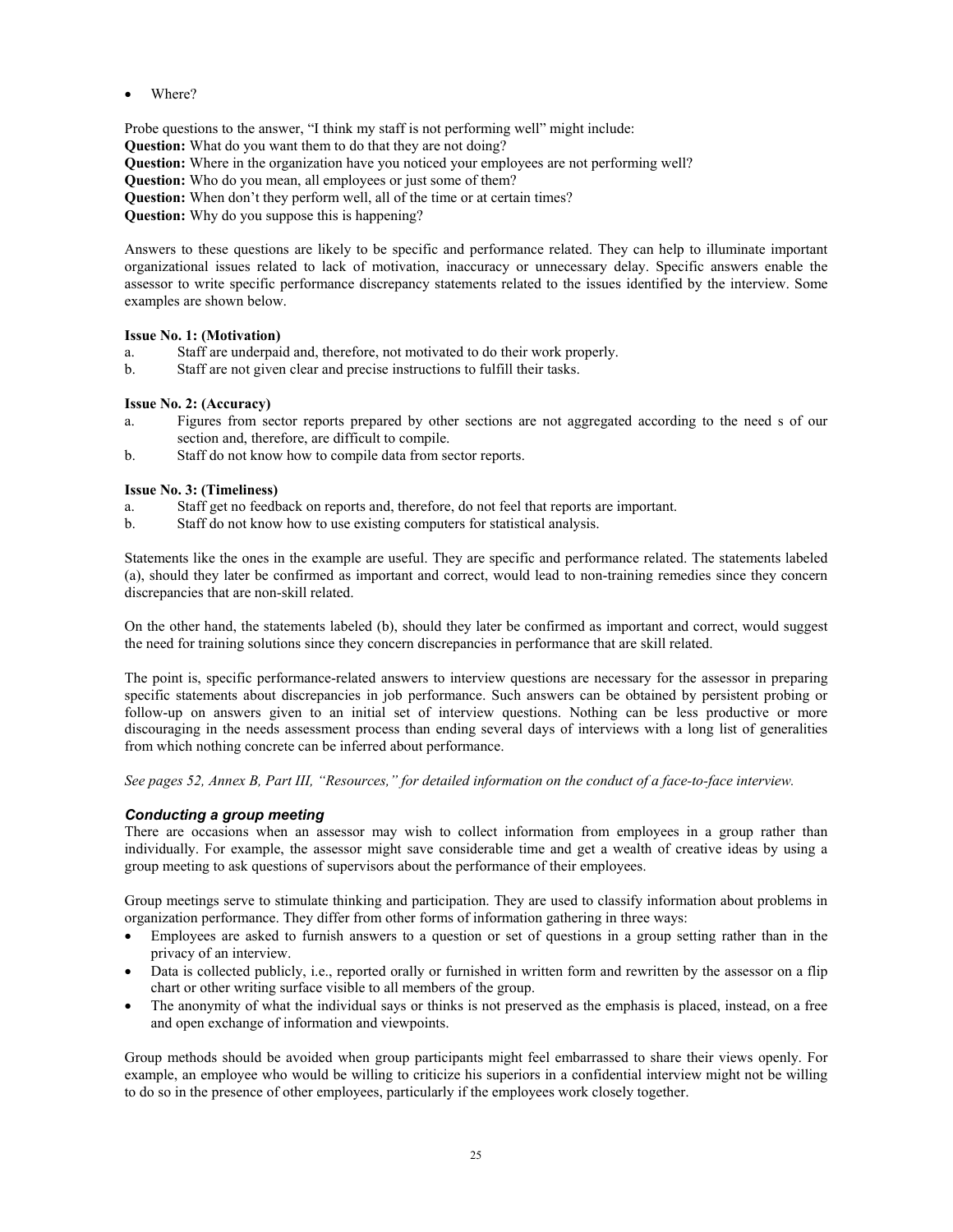*See pages 61, Annex E, in Part III, "Resources," for information on a popular technique for group data gathering, the Nominal Group Technique.* 

## *Asking questions to get specific information*

Face-to-face interviewing methods, conducted individually or in groups, are useful for collecting information of a general nature. However, to gather more specific information about performance discrepancies or to broaden the range of people to be questioned, other methods must be used. Two methods are presented below: 1) the traditional survey and 2) the Q sort survey.

## *1. The traditional survey*

The survey is an impersonal method for collecting information in which the assessor develops a questionnaire for employees to complete and return. Questionnaires are developed by an assessor from answers to questions obtained from employees during face-to-face interviews or group meetings as described earlier.

Why is it not sufficient to use information obtained from interviews as a basis for assessing training needs? Because it is usually not possible for the assessor to interview enough employees to get an accurate understanding of the performance area under investigation. Moreover, the survey method permits employees to react to performance problems presented by other employees. This enables the assessor to obtain a broader perspective on performance discrepancies and to pinpoint where discrepancies exist and where they do not exist. Last, but not least, the questionnaire results should be anonymous.

For example, the assessor in a municipal department might use the results of interviews with section chiefs about the performance of their professional employees to develop a questionnaire. Responses to questions are formulated by the assessor as "statements" about performance, using the original wording to the greatest extent possible. The statements are complied in questionnaire form to be completed by employees. In preparing each statement, the assessor would strive to use words that:

- Are simple, concise and jargon-free
- Will be understood readily by employees being asked to respond
- Draw attention to specific facts or situations related to job performance.

When statements used in a questionnaire do not meet the test set forth by these criteria, the probability of respondent error is quite high. Time spent in collecting data and on the development of questionnaires is wasted.

The following statements were obtained from an actual training needs assessment questionnaire. Each is certain to produce disappointing results. After reading each statement, notice which of the criteria has been violated.

- 1. Lack of training prevents satisfactory job performance
- 2. There is a lack of cooperation between sections<br>3. Senior management does not listen to problems
- Senior management does not listen to problems that come from the lower levels and tries to solve them
- 4. Some employees benefit from training opportunities that do not compare to the needs of their personal responsibilities/tasks.

What is wrong with these statements? The first two are vague generalizations. Each suffers from a lack of focus. Because of this, the answers they produce will have little practical use for an assessor. The last two statements, on the other hand, are ambiguous. There is more than one possible interpretation for each of them. Since their meaning would not be understood the same way by different employees, the resulting answers to either of them would be unreliable.

Rewording each of these statements to give them a more specific focus and to clear up the ambiguous wording might produce the following result:

- 1. Training is a worth-while solution for performance problems that exist because our employees lack the skill to perform correctly.
- 2. When employees in our section are over-worked, we can count on the assistance of employees from other sections to get the job done.
- 3. Senior managers in our organization do not pay attention to the ideas of their subordinates and prefer to rely on their own judgement.
- 4. Employees in my section often receive training that has little value in improving their performance on the job.

After compiling a list of about thirty (30) statements , the assessor would select a rating scale. To permit respondents to indicate relative agreement with each statement, the following five-factor scale would be used:

- 1. Strongly agree
- 2. Agree
- 3. No option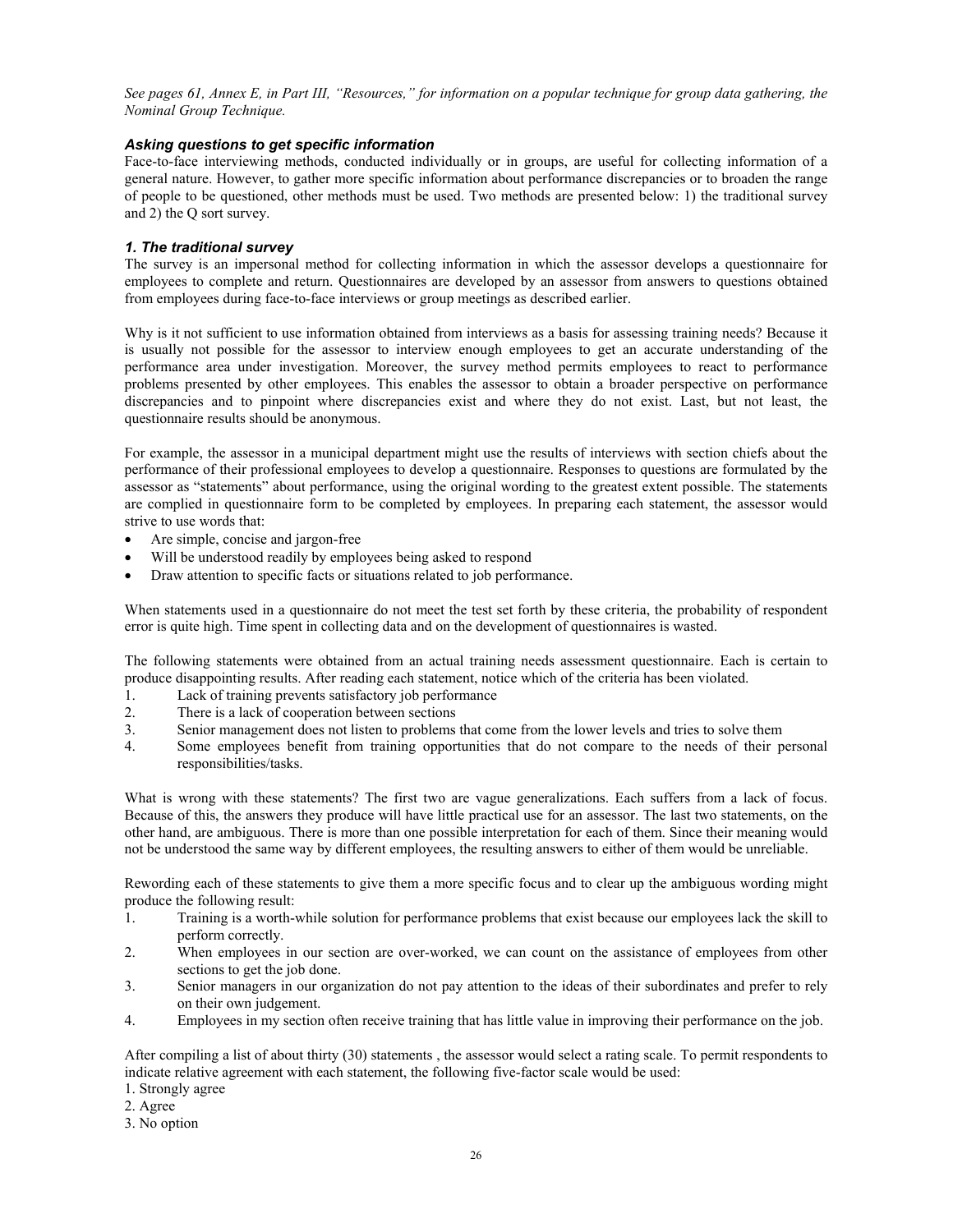4. Disagree

5. Strongly disagree

To permit respondents to indicate the degree of importance they would assign to each statement, an additional scale would be used:

- A. Important
- B. No opinion
- C. Unimportant

Finally, the assessor would write instructions to respondents for completing the questionnaire and returning it for tabulation and analysis.

*The development of a survey questionnaire is described in detail on pages 55, Annex C, Part III, "Resources"* 

## *2. The Q sort survey*

An alternative to the traditional survey is the Q sort method. This technique is a survey conducted in private or in a small group setting. Participating employees, working individually, are asked by the assessor to sort and prioritize a set of 3x5 inch cards containing statements about a specific area of performance. The statements may be developed from the results of previous interviewing as described earlier or may be developed by the assessor based on his or her own knowledge of the problem area.

The Q sort has certain advantages when compared with other survey methods. The sorting of cards and selection of priorities is often preferred by employees to the anonymous survey form. They enjoy it more. Confidentiality is maintained with the Q sort, and follow-up questions - *the five w's formula* - can be asked to solicit additional reactions. This is an advantage of the Q sort over the traditional survey method when it is administered one employee at a time.

However, the technique has some drawbacks. The Q sort has the disadvantage of being more time consuming than conventional surveying. This limitation can be lessened to some extent by administering the Q sort in a group setting.

The assessor should consider making use of the Q sort method when the number of people to be surveyed is small (six employees or less), for example, limited to section chiefs and division heads of a small department in a human settlements organization.

*For a detailed explanation of the Q sort method of information gathering, see pages 59, Annex D, Part III, "Resources"* 

# *3. Pilot testing*

Whether an assessor chooses the traditional survey method or uses the Q sort, a pilot test is strongly recommended. A pilot test is a way of trying out a questionnaire on a small group of participants to identify and eliminate errors in content or form and to change wording for improved clarity. The pilot test always precedes full-scale survey administration. A small group of employees representative of those who will be participating in the survey are convened and asked to complete questionnaires.

The pilot test allows the assessor to determine the average amount of time required for participants to complete questionnaires. The results can be discussed with participants to identify possible improvements in questionnaire content and administration.

Experienced assessors never conduct a survey without pilot testing. They know how important it is to minimize the risk of error. Nothing could be more embarrassing than for an assessor to discover, after the fact, that participants asked to respond to an organization-wide survey did not understand how to fill out the questionnaire.

## *Summary*

There are three general approaches for the assessor to take in scanning the work environment for evidence of discrepancies in performance: *studying, observing, and asking*. These approaches can be used whether the target of investigation is at the job level, the project team level, the department level, or the organization level. Scanning is concerned as much with the impact of planned changes on future performance as on current performance.

By studying the records and documents prepared by or about the organization the assessor may obtain important clues about existing or potential discrepancies. By observing work being performed, the assessor is in a position to provide early warning to management about weaknesses or gaps in performance. Asking question of employees can help the assessor to understand more about the nature and extent of a discrepancy.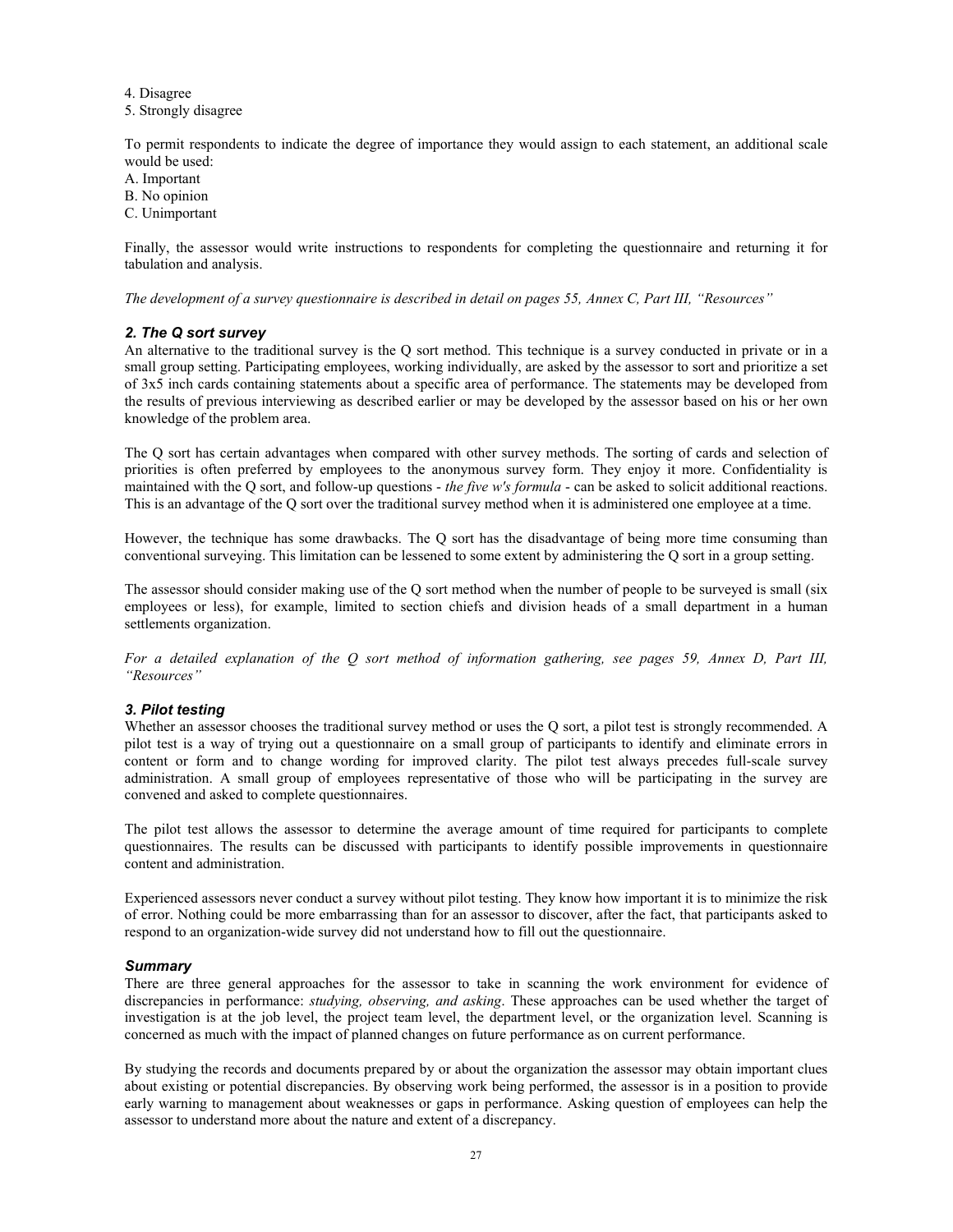# **STEP 3 - FOCUSING ON DISCREPANCIES AND NEEDS**

Performance in some areas of the organization is found by the assessor to be less than desired by management. Before jumping ahead to find a remedy, it is important to take a closer look at each discrepancy. Classifying discrepancies by general types con help to understand them better. Finding out what might happen should a discrepancy be ignored can help later in selecting priorities. Also important is finding out which discrepancies are deficiencies of skill and which are deficiencies of execution. Skill deficiencies can be remedied with appropriate training. Deficiencies of execution are not skill related and must be remedied through some other form of management action.



## *Introduction*

In the preceding section of the handbook, scanning was defined as a form of reconnaissance. A different analogy may be helpful to describe focusing. It is customary for a scientist to test his or her hypotheses through a series of experiments before drawing conclusions. One might say that the assessor does the same thing in focusing. When engaged in focusing, the assessor is taking a closer look at the information obtained from scanning. Each identified performance discrepancy is analysed to find out two things:

- 1. How widespread the discrepancy is within the organization and the potential harm it could do to the organization if not corrected.
- 2. If the discrepancy exists because the employees concerned lack the knowledge or skill to perform correctly or if the discrepancy is caused by non-skill related factors or conditions.

## *Focusing techniques*

When focusing, the assessor is engaging in three distinct types of activity.

- 1. Information management
- 2. information analysis
- 3. The specification of training needs

Each of these focusing activities will be described in the following section of the handbook.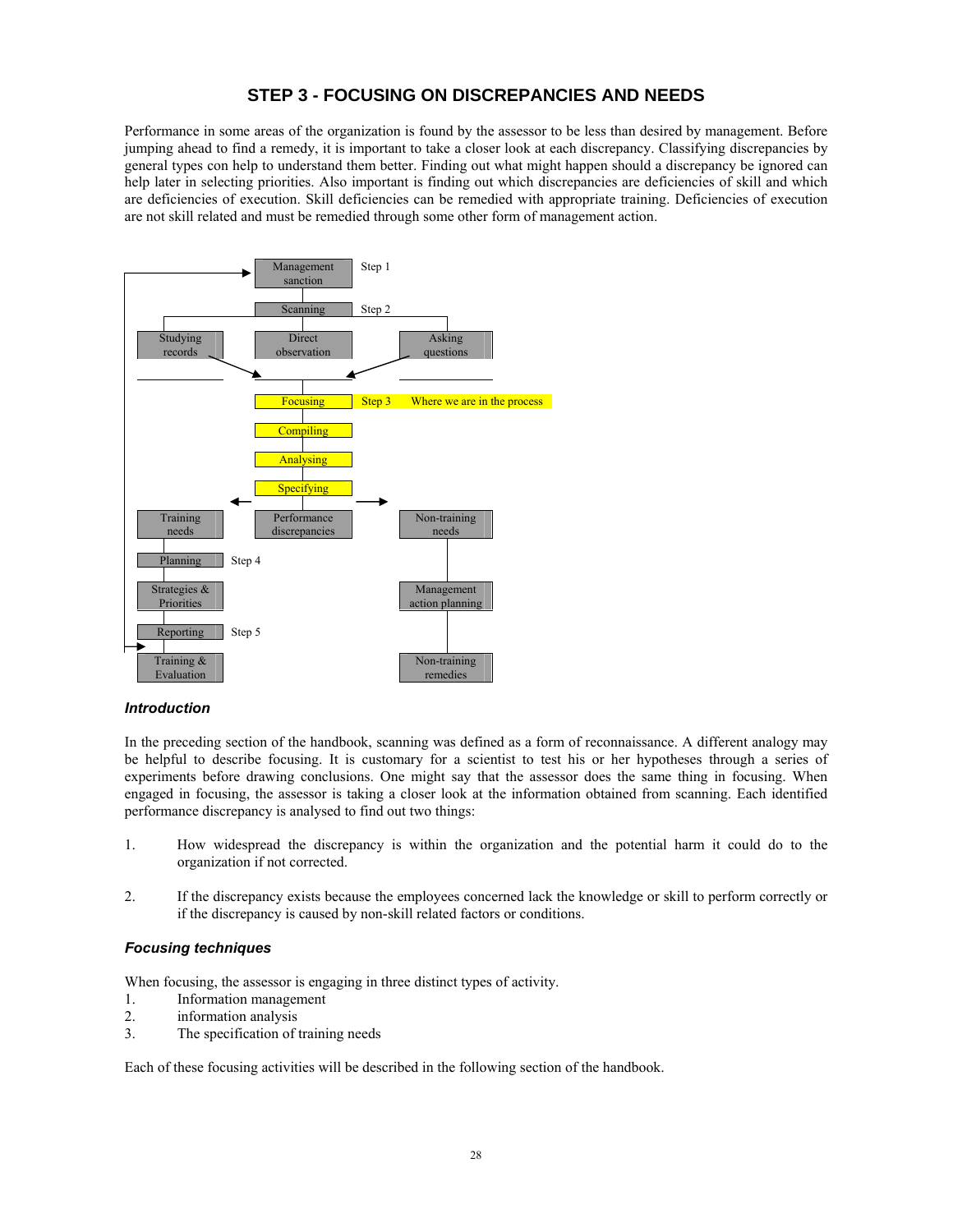# *Step 3A - Information management (compiling)*



Information generated by scanning may exist in many forms: written information extracted from reports and documents, a comment on an observed discrepancy scribbled down on the back of an envelope, or a bundle of questionnaires resulting from a recent departmental survey. The task of the assessor at this stage of the process is to organize the information so that its meaning can be interpreted.

Two methods of organizing information on performance discrepancies will be discussed below. The first method involves the use of a simple tabulation sheet for entering the answers provided by employees to a traditional or Q sort survey. The second method is designed to assist the assessor in classifying discrepancies by type or source in order to compare them.

## *1. The tabulation sheet*

An essential task in the conduct of a survey is the consolidation of answers to the questions onto a single form. This form is called a "tabulation sheet." Efficient methods of data tabulation become increasingly important as the number of employees and work units participating in the survey increases in size.

*For example, if an assessor in a municipality is asked to conduct a survey on employee attitudes in six sections of a public works department and is asked to differentiate the responses of supervisory personnel from other employee groups within each section, the need for on efficient method of tabulating responses becomes apparent.* 

Table 5 illustrates the format for a tabulation sheet that an assessor might use to organize data from a questionnaire containing thirty statements.

Space is provided on the sheet for entering the number of employees who agreed with each statement and with the ranking factor. In addition, there is space to enter the total number of participating employees. Space is provided opposite each statement for remarks. This space is sometimes used to indicate which three or possibly five statements drew the highest positive or negative responses from participating employees. Space at the top of the sheet can be used to indicate the unit from which the responses were obtained. Space is provided at the bottom for comments.

| <b>Table 5 - Tabulation sheet</b> |                   |       |            |          |                      |           |            |             |         |
|-----------------------------------|-------------------|-------|------------|----------|----------------------|-----------|------------|-------------|---------|
| Survey team                       |                   |       |            |          |                      |           |            |             |         |
| Organization                      |                   |       |            |          | Number Surveyed      |           |            |             | Date    |
| Statement<br>number               | Strongly<br>agree | Agree | No opinion | Disagree | Strongly<br>disagree | Important | No opinion | Unimportant | Remarks |
| $\mathbf{1}$                      |                   |       |            |          |                      |           |            |             |         |
| $\overline{2}$                    |                   |       |            |          |                      |           |            |             |         |
| $\overline{3}$                    |                   |       |            |          |                      |           |            |             |         |
| $\overline{4}$                    |                   |       |            |          |                      |           |            |             |         |
| 5                                 |                   |       |            |          |                      |           |            |             |         |
| $\overline{6}$                    |                   |       |            |          |                      |           |            |             |         |
| $\overline{7}$                    |                   |       |            |          |                      |           |            |             |         |
| $\,8\,$                           |                   |       |            |          |                      |           |            |             |         |
| $\overline{9}$                    |                   |       |            |          |                      |           |            |             |         |
| 10                                |                   |       |            |          |                      |           |            |             |         |
| 11                                |                   |       |            |          |                      |           |            |             |         |
| 12                                |                   |       |            |          |                      |           |            |             |         |
| 13                                |                   |       |            |          |                      |           |            |             |         |
| 14                                |                   |       |            |          |                      |           |            |             |         |
| 15                                |                   |       |            |          |                      |           |            |             |         |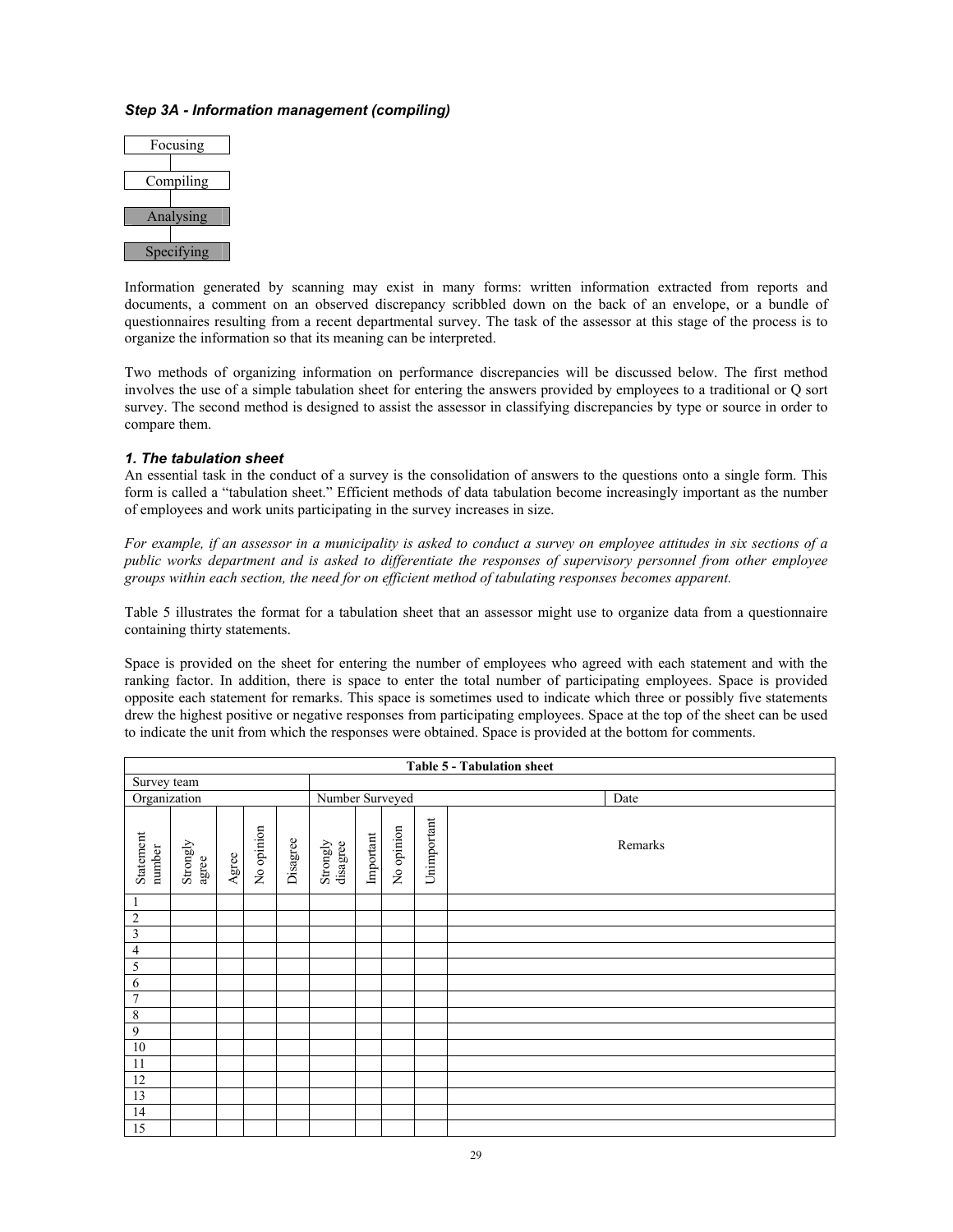| 16              |  |  |  |  |  |
|-----------------|--|--|--|--|--|
| 17              |  |  |  |  |  |
| 18              |  |  |  |  |  |
| 19              |  |  |  |  |  |
| $\overline{20}$ |  |  |  |  |  |
| 21              |  |  |  |  |  |
| 22              |  |  |  |  |  |
| 23              |  |  |  |  |  |
| 24              |  |  |  |  |  |
| 25              |  |  |  |  |  |
| $26\,$          |  |  |  |  |  |
| 27              |  |  |  |  |  |
| 28              |  |  |  |  |  |
| 29              |  |  |  |  |  |
| 30              |  |  |  |  |  |

If several survey teams are involved in carrying out an assessment. each team will pre pare its own tabulation sheets for Its assigned employees or sections. At some point in the focusing process, however, it may be useful to compare each team's results. This procedure will show the extent to which the two groups agree or disagree in their reactions to a particular performance discrepancy.

For example, if the statement "section files are frequently lost or misplaced" receives a high number of "strongly agree" responses in one section of the organization, the assessor might wish to find out if the same problem is of concern to other sections as well.

# *2. Classifying discrepancies*

Classifying discrepancies is crucial inasmuch as the data supplied by various sources can be varied and complex. For example, reported discrepancies could range from poor skills in writing reports to interference by senior management with decisions made by lower managers to inadequacies in long-term security for employees who work on a contract basis. Under these conditions, some way must be found by the assessor to classify items of information according to what they have in common.

One method, called the Crawford Slip Technique, will help any assessor classify an array of facts and opinions about performance. Before proceeding , the reader is asked to read *pages 63, Annex F, Part III, "Resources", for a thorough description of the Crawford Slip Technique.* 

To make efficient use of the Crawford Slip Technique, it is first necessary to prepare a set of cards on which are written general statements that can be used to group or classify individual performance discrepancy statements. For purposes of illustration, a crude list of general statements has been prepared. The list is shown in Table 6.

| Table 6 - List of general statements for classifying performance discrepancies |  |  |  |  |  |
|--------------------------------------------------------------------------------|--|--|--|--|--|
| A. Discrepancies due to lack of skill                                          |  |  |  |  |  |
| Basic job skills                                                               |  |  |  |  |  |
| Technical skills                                                               |  |  |  |  |  |
| Professional skills                                                            |  |  |  |  |  |
| Administrative skills                                                          |  |  |  |  |  |
| Management skills                                                              |  |  |  |  |  |
| B. Discrepancies of execution                                                  |  |  |  |  |  |
| Lack of purpose/goal                                                           |  |  |  |  |  |
| Inappropriate organizational environment                                       |  |  |  |  |  |
| Inadequate rewards                                                             |  |  |  |  |  |
| Lack of resources                                                              |  |  |  |  |  |
| Poor work relationships                                                        |  |  |  |  |  |
| Insufficient leadership                                                        |  |  |  |  |  |
| C. Externally caused discrepancies                                             |  |  |  |  |  |
| Clients                                                                        |  |  |  |  |  |
| Other organizations                                                            |  |  |  |  |  |
| Consultants                                                                    |  |  |  |  |  |
| Economic conditions                                                            |  |  |  |  |  |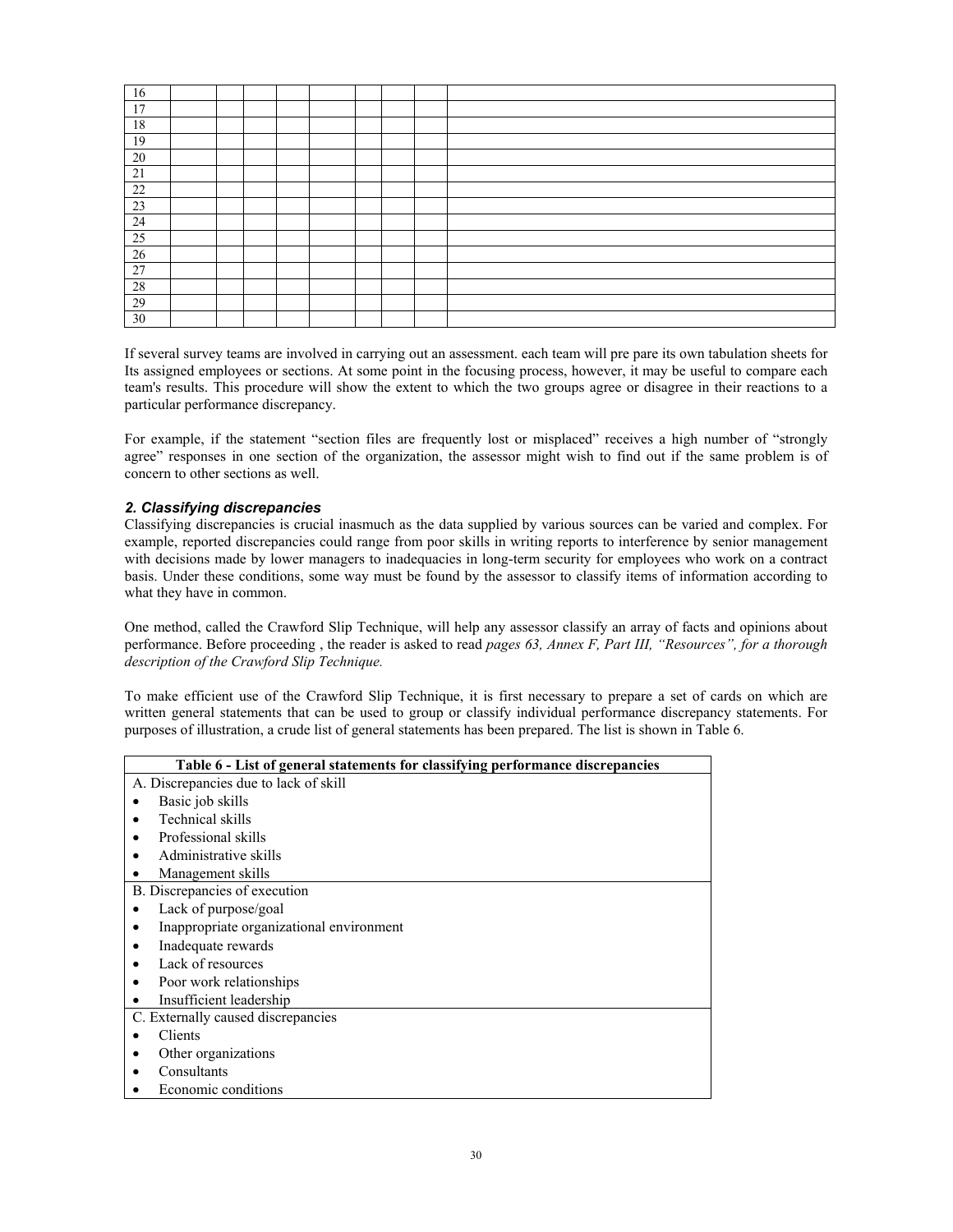# *Step 3B - Information analysis (analysing)*



Performance discrepancies may be serious or they may be trivial in nature. They may affect a few people or they maybe causing major disruption to operations in many parts of an organization. Information analysis is intended to learn more about a reported discrepancy,. that is, to determine for whom it is a problem and how serious or urgent the need for action to correct it.

An assessor might discover from survey results, for example, that the professional staff in several sections of a municipal finance department are concerned about the filing system serving their offices. At first, it appears that the problem is related to the inability or failure of the support staff to properly maintain the system. On closer examination, however, it is learned that the design of the system allows unrestricted access to documents, the disclosure of which could compromise the interests of the municipality. It is a1so found that employees are not trained sufficiently in electronic data management. As a result, there is a continuing loss of data due to accidental erasure of records and the occasional entry of erroneous information into data files.

The point is, rather than assume that an important discrepancy exists because of data obtained during the scanning phase, the assessor should ask the following critical questions about the discrepancy. **(4)** 

### *1. How urgent is the discrepancy?*

By asking this question, the assessor is trying to find out how soon something must be done or a decision made to prevent problems from arising. *Example: inspection of fire equipment on municipal vehicles is long overdue.* 

### *2. How serious is the discrepancy?*

By asking this question, the assessor is trying to identify the potential impact and consequences for employees, for equipment, for clients, etc. Example: lack of training in the management of municipal tax records could result in lost revenue for the municipality.

#### *3. What is the trend of the discrepancy and its potential for getting worse?*

By asking this question, the assessor is trying to determine if the discrepancy will disappear on its own or is likely to spread and even affect other parts of the organization. *Example: A municipality that has recently expanded its boundaries is threatened with reduction in national government subsidies as a result of its staffs inability to calculate operation and maintenance costs for the enlarged service area.*

Answers to questions like these should bring out into the open the reasons why employees who are knowledgeable about a discrepancy believe it is important. With this information the assessor is better prepared to decide which discrepancies are in greatest need of management attention.

*Table 7 is a worksheet for rating the importance of performance discrepancies.* 

Those with the highest ratings might be moved to the top of their respective columns as a reminder that they are most in need of corrective action.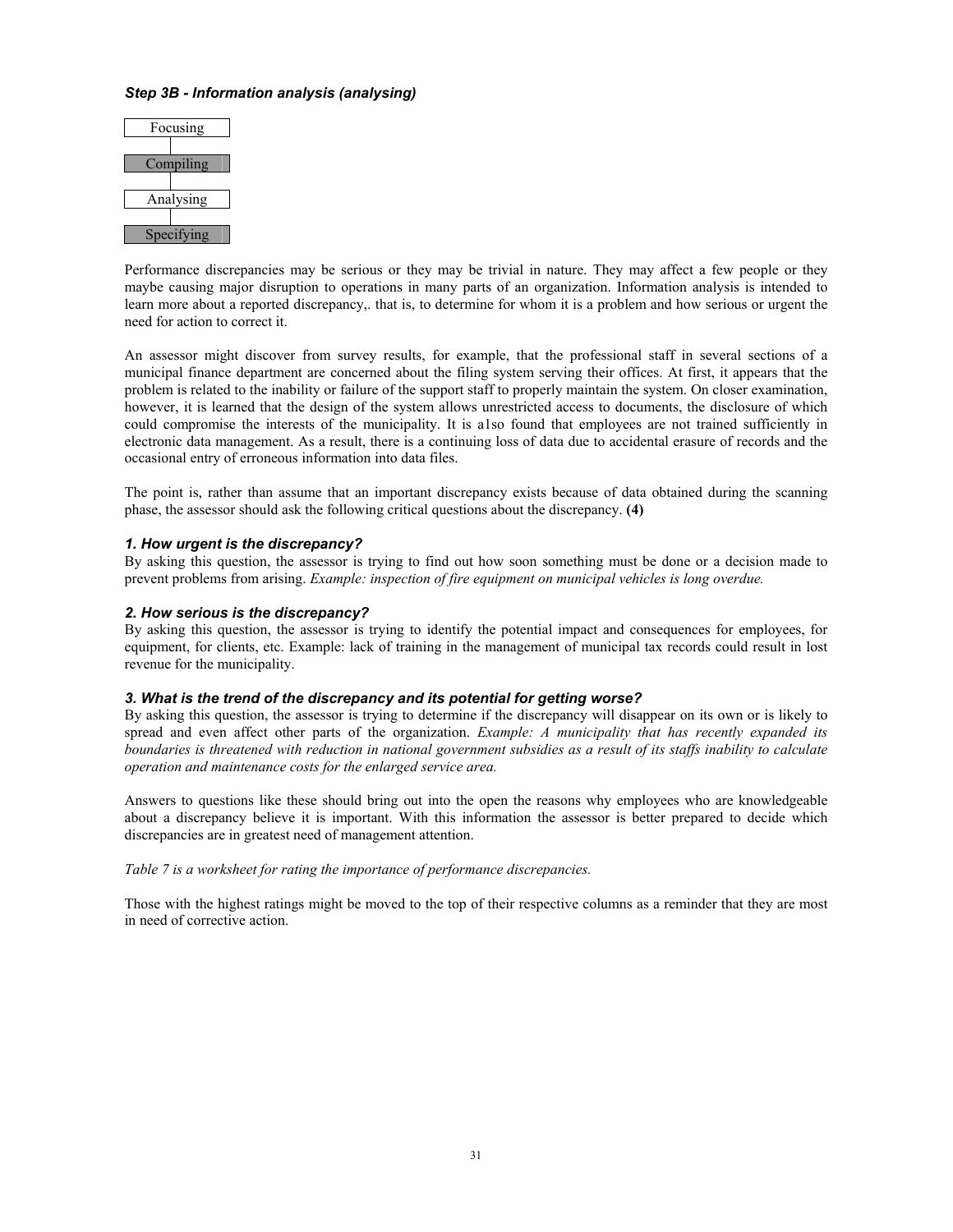## **Table 7** - **Worksheet for rating the importance of performance discrepancies**

# **Instructions**

Make a list of performance discrepancies in the column at the far left side of the worksheet. From your own knowledge or information obtained from others, rate each discrepancy on each of three criteria:

1. **Urgency:** the need for swift action to avoid a negative effect on organizational performance.

2. **Seriousness:** the degree or the extent of harm that could result from the discrepancy.

3. **Future implications:** the likelihood that the discrepancy will spread to other parts of the organization if not corrected.

To rate each discrepancy, place a number from one to five under each criterion. The number five (5) would be used to indicate **high** compliance with the criterion and the number one (1) to indicate **low** compliance. Numbers between one and five would be used to indicate the degrees of compliance with the three criteria. When all discrepancies have been rated, total the numerical ratings for each discrepancy across the worksheet and enter the result in the column on the right side of the worksheet.

| No. | Discrepancy | <b>Urgency</b> | <b>Seriousness</b> | <b>Future implications</b> | <b>Total</b> |
|-----|-------------|----------------|--------------------|----------------------------|--------------|
|     |             |                |                    |                            |              |
|     |             |                |                    |                            |              |
|     |             |                |                    |                            |              |
| 4   |             |                |                    |                            |              |
|     |             |                |                    |                            |              |
| 6   |             |                |                    |                            |              |
| ┑   |             |                |                    |                            |              |
| 8   |             |                |                    |                            |              |
| Q   |             |                |                    |                            |              |
| 10  |             |                |                    |                            |              |

## *Step 3C - Specifying training needs (specifying)*



When confronted with a performance discrepancy, the automatic response from most managers is, "we have a training problem." In other words, they have concluded that, with proper training, the problem will disappear.

This is an erroneous conclusion for the following reason. A performance discrepancy can be called a training problem only when the people involved don't know how to perform. If the people do know how to perform, but they don't perform, training is not the answer. The discrepancy will have to be corrected in some other way. In other words, only those discrepancies which are caused by inadequate knowledge or skill can be corrected by training.

A situation familiar to most managers of human settlements organizations will help to explain the point.

The director of a division in a housing corporation tells the assessor, "we have a training problem."

When asked, "why," by the assessor, the director says: "My employees are always late completing a report that is due to the ministry of finance at the end of each quarter."

In an attempt to find out more, the assessor asks, "Do your employees do well with in their other reports?"

"Yes", says the director. "They are experienced report writers."

"So", says the assessor, "they could do the report on time if they wanted to?" to which the director replies, "Of course; but they don't." Probing further, the assessor asks, "do you have any idea why they have trouble with that particular report?"

"Well," the assessor replies, "maybe because the report contains information that is meaningless, and they know it. But they should do it anyway, because it's required."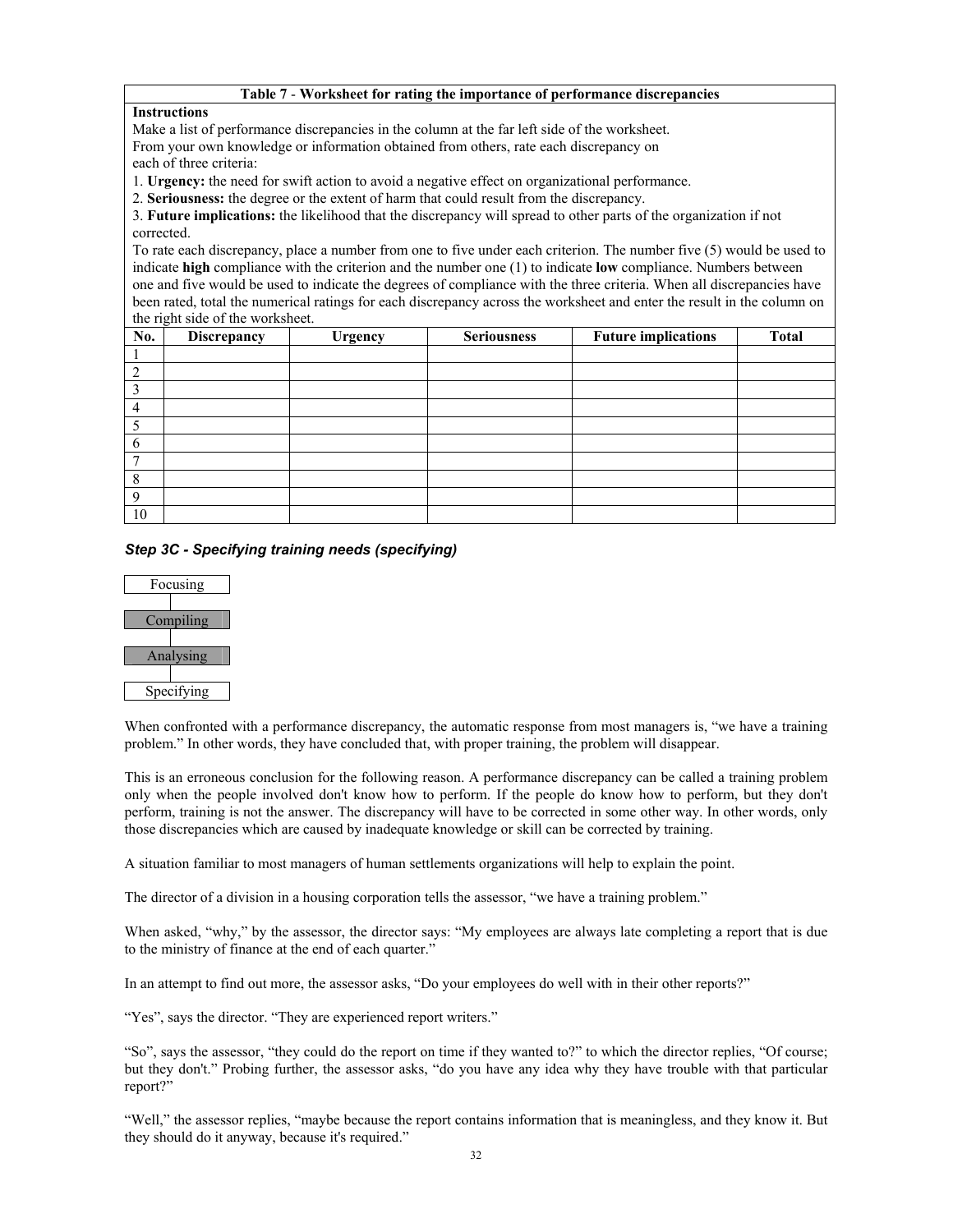What started out to be a training problem has become something quite different. It is not a matter of the employees not knowing how. There is nothing more they need to learn about writing the report. They don't need training. Something else is needed to correct the performance discrepancy.

The point is this. Much as we might like it to be otherwise, training cannot be relied upon to solve every problem that arises in a human settlements organization. As stated earlier, training is an effective remedy only for discrepancies in performance that can be traced to the absence of adequate knowledge or skill.

Discrepancies in performance that can be traced to other causes are sometimes called "deficiencies of execution." One authority estimates that over half the deficiencies exhibited by employees in business and government are deficiencies of execution, not deficiencies of knowledge. **(5)**

If this is true, then the assessor must divide his list of performance discrepancies into two lists as follows:

**1. Discrepancies of knowledge or skill that can be remedied by training, better known as "training needs." 2. Discrepancies of execution that must be remedied in some other way.**

In order to create two lists, the assessor reviews the original list to distinguish one type of discrepancy from another. How does the assessor know if a discrepancy is caused by a lack of skill or by something else? Bob Mager, an authority on goal setting and problem solving, suggests a simple question to ask:

"Could they (employees) do it if their lives (jobs) depended on it?"

Mager explains that if there is a deficiency of execution, the reply will be "yes." If there is a deficiency of knowledge, the reply will be **"**no." **(6)**

The assessor may wish to consult managers and supervisors of work units where such discrepancies occur for assistance in answering this question. The material presented earlier about asking simple questions of employees may be helpful to the assessor in carrying out this task.

## *Training remedies*

When an assessor has concluded that a performance discrepancy exists because employees concerned lack the knowledge or skill to perform correctly, he/she must then find or design an appropriate training remedy. The next step in the training needs assessment process, as described in this handbook, offers guidance to the assessor for carrying out this important task. Before continuing the discussion of how to remedy training needs, however, it is necessary to explain what the assessor can do about discrepancies that cannot be corrected by training.

#### *Non-training remedies*

When the assessor, after thorough investigation, has concluded that the employees could perform if they really had to, then it is plain that something other than training is needed. A deficiency of execution exists.

Bob Mager offers a list of typical statements that an assessor is likely to hear from managers about skilled employees who are not performing correctly. Statements of this sort are valuable clues that the discrepancy is a deficiency of execution. **(7)**

- **"They aren't motivated." "They just don't want to do it." "They simply don't care."**
- **"They are too lazy to do it."**
- **"They don't have the right attitude."**
- **"They oughta wanna do it."**

Mager offers a second list of statements that are likely to be heard from non-performing employees themselves. **(8)**

**"We're too busy to do it."**

- **"That isn't our job."**
- **"They'll fire us if we do it."**
- **"They'll laugh at us if we do it."**
- **"Not now, my friend …. later."**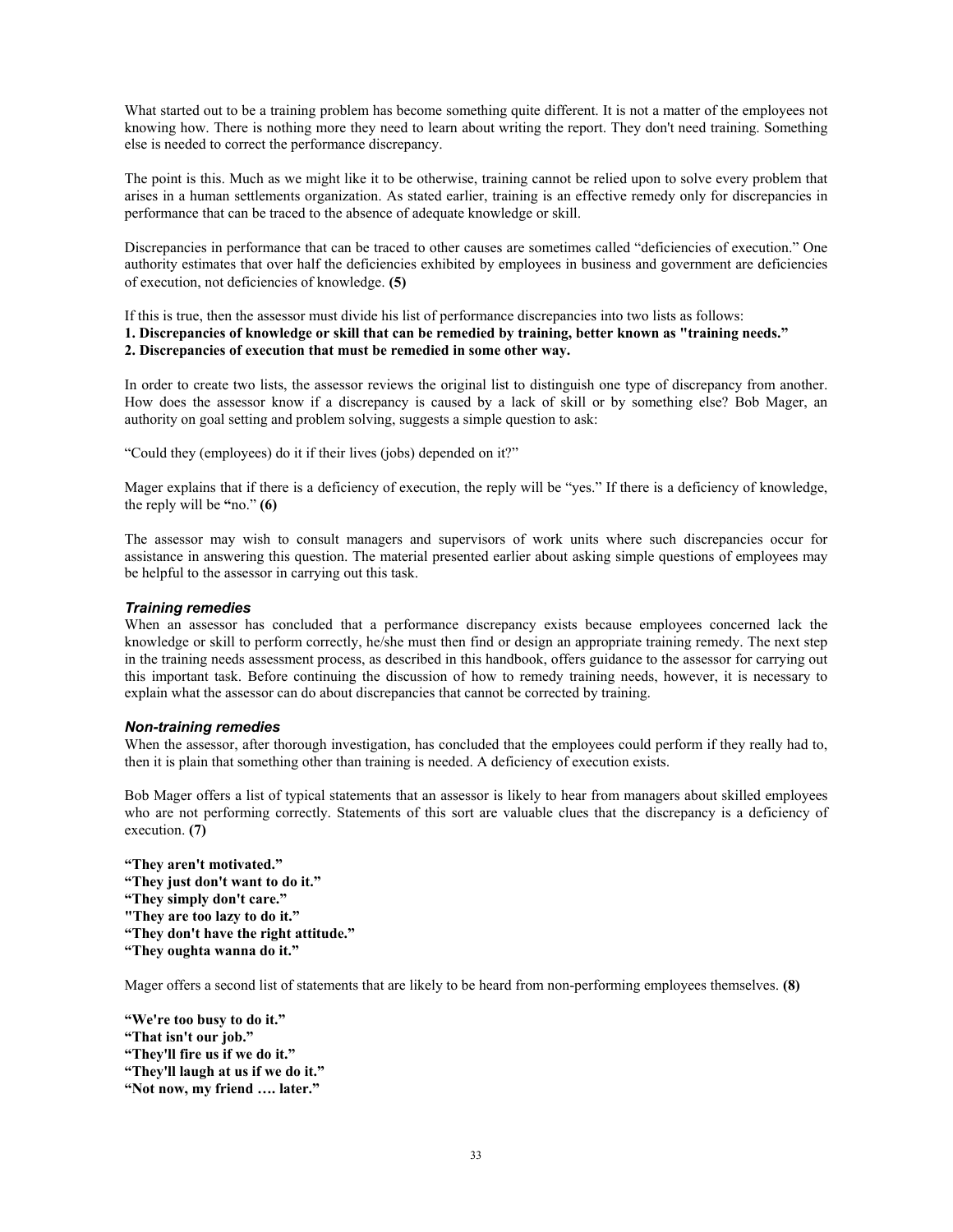If any of these statements, or similar ones, is overheard by an assessor, it is likely the deficiency is one of execution, not of knowledge or skill. The employees probably could perform as intended, but they don't.

So, if the employees concerned already know how to perform, but they are not performing, there must be obstacles to correct performance in the work environment. It is the assessor's job to find these obstacles and to report them to management with suggestions for corrective action.

In human settlements organizations, as with other organizations everywhere in the world, there is an almost endless array of possible obstacles to correct performance. These obstacles can be found at the individual job level, at the organization level, and at all levels in between. In order to make the task of locating these obstacles a bit easier, a rough classification system has been developed.

If a performance discrepancy is not due to lack of knowledge or skill, then it is almost certainly due to one of the following organizational problems:

- Lack of Purpose
- Lack of Resources
- Lack of Structure
- Lack of Rewards
- Lack of Teamwork
- Lack of Leadership

Table 8 provides the assessor with a short list of typical deficiencies of execution and the organizational problems stated above to which each of them is most closely related.

#### *Combined remedies*

Many performance problems in a human settlements organization can be classified as **both** training needs and deficiencies of execution. In such instances, the assessor may conclude that more than one remedy is required to bring about the level of performance desired by management. A problem with lost or misplaced files in an office, for example, may call for multiple remedies that could include the implementation of a new files management system (non-training) and training for the staff in how to use the new system.

#### *Summary*

Focusing is the careful examination of information about discrepant performance. The intent is to facilitate analysis so that the relative urgency and seriousness of each discrepancy can be determined. Care must be taken to develop a good system of organization, particularly when the amount of information is large or when the information is highly diversified.

In addition, through focusing, the assessor can determine if a known discrepancy is a deficiency of knowledge or skill that can be remedied by training, a deficiency in execution that cannot be remedied by training, or a deficiency in performance that has both training and non training implications. These distinctions about performance discrepancies are of utmost importance to the assessor in proposing appropriate remedies for management consideration.

# **STEP 4 - PLANNING FOR IMPLEMENTATION**

Finding and implementing remedies for an organization's training needs requires careful planning. There are many resources available to the organization to train its employees, both from within the organization itself and from outside. An adequate strategy for using the resources available must be developed to meet each identified training need. Priorities must be assigned to the various strategies based on criteria of potential impact, cost, feasibility and timing for consistency with the organization's requirements.

## *Introduction*

At this point in the training needs assessment process, the assessor has removed from the original list of performance discrepancies those which cannot be remedied by training. These discrepancies, called "deficiencies of execution," have been compiled into a separate list for reporting to management. The discrepancies remaining on the original list are believed to exist because the employees concerned do not have the knowledge or skill to perform as desired. Because of this, they have been specified as "training needs" by the assessor.

The task confronting the assessor at this stage in the process is to present management with an effective and realistic course of action for dealing with each of the training needs on the list. This is a planning task which can be carried out by the assessor in two stages: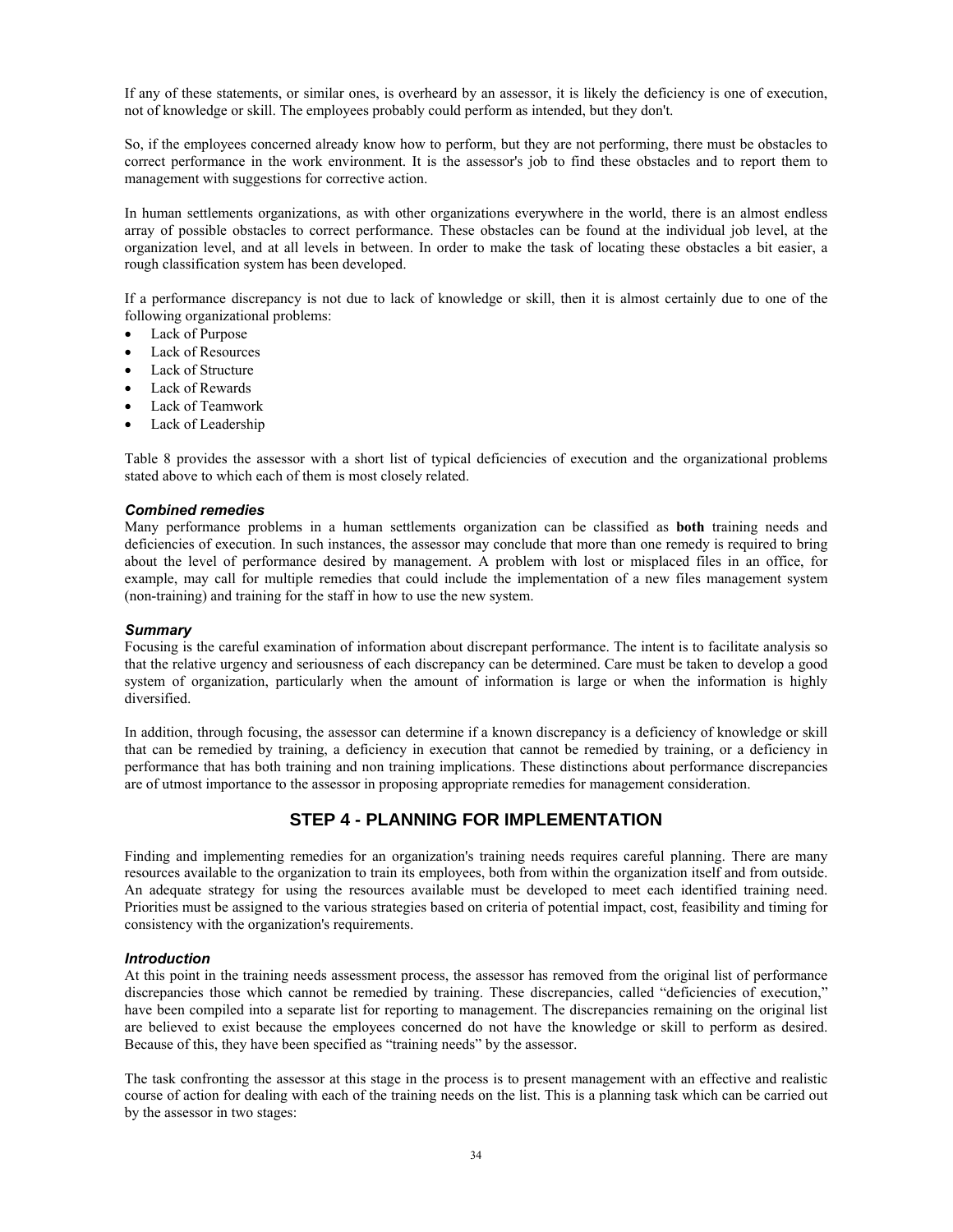- 1. Finding the most effective strategy for the use of training to correct performance discrepancies and achieve training goals.
- 2. Assigning each strategy a priority rating to guide management in making implementation decisions.



*Step 4A - Preparing Strategies* 



# *Strategies and objectives*

Strategies are "actions or patterns of action for achieving goals." **(9)** For purposes of assessing training needs, strategies can be defined as general statements about how training will be used to bring about planned changes (goals or objectives) in specific areas of job performance.

Objectives precede and are the basis for preparing strategies. They are statements that describe what will exist when strategies are implemented successfully. A training objective, for example, is a complete description of what an employee being trained will be able to do after the training is completed.

To put it another way, training objectives define **what** is to be accomplished while training strategies indicate **how** it is to be accomplished. The following example illustrates the relationship between training objectives and strategies in the process of planning the remedy for a training need.

The assessor in a department of public works and planning has been told by senior staff members that reports prepared by the professional staff for other government agencies are so badly written that the senior staff frequently has to rewrite them to avoid embarrassment for the department. Working with the assessor, the senior staff develops a training objective related to the identified need as follows:

# *Objective*

*Professional staff who participate in the training will be able to write reports that meet acceptable standards of presentation and that require only minor editing and signature of the senior staff.*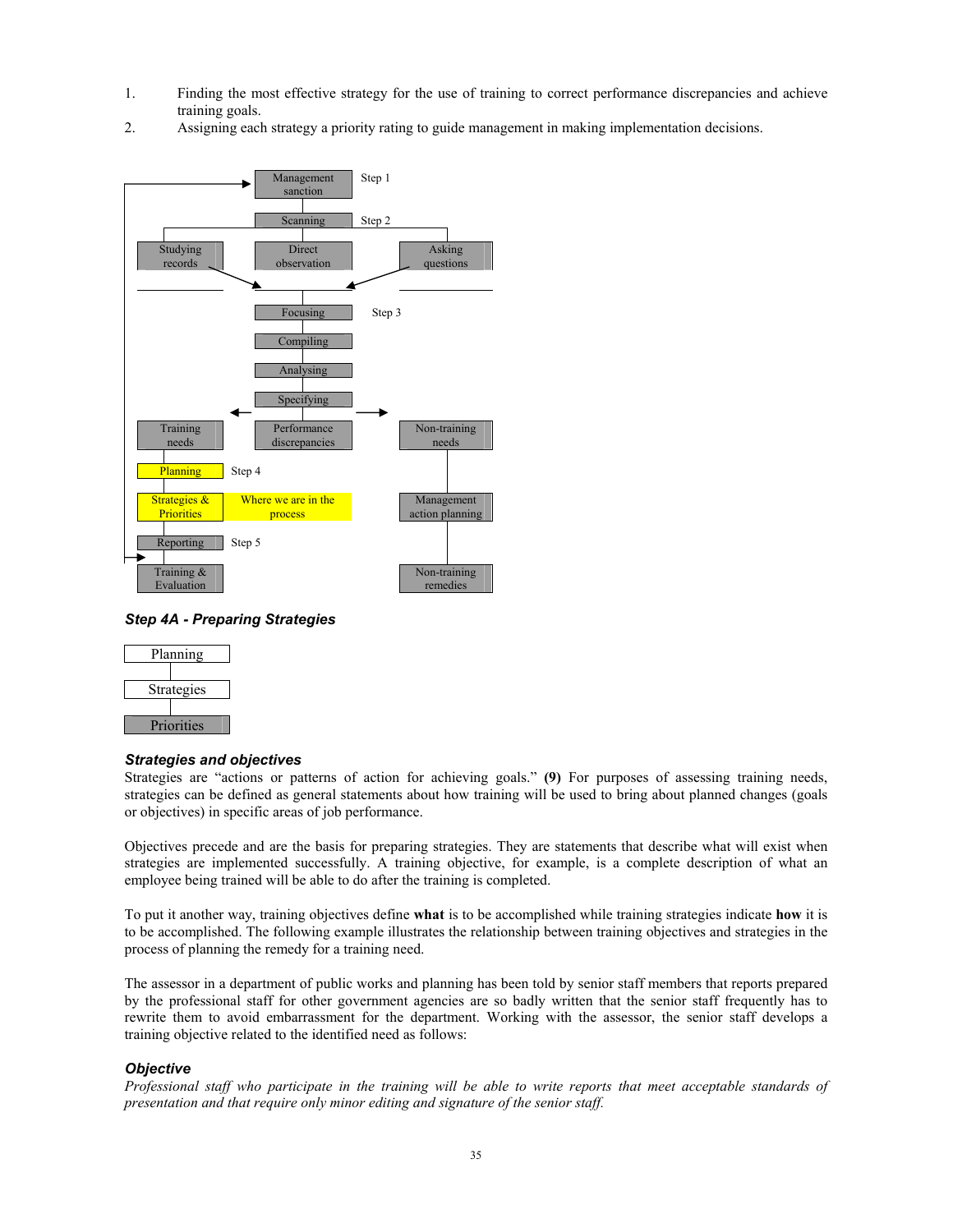Having agreed on the objective of the training, the assessor assembles a group of employees with training backgrounds to discuss optiona1 training strategies for meeting the objective of the senior staff. The result of their discussion is the following strategy: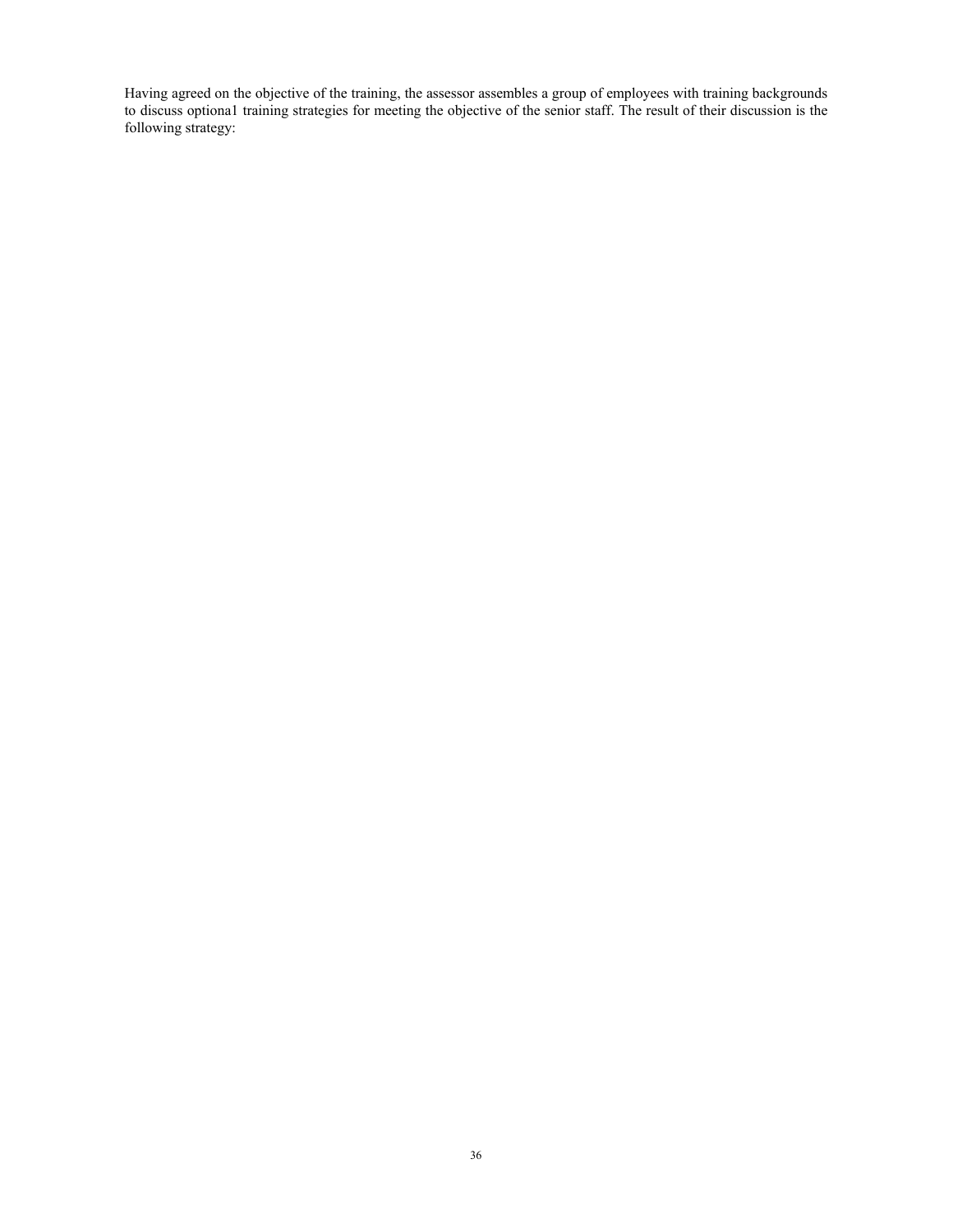# *Strategy*

A training consultant specializes in how to communicate in writing about technical subjects should be invited to conduct a professional report writing workshop in the department. Participants will be expected to apply principles and techniques provided y the consultant in the preparation of written reports on topics directly related to their professional duties. The consultant will be expected to critique the work of each participant in detail with suggestions for improvement. Participants. Will include ten to fifteen engineers and planners for ten days of classroom instruction beginning on 1 September.

## *Generating strategies*

One of the best ways to create strategies is to call together a relatively small number of employees who are familiar with a specific training need. The employees called will not always be the same people. One group of employees, for example, might be called together to review several training needs from the same section or division. Another group might be convened because participants share an understanding of a specific technical problem. Still another might be called because of each participant's familiarity with changes being planned by the organization, changes that might require training for certain employees.

A useful aid to members of planning group is shown in Table 8. Called a "Strategy Planning Worksheet," this form can be used to compile relevant facts about each training need on the assessor's list.

Parts A and B on the work-sheet are completed by the assessor before the first meeting of the planning group. The training needs, of course, come from the assessor's list. Statements of objectives are derived by the assessor from conversations with employees who are experienced in the area of performance from which the training need was identified.

A copy of the worksheet is given to each member of the planning group by the assessor before or at the group's first meeting. In addition, the assessor might provide each member of the planning group with a copy of the 'Guide for Selecting Training Resources' which con be found on 65, Annex G, Part III, "Resources". This material describes methods and sources of training that should be considered in planning a strategy for resolving a particular training need.

As described above, the Nominal Group Technique (NGT) is a useful method for generating strategy options for each training need on the assessor's list.

A thorough description of the NGT con be found on page 61, Annex E, Part III, "Resources".

When the planning group has complied a list of training strategies for each need, the assessor can provide guidance to the group for choosing the best strategy in each case. The assessor might suggest that each member of the group, in considering which strategy to choose, give greatest weight to strategies that would:

- 1. Provide the highest quality training possible for meeting the objective.
- 
- 2. Provide training at a cost that would not be viewed as unrealistic by management.<br>3. Obtain a favourable response from employees to be trained and from their supervi
- 3. Obtain a favourable response from employees to be trained and from their supervisors.<br>4. Take advantage of training capabilities available within the organization or from profe Take advantage of training capabilities available within the organization or from professional training groups within the country.
- 5. Would not disrupt operations during the absence of employees relieved from duty to be trained.

#### **Table 8 - Strategy Planning Worksheet**

**A. Training need** - Spare parts management and inventory control for the garbage collection vehicles

**B. Training objective** - Foreman and mechanics will have up-to-date spare-parts inventories and will make advance orders for spare parts to reduce maintenance delays in half, from ten days to five days.

**C. Training Strategy** - Twelve mechanics and three foremen will attend two 3-day workshops organized by DADA Motor Works at two week intervals starting 1 September.

**D. Suggested priority, High = H; Medium = M; Low = L - High priority as current delays are disrupting** collection schedules and causing odor problems and possible health hazards.

*Example* 

*A strategy that calls for sending fifteen engineers and planners from the Department of Public Works to one of the prestige schools in Europe for three months might satisfy the criterion of high quality and, perhaps, favourable response. However, it would have little chance of satisfying the other three criteria.*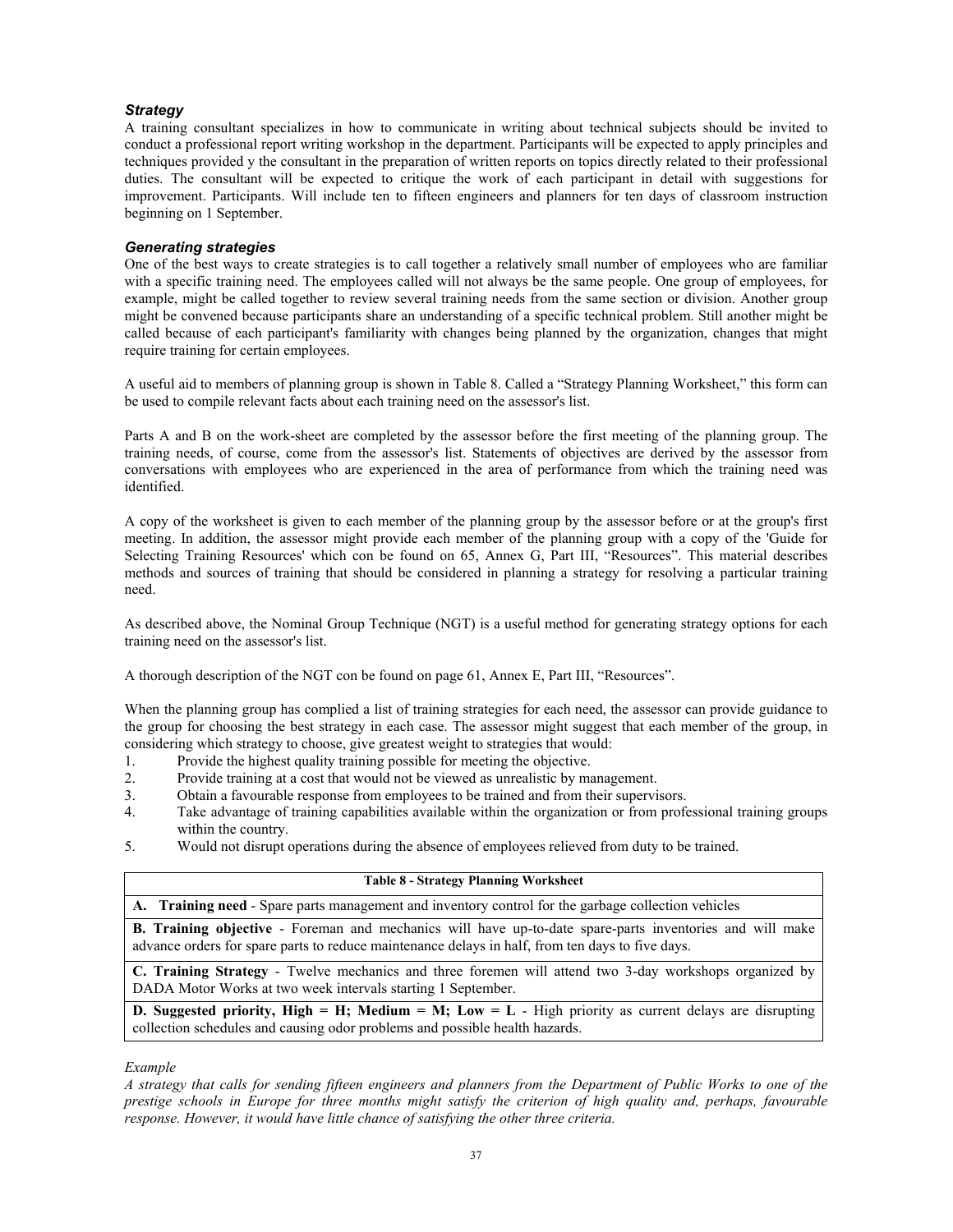*On the other hand, a second strategy that calls for the some fifteen engineers and planners to attend a series of professional courses prepared by a local university in cooperation with department staff members would be more likely than the first strategy to satisfy the cost related criteria. By including in the strategy a provision for designing the training around problems identified, the strategy might rank high on the criteria of quality and to favourability as well.* 

Preferred strategies should be selected by the planning group through a group ranking process. In other words, each member of the group would be asked by the assessor to make a list of the strategies suggested for each training need on a sheet of paper. Each member would select the strategy that conforms most closely to the criteria provided by the assessor and would report it to the assessor. The sum of the individual selections would be calculated by the assessor and reported back to the group. The group task is completed when the strategy suggested for each training need is entered in Part C of the "Strategy Planning Worksheet."

The assessor might wish to provide members of a strategy planning group with a checklist, like the one shown in Table 9, to assist them in applying the five criteria to the most promising strategies selected by the group.

Instructions for completing the remainder of the "Strategy Planning Worksheet" are discussed in step 4B below.

|                   | Table 9           |                   |                                                                               |  |  |
|-------------------|-------------------|-------------------|-------------------------------------------------------------------------------|--|--|
|                   |                   |                   | Checklist for choosing the best training strategy                             |  |  |
| <b>Strategy 1</b> | <b>Strategy 2</b> | <b>Strategy 3</b> | Criteria                                                                      |  |  |
|                   |                   |                   | 1. Provide the highest quality of training possible for meeting the objective |  |  |
|                   |                   |                   | Provide training at a cost that would not be viewed as unrealistic by         |  |  |
|                   |                   |                   | management                                                                    |  |  |
|                   |                   |                   | Obtain a favourable response from employees to be trained and from<br>3.      |  |  |
|                   |                   |                   | their supervisors                                                             |  |  |
|                   |                   |                   | 4. Take advantage of training capabilities available within the organization  |  |  |
|                   |                   |                   | or from professional training groups within the country.                      |  |  |
|                   |                   |                   | 5. Would not disrupt operations during the absence of employees relieved      |  |  |
|                   |                   |                   | from duty to be trained.                                                      |  |  |

# *STEP 4B - Setting priorities*



As discussed earlier in this handbook, training needs vary in seriousness, urgency, and potential consequences for the organization. Although the implementation of every training strategy may be desirable from the assessor's point of view, managers who are asked to make implementation decisions may not share that view. It is necessary, therefore, to provide management with the means for choosing among strategies should it be necessary to make choices. The process for making choices among otherwise desirable strategies is called "setting priorities."

There are three aspects to priority setting about which the assessor should be familiar. These are:

- 1. Collecting background information
- 2. Developing criteria
- 3. Ranking priorities

# *Collecting background information*

After strategies have been selected for all training needs, the assessor should gather some background information about each strategy to help in priority setting. Among the questions to which the assessor should seek answers are these:

**1. Has this training strategy been tried before, and with what result?** 

Through investigations within and outside the organization, the assessor may discover evidence that a strategy being proposed has been highly successful elsewhere or, on the other hand, has proven to be a dismal failure.

**2. What would it cost the organization to do nothing to remedy the performance discrepancy or to plan ahead for the expected change?**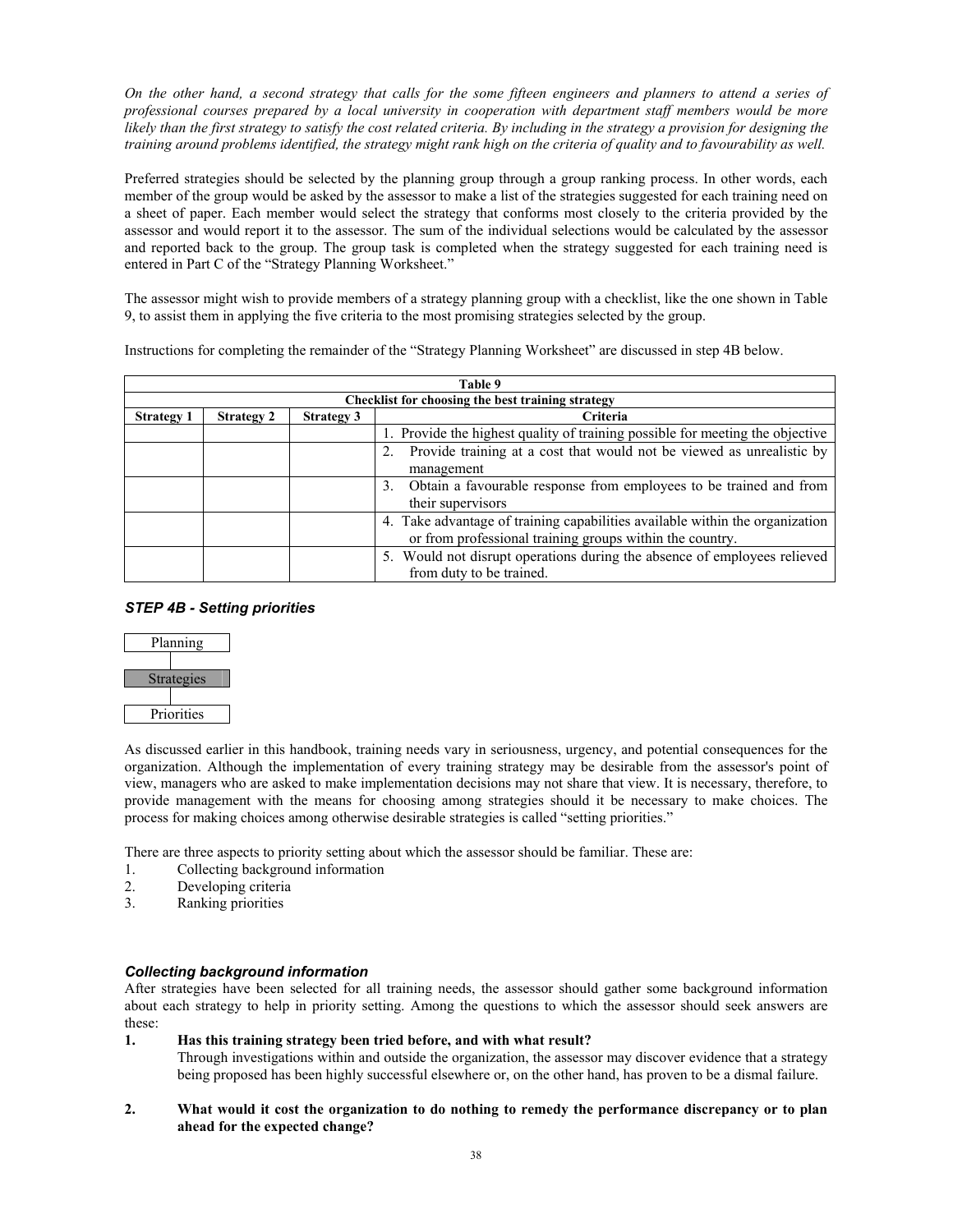Knowledge of this kind can be extracted from the results of information gathered during the "focusing" step in the needs assessment process. Management should be aware of the consequences to the organization, if any, of not providing training for employees who are unable to perform their tasks correctly.

# **3. What will it cost the organization to implement the training called for by the strategy?**

Cost-conscious ministers and managers are always seeking the most value for the least expense. A method for estimating the cost of a proposed training program is described in Table 10.

# **4. Are there any apparent obstacles to prevent successful implementation?**

Any obstacles to the successful implementation of a training strategy must be brought to management's attention. Otherwise, management might approve a strategy on other criteria only to find later that the strategy is impossible to implement.

## **5. Are there any legal requirements or policy dictates that mandate use of this strategy?**

Some organizations require the use of specified programs or institutions to carry out certain types of training. Under these circumstances, only one strategy is possible, and a discussion of alternatives is of little importance.

# **6. Could this strategy be used to meet more than one training need at the same time?**

A training strategy that can be wed to meet more than one need is of greater value than a strategy that can meet only one.

# **7. How quickly can results be expected after the training is carried out?**

The more quickly a training need can be remedied as a result of implementing a training strategy the more justified a decision to give a high priority to the strategy.

Employees who are experienced in these areas may be asked by the assessor to furnish the needed information. The assessor should give special attention to the collection of information needed to establish an approximate cost for implementing each strategy.

Background information obtained by the assessor about each training strategy should be summarized in writing and appended to the "Strategy Selection Worksheet." (*See Table 8 presented earlier*)

# *Developing criteria*

Criteria provide an objective basis for evaluating the importance of implementing a specific training strategy. Three criteria are suggested in this handbook to evaluate training strategies. They are:

- **Impact**
- **Feasibility**
- Timing

| Table 10 - Estimating the cost of training                               |  |  |  |  |  |  |
|--------------------------------------------------------------------------|--|--|--|--|--|--|
| <b>Participant Costs</b>                                                 |  |  |  |  |  |  |
| Number of participants (by pay grades) x average salary x training hours |  |  |  |  |  |  |
| Number of participants x hourly fringe benefit charges x hours           |  |  |  |  |  |  |
| Travel costs: average costs x number of participants                     |  |  |  |  |  |  |
| Per diem: average allowance x number of participants x number of days    |  |  |  |  |  |  |
| Participant materials: unit costs x number of participants               |  |  |  |  |  |  |
| Participant replacement costs: number of hours x average salary          |  |  |  |  |  |  |
| Lost production: value-per-unit x the number of lost units               |  |  |  |  |  |  |
| <b>Instruction Costs</b>                                                 |  |  |  |  |  |  |
| Number of trainers x number of hours x average salaries or fees          |  |  |  |  |  |  |
| Travel costs: total tickets, or average x number of trainers             |  |  |  |  |  |  |
| Per diem: average allowance x number of trainers x number of days        |  |  |  |  |  |  |
| <b>Material Costs</b>                                                    |  |  |  |  |  |  |
| Manuals or printed handouts: print shop quotation                        |  |  |  |  |  |  |
| Announcements: unit costs x number of units                              |  |  |  |  |  |  |
| Visual aids: rental cost or purchase prices as required                  |  |  |  |  |  |  |
| Space rental: if required, actual quotation                              |  |  |  |  |  |  |
| <b>Total Cost Estimate</b>                                               |  |  |  |  |  |  |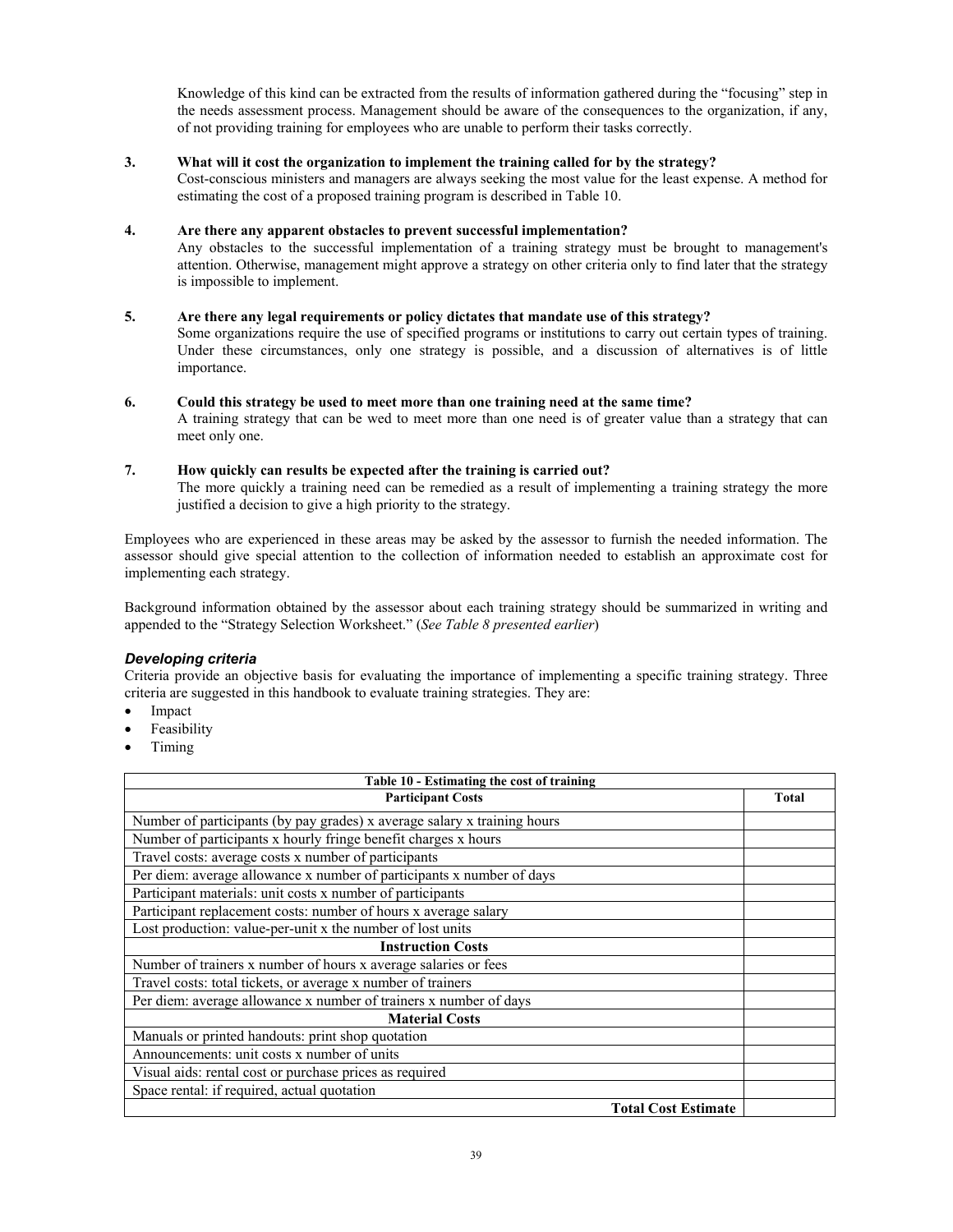A high ranking for a strategy on these criteria can help management personnel with approval authority to justify the cost of a training proposal.

## *1. Impact*

An important consideration in evaluating the value of a training strategy is the potential it has for achieving the training objective. This is called the potential **impact** of the strategy. There is a good test for impact. The test is to gather information in advance on who will be conducting the training and to use this information to answer this question:

*Will the training give our employees the skills they need to perform as their superiors intend for them to perform?* 

If the answer is **"yes",** the impact is high. If the answer is **"no",** the impact is low.

## *2. Feasibility*

It would be unrealistic to select a strategy that has high impact when obstacles exist that will prevent carrying it out. Such a strategy would fail the test of feasibility.

Obstacles that might prevent implementing an otherwise desirable training strategy could include:

lack of replacement personnel to fill in for employees who would be released from duty to attend training.

Language differences between trainers and employees to be trained.

Un-reconcilable scheduling conflicts.

It is often possible to prevent conditions that are likely to cause a training strategy to fail the test of feasibility. The effort might be worthwhile if the strategy ranks very high on other criteria.

## *3. Timing*

Timing has to do with the interval between the time a decision is made to conduct the training and the time that the organization can expect to benefit from improvements in performance on the job. The importance of timing will vary from one training need to another.

For example, if a performance discrepancy is urgent in nature, is also of serious proportions, and the consequences grow with each passing day, timing is certain to be a crucial consideration. The strategy capable of meeting the need with the least delay would have an advantage over other options. The importance of the timing criterion would be less, on the other hand, if a delay in action to remedy a known discrepancy would make little difference.

## *Ranking priorities*

Each training strategy to be submitted to management can be ranked by the assessor on the three criteria described above. A ranking work sheet, similar to the one shown in Table 11 can be used for this purpose.

Factors other than impact, feasibility and timing may have an influence on the selection of training priorities. One of these factors is political reality. Strategies that are politically controversial may not be acceptable to management regardless of the potential benefit to the organization.

Another factor is the tendency of management to use training to accomplish purposes that have nothing to do with improved job performance. For example, training maybe used as a reward for employees who have demonstrated their loyalty to the organization.

Still another factor is management's desire to demonstrate its benevolence and concern for the wellbeing of the employees. Rather than using training strategically to restore performance to a desired level, management may choose to make a gift of training, giving a little to every employee whether it is needed or not.

The assessor must be aware of all of the factors that are likely to influence management in deciding how much of an investment to make in training and where to place the emphasis. To ignore these factors could risk the loss of management interest in and support for training. In other words, the final list of priorities may be a mix of strategies, some arrived at through scientific analysis and some by making trade-offs that recognize political and administrative reality.

Based on the point score derived from the application of criteria in Table 11 and in consideration of other factors as described above, the assessor assigns a rating of "high," "moderate" or "low", for each strategy and enters the result in Part D of the "Strategy Planning Worksheet," *see Table 8 in the preceding section*.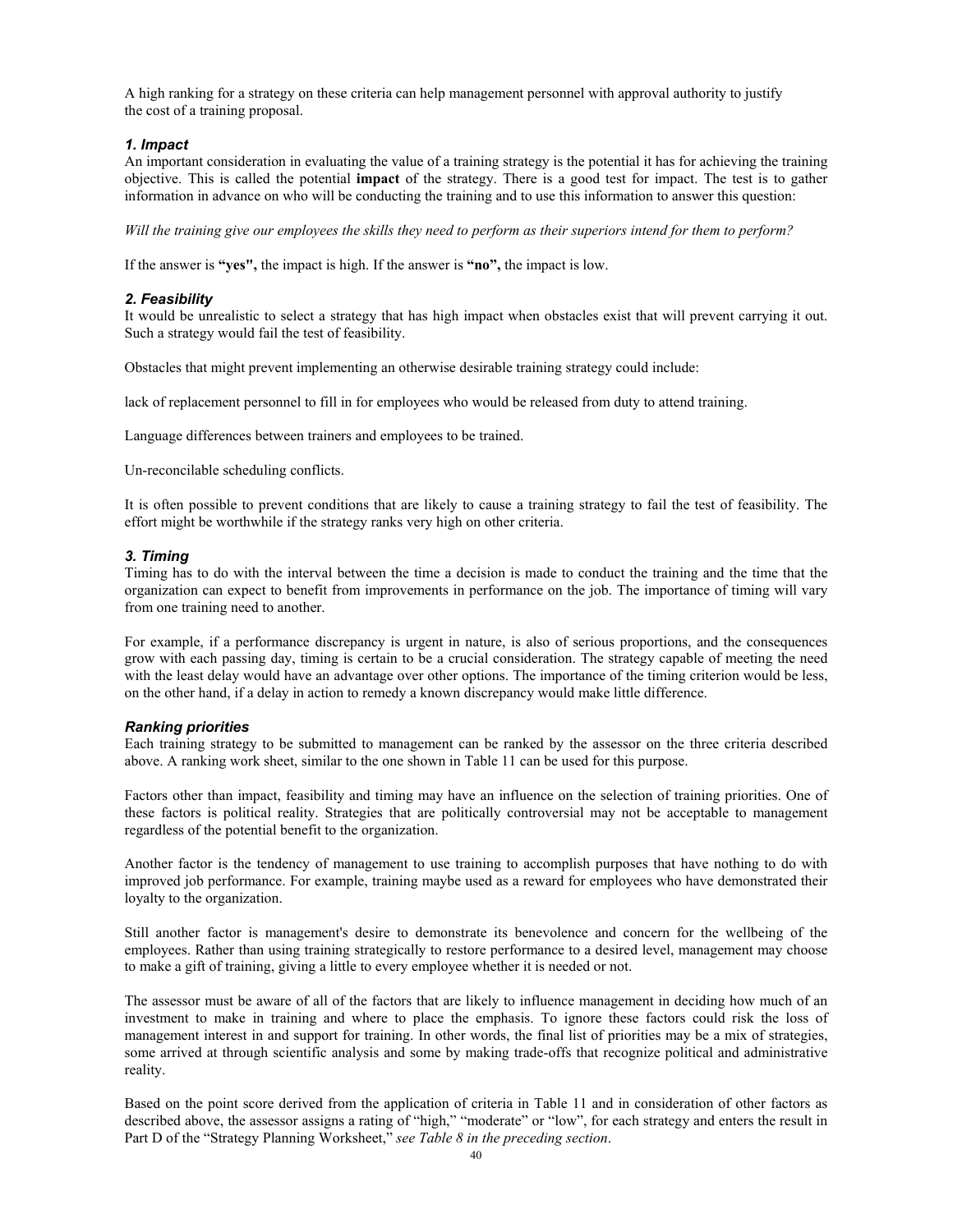| Table 11 - Worksheet for ranking training strategies                                                                                                |  |  |  |  |
|-----------------------------------------------------------------------------------------------------------------------------------------------------|--|--|--|--|
| A training strategy is a course of action for the use of training to bring about a planned change in a specific                                     |  |  |  |  |
| performance area. The value of a training strategy con be determined by measuring it against the criteria of "impact",                              |  |  |  |  |
| "feasibility" and "timing."<br><u> 1989 - Jan Stein Stein Stein Stein Stein Stein Stein Stein Stein Stein Stein Stein Stein Stein Stein Stein S</u> |  |  |  |  |
| <b>Instructions</b>                                                                                                                                 |  |  |  |  |
| In the space below, describe one of the training strategies. Then measure the strategy against the criterion of "impact"                            |  |  |  |  |
| and enter a number value below criterion statement. A score of five $(5)$ indicates high impact; a score of $(3)$ indicates                         |  |  |  |  |
| moderate impact; and a score of one (1) indicates little or no impact. Continue measuring the strategy against other                                |  |  |  |  |
| criteria and entering point scores. Finally, sum the point scores for the three criteria to obtain a total point score for                          |  |  |  |  |
| the strategy and enter that figure in the space provided at the end of the form.                                                                    |  |  |  |  |
| <b>Description of strategy</b>                                                                                                                      |  |  |  |  |
|                                                                                                                                                     |  |  |  |  |
|                                                                                                                                                     |  |  |  |  |
| Criteria                                                                                                                                            |  |  |  |  |
| <b>Impact:</b> What is the potential for eliminating or reducing the performance discrepancy?                                                       |  |  |  |  |
| High<br>$\frac{5 \text{ pts.}}{200}$                                                                                                                |  |  |  |  |
| $\frac{3}{2}$ pts.<br>Moderate                                                                                                                      |  |  |  |  |
| $\frac{1}{2}$ pt.<br>Low                                                                                                                            |  |  |  |  |
| <b>Total points for impact:</b>                                                                                                                     |  |  |  |  |
|                                                                                                                                                     |  |  |  |  |
| Feasibility: How likely it is that the proposed training will encounter few if any obstacles to successful                                          |  |  |  |  |
| implementation?                                                                                                                                     |  |  |  |  |
| Very Likely<br>$\frac{5 \text{ pts.}}{3 \text{ pts.}}$                                                                                              |  |  |  |  |
| Uncertain                                                                                                                                           |  |  |  |  |
| $\frac{1}{\sqrt{2}}$ pt.<br>Very Unlikely                                                                                                           |  |  |  |  |
| <b>Total Points for Feasibility:</b>                                                                                                                |  |  |  |  |
|                                                                                                                                                     |  |  |  |  |
| Timing: How long it will take to measure the impact of this strategy?                                                                               |  |  |  |  |
| Short Term (one year or less)<br>$\frac{5 \text{ pts.}}{2}$                                                                                         |  |  |  |  |
| Medium Term<br>$\frac{3}{2}$ pts.                                                                                                                   |  |  |  |  |
| Long Term<br>$\frac{1}{2}$ pt.                                                                                                                      |  |  |  |  |
| <b>Total Points for Timing:</b>                                                                                                                     |  |  |  |  |
|                                                                                                                                                     |  |  |  |  |
| Total points for this strategy:                                                                                                                     |  |  |  |  |

## *Summary*

Identifying and formulating proposals for meeting an organization's training needs requires careful planning. There are many resources available to the organization to train its employees, both from within the organization and from outside. A strategy for using the resources available must be developed to meet each identified training need. Priorities must be assigned to the various strategies based on criteria of potential impact, cost, feasibility and timing for consistency with the organization's requirements.

# **STEP 5 - REPORTING TO MANAGEMENT**

The final step in a training needs assessment is to prepare a written report to management. The report must contain enough detail to support a decision by management on each training proposal. Report contents should include background on each training need, the desired level of performance in each case, a strategy for using training to achieve or restore performance to the desired level, priority rankings and an assortment of facts about each strategy. A worksheet for management use in reporting action on each strategy may be provided in the report.

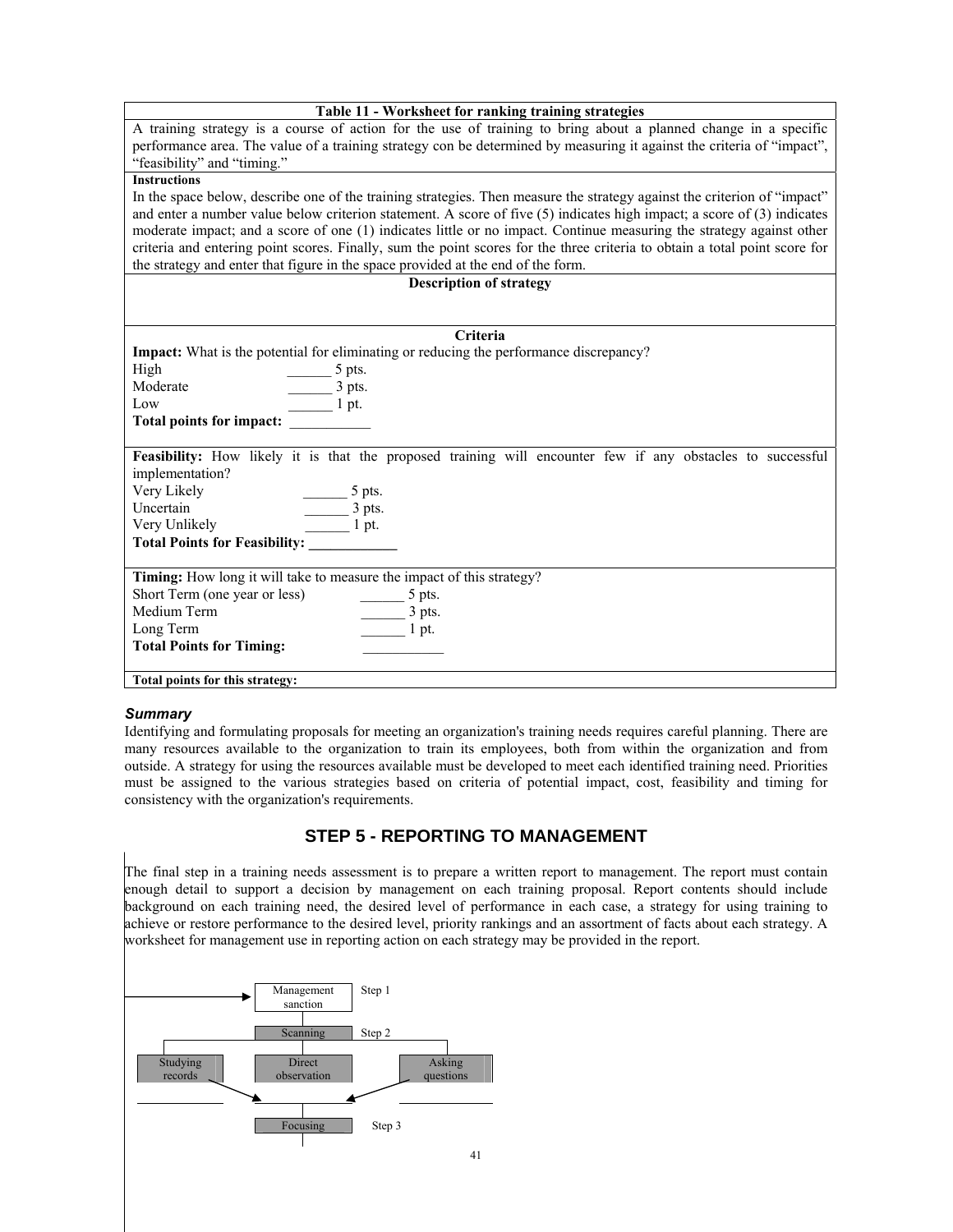

## *Introduction*

When training strategies have been written and priorities assigned for each training need on the assessor's list, the results should be compiled into a report and submitted by the assessor for management review. Reporting is an important responsibility of the assessor for two reasons. First, the report of a training needs assessment is a written record of an important activity in which employees of a human settlements organization have taken part; it becomes a part of the history of the organization. Second, and of more immediate concern to the assessor, a training needs assessment report brings the results of the assessment to management attention. The intent is to obtain management approval for the strategies proposed by the assessment.

This step focuses on how the assessor can prepare and submit a report on a training needs assessment that is of benefit to management in making training decisions.

## *Planning the report*

A useful report on the results of a training needs assessment in a human settlements organization must be carefully planned. The assessor should be prepared to answer the following questions before starting the report.

- 1. Who in the organization is responsible for implementing the training strategies described in the report? As a rule, the manager who authorizes the initiation of a training needs assessment would be the recipient of any reports resulting from the assessment. On the other hand, the training strategies resulting from an assessment could affect several departments, divisions, or sections of an organization. Many managers could be involved. The assessor must determine which managers are to be informed about assessment results and in what manner decisions are to be made.
- 2. What do the officials who will be reading the report need to know in order to take the actions called for by the assessment?

As in the preparation of any report, the careful assessor should determine exactly what management wants to know about the needs assessment before writing the report. If this is done, busy managers will be given just the amount of information they need and no more. Moreover, the assessor will spend no more time on the writing task than is necessary for the purpose.

3. What format and method of distribution is required by the organization for reports of this kind? This question will be answered differently in each human settlements organization. Some organizations prescribe the format to be used in all internally produced reports. Others specify size of type, methods of binding, or standard document covers. The "executive summary" is a popular choice of many organizations for reducing the reading demands on busy managers by providing a summary of key points and recommendations. An effort by an assessor to conform with the reporting requirements of his organization can have a major influence on how an assessment report is received by management.

## *Organization*

The report of a training needs assessment is sometimes called an "action planning report", so-called because it is intended to move the manager who receives it to act upon the suggestions it contains. The action planning report has three components: 1) a transmittal memorandum; 2) the report containing a purpose statement, a description of the assessment process, and recommended training strategies; 3) appended material.

## *1. Transmittal memorandum*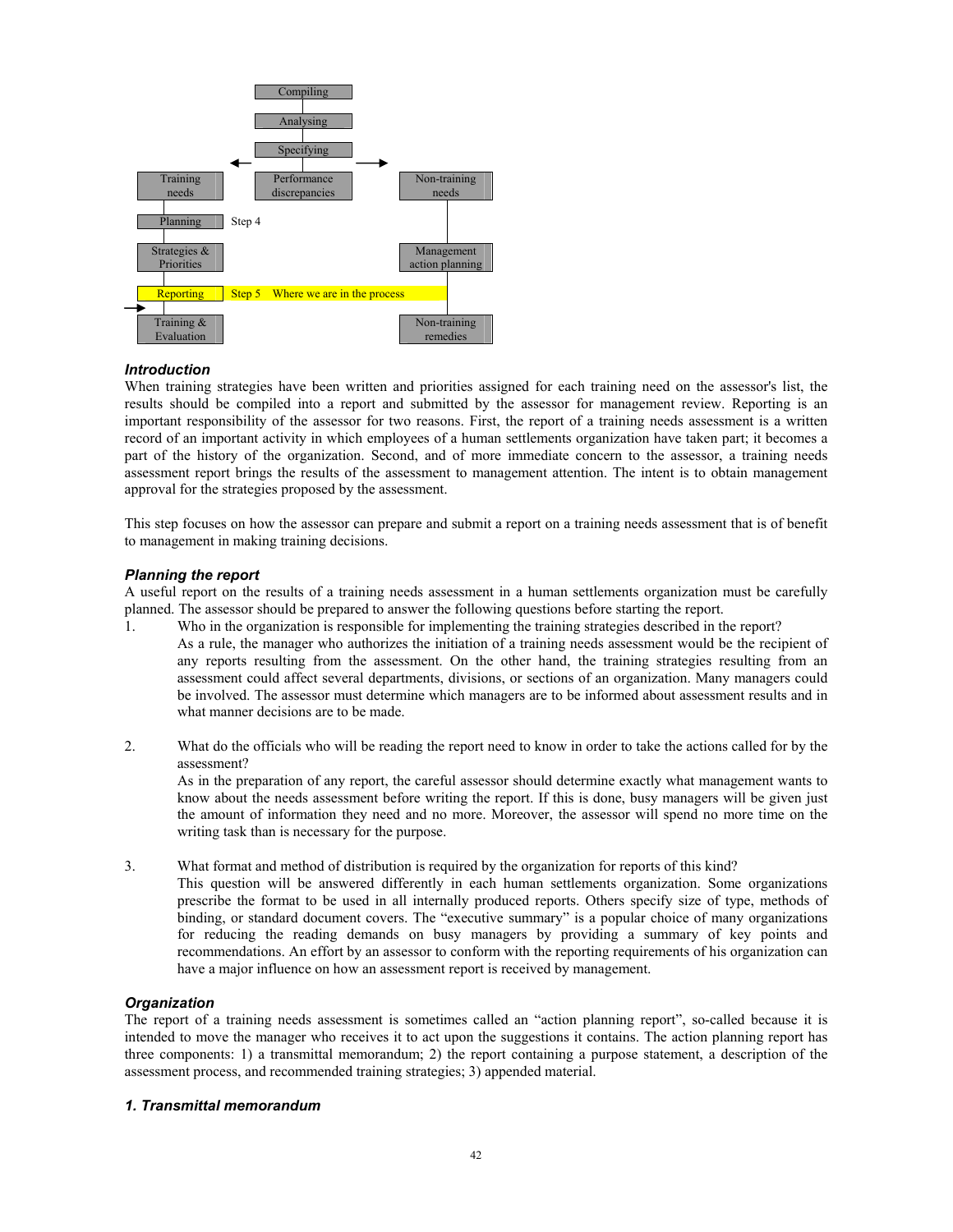An action report submitted for management review normally is accompanied by a covering memorandum. Such a memorandum is particularly useful when the report is likely to be read by more than one manager.

The transmittal memorandum provides a convenient way for the assessor to introduce the report to the manager or managers, state what the report is about and explain why it has been written. The transmittal memorandum also may serve as a reminder to the manager receiving it that the report has been prepared at his/her request.

The assessor may wish to include information in the memorandum that would not be appropriate to include in the report. For example, the assessor might want to explain why he has given a higher priority to one strategy and a lower priority to another. Further, the assessor might offer to provide additional information should it be requested. The memorandum is also useful to the assessor in suggesting when and how management might wish to proceed with the implementation of any approved training strategies.

A typical transmittal memorandum is shown below: Date: To: Director, Municipality From: Hassan El-Ayubi Subject: Report on training needs assessment

Enclosed is my report on assessment of training needs conducted at your request at the professional staff level in six municipal departments. The assessment was completed on 1 September 1987, The report recommends the implementation of five training strategies affecting approximately 85 professional employees at an estimated cost to the municipality of (local currency). Each strategy has been carefully analyzed and is believed to be the most effective and least costly remedy of those considered by the assessment task force.

It is my belief that the information contained in this report will enable you to make a satisfactory implementation decision. Should additional information be needed, however, I am prepared to provide it on request. I am also prepared to brief you and members of your staff about the assessment process and to write informational memoranda to employees of the municipality who took part in assessment activities.

*I shall be grateful for your early reaction to the proposed strategies so that my staff and I can begin work on detailed plans for implementing the strategies you have selected.* 

## *2. The report body*

The body of a needs assessment report, as a general rule, should not exceed three single-spaced, typewritten pages in length. The report body begins with a purpose statement that explains why a training needs assessment has been done, what it was intended to accomplish, and at whose instruction the project was undertaken.

A purpose statement for a training needs assessment in an urban development department might read as follows:

Early in June Mr. Mohamed Al-Azour, training director for the department of urban development was asked by the department director to assess the training needs of professional staff members in all divisions of the department and to report the results. The project was undertaken at the director's request to identify any performance gaps that may have resulted from recent changes in the role and scope of the department.

Information obtained from the assessment was expected to provide management with an improved understanding of discrepancies in performance at the professional level as a basis for planning appropriate training remedies. The scheduled completion date for the assessment was 30 August.

The purpose of this report is to present the results of the training needs assessment.

Following the statement of purpose is a description of the process used to carry out the assessment. Since most managers are less concerned with how the assessment was done than what is being recommended, this section of the report should be brief. In fact, a detailed outline of what was done, where, when, and by whom, should be sufficient.

An outline of the procedure for carrying out a training needs assessment in an urban development department is shown below.

*A description of the three step procedure followed in completing the assessment of training needs of the department's professional staff is as follows:* 

#### *Scanning*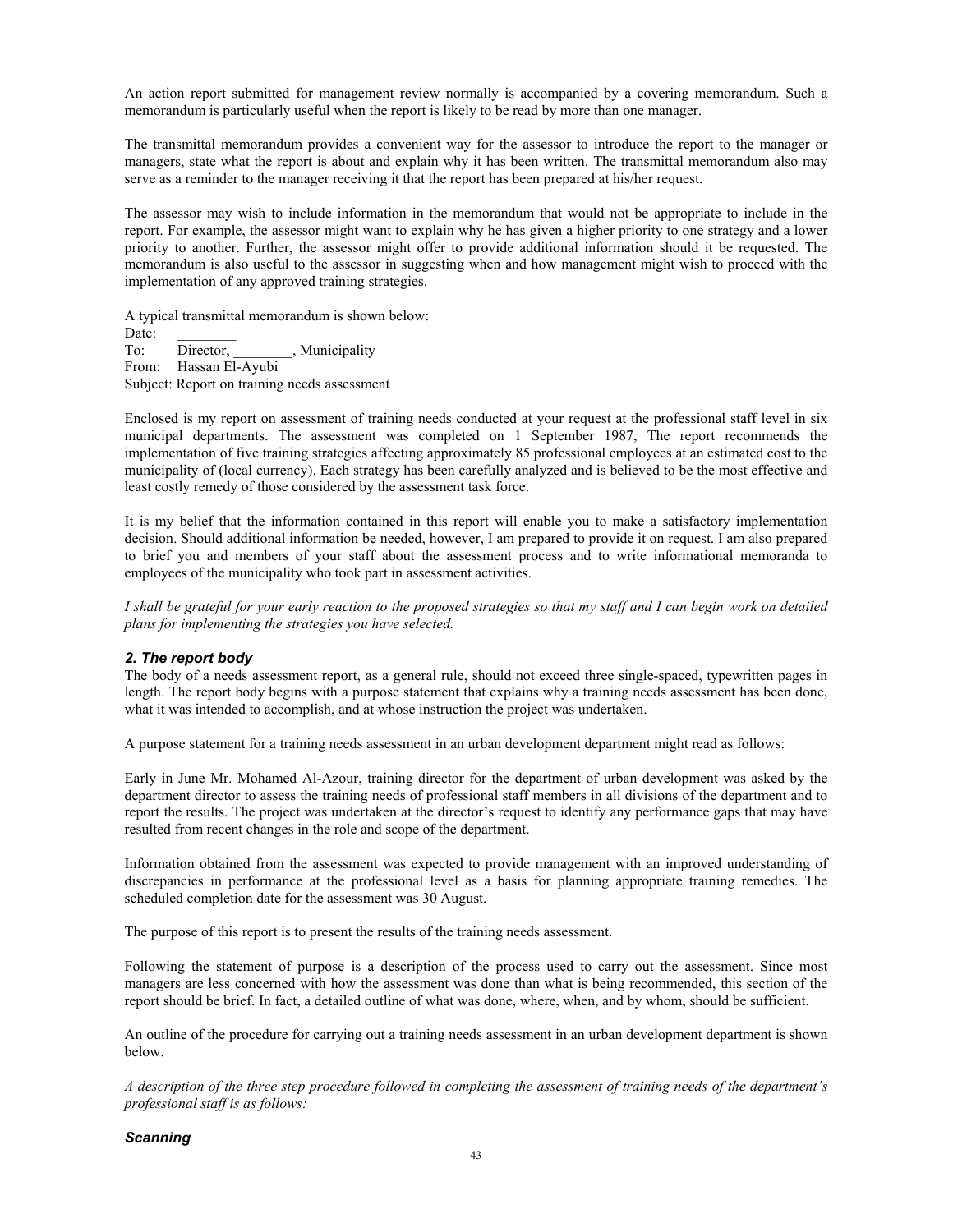General information about professional staff performance was obtained through interviews with the heads of each division of the department and a representative group of professional employees from each division. The purpose of the interviews was to identify and extract performance statements which could be incorporated into a survey instrument for more general information. Six division heads and twelve professional employees participated in the survey.

Detailed information about professional staff performance was obtained through use of a survey questionnaire. The questionnaire consisted of thirty statements to which participants were to respond using two scales, one related to "agreement" and the other related to "importance". Survey results were expected to indicate the extent to which professional employees agree with the performance discrepancies identified during the interview phase and the degree of importance they assign to these discrepancies. Forty-five professional employees completed survey questionnaires.

## *Focusing*

The results of the survey were systematically tabulated and consolidated. Performance statements were classified by order of importance and by the number of responses not falling in the "no opinion" category. The ten statements which received the most reactions were identified.

Preliminary survey results were presented to division heads who were asked to respond by providing further information on the causes for each of the discrepancies. The underlying assumption was that, inasmuch as the discrepancies were identified by management and confirmed by the professional staff, causes should be readily apparent.

Further analysis of information gathered to date was carried out to separate discrepancies resulting from efficiencies of skill from discrepancies that were not skill related. Non-skill related discrepancies were classified into five categories for reporting to management. Discrepancies identified as skill related were labeled as "training needs".

## *Implementation planning*

Further analysis of the list of training needs was under taken by a group of training specialists assembled by the assessor. The Nominal Group Technique was used to generate a list of strategy options for remedying each training need. A preferred strategy was selected for each need by the group using a simple ranking procedure by the assessor.

A profile was prepared for each training strategy and a priority of "high", "moderate" or "low" was assigned to each strategy by the assessor based on criteria of impact, feasibility and timing.

The final component making up the body of a training needs assessment report is the assessor's recommendation. A convenient way to present the training strategies being suggested for implementation is to develop a profile sheet on each of them containing all of the information needed by management to make a decision. An illustrative profile sheet for presenting training strategies is shown in Table 12.

## *3. Appended material*

The final component of a report to management on a training needs assessment project is appended material. The assessor may wish to provide examples of questionnaires, interview schedules, tabulation sheets, or other materials that might be of interest to management. These should be marked or assigned an annex number and may be included by name and location in a table of contents.

## *Footnotes*

- 1. The examples used in this guide are taken from the experience of Arab countries.
- 2. Alternative methods for using "scanning" to collect information about performance are explained in detail in the next step of the training needs assessment process.
- 3. Soul Gellerman, *Motivation and Productivity* (New York: American Management Association, inc., 1963), p.248.
- 4. Charles H. Kepner and Benjamin B. Tregoe, The Rational Manager*. A Systematic Approach to Problem Solving and Decision Making* (New York: McGraw-Hill Book Company, 1965), pp. 66-67.
- 5. Thomas F. Gilbert, "Proxeonomy: A Systematic Approach To identifying Training Needs", *Management of Personnel Quarterly,* Fall, 1967, p. 24.
- 6. Robert F. Mager and Peter Pipe, *Analyzing Performance Problems* (Belmont, Ca: Fearon Publishers, inc., 1970), p. 21.
- 7. *Ibid*, p. 48.
- 8. *Ibid*.
- 9. Leonard Nadler, "Support Systems for Training", *Training and Development Journal*, October, 1971. p.3.86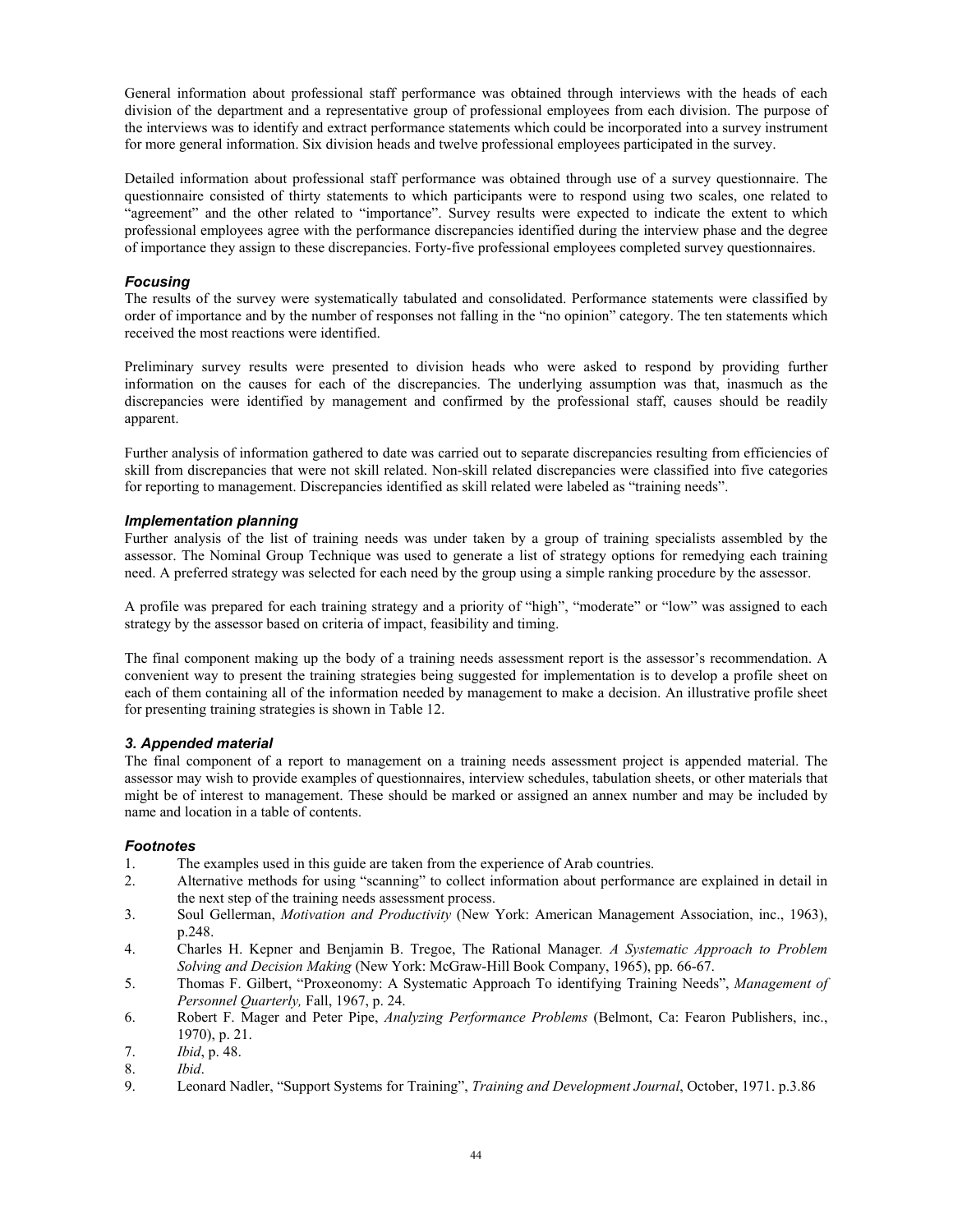| <b>Table 12 - Training Strategy Profile</b> |                 |  |  |
|---------------------------------------------|-----------------|--|--|
|                                             | <b>Strategy</b> |  |  |
| Objective                                   | Cost            |  |  |
| Participants                                | Source of Funds |  |  |
| Source of Training                          | Priority        |  |  |
| Schedule                                    | Comments        |  |  |

## *Summary*

Reporting to management completes the five-step cycle that began when the assessor came across a discrepancy some place in the organization during regular scanning. The next steps involve detailed action planning for each training strategy approved by management, obtaining the resources required to conduct the training, and carrying out the training together with an appropriate form of evaluation.

It must be repeated once again that training is the lifeblood of every human settlements organization. Employees come and go. Goals, structures, and procedures for doing work change. New requirements are imposed. Because of these things, training is now and will always be essential to the, maintenance of an efficient and responsive employee work force.

At the heart of the training process is systematic needs assessment. As pointed out earlier in this manual, the unique feature of systematic needs assessment is its ongoing character. It is anticipated that the assessor will be engaged in assessment activities year-round and not merely at six-month or twelve-month intervals. This approach spreads out the work to be done. It permits decisions about training to be made throughout the year and not just at budget time.

The systematic needs assessment process is management's assurance that money allocated for training will be wisely spent, whether to remedy observed deficiencies in present skills or to build new skills for the future.

The assessor is the key to making the process work. His training and diligence will enable the organization to profit to the maximum extent from its investment in the training of its human resources.

This handbook has been written to aid assessors in human settlements organizations everywhere to master the process of systematic training needs assessment. It is hoped that this handbook will enable training to contribute even more to the effectiveness of human settlements organizations in the future than it has in the past.

# **PART III - RESOURCES**

## *Overview*

Part III of the manual contains materials designed to supplement and expand the capabilities of managers and assessors who are engaging in needs assessment activities as described in Part II, "The Assessor's Handbook." Since all of the resources included in Part III were mentioned by reference in Parts I or II of the manual, readers who have been reading the manual consecutively may be familiar with them already. If not, readers are encouraged to read each annex in the order presented and to think about how the technique being discussed could be used to conduct a needs assessment in their own organizations.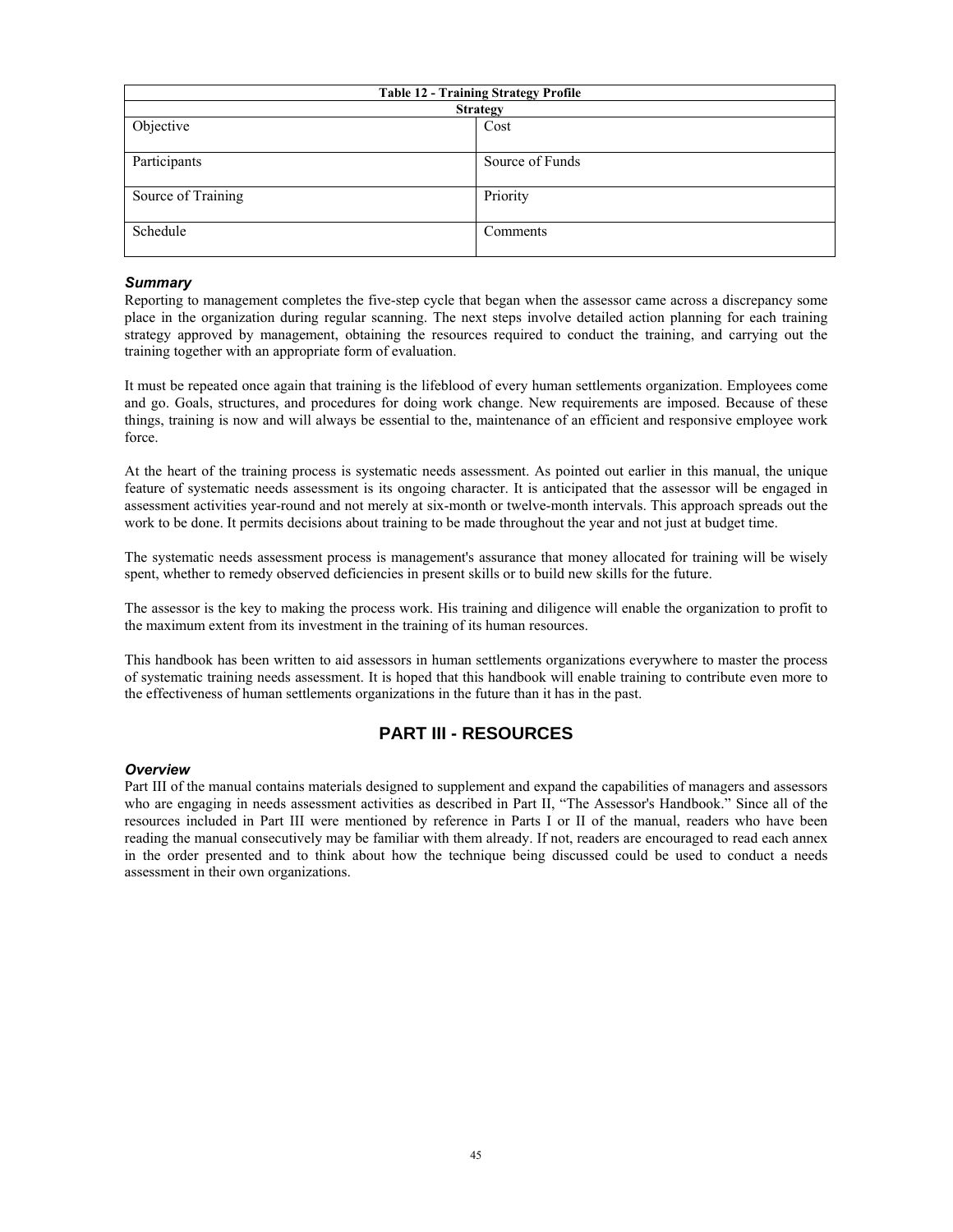# **ANNEX A - TERMS OF REFERENCE (TOR) DOCUMENT**

The situation wed to prepare this TOR, although fictitious, is characteristic of situations in which consultant assistance might be solicited by a human settlements organization to perform a training needs assessment. In preparing the situation, it is assumed that the organization is an urban development department in a municipality. It is assumed further that the department director intends to draw on the consultant's expertise to build a capacity within the organization to do its own needs assessments in the future.

The TOR document prepared for this annex has been written only to illustrate appropriate format and language. It is not intended for verbatim use. Assessors who have need of a consultant to assist in carrying out a training needs assessment are advised to consult with appropriate officials to prepare the TOR.

# *Department of Urban Development Municipality of (name) \_\_\_\_\_\_\_\_\_\_*

# *Terms of Reference*

### *Title*

Consultant for the conduct of a training needs assessment at the professional staff level and for training assigned department staff members to conduct subsequent needs assessments in other occupational and functional areas of this department.

# *Duration*

One month lump sum contract to begin within ten working days after the execution of a mutually acceptable consultancy agreement.

# *Purpose & Scope*

The purpose of this project is to identify the training needs of up to xxx number xxx professional employees of the Urban Development Department based on the collection and analysis of performance-based data obtained on-site. A further purpose is to train certain employees designated by the department director to conduct subsequent needs assessments in the department.

The consultant will be acquainted with and use the needs assessment procedures specified in a manual published in 1987 by *UNCHS (Habitat) and named Manual for Training Needs Assessment in Human Settlements Organizations.* The project's output are to be:

- 1. A report with specific assessment results including performance improvement needs at the professional level, a description of those needs which call for training, a listing of recommended training priorities, and a plan for implementing the training.
- 2. Appropriate evidence that designated departmental personnel have been trained and are prepared to assess the training needs of other departmental employees as directed.

## *Tasks*

The consultant will be responsible for the following tasks:

- 1. Develop and submit for review by department director a detailed work plan for conducting the needs assessment and for training designated departmental personnel. Include in the plan an active role for these personnel in carrying out the needs assessment.
- 2.After departmental review and with approval, conduct a reconnaissance onsite to determine the most appropriate data collection approach in collaboration with designated department personnel.
- 3. Provide draft material suitable for circulation by the department director to notify concerned employees about the needs assessment being undertaken.
- 4. In collaboration with departmental personnel, prepare appropriate data collection instruments and procedures and make arrangements for administering them.
- 5. Implement data collection procedures, using departmental personnel to the greatest extent possible.
- 6. Analyse results of data collection for evidence of performance discrepancies that exist because of apparent knowledge or skill deficiencies.
- 7. Generate strategies for remedying the performance discrepancies identified as training needs.
- 8. Assign priorities to the training strategies for the benefit of management in making implementation decisions.
- 9. Prepare a report to management that describes the purpose of the assessment, outlines the procedure followed and presents the training strategies selected in priority order.

## *Payment*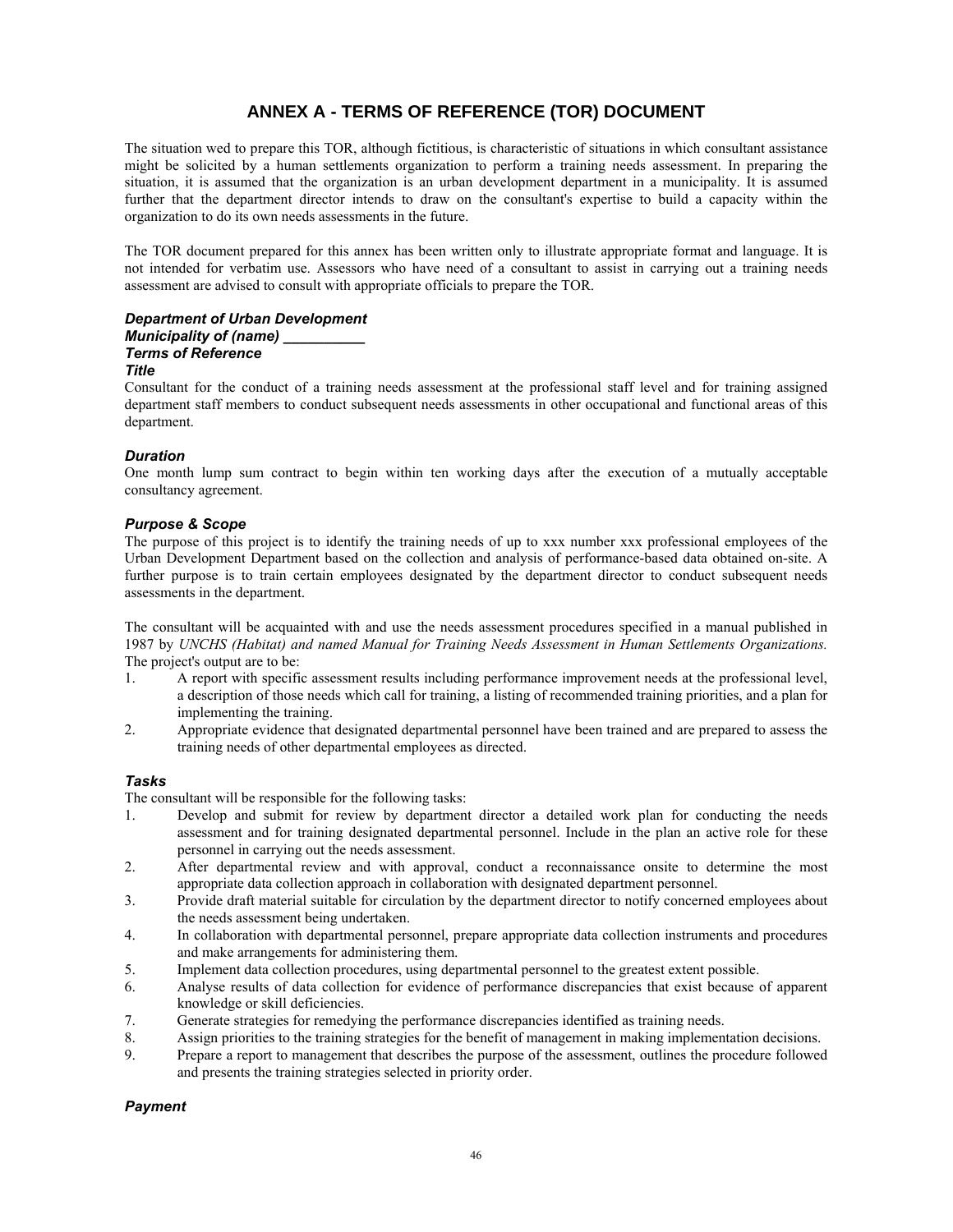The lump sum fee for these services is (specify amount in local currency) which will be paid to the consultant in three equal payments as follows:

- 1. One-third upon submission of a detailed work plan.
- 2. One-third upon completion of on-site data collection and analysis.
- 3. One-third upon submission of the assessment report and evidence supporting the completion of training for assessment personnel.

The consultant is expected to pay his/her own travel and subsistence while engaged in project related activities.

# **ANNEX B - GUIDE FOR CONDUCTING A PERSONAL INTERVIEW**

## *Description*

The personal interview, for purposes of this manual, is a face-to-face meeting between an assessor and an employee in which the assessor asks the employee questions designed to obtain information about a specific job, project team, department, or organization-wide performance discrepancy.

## *Case Study*

An assessor in the Ministry of Electricity and Water learns, during a visit to one of its reverse plants, that there has been a rise in complaints from technical employees about work schedules and other working conditions. After consulting with the plant manager and other officials, the assessor decides to interview a representative group of plant employees to find out what is troubling them.

With the help of the plant manager and his staff, the assessor selects the employees to be interviewed (see Part II, "The Assessor's Handbook"), and drafts a memo for the manager's signature to notify the employees selected. To conduct the interviews, the assessor decides to use three simple questions:

- 1. What do you like most about working for the Ministry of Electricity and Water?
- 2. What do you like least?
- 3. What would you like to see changed about working conditions here in the plant?

## *The interview procedure*

There are several ways the assessor in our example might proceed in conducting these interviews. The approach being suggested in this handbook calls for

- The use of a fixed set of questions, and
- Considerable latitude for an employee being interviewed to express his point of view about each of the questions.

By obtaining answers to the same questions, the assessor learns how different employees see the situation under discussion. An array of answers shows up inconsistencies admissions that may suggest the need for more data.

By allowing employees considerable freedom to elaborate on their answers, to supplement their answers with personal reactions and feelings, the assessor is able to find our how strongly employees feel. This may be important to the assessor in selecting performance discrepancies that should be given highest priority by management.

There are three separate phases in the conduct of personal interview:

- 1. Preparation: Motivating the employee to cooperate
- 2. Questioning: Asking questions and recording the answers
- 3. Probing: Seeking clarification or additional information

## *Preparation*

An employee can be expected to cooperate in answering interview questions if he

- Feels comfortable with the assessor
- Accepts the purposes of the interview as valid and important, and
- Has no reluctance to say what he believes

The Survey Research Center of the University of Michigan provides some useful advice on how the assessor should introduce himself to the employee (respondent):

- 1. Tell the respondent who you are and whom you represent.
- 2. Tell the respondent what you are doing in a way that will stimulate his or her interest.
- 3. Tell the respondent how he or she was chosen.
- 4. Give brief but complete instructions
- 5. Adapt your approach to the situation
- 6. Try to create a relationship of confidence and understanding (rapport) between you and the respondent. **(1)**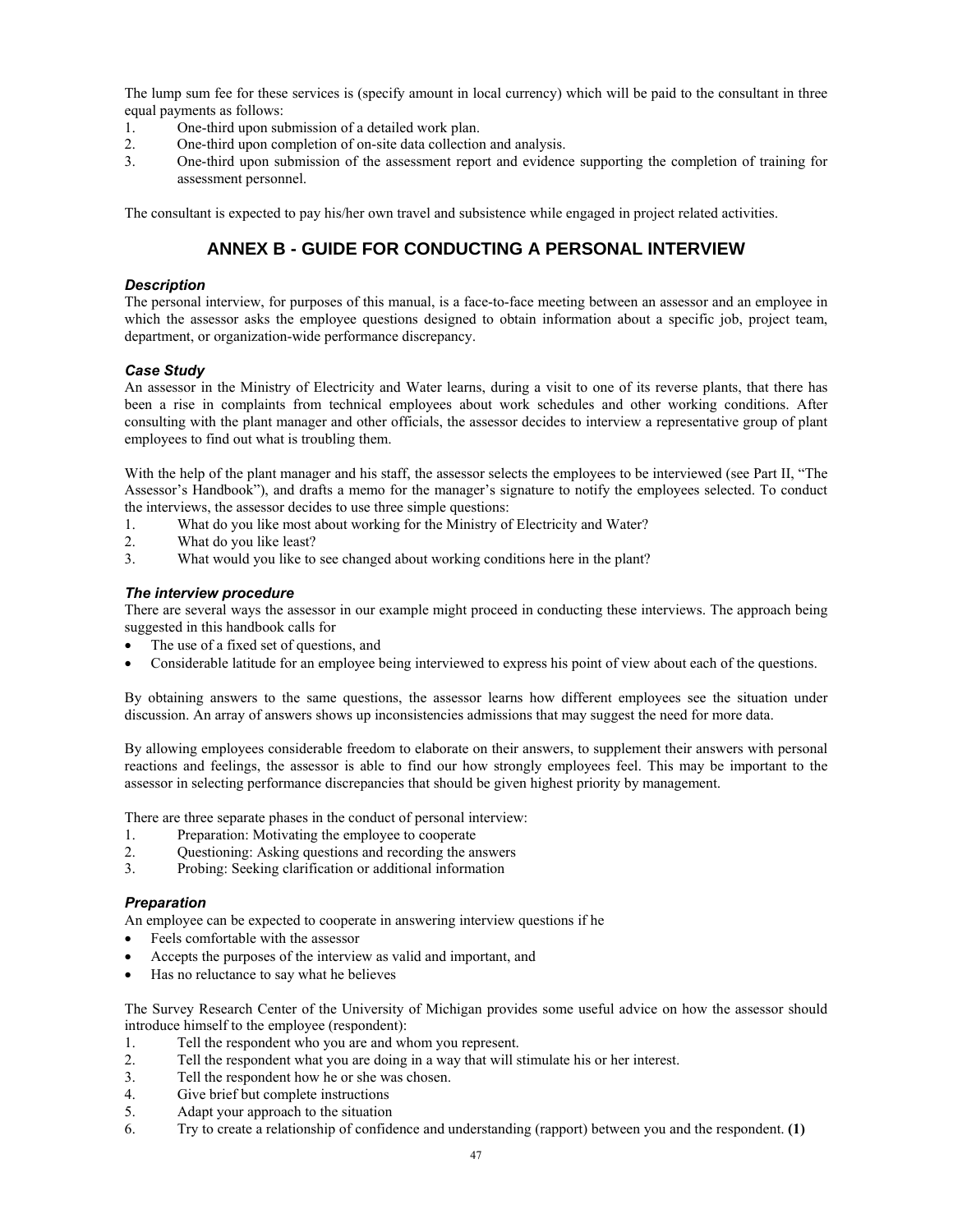# *Questioning*

When the introduction is over the assessor is ready to begin the interview. There are some specific techniques the assessor can use to get the greatest benefit possible from the interview.

- 1. The interview should be conducted in an informal and relaxed atmosphere. The interviewer should avoid creating the impression that what is taking place is a cross-examination or a quiz.
- 2. The questions should be asked in the same order as that appear and exactly as worded in the questionnaire.
- 3. Questions that possibly could be misunderstood should be repeated and clarified **(2)**

### *Probing*

The assessor is likely to find that many of the answers given by employees to interview questions are vague and incomplete. When this is the case, probing is called for. The assessor is probing when he or she asks clarifying questions or seeks additional facts from an employee being interviewed. Probing has two purposes:

- To motivate and employee t explain his or her answers more fully.
- To re-focus the interview when an employee's answers are not responsive to the questions.

The following is an illustration of probing used by an interviewer to obtain additional information from an employee. The interviewer has just begun the interview, asking the respondent what her employees **do not** do that she would like for them to do. Notice that the interviewer repeats the employee's statements without asking a new question.

| Respondent:  | Let me see. The main thing my employees don't do that I would like for them to do is write<br><i>acceptable reports.</i>                                                           |
|--------------|------------------------------------------------------------------------------------------------------------------------------------------------------------------------------------|
| Interviewer: | You would like you employees to write acceptable reports?                                                                                                                          |
| Respondent:  | That's right.                                                                                                                                                                      |
| Interviewer: | Could you tell me exactly how you would like for your employees to write their reports?                                                                                            |
| Respondent:  | Yes. My job would be much easier if I didn't have to rewrite reports that are overlong and badly<br>worded.                                                                        |
| Interviewer: | You don't like to rewrite employees reports that are overlong and poorly worded?                                                                                                   |
| Respondent:  | I certainly don't. It's a waste of my time. They should be able to do their reports correctly the first<br>time.                                                                   |
| Interviewer: | Why do you suppose you employees don't do their reports correctly the first time?                                                                                                  |
| Respondent:  | I'm not sure. I don't think they can. They try. But the results are just not acceptable. It may be that<br>learning how to write reports was overlooked in their formal education. |

Interviewer: Let me see if I understand what you are telling me – you want your employees to write reports that are concise and properly worded. You don't want to spend your time correcting their reports. Yo0u feel you employees would write better if they could, but that they lack the ability. Respondent: *That's exactly what I mean.* 

# *Benefits*

There is nothing with more potential usefulness to an assessor than a few minutes spent in private interviewing knowledgeable and willing employees. The personal interview is of particular value to the assessor who is working in an unfamiliar area of the organization. Accurate information and honest perceptions can improve the assessor's understanding of the situation. The answers received to her questions can even provide language for use in the design of follow-up surveys.

#### *Limitations*

Since interviews take time to arrange and conduct, their value diminishes to the extent that quick action is necessary. Their value also is lessened to the extent that employees being interviewed feel intimidated by the subject or by the interviewer. Moreover, the openness that is characteristic of the interview can be a disadvantage if the assessor lets his own point of view influence the way he asks questions or his interpretation of the answers.

#### *Time requirements*

The author's experience in conducting a similar exercise in the Urban Development Department of the Ministry of Municipal and Rural Affairs and the Finance Department of the Municipality of Greater Amman in Jordan required approximately 45 minutes per chief of section/head of division.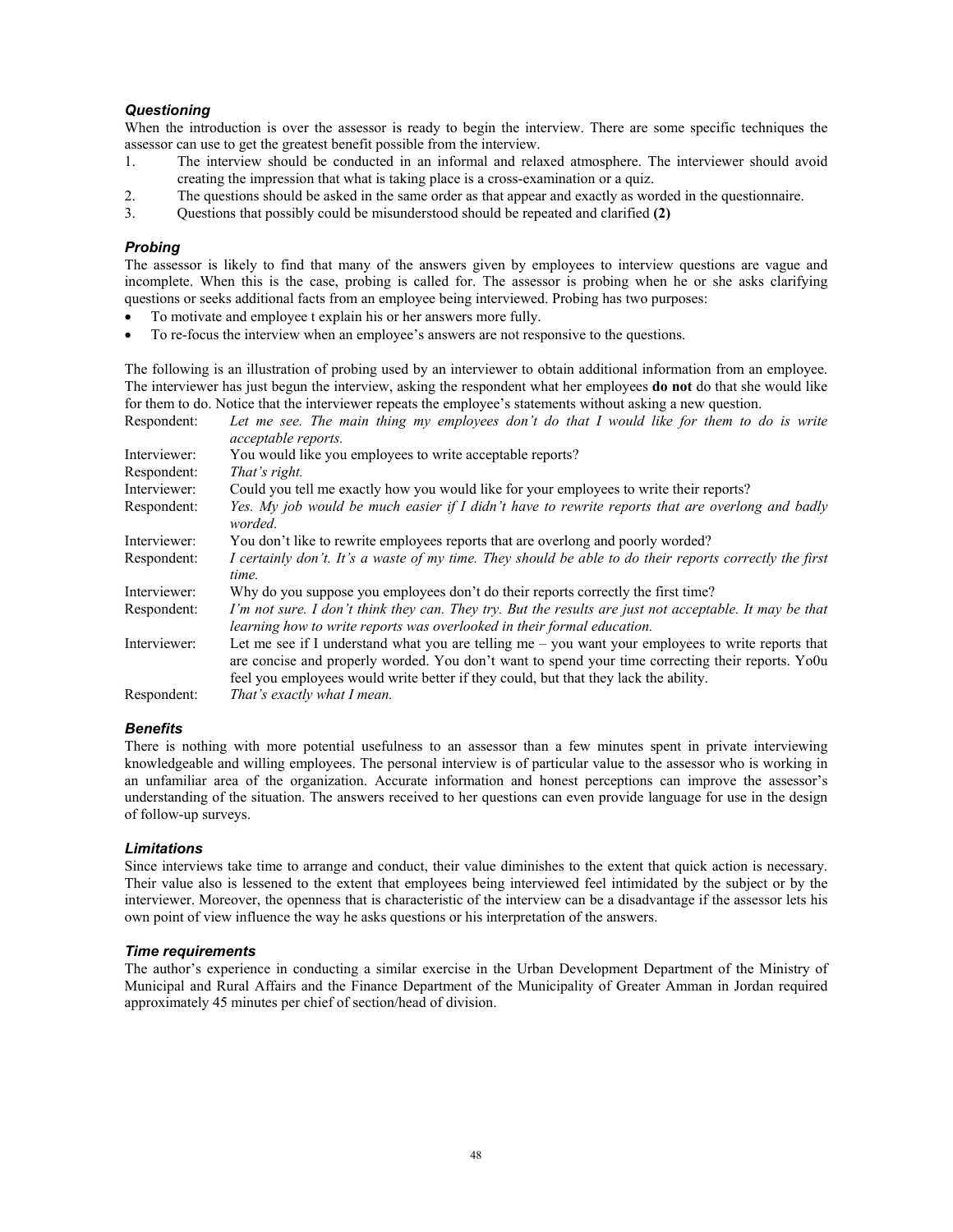# **ANNEX C - GUIDE FOR PREPARING A SURVEY QUESTIONNAIRE**

## *Description*

The survey questionnaire is a written instrument using questions about a specific issue and a rating scale to collect information anonymously from a relatively large and select group of respondents.

### *Case Study*

*A municipality has just appointed a new director for its Urban Development Department. After a few weeks, the director calls in the assessor. She wants to develop for training her professionals who vary widely in experience. She asks the assessor to tell her what training is needed. The assessor suggests a survey of all professional employees and asks the director to appoint a steering committee of professional staff members to help him design a survey instrument. The director agrees.* 

*In his early meetings with the steering committee, the assessor is able to identify most of the critical performance areas. With this information he compiles a list of questions and, with the committee's help, organizes them into a survey questionnaire.* 

Soon after this, briefings are held with the professional employees who will be participating in the survey. The employees are told why the survey is being done, the schedule, and that they may complete their questionnaire in their offices or at home and return them anonymously to the assessor.

The briefings go smoothly. There is considerable discussion but no negativism to the survey or its purpose. More than seventy percent of the questionnaires are returned to the assessor, a fact that he attributes to the decision to hold briefings that are led by a member of the steering committee rather than himself.

The data is tabulated and the results reported to the director. The result: the director, send a memo to all surveyed employees thanking them for being part of the process and outlining the training plan that is being prepared as a result of survey findings.

#### *Survey procedure*

There are several aspects of surveying that the assessor should know.

- Selecting questions to ask
- Constructing the questionnaire
- Administering the survey
- Obtaining a satisfactory response

#### *Selecting questions to ask*

The question is the heart of the questionnaire. Questions to be asked must be relevant to the issue under study and be of sufficient importance or interest to motivate a response. Employees may be asked to give factual information or they may be asked for their ideas and opinions.

The assessor can look to several sources for useful questions to include in a questionnaire. As mentioned earlier in this handbook, the assessor might use the data from interviews or meetings conducted previously to formulate questions for inclusion in the survey instrument. This approach has the advantage of using language that will sound familiar to the employees being asked to complete the questionnaire.

Another source of questions is to borrow from similar surveys completed at an earlier date. This approach can permit valuable comparisons with earlier results and save considerable time in questionnaire design. Finally, the assessor may wish to take advantage of standardized survey questionnaires, of the type found elsewhere in this section. Some of these can be used without modification.

Survey questions can be either closed-ended or open-ended. Close-ended questions give the employee a set of answers to choose from. Here is an example of a close-ended question.

*Professional employees are being asked by management to work on too many projects are the same time.* 

Strongly agree Agree \_\_\_\_\_\_ Disagree Strongly disagree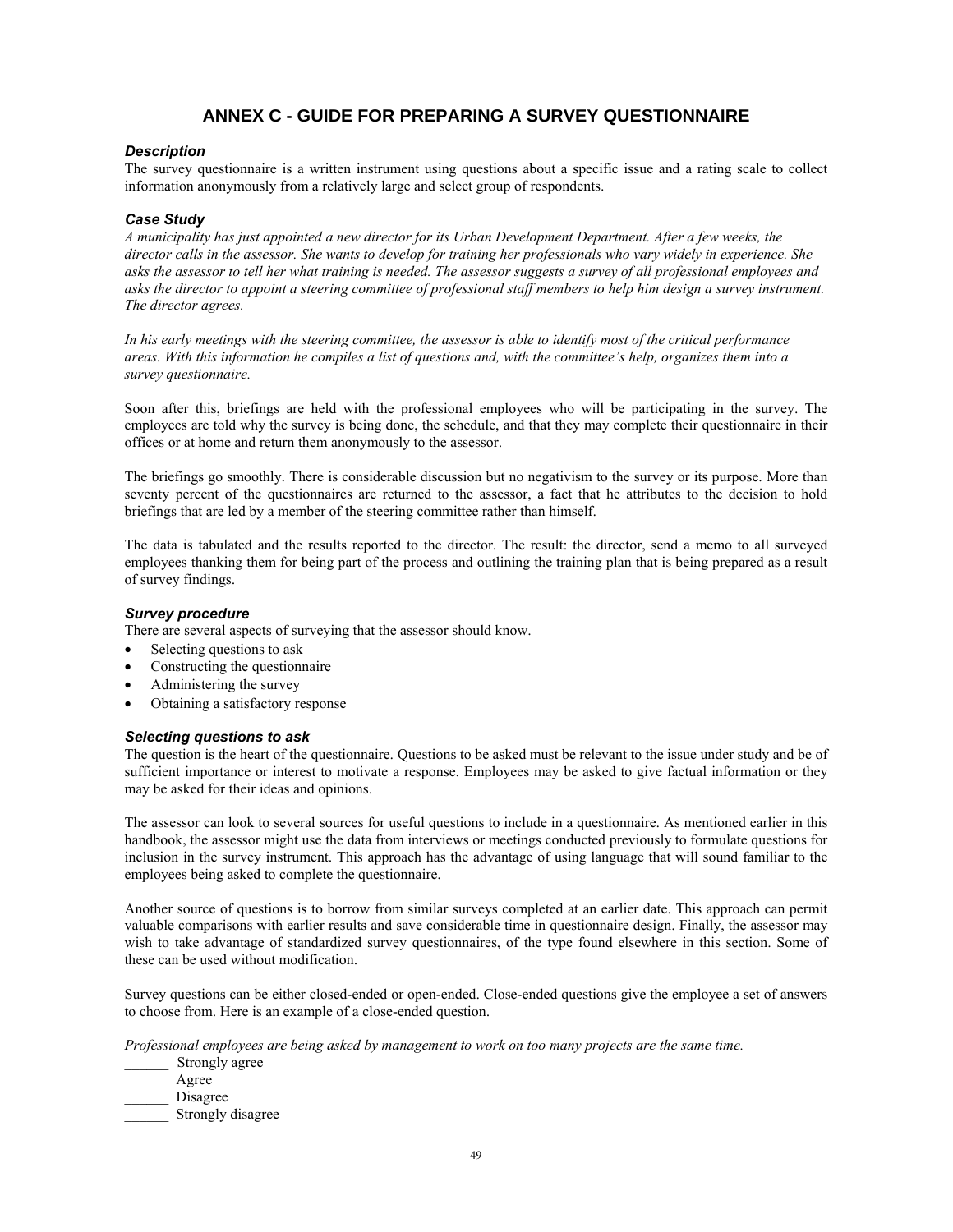An open-ended question, on the other hand, does not force the employee to select a given response but to offer a response spontaneously in his own words.

*Do you feel that employees in positions like yours are able to handle several projects at the same time? (Please explain your answer)* 

Close-ended questions are easy to answer and quick to analyse. They are subject to assessor bias, however, and can omit important aspects of an issue. Open-ended questions avoid these problems but take time to answer and are harder to analyse.

### *Constructing the questionnaire*

One of the common formats for questions in surveys about job performance is the rating scale. This issued when employees are being asked to make a judgement about a question. There are several variations of the rating scale.

- 1. Making three options available. YES, MAYBE, NO. The choices are place below each question.
- 2. The options available are: STRONGLY AGREE, AGREE, NO OPINION, DISAGREE, STRONGLY DISAGREE. The choices are placed below each question.
- 3. Four options are available: EXCEEDINGLY IMPORTANT, IMPORTANT, UNIMPORTANT, EXCEEDINGLY UNIMPORTANT. Choices are placed beside (to the right of each question).
- 4. Two different responses are requested for each question: First, do they AGREE, are they UNDECIDED, or do they DISAGREE. Them, do they feel the question is IMPORTANT, or do they feel the question is UNIMPORTANT.

#### *Example*

- 1. Strongly agree A. Important 2. Agree B. No opinion 3. No opinion C. Unimportant 4. Disagree 5. Strongly disagree
- 1 2 3 4 5 A B C

After the scale is selected, the assessor should review the questions to be sure no more are included than necessary. A cardinal rule of questionnaire design is:

### KEEP IT SHORT AND SIMPLE!

Make it a point to restrict the length of questionnaires to fifteen or twenty questions at the most. Review the list of employees to whom the questionnaire will be sent. How to do this was covered in Part II, "The Assessor's Handbook". Finally, prepare instructions needed to aid employees in completing questionnaires and returning them. Note the following example.

#### *Example*

*As you know we are asking employees in positions like yours to tell us what knowledge and skills are needed to perform their jobs more effectively. To make known what you think, please answer the following questions. DO NOT PUT YOUR NAME ON THE QUESTIONNAIRE. The intent is not to find out who thinks what, but instead, to learn about your views in general. When you complete the form, put it in the envelope and return it to the training office. Thank you.* 

## *Administering the survey*

Employees who are being asked to complete survey questionnaires should be given information on time and place at least one week in advance of a scheduled meeting. The notification should explain the reason for the survey and how the results will benefit participating employees. Employees should be given positive assurance that their responses will be held in strict confidence.

At the scheduled time for questionnaire administration, the survey administrator should insure that all those who are to complete the questionnaires have arrived and are seated comfortably. The assessor should have the staff or consultants responsible for questionnaire construction present to answer questions. After distributing the questionnaires should:

1. Offer greetings. Give his/her name and work section. Thank participants for taking the tine to take part in the survey. Tell participants on whose authority the survey is being conducted. Explain that the survey is expected to produce information that management can use to provide better training for the organization's employees.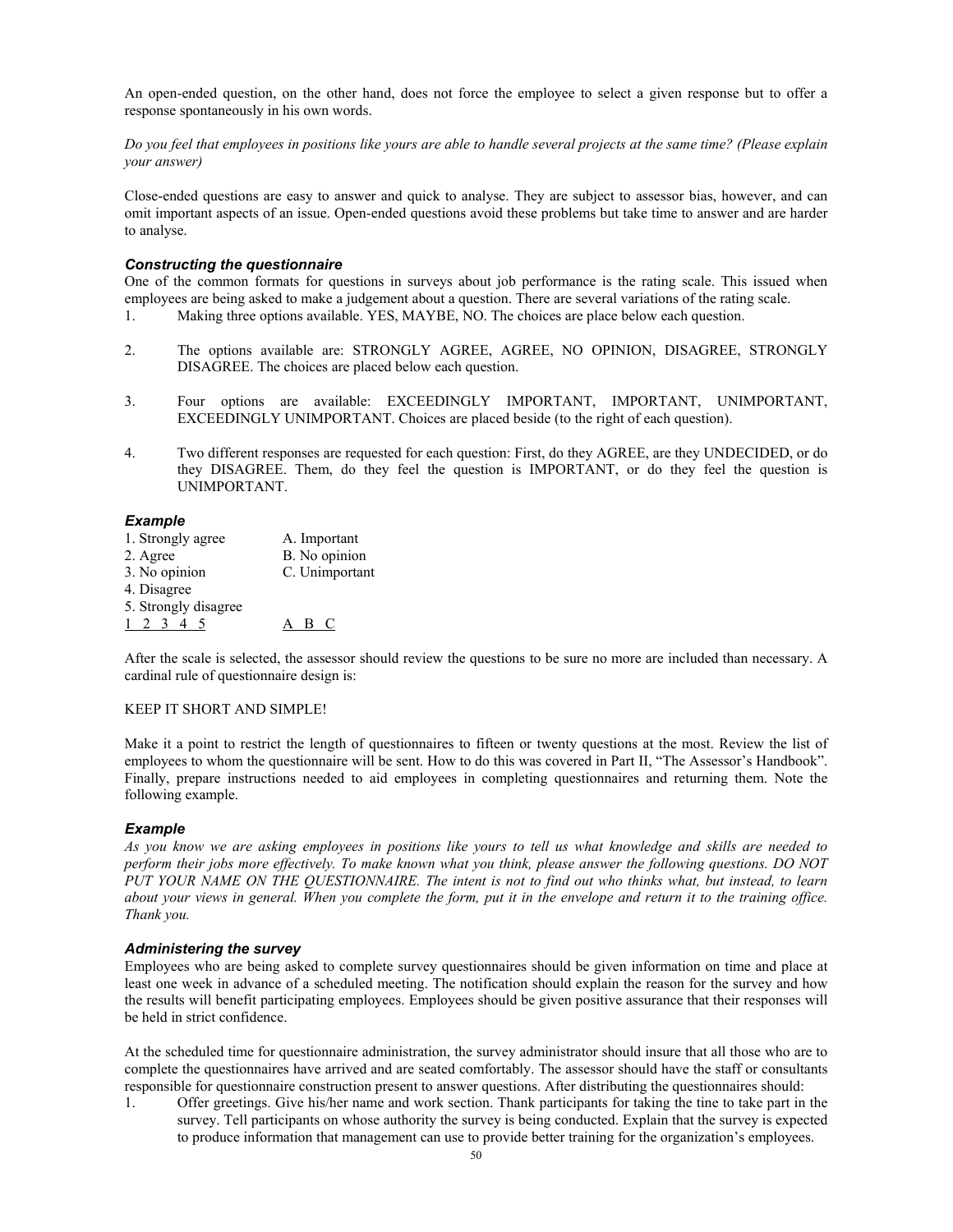- 2. Read the introduction printed at the top of the questionnaire out loud and ask participants to read along silently. After reading the introduction, emphasize that participants should not write their names on their questionnaires. Emphasize that the intent of the survey is not to find out what any particular employee thinks but what employees think in general.
- 3. Review any examples that have been included in questionnaire instructions or read a few statements out loud and ask participants at random what the selected statements mean to them. This is an important way to prevent misunderstandings. Emphasize the importance of participants responding to all statements on their questionnaires. Stress the importance of choosing a "no opinion" option only when absolutely necessary. If the questionnaire has two scales i.e., agreement and importance, make it clear that participants are to circle responses on both scales for each statement.
- 4. Ask participants to read all instructions carefully before beginning their questionnaires. Tell them the average time it takes to complete a questionnaire. If space is provided on the questionnaire for "comments" urge participants to use the space.
- 5. Encourage participants who do not understand a statement to raise their hands so that the administrator can offer assistance. (Note: If a problem mentioned by one participant could be a problem for others as well, the administrator may wish to explain the correct way to proceed for the befit of all participants).
- 6. Tell participants to take their time completing their questionnaires. Explain that, on completing questionnaires, participants are to return them to the administrator and, after that, return to work.
- 7. Ask participants to begin. Circulate among them as they work to answer questions and to be sure questionnaires are being completed according to the instructions given.

## *Obtaining a satisfactory response*

There are several steps the assessor can take to be sure of a questionnaire return rate of seventy-five percent or better.

- 1. Circulate a memo signed by the official who has authorized the survey. The memo should describe the purpose of the survey, explain why it is important, and assure respondents that their replies will be held in strictest confidence.
- 2. Use staff meetings to inform staff of the importance and purpose of the survey.<br>3. Follow-up with a written reminder just prior to the date the questionnaire
- 3. Follow-up with a written reminder just prior to the date the questionnaire is due. Send the reminder to everyone who received a questionnaire. Include an apology for those who have already responded. This technique should increase the rate of questionnaire return and provide respondents with further evidence that they can rely on the assessor to preserve the anonymity of their responses.

## *Benefits*

The principal advantage of the survey questionnaire is that it permits the assessor to reach the largest possible number of employees at the least cost. Moreover, survey questionnaires are anonymous. This is of particular importance when the issues are sensitive. Strong feelings that might not be expressed in an interview might be expressed on a survey form, feelings which could have a significant effect on what an employee might do or so.

## *Limitations*

A major limitation in using survey questionnaires is that the answers must be accepted as final. There is no opportunity to probe for clarification or additional facts as there is during an interview. In addition, there is always room for misunderstanding when the respondent must rely on written instructions alone. Finally, questionnaires may not obtain an adequate response rate despite the assessor's best efforts. With a low response rate, the assessor is left wondering what effect the non-respondents would have had on the final results had they returned their questionnaires.

## *Time requirements*

The author's experience in two organizations in Jordan revealed that a team of four assessors required one day to prepare a survey questionnaire comprising thirty (30) statements.

# **ANNEX D - GUIDE FOR CONDUCTING A Q SORT SURVEY**

## *Description*

The Q sort is a survey method that can be used to gather and organize data on viewpoints and feelings in relation to a specific problem facing a workgroup in an organization. The Q sort is administered one-on-one using a set of  $3x5$ cards, each containing a statement about performance. Respondents sort the cards and then prioritize the important cards in rank order sequence. The date is then recorded for consolidation, analysis and reporting.

## *Case study*

An assessor is called in by the leader of a project team appointed by the director of personnel to plan a major reorganization of the department. The assessor is told by the leader that after three months of solid progress, teamwork has ground to a halt. Although still meeting, the creative flow of ideas and enthusiasm characteristic of recent team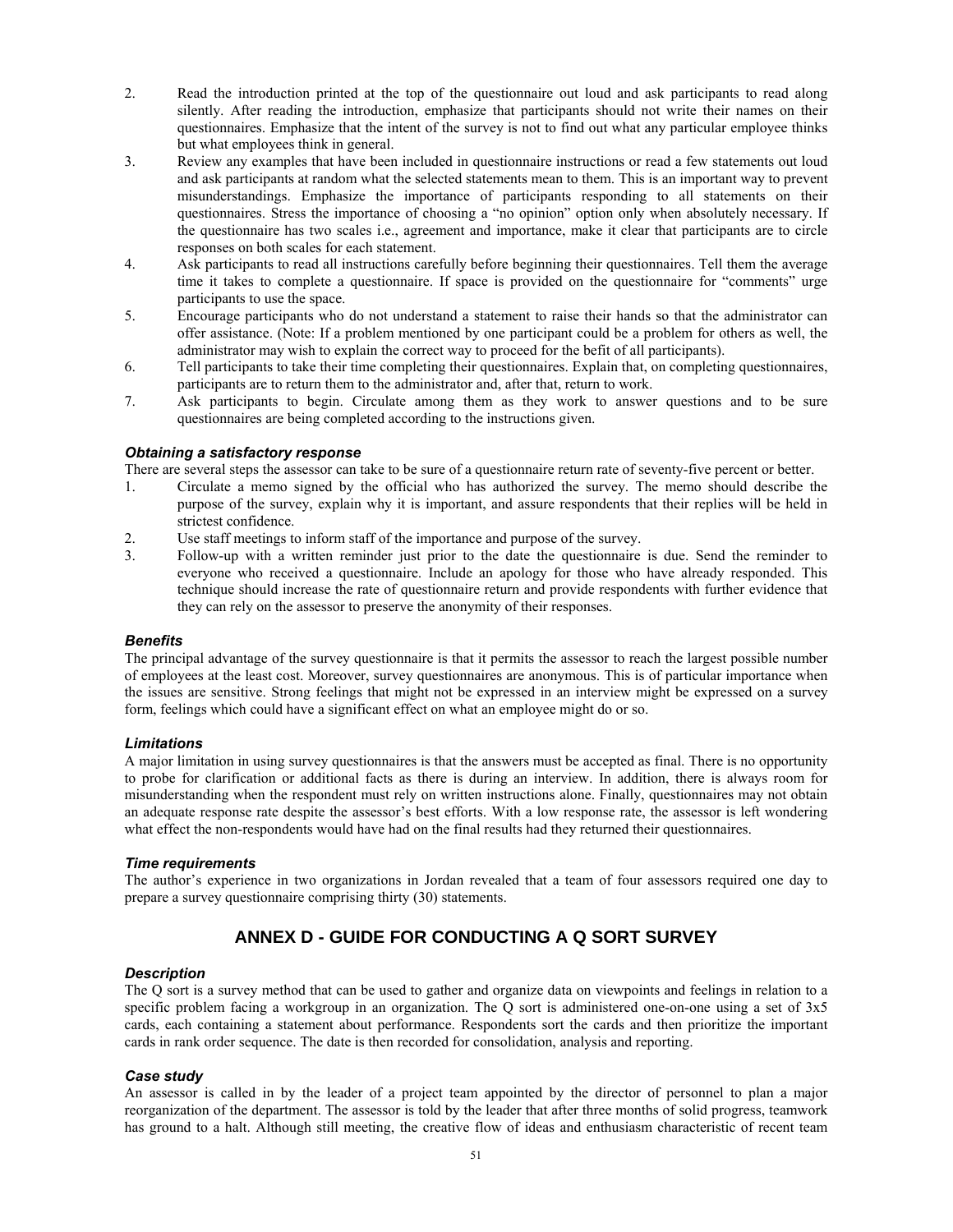member performance has all but disappeared. The leader is convinced that team members are putting self-interest ahead of the task and do not realize how their behaviours are jeopardizing team progress.

With general team agreement, the assessor, uses three simple questions (see Part II, "The Assessor's handbook") to gather some preliminary information about team performance and then supplements this with more data obtained while observing one of the team meetings. These data are translated by the assessor into performance discrepancy statements. Each statement is recorded on a 3x5 index card. Duplicate card decks are prepared, one for each team member.

At its next meeting, team members are given card decks and instructions for sorting and rank ordering them and for recording the results on data sheets. A consolidated list of priority discrepancies is then prepared by the assessor for presentation to the team.

Confronted with their own data a few days later, the astonished team members acknowledge what has been happening at team meetings and resolve to take steps to correct the discrepancies.

# *Survey procedure*

The organizational Q sort instrument described here was developed originally to furnish systematic data for face-toface workgroups engaged in making planned organizational changes **(3)** 

Q sort statements cover a majority of the behaviours that occur in a an ordinary workgroup. The approach we are suggesting for use by assessors who use this manual is to generate statements about a specific organization or group problem by asking the three simple questions described in Part II, "The assessor's Handbook".

- 1. What do you like most about working for your organization?
- 2. What do you like least about working for your organization?
- 3. If you could change anything about the performance of your organization with the wave of your hand, what would you change?

In developing the statements to be recorded on each 3x5 index card, the assessor should use the wording of the persons from whom the comments were obtained to the greatest extent possible. It may be necessary to arrange the cards into general categories, like team focus, team resources, or team leadership, based on the purpose of the survey. There should be at least five cards for each category and not more than about fifty cards overall. Each card should be numbered for ease in tabulating results. A pilot test of the survey is advisable to eliminate any problems in advance.

The following steps might be followed by an assessor using the Q sort to gather data from a group.

- 1. Give each participant a deck of cards. Explain what is written on the cards and the specific organizational problem to which the written statements are related.
- 2. Ask participants to sort through the cards and to pull out five cards that they feel are the most important with respect to the stated problem. For example the problem stated by the assessor might be, "why is our team not making progress in solving the assigned problem?" The five cards selected by one of the participants might have these statements written on them:
	- We don't have a clear picture of the problem to be solved.
	- A few members of the team do all the talking.
	- We are expected to do too much in too little time.
	- Methods for discussion and decision making have not been explained.
	- The team leader does not keep us on track.
- 3. When participants have selected the five cards, ask them to rank order the five cards from **most important** to **least important**. For example, a participant might rank order the five cards shown above this way: Card A on top, followed by D, C, B, and Card E on the bottom.
- 4. After the cards are sorted, ask participants to turn over each of the five cards and to record its number on a data sheet like the one below.
- 5. If there are two or more problems, ask participants to shuffle all the cards and to re-sort them, this time in relation to the new problem.

## *Example*

**Problem 1:** Why is our team not making progress in solving the assigned problem?

| Questions sorted and ranked: |  |        |  |   |      |     |  |
|------------------------------|--|--------|--|---|------|-----|--|
| High A                       |  | $\Box$ |  | в | - H. | Low |  |
| Problem 2:                   |  |        |  |   |      |     |  |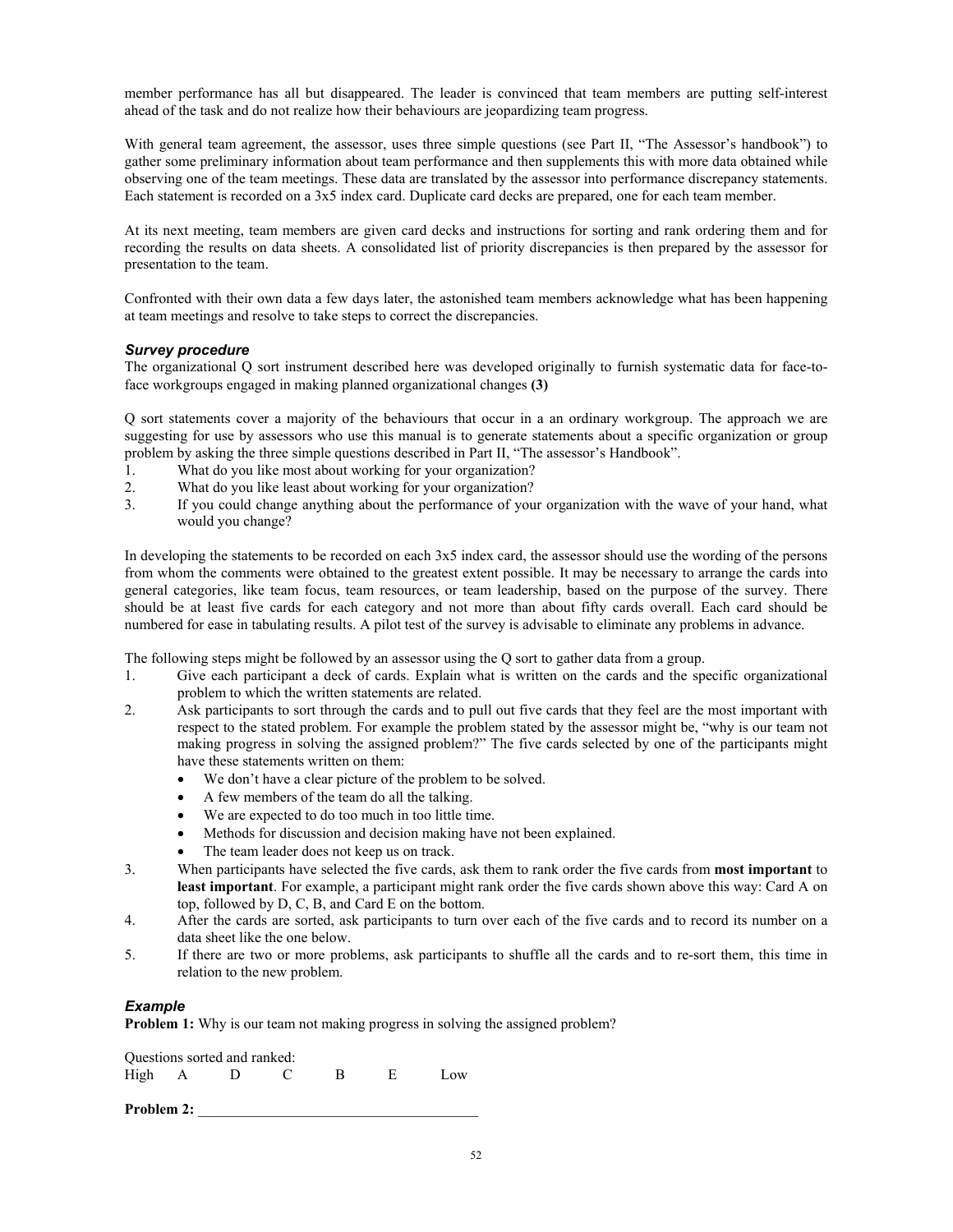# High \_\_ \_ \_ \_ \_ \_ \_ \_ \_ Low

# **Background Information:**

Work Unit: Job Title:

- 
- 6. Develop and distribute a summary of the results and rankings for each category.
- 7. Report the results to the authorizing official and arrange feedback to the organization or group as appropriate.

## *Benefits*

A principal advantage of the Q survey is that it is capable of yielding information that is exceptionally clear and specific. Unlike a traditional survey, it permits the assessor to follow-up with respondents who seem to enjoy the gamelike character of the sorting procedure. If on of the objectives of data gathering is to preserve anonymity, this can be accomplished through one-on-one administration of the instrument. Finally, the Q sort, when used as we have suggested, is relatively easy to administer and interpret.

## *Limitations*

The Q sort, as described in this manual, is dependent on a pre-existing database for the problem statements printed on each card. Moreover, the larger the participation group the longer the time required to prepare the individual card decks. The Q sort can be a time consuming method if used on a one-to-one basis to preserve the anonymity of respondents. Like other survey techniques, the Q sort forces respondents to react to a set of questions and permits little spontaneous expression.

# **ANNEX E - GUIDE FOR USING THE NOMINAL GROUP TECHNIQUE**

### *Description*

The nominal Group Technique (NGT) **(4)** is a structured group meeting aimed at gathering information useful for resolving problems faced by an organization. NGT features the silent generation of ideas, round-robin feedback and public recording of ideas, individual prioritizing, and group decision making on collective priority ratings.

### *Case Study*

A housing corporation is under pressure from the ministry of planning to make major changes in its policies for siting housing projects. During a particularly hectic meeting of corporation managers, virtually no progress is made. The director of operations, who is in charge of the meeting, decides to try something different. Trained in NGT the director asks the managers if they are willing to try the NGT as a way to get the meeting moving. He hopes NGT will help to break the ice and produce dome useful ideas about the changes that will have to be made in work practices and procedures if the corporation moves to adopt the new policies.

*The director, gives instructions to the managers about NGT in some detail since none of them has been involved with it before. The managers are skeptical at first, but their skepticism turns to enthusiasm as results begin to appear. Within minutes the round-robin phase produces fifty-five change possibilities to which the director later responds.* 

#### *Procedure for using NGT*

NGT was developed by Andre L. Delbecq and Andrew H. Van de Ven in 1968. Since that time, NGT has gained extensive recognition throughout the world and has been widely applied in health, social service, education, industry, and government organizations. **(5)** 

NGT meetings normally consist of from one to five groups of from five to nine people each seated around tables open on one end. The open end is used for a flip chart pad on an easel to be used by the leader for the collection and public display of ideas furnished by members of the group.

The leader has markers for writing on the chart pad and masking tape for taping sheets containing ideas on the wall of the room.

Members of the each group are provided with pencils and one dozen 3x5 index cards each.

The group leader opens the meeting with a cordial welcome, a statement about the purpose of the meeting, clarification of the importance of each member's contribution, and clear indication of how the meeting's output will be used.

Although a meeting might involve several groups at separate tables, for purposes of illustration, we will explain the process as if there was one table consisting of between five and nine participants. The process consists of six steps.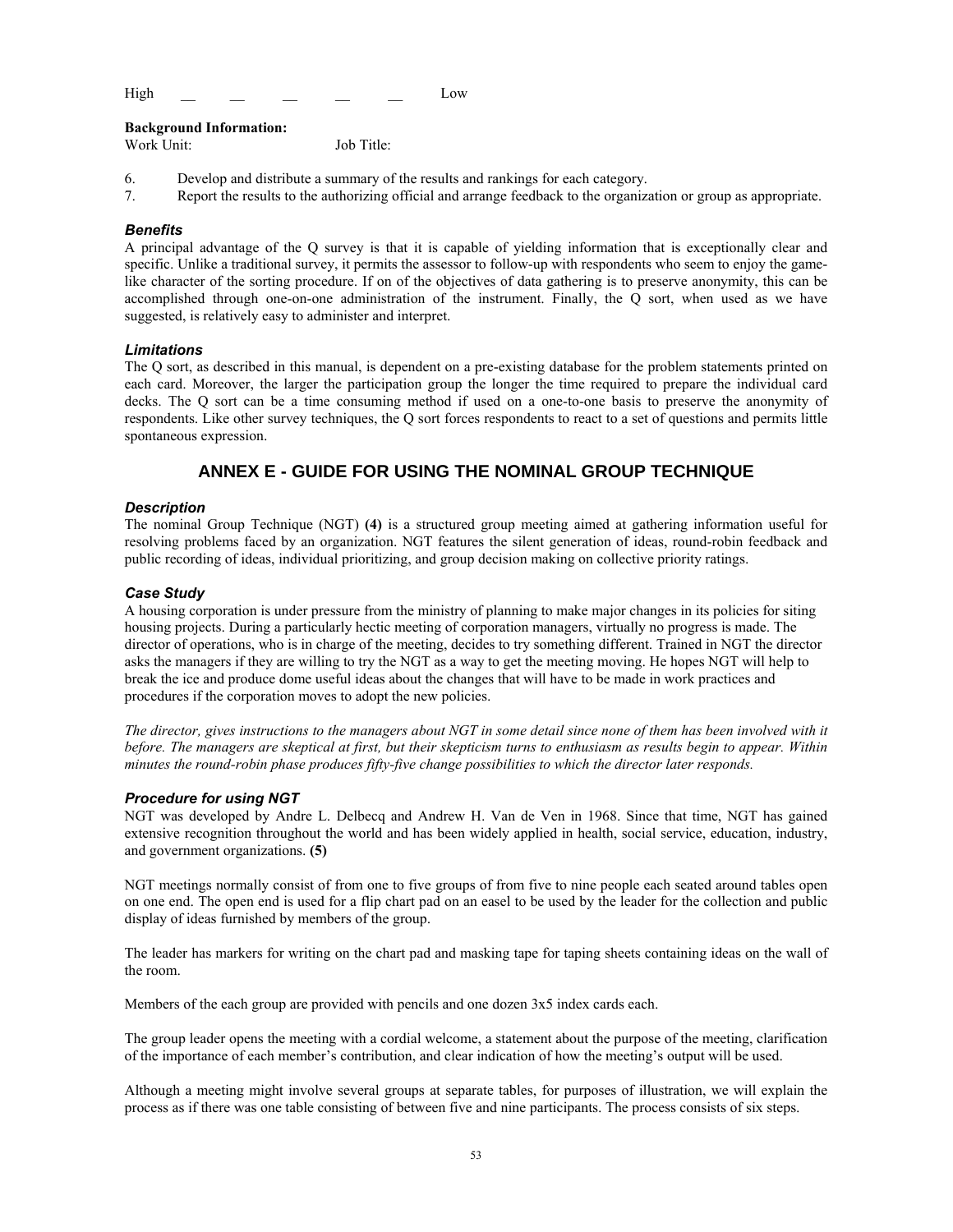### **Step 1:** Silent generation of ideas in writing

The leader reads the nominal question to the group out loud while writing it in plain sight at the top of the pad. Care must be taken by the assessor to choose clear and unambiguous wording for the question so as to generate the most specific responses possible. An appropriate question, "*How can we make better use of our time at meetings*", for example, should produce many useful ideas. This question is far superior to the more general question: *"How can our meetings be more productive."* 

The leader then asks group members to write down as many ideas s they can think of in answer to the question. Group members are cautioned by the leader to work silently and independently.

### **Step 2:** Round-robin recording of ideas on chart pad

Starting at one end of the table, the leader asks a group member to read one of her answers out loud. The answer is recorded by the leader on the pad. The next group member is asked for one of his answers. This process is continued until every answer of every member has been recorded. As sheets on the pad are filled, the leader tears them off and tapes them to the wall. Members are encouraged by the leader to "pass" if they have nothing further to offer with the understanding that they may re-enter later with any new ideas that may occur to them. Discussion of ideas and side conversations at the table are strongly discouraged by the leader.

### **Step 3:** Discussion for clarification

The leader explains that the purpose of this step is to insure that everyone understands what is meant by each idea on the pad. The ideas are taken one at a time as written. Discussion of an item is to focus an understanding not agreement ort disagreement. Members are told that everyone is responsible for clarifying an idea and not just the person who offered it.

### **Step 4:** Preliminary vote on ideas of importance

The leader ask group members to select five ideas from the list of ideas displayed on the sheets taped to the wall and to write each item down on a separate 3x5 index card. The leader collects the cards and shuffles them to retain anonymity. The leader then tallies the vote and records the results on the flip chart in front of the group.

### **Step 5:** Discussion of the preliminary vote

Members are told by the leader to examine the voting pattern on the chart and to comment on anything about the pattern that seems unusual, surprising, or inconsistent. The leader stresses that the discussion may persuade some members to change their votes, but that no one is being or should feel pressured to do so.

#### **Step 6:** Final vote

The final vote is simply a repeat of Step 4. It combines individual judgements into a group decision. When it is over, the leader thanks group members for their efforts, repeats what will be done with the meeting output, and closes the meeting.

## *Benefits*

Since the advent of brainstorming in the early 1950s, group problem solving methods have been a popular target for research study. These methods have been found consistently to produce superior results to the idea production efforts of individuals working alone. NGT is such a method. Unlike brainstorming, in which members of a group interact with one another from the start, NGT is designed to let people work in the presence of one another in a structured manner but to write down their ideas independently rather than talk about them. Because of this characteristic, NGT groups have been found to out perform interactive groups consistently in the number and quality of ideas produced. This seems to be because members of NGT groups are less subject to being inhibited by one another and are less prone to make premature judgements.

## *Limitations*

Considerable preparation for NGT meetings is necessary. For this reason, it is less useful as a spontaneous meeting technique than other group methods. Because of its structure, NGT is inflexible. This makes it difficult to adjust the procedure or to change topics in the middle of a meeting.

#### *Time requirement*

The NGT was used by the authors in Jordan for two teams of nine assessors to formulate training responses and strategies. The process required approximately one day.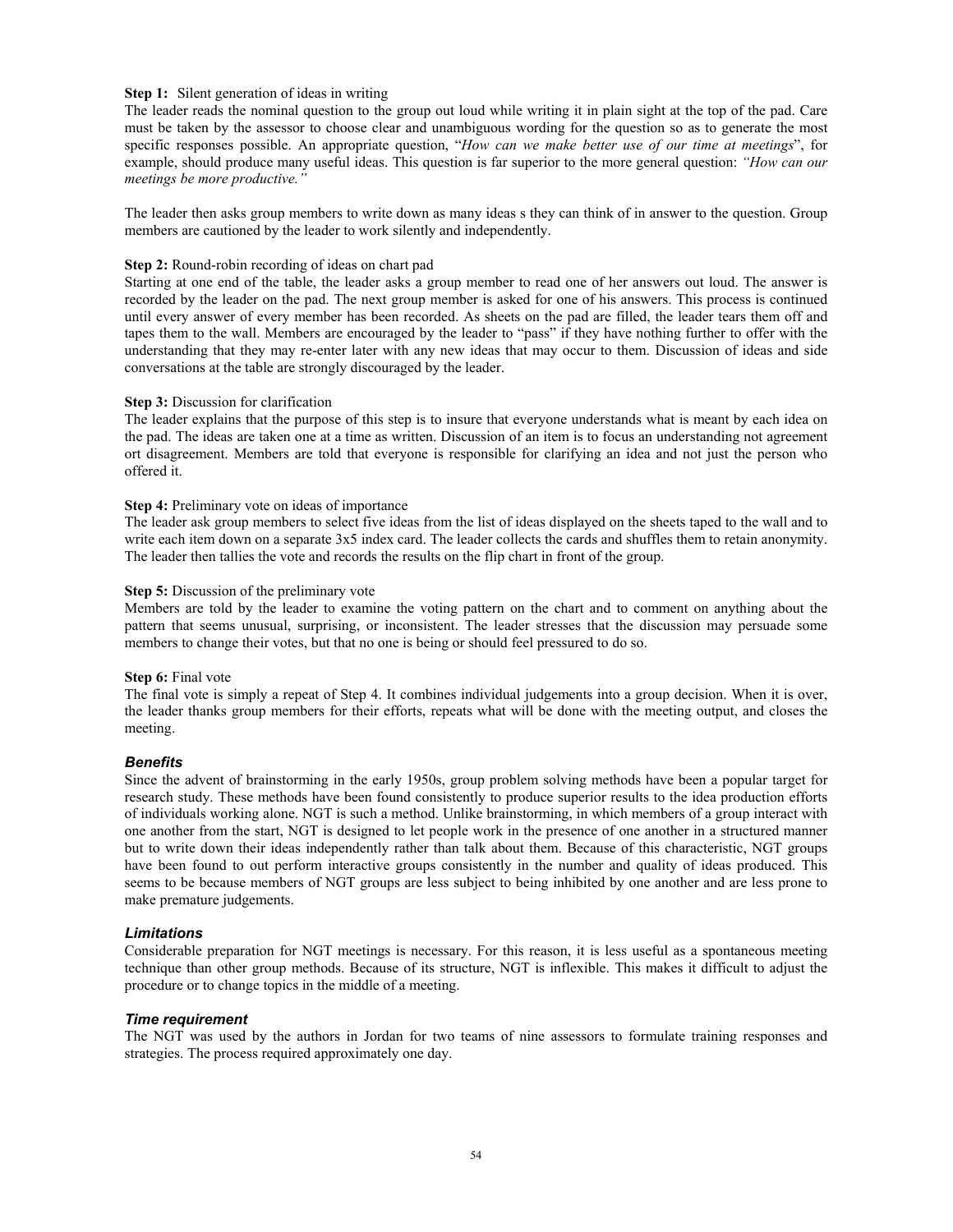# **ANNEX F - GUIDE FOR USING CRAWFORD SLIP TECHNIQUE**

## *Description*

More than thirty years ago, before the invention of the desktop computer, a researcher named Crawford developed a technique for organizing data that bears his name, the Crawford Slip Technique (CST). Crawford's technique involves the manual arrangement of data on the same subject into common categories for the purpose of improved analysis and decision making.

### *Case study*

Lets pick up where we left off in Annex B where the assessor in the Ministry of Electricity and Water has collected data from a group of water plant technicians who were complaining about unsatisfactory working conditions. You may remember from that case that the assessor used three simple questions to collect facts and opinions about working conditions at the plant in face-to-face interviews. Answers to the simple questions, "what do you like least?" and "what would you like to see changed about working conditions here in the plant?" have provided the assessor with a lot of information.

Familiar with the CST, the assessor gathers up the information, finds a quiet room, and using 3x5 index cards and a felt-tip marker, beings work.

After reading the various answers to these simple questions, the assessor draws out of each on of them one or more statements that describe what is wrong with working conditions at the plant. The assessor writes them down on separate cards and places them randomly on a large table. Next, the assessor rearranges the cards so that related ones are grouped together in columns on the table.

After eliminating duplication and some rewriting for clarification, the assessor asks a secretary to copy down the information for record purposes. The assessor now has an organized list of performance discrepancies to use in continuing the analysis.

### *Using the Crawford Slip Technique*

Developed originally to be done by an individual working alone, the CST can be carried out by two or more people working as a group.

To use the technique, the assessor should locate several hundred 3x5 index cards. The assessor will also need writing instruments and a large table on which to place the cards.

The first step is to review the data in order to identify specific instances where existing performance is different from desired performance. Each of the discrepancies identified are printed in large, bold letters on one of the cards. If several people are working together, the interview data can be divided up to save time.

As discrepancy statements are written, they are placed on the table. No attempt is made at this point to organize the statements. After the interview data have been exhausted, and all the identified discrepancies are lying face up on the table, grouping begins.

One way to group discrepancy statements is to determine what they have in common. These common features can then be described with a few generalizations. The generalizations are printed in bold letters on separate cards which are arranged in a horizontal line along the top edge of the table. Discrepancy statements are rearranged so those related to the same generalization are placed in a column below it on the table. This process will resort in as many columns of discrepancy statements as there are generalizations.

A further refinement in grouping discrepancy statement is to reorder them within each column by importance. One way to do this is to place discrepancies that are mentioned the most often nearest the top of their columns. Another way to rearrange discrepancies by importance, is to ask this question about each of them:

#### *What would happen if nothing is done to correct this discrepancy?*

The urgency of the answer in each case would suggest the placement of the discrepancy in the column. Having completed the grouping of discrepancy statements by common features and in rough order or importance, the work should be transcribed by a secretary for later use.

#### *Advantages*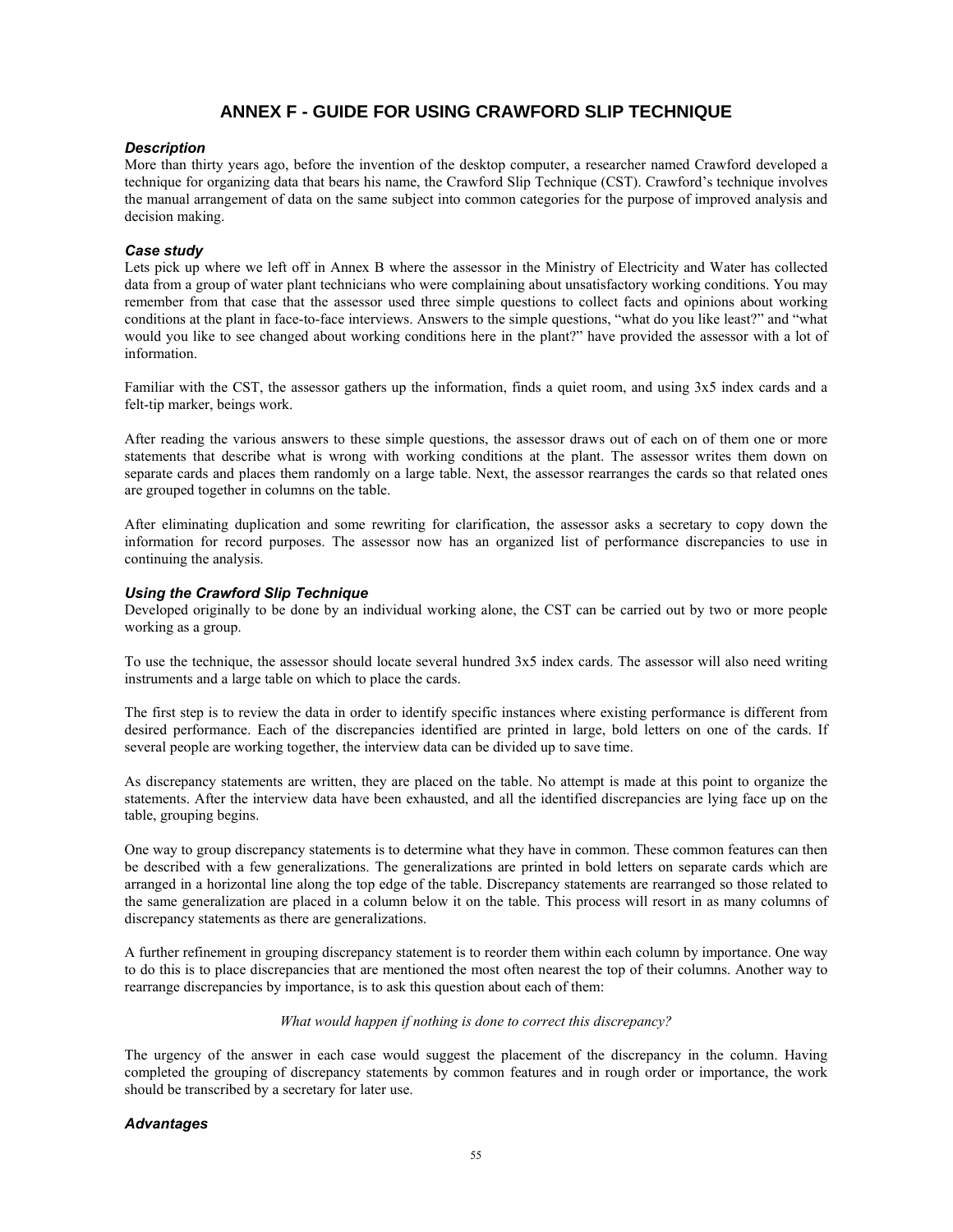The CST is useful to an assessor in converting a mass of data into a form that simplifies analysis. Similar discrepancies are grouped together to show relationships and to highlight those which are most in need of corrective action. The technique is simple and inexpensive. It can be done by an individual working alone.

## *Limitations*

The technique is subject to assessor bias at several points in the process, particularly if the assessor is working alone. This limitation can be overcome by several people working together, and if collective decisions are substituted for individual judgements wherever possible.

## *Time requirements*

The authors used the CST in Amman, Jordan to formulate a questionnaire on the basis of "statements" collected during the interviews with chiefs of sections. Having interviewed ten chiefs of sections, it took a group of six assessors approximately one-half day to analyse and classify the results of the interviews and to formulate thirty questions.

# **ANNEX G - GUIDE FOR SELECTING TRAINING RESOURCES**

Having determined how best to correct a training need, the assessor must concentrate on finding an effective way to conduct the training itself. The wise assessor will include some of the employees to be trained and their supervisors in these discussions. The focus of the discussion will be on which of three possible ways to carry out the training:

- 1. Use house resources to conduct the training.<br>2. Invite consultants to conduct the training ins
- Invite consultants to conduct the training inside the organization.
- 3. Send employees to outside training programmes.

Which source is best depends on many factors. Among the factors to be considered are the availability of in-house expertise, the number of people to be trained, the uniqueness or complexity of the problem to be solved, employee availability to attend training, and outside resource capabilities.

Three sources of training will be discussed in this annex with an explanation of the most appropriate use for each source.

## *1. Inside programmes or trainers*

The assessor should first look inside the organization for training capabilities that match training needs. There are five possible sources.

# *Existing programmes*

This is the first thing to look for. The objectives of the training may match a programme that is being conducted in the organization already. It may be that an existing programme, offered to meet a different need, can be modified or adapted to satisfy the new training need. Without doubt this would be the quickest, least expensive way to respond.

## *Special assignments*

Sometimes employees in one department need to develop closer work relations or better technical understanding of how things are done in another department. When this is the case, direct assignment for a period of one to six months may be the most effective and least expensive way to develop the needed skills. Special assignments can be useful in the development of employees who are being prepared for promotion.

## *Field visits*

An opportunity to see first hand how an operation of method is handled elsewhere can be the necessary stimulus for change. Care must be taken to avoid superficial visits. This can be done by using a pre-visit discussion, a planned agenda of activity, and a host manager to keep the visit on track.

# *Self-study*

Correspondence courses and other types of self-study are useful in preparing employees for future assignments. Where possible these courses should be tied to the promise of promotion or salary increase as an incentive. Close monitoring and encouragement is necessary to keep participant interest from lagging.

# *Training trainers*

Opportunities exist in every organization to train managers or professional employees to be trainers. Logic suggests that teaching employees who have knowledge of a specialized field is more efficient than training trainers to be subject-matter experts. Besides, managers who serve as trainers are likely to be more sympathetic to training and development.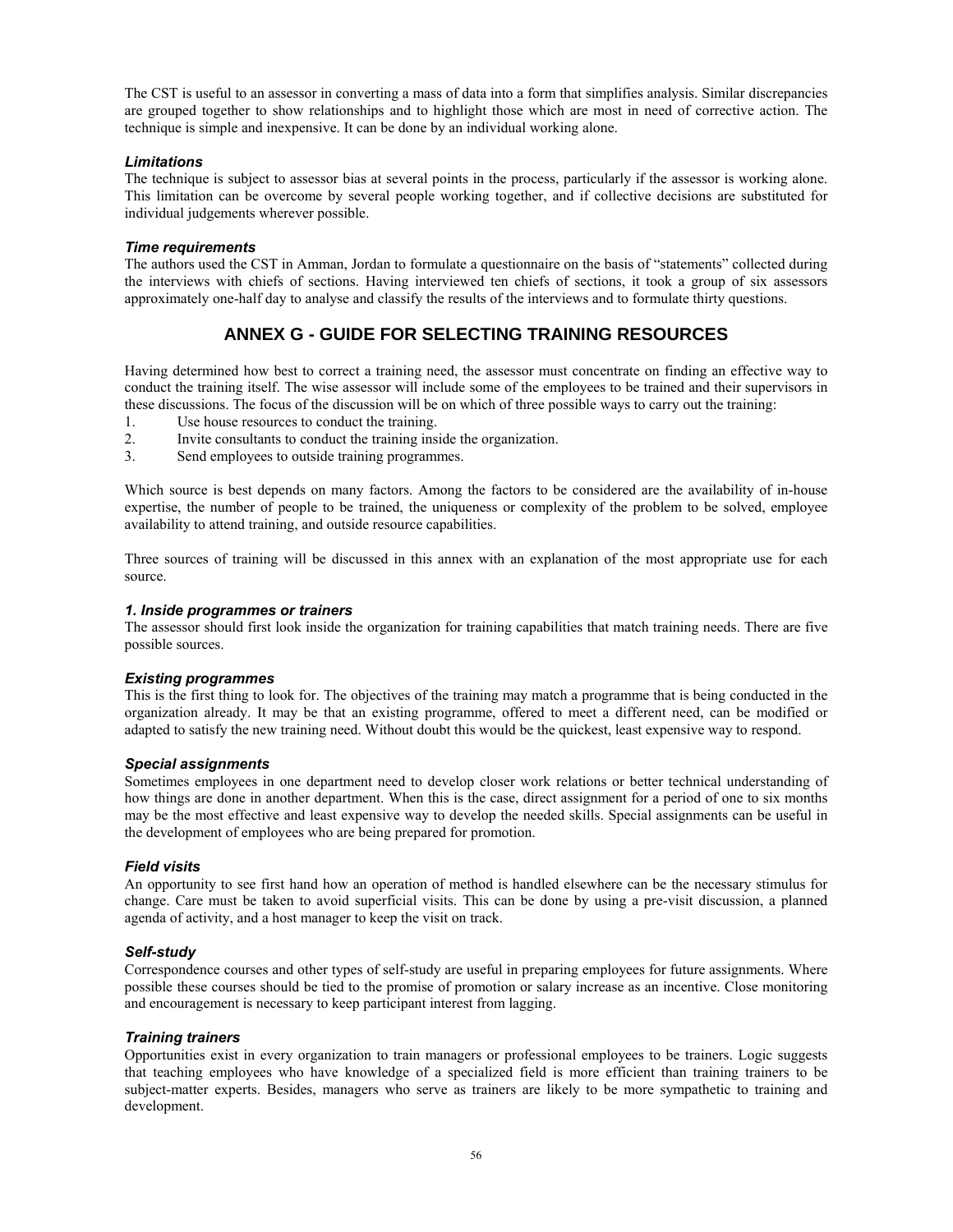## *2. Invited training consultants*

A cost effective method of providing training is to hire a training consultant to visit the organization and conduct one or more programmes before departing. This approach to training is most appropriate when many employees need the same training. It is cheaper to pay the travel expenses of one consultant than a dozen or more employees. With the consultant's consent it may be possible to obtain copies of the training materials for future use by trainers inside the organization.

The most reliable way to determine whether or not a training consultant is a good instructor is to watch him or her in action. The most important qualities to look for are her expertise, real-world experience, and an understanding of the learning process. In addition, credible consultants must be willing to work toward the achievement of the organization's objectives, not their own.

There are several disadvantages in using training consultants. Most of them are busy people. As a result, they prefer to use ready made presentations that may or may not satisfy the needs of the employees to be trained. Most consultants will not take the time to become entirely familiar with a client organization, its needs and its objectives. Finally, training consultants are available to help the employees that have been trained to apply what they have learned.

## *3. Outside seminars and workshops*

Programmes offered by professional or academic institutions are one of the most frequent answers to the assessor's search for remedies to training needs. The length of these programmes may range from a single day to several weeks or months. Their quality covers an even broader area.

As a rule, the most dependable institutions have programmes which have been available for at lest two years and are conducted by a stable faculty. These institutions specialize in certain subjects and have a good reputation among organizations similar to the one seeking assistance.

Former participants inside the organization or elsewhere are a good source of information about programme quality. An important question to ask them is how they are actually using what they learned rather than, *"did you like it?"*

There is one major drawback to the use of outside training institutions. The courses they offer may be competent enough. However, presentations may be prepackaged to suit the needs of a general participant population and lacking relevance for the skill requirements of employees sent to be trained. Moreover, as with consultants, the faculty of training institutions will not be on a day-to-day basis to monitor the application of what has been taught.

## *Footnotes*

- 1. Institute for Social research, Survey Research Center, *Interviewer's Manual* (Ann Arbor: University of Michigan, 1969), p.3-1.
- 2. *Ibid*., p. 4-1
- 3. R. Stephen Jenks, "An Action-Research Approach to Organizational Change" in The Journal of Applied Behavioural Science, Vol. 6, No. 2, 1970, pp. 131-150.
- 4. The term "nominal group" means a group in name only and refers to individuals working as a problemsolving group who are allowed to communicate orally.
- 5. Andre L. Delbecq, Andrew H. Van de Ven and David H. Gustafson, *Group Techniques for Program Planning* (Glenview Illinois: Scott, Foresman and Company, 1975).

# **PART IV**

# **CASE STUDY ON FIELD TEST AND APPLICATION OF TRAINING NEEDS ASSESSMENT IN THREE HUMAN SETTLEMENTS ORGANIZATIONS**

## *Overview*

In 1987, UNCHS (Habitat) successfully developed, field tested and applied the training needs assessment (TNA) methodology. The present case study, prepared by Nicholas You and Svend Erik Sorensen, provides an overview of a field-testing exercise which was part of a workshop held in Amman, Jordan, and an assessment exercise carried out upon the request of Dubai Municipality (DM) of the United Arab Emirates (U.A.E.).

# *Background information and objectives*

# *The field test*

A workshop on Training Needs Assessment in Human Settlements Organizations was organized and conducted by Nicholas You, UNCHS team leader, David Tees, UNCHS consultant, and Svend Erik Sorensen, UNCHS training officer, in Amman, Jordan, 18-30 July 1987. The workshop was sponsored by the United Nations Centre for Human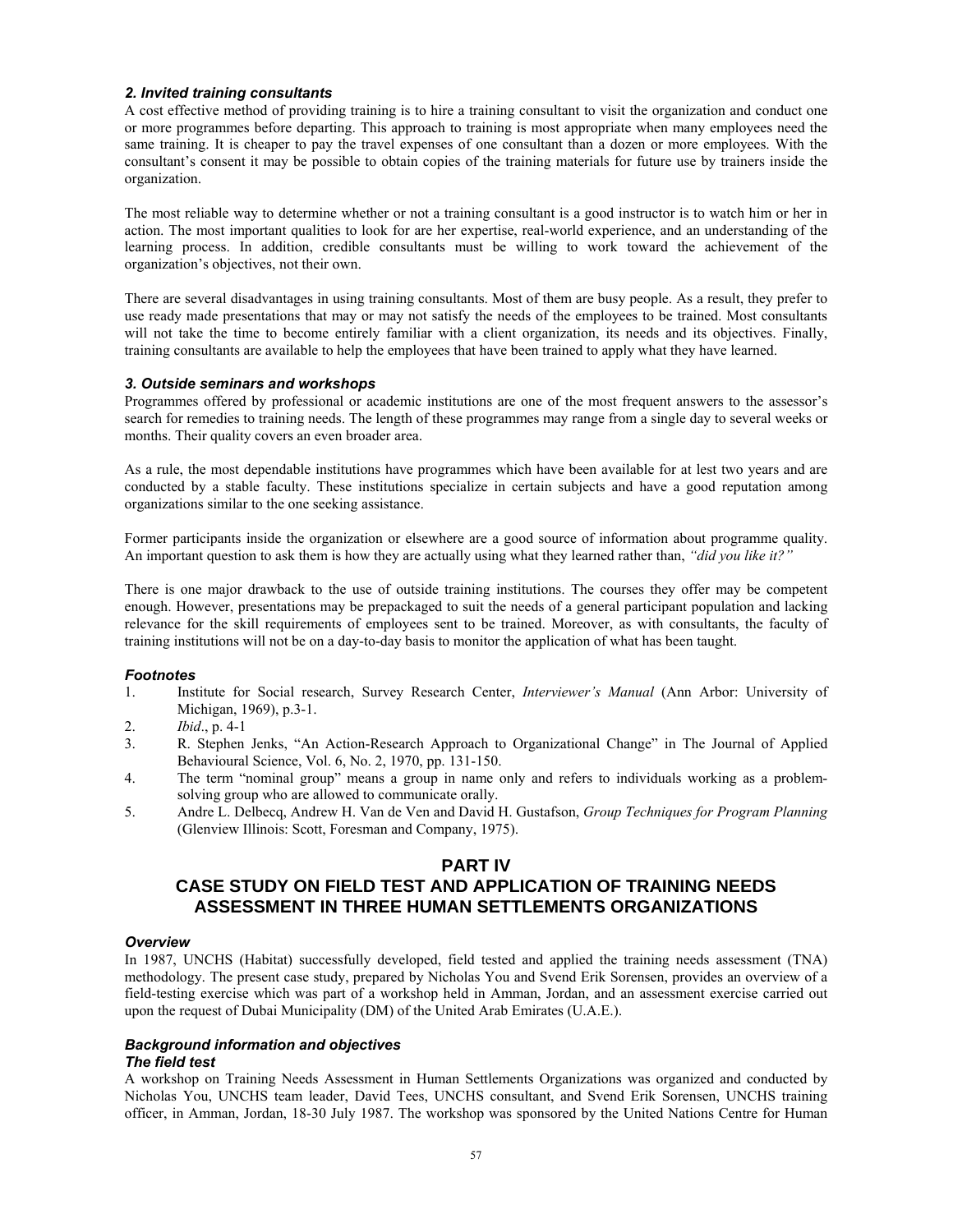Settlements, funded by the United Nations Development Programme and hosted by the Regional Training Centre for Human Settlements in Arab States. **(1)**

The objectives of the TNA workshop were as follows:

- 1. To field test a series of tools and instruments for assessing training needs in human settlements organizations.
- 2. To familiarize officials from selected human settlements organizations in Arab States with the assessment instruments and tools for further application in their respective countries.

A total of 15 officials from Arab States attended the workshop.

### *The assessment exercise*

As a follow-up to the workshop, UNCHS (Habitat) received a request from DM to undertake a TNA exercise. A local training team comprised of nine U.A.E. nationals With professional credentials, assisted by a UNCHS training officer and consultant, engaged in a training needs assessment exercise of nine days duration from 19-28 September 1987. The needs assessment concentrated on six organizational units of the municipality. The exercise included a variety of data collection and analysis techniques and the formulation of recommendations for action to improve performance of the municipality.

The objectives of the TNA exercise were as follows:

- 1. To familiarize staff from Dubai Municipality with the application of various assessment instruments and procedures.
- 2. To provide Dubai Municipality with an in-house training needs assessment capability.
- 3. To identify and prioritize training needs and strategies at the professional level in selected departments and sections in order to improve productivity and performance within the municipality.

## *Focus of the workshop and the exercise*

Guidelines for carrying out the TNA were presented in the draft version of the present manual, and followed the needs assessment process as described in the Part II, *"The Assessment Handbook"*

The field-testing component of the workshop concentrated on the scanning and focusing steps of the cycle while the Dubai exercise included the formulation of training responses and strategies. Three techniques for scanning the environment were introduced, as follows:

- Studying records and documents
- Observing performance on the spot
- Interviewing staff at different levels in an organization.

Observation was considered inappropriate for the field test, as participants in the workshop were too numerous and unfamiliar with the organizations concerned. Likewise, studying records was considered inappropriate, owing to time constraints and lack of access to documents. In the Dubai exercise, studying records was implemented superficially owing to time constraints.

## *Characteristics of the organizations*

Two human settlements organizations (HSOs) were selected for the field testing, -the Urban Development Department (UDD) of the Ministry of Municipal and Rural Affairs and the Finance Department of the Municipality of Greater Amman (MOGA) in Jordan. The TNA exercise was carried out in Dubai upon the request of the Director of the Municipality. The characteristics of the three organizations are as follows:

- 1. UDD, MOGA and DM are all HSOs, however, their mandates and scope of work are quite different. The UDD is essentially product/output oriented (sites and services and upgrading projects), whereas the MOGA is essentially service/client oriented. DM is responsible for both products/ outputs and the provision of services.
- 2. The three organizations are undergoing rapid change. UDD has recently experienced a change of status from that of a municipal development agency to a national agency. MOGA has recently expanded its jurisdiction to include 13 local authorities and 12 village councils previously administered by the central government. DM is currently undergoing organizational changes which include the dismantling of a centralized structure, the streamlining of sections/operations and the organization of a manpower and training policy. The recruitment of young nationals is also being pursued. It should be noted that nationals constitute a minority of the professional staff of DM, the remainder being expatriates.
- 3. Senior management in the three organizations expressed commitment to training, although neither UDD nor MOGA has established a training unit or section. The Recruitment and Training Section of DM primarily dealt with recruitment and very little with training.

#### *Scope of assessment*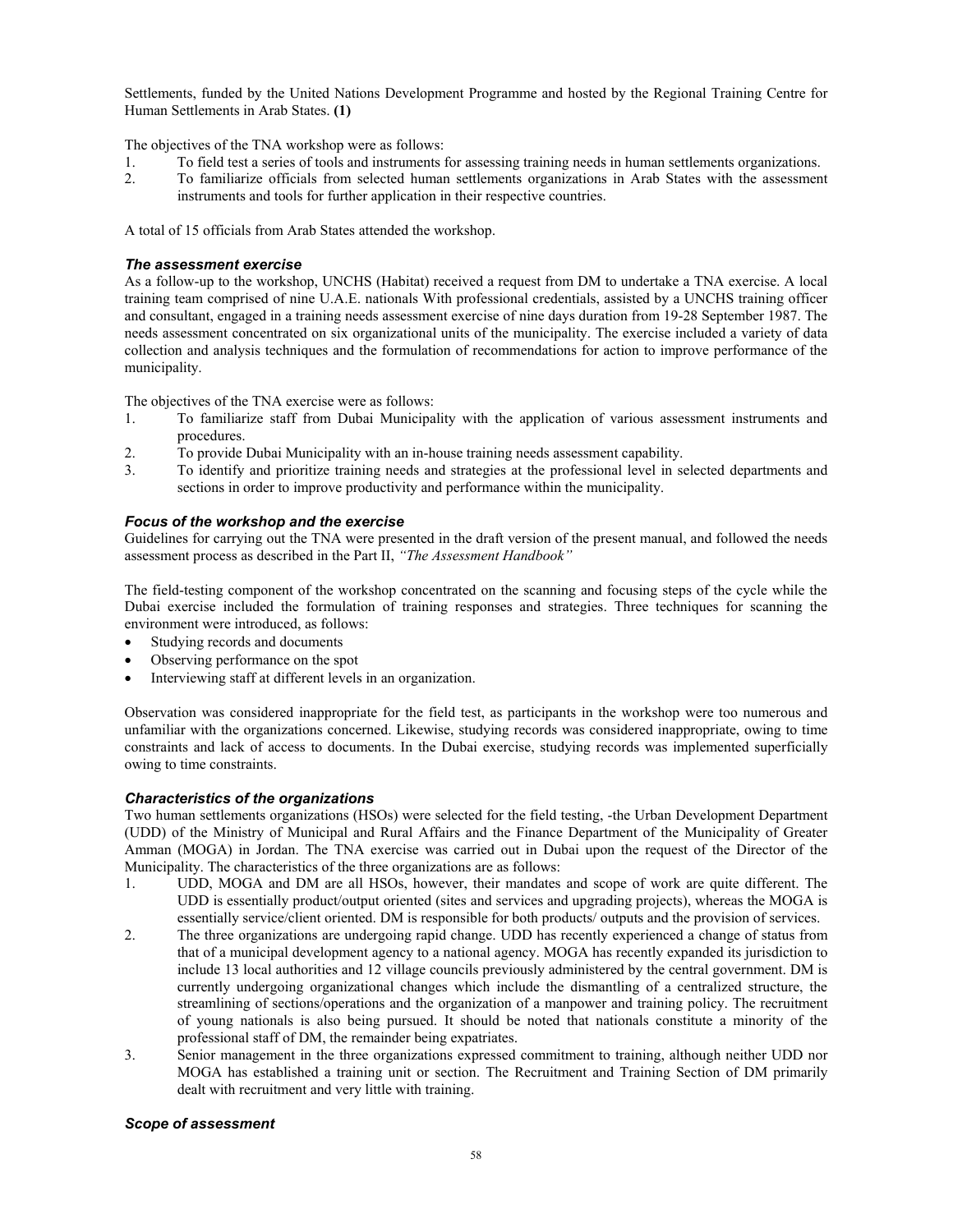The TNA was applied, in the case of UDD, to the entire organization, in the case of MOGA to the Department of Finance, and in the case of DM, to six units (Health, Personnel, Administration, Licensing, Public Counter and Garage). Figures 1 and 2 provide a view of the organizational structures for UDD and MOGA. As Dubai Municipality is undergoing significant re-organization, no chart is presently available.

## *Methods and techniques used*

The TNA was limited to professional staff and their day-to-day tasks and responsibilities. The workshop and the exercise concentrated on performance discrepancies, as this was assumed to be the most common concern of HSOs.

# *Time frame*

In order to ascertain the true cost of a TNA exercise, the workshop simulated the following situation:

Participants played the role of a commercial consulting firm cabs upon by UDD and MOGA to undertake a TNA. The firm had successfully bid for the contract by specifying that the TNA would be completed in six working days and not interrupt the work of any single supervisor in the organization for more than two hours and any single professional employee for more than 30 minutes.

A report containing preliminary findings would be submitted to management at the end of the 10 days. Pending the results and findings of the preliminary report, a second contract would be offered for a comprehensive assessment. The workshop and exercise agenda were organized in such a way as to permit careful monitoring of the following:

• The training component, in order to ascertain the amount of time required to train assessors;



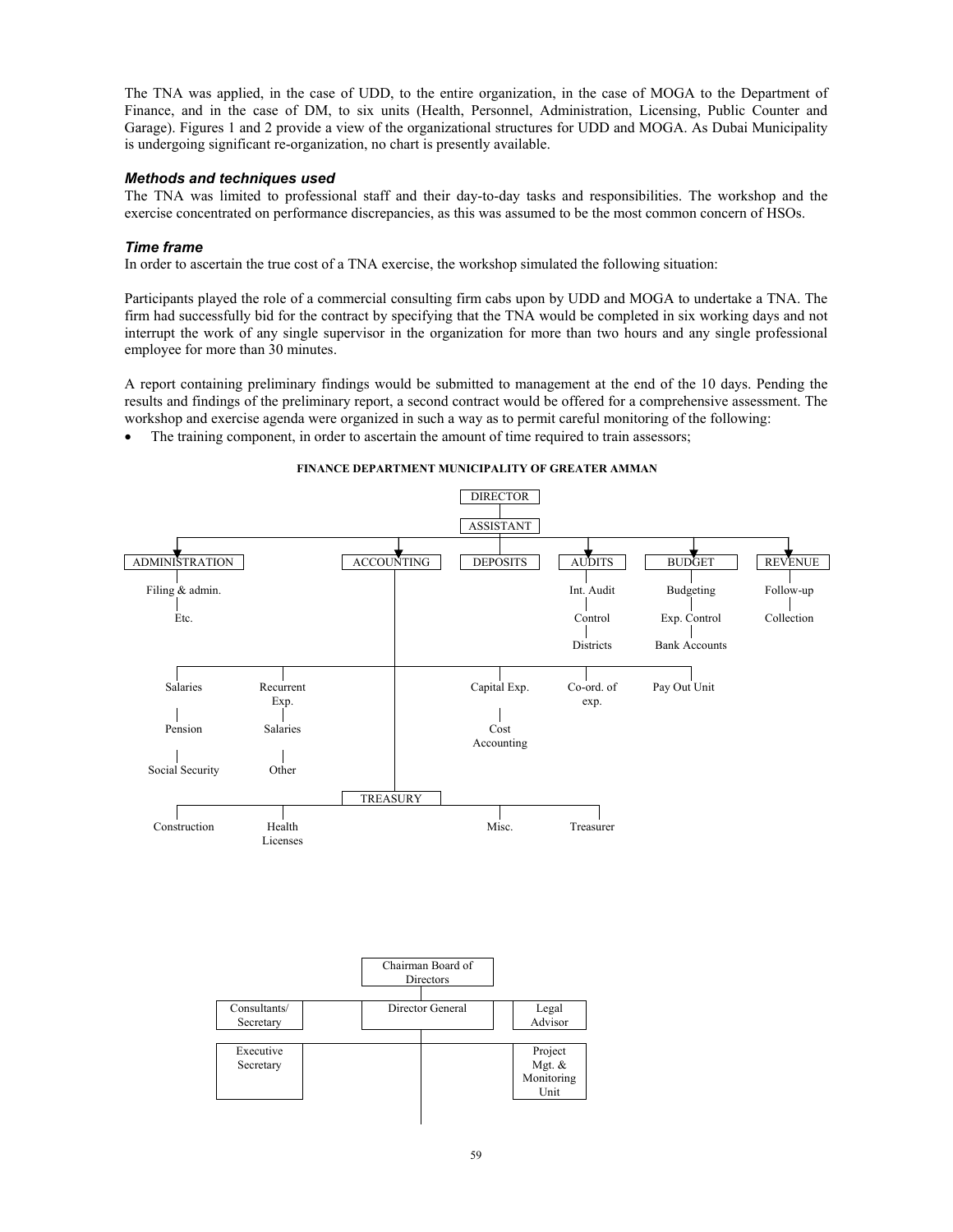

The assessment component, in order to ascertain the cost of assessment for both the assessors and the assessed organization.

# *Training component*

The training component of the workshop and the DM exercise entailed the following:

|                                                                                                       | Amman<br>workshop<br>(days) | DM<br>exercise<br>(days) |
|-------------------------------------------------------------------------------------------------------|-----------------------------|--------------------------|
| Presentations in the form of lectures                                                                 | 3.0                         | 1.0                      |
| Exercises, skill practice and discussions                                                             | 2.5                         | 0.9                      |
| Preparation of Action Plans for the implementation of TNA in the participants' respective<br>agencies | 1.0                         |                          |
| Evaluation of the workshop/exercise                                                                   | 0.5                         | 0.1                      |
| Total:                                                                                                | 7.0                         | 2.0                      |

## *Assessment component*

The assessment component of the workshop and the DM exercise involved the following:

|                                                                                          | Amman<br>workshop | DM<br>exercise |
|------------------------------------------------------------------------------------------|-------------------|----------------|
|                                                                                          | (days)            | (days)         |
| <b>Phase I:</b> Personal interviews with heads of each section/division/department, in   | 1.0               | 15             |
| order to identify performance discrepancies.                                             |                   |                |
| Phase II: Development and application of a survey instrument. The survey was             | 1.5               | 1.5            |
| applied to selected professional staff based on "issues" (performance                    |                   |                |
| indicators/statements) identified by section/division/department heads.                  |                   |                |
| <b>Phase III:</b> Group discussions with all heads of sections/divisions/departments, in | 1.5               |                |
| order to gain additional information and focus on the causes of performance              |                   |                |
| discrepancies identified in Phase II.                                                    |                   |                |
| <b>Phase IV:</b> Analysis of the data gathered during Phase I - III in order to          | 1 <sub>0</sub>    | 2.0            |
| distinguish between training-related and non-training-related discrepancies.             |                   |                |
| Phase V: Formulation of suggestions for training activities/strategies, where            | 1.0               | 2.0            |
| appropriate, and preparation of report.                                                  |                   |                |
| <b>Total</b>                                                                             | 6.0               | 7.0            |

The workshop ran for 13 working days, while the exercise ran for nine working days. The training components constituted 54 percent of the Amman workshop and 22 percent of the DM exercise.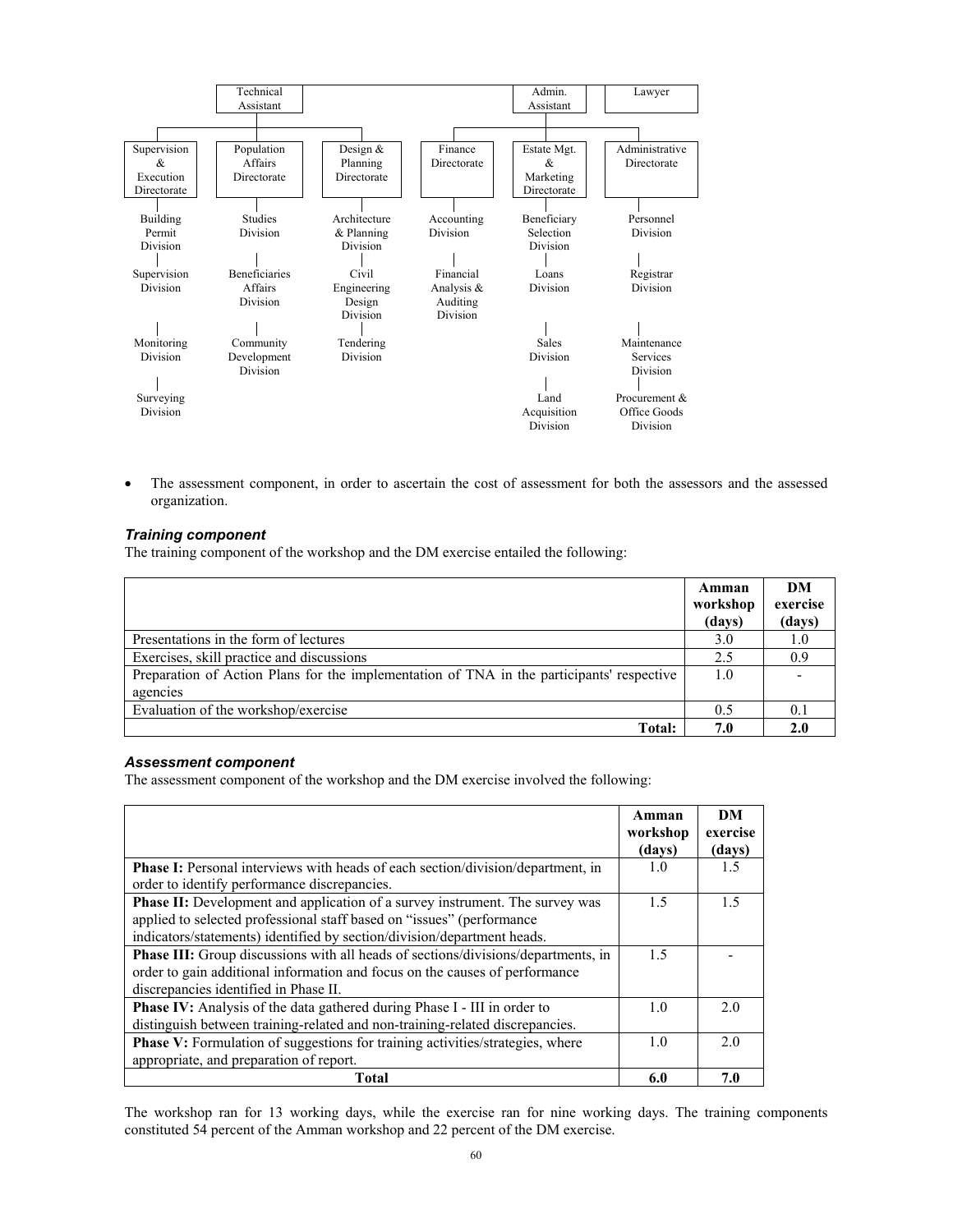## *Implementation*

The following paragraphs provide a step-by-step description of the implementation process and the experiences gained:

## *Phase 1: Scanning the work environment*

The scanning technique used during the workshop consisted of interviews with heads of sections of the Finance Department of MOGA and all department heads of UDD. One of the lessons learned from the workshop was that interviews should be conducted not only with supervisors but also with selected employees to benefit from their views about performance deficiencies in the organization.

This recommendation was incorporated in the DM exercise where heads of sections of the six units of the DIM and selected employees were interviewed.

The purpose of the interviews was to identify and extract performance statements on the basis of simple question techniques.

Two series of questions were asked, one pertaining to the organization and the other to the staff.

- 1. Questions asked about the **organization**
	- "What do you like most about your organization?"
	- "'What do you like least about your organization?"
	- "What one thing would you want to change?"
- 2. Questions asked about the **staff**
	- "What are your professional staff doing that they should not be doing?"
	- "What are your professional staff not doing that they should be doing?"

This simple interviewing technique was used to obtain an overall view of the organization and its professional staff (out-scoping). In order to gather detailed information about staff performance and related issues, "probing" was used - Who? *When? What? Where? Why? -* as a supplemental interview technique. The average time spent per interview was 45 minutes.

The lessons learned form the Dubai exercise are the following:

1. The importance of studying records

It is important for the interviews to include broadly phrased questions as indicated above, as well as specific output-related questions based on information gleaned from studying records. Studying records is important to avoid the identification of needs related to processes only and to include the identification of discrepancies related to the production or delivery of outputs.

2. Probing techniques

Systematic probing (5Ws) is required in order to extract useful information from the interviewing phase as answers are often general and may include several "issues." Systematic probing allows the assessor not only to extract useful information, but also to separate issues and formulate pertinent statements that can be used during the survey phase.

## *Phase II: Survey*

The second phase of the scanning process was to compile the information gathered and to present it in the form of a survey sheet. The purpose of the survey was to have staff confirm and prioritize the performance statements extracted from the interviews.

Information gathered during Phase I was compiled in the form of "statements." A survey "questionnaire" *(see Figure 3)* containing 30 "statements" and using two rating scales was developed for each organization. In the case of DM three survey questionnaires were developed and targeted at three different organizational units.

The survey was applied to approximately 25 percent of the professional staff available at headquarters of the UDD, 30 percent of the staff of the Department of Finance of MOGA, and 10 percent of the staff of the six units of the DM. Surveyed employees represented each department/section and were briefed on the objectives, methods and confidential and anonymous nature of the information. Both the Amman workshop and the DM exercise, revealed that the confidentiality and the anonymous nature of the exercise should be strongly emphasized, particularly in situations where the assessor is facing staff who are only familiar with a strong hierarchy and, in general, are not asked their opinion. The level of education among the respondents should also be taken into consideration when formulating the statements.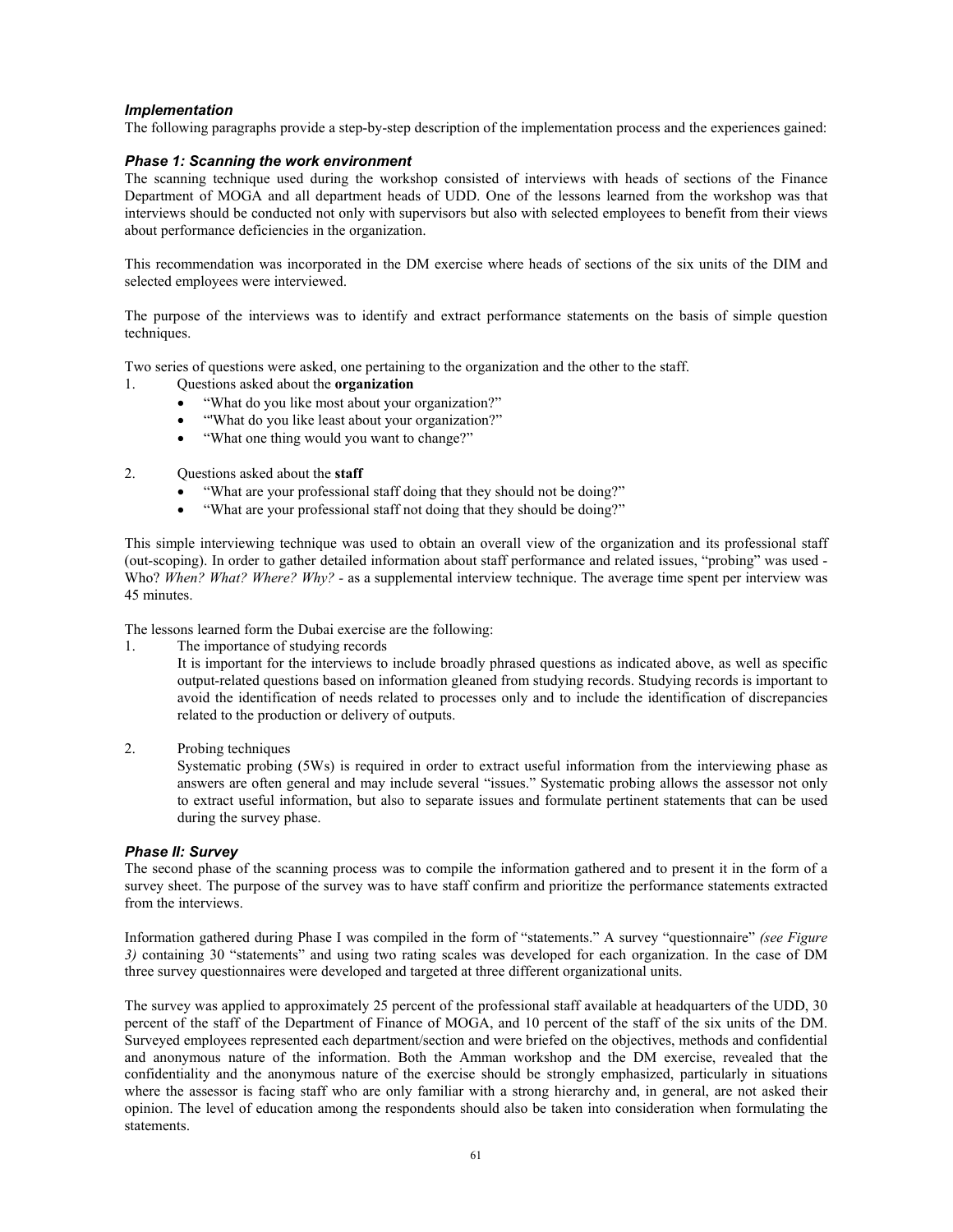| Figure 3<br><b>SURVEY QUESTIONNAIRE</b>                                           |               |                |                         |                          |                          |                |                |                |
|-----------------------------------------------------------------------------------|---------------|----------------|-------------------------|--------------------------|--------------------------|----------------|----------------|----------------|
| URBAN DEVELOPMENT DEPARTMENT/MINISTRY OF MUNICIPAL AND RURAL AFFAIRS              |               |                |                         |                          |                          |                |                |                |
|                                                                                   |               |                |                         |                          | 1. Strongly disagree     | A. Important   |                |                |
|                                                                                   |               |                | 2. Disagree             |                          |                          | B. No opinion  |                |                |
|                                                                                   | 3. No opinion |                |                         |                          |                          | C. Unimportant |                |                |
|                                                                                   |               | 4. Agree       |                         |                          |                          |                |                |                |
|                                                                                   |               |                | 5. Strongly agree       |                          |                          |                |                |                |
| 1. There is lack of co-operation between different departments                    | 1             | $\overline{c}$ | 3                       | 4                        | 5                        | A              | B              | C              |
| 2. Report-writing skills are nonexistent                                          | $\mathbf{1}$  | $\overline{c}$ | 3                       | $\overline{4}$           | 5                        | A              | $\bf{B}$       | $\mathcal{C}$  |
| 3. Motivation is high among employees in the performance of their duties          | $\mathbf{1}$  | $\overline{2}$ | 3                       | $\overline{4}$           | 5                        | A              | $\, {\bf B}$   | $\overline{C}$ |
| 4. Staff do not perform their duties when superiors are absent                    | $\mathbf{1}$  | $\overline{2}$ | $\overline{\mathbf{3}}$ | $\overline{4}$           | 5                        | A              | $\mathbf{B}$   | $\overline{C}$ |
| 5. Suggestions made by employees are taken into consideration and implemented     | $\mathbf{1}$  | $\overline{c}$ | 3                       | $\overline{4}$           | 5                        | A              | B              | $\overline{C}$ |
| 6. Some employees do not observe full working hours                               | $\mathbf{1}$  | $\overline{2}$ | $\overline{\mathbf{3}}$ | $\overline{\mathbf{4}}$  | 5                        | A              | $\overline{B}$ | $\overline{C}$ |
| 7. Employees follow instructions given by their managers                          | $\mathbf{1}$  | $\overline{2}$ | 3                       | $\overline{\mathbf{4}}$  | 5                        | $\mathbf{A}$   | $\mathbf B$    | $\overline{C}$ |
| 8. Decision-making is delayed because too many managers are involved              | $\mathbf{1}$  | $\overline{2}$ | 3                       | $\overline{4}$           | 5                        | $\mathbf{A}$   | $\overline{B}$ | $\overline{C}$ |
| 9. Poor knowledge of the English language leads to communication problems with    | $\mathbf{1}$  | $\overline{2}$ | $\overline{\mathbf{3}}$ | $\overline{4}$           | 5                        | $\overline{A}$ | $\overline{B}$ | $\overline{C}$ |
| consultants                                                                       |               |                |                         |                          |                          |                |                |                |
| 10. Employees who are not familiar with computers prevent efficiency              |               | $\overline{c}$ | 3                       | 4                        | 5                        | A              | B              | $\mathcal{C}$  |
| 11. Trainees appointed for a short time at low salaries perform poorly            | $\mathbf{1}$  | $\overline{c}$ | 3                       | $\overline{4}$           | 5                        | A              | $\bf{B}$       | $\mathbf C$    |
| 12. Senior management does not follow the rules of the organization               | $\mathbf{1}$  | $\overline{2}$ | 3                       | $\overline{4}$           | 5                        | A              | $\overline{B}$ | $\overline{C}$ |
| 13. There is a lack of qualified staff in some specialized jobs/positions         | $\mathbf{1}$  | $\overline{c}$ | 3                       | $\overline{4}$           | 5                        | A              | $\, {\bf B}$   | $\overline{C}$ |
| 14. Employees are assigned to jobs that do not fully use their skills             | 1             | $\overline{c}$ | 3                       | $\overline{4}$           | 5                        | A              | $\, {\bf B}$   | $\overline{C}$ |
| 15. The organization does not provide long-term security for its employees        | 1             | $\overline{2}$ | $\overline{3}$          | $\overline{4}$           | 5                        | A              | $\overline{B}$ | $\overline{C}$ |
| 16. Work relations are harmonious among employees                                 | $\mathbf{1}$  | $\overline{2}$ | 3                       | $\overline{4}$           | 5                        | A              | $\bf{B}$       | $\overline{C}$ |
| 17. Employees follow orders and execute their tasks efficiently.                  | $\mathbf{1}$  | $\overline{2}$ | 3                       | 4                        | 5                        | A              | $\bf{B}$       | $\overline{C}$ |
| 18. Visiting projects in other countries helps employees in the implementation of | $\mathbf{1}$  | $\mathfrak{D}$ | $\mathbf{3}$            | $\overline{\mathbf{4}}$  | $\overline{\phantom{0}}$ | A              | $\overline{B}$ | $\mathsf{C}$   |
| national projects                                                                 |               |                |                         |                          |                          |                |                |                |
| 19. There is not enough staff to do the amount of work to be done                 | 1             | $\overline{2}$ | 3                       | 4                        | 5                        | A              | B              | $\mathcal{C}$  |
| 20. Job descriptions do not always exist and duties are not well-defined          | $\mathbf{1}$  | $\overline{c}$ | 3                       | $\overline{4}$           | 5                        | A              | $\mathbf{B}$   | $\mathcal{C}$  |
| 21. Decision-making power is only given to top management                         | $\mathbf{1}$  | $\overline{2}$ | $\overline{\mathbf{3}}$ | $\overline{\mathcal{L}}$ | 5                        | $\mathbf{A}$   | $\overline{B}$ | $\overline{C}$ |
| 22. Senior management interferes with decisions made by lower level managers      | $\mathbf{1}$  | $\overline{2}$ | $\overline{\mathbf{3}}$ | $\overline{4}$           | $\varsigma$              | A              | $\overline{B}$ | $\overline{C}$ |
|                                                                                   |               |                |                         |                          |                          |                |                |                |
| 23. Decisions are mostly based on personal preference                             | 1             | $\overline{2}$ | 3                       | $\overline{4}$           | 5                        | A              | B              | $\mathcal{C}$  |
| 24. Lack of training prevents satisfactory job performance                        | $\mathbf{1}$  | $\overline{2}$ | $\overline{3}$          | $\overline{4}$           | 5                        | A              | $\, {\bf B}$   | $\overline{C}$ |
| 25. Employees provide more service to clients that are known to them              | $\mathbf{1}$  | $\overline{2}$ | $\overline{\mathbf{3}}$ | $\overline{4}$           | 5                        | $\overline{A}$ | $\overline{B}$ | $\overline{C}$ |
| 26. Training is given to employees without considering their job requirements     | $\mathbf{1}$  | $\overline{c}$ | $\overline{\mathbf{3}}$ | $\overline{4}$           | 5                        | A              | $\overline{B}$ | $\overline{C}$ |
| 27. Employees are not familiar with the rules and regulations of their respective | $\mathbf{1}$  | $\overline{2}$ | $\overline{3}$          | $\overline{4}$           | $\overline{\mathcal{L}}$ | $\overline{A}$ | $\overline{B}$ | $\overline{C}$ |
| departments                                                                       |               |                |                         |                          |                          |                |                |                |
| 28. Top managers encourage employees to discuss their work-related problems       | $\mathbf{1}$  | $\overline{2}$ | 3                       | $\overline{4}$           | 5                        | A              | B              | $\mathcal{C}$  |
| Statements taken from municipality of Amman questionnaire                         |               |                |                         |                          |                          |                |                |                |
| 29. The rewards given to employees are not sufficient as incentives for better    | $\mathbf{1}$  | $\overline{2}$ | 3                       | 4                        | 5                        | A              | B              | $\mathcal{C}$  |
| performance                                                                       |               |                |                         |                          |                          |                |                |                |
| 30. Many tasks which could benefit from computerization are done manually         | $\mathbf{1}$  | $\overline{2}$ | 3                       | $\overline{4}$           | 5                        | A              | B              | $\mathcal{C}$  |

In the Dubai exercise the survey instruments were pilot-tested on a few employees in order to make sure that the formulation of "statements" was understandable and to verify the design of the instrument. Similarly, it is necessary for the assessor to ensure that all employees involved are briefed by senior management in advance. The assessor, therefore, has to insist that at least a memorandum be circulated to all concerned staff.

The Amman workshop revealed that provision should be made for survey sheets to be filled in "at leisure" by those employees that work behind counters or deal with clients in such a way that it is difficult for them to interrupt work at a predetermined time. It is not advisable, however, to adopt such a system for all employees given the high risk of low returns.

In addition, staff members were told to avoid the "no opinion option" and staff members were assembled in small groups in order to avoid interrupting the work of the whole organization/department.

In the workshop only five "statements" that solicited the most reactions were selected for Phase III. In the case of the Dubai exercise, 10 "statements" were selected.

# *Phase III: Focusing*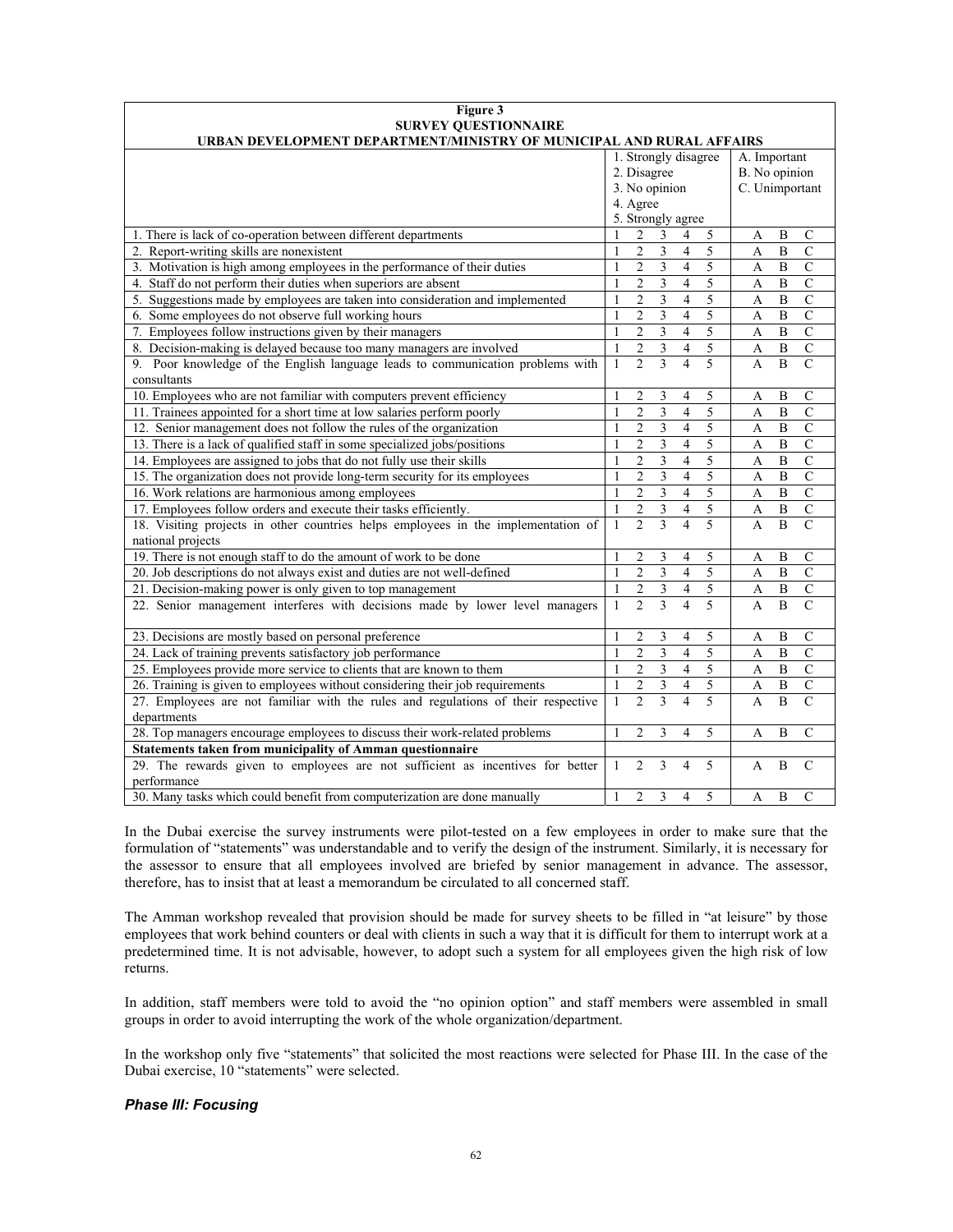In the focusing process, performance discrepancies stated In the survey were systematically tabulated and consolidated, wing tabulation sheets and the Crawford Slip Technique. Figure 4 contains a sample tabulation sheet in which performance-deficiency "statements" were classified by order of importance and by number of responses not failing in the "no-opinion" category.

The subsequent step in the focusing process, the analysis of information, can take different forms.

The workshop in Amman presented results of the survey to section/department heads of the two organizations in order to seek further information on the causes of performance discrepancies. This was necessary as assessors were external to the organizations concerned.

| Figure 4                                           |                          |                         |                         |                         |                           |                 |                         |                         |              |                   |
|----------------------------------------------------|--------------------------|-------------------------|-------------------------|-------------------------|---------------------------|-----------------|-------------------------|-------------------------|--------------|-------------------|
|                                                    |                          |                         |                         |                         | <b>Tabulation sheet</b>   |                 |                         |                         |              |                   |
| Survey team: Mohamed Assan                         |                          |                         |                         |                         |                           |                 |                         |                         |              |                   |
| <b>Organization: Health</b><br>Number surveyed: 28 |                          |                         |                         |                         |                           |                 | Date: 23/9/87           |                         |              |                   |
| Statement<br>number                                | Strongly agree           | Agree                   | No opinion              | Disagree                | Strongly<br>disagree      | Important       | No opinion              | Unimportant             | <b>TOTAL</b> | Remarks           |
| $\mathbf{1}$                                       | 14                       | 9                       | $\boldsymbol{0}$        | $\overline{4}$          | 1                         | 26              | $\,1$                   | $\mathbf{1}$            |              | $23 - 8$          |
| $\overline{c}$                                     | $\sqrt{2}$               | 9                       | $\overline{\mathbf{3}}$ | $\,8\,$                 | 6                         | 22              | $\overline{4}$          | $\overline{c}$          |              | $11 - 14$         |
| $\overline{\mathbf{3}}$                            | $\overline{9}$           | 14                      | $\boldsymbol{0}$        | 6                       | 1                         | 24              | $\mathbf{1}$            | 3                       |              | $23 - 7$          |
| $\overline{4}$                                     |                          | $\overline{\mathbf{3}}$ | $\overline{2}$          | 17                      | $\overline{\mathbf{3}}$   | 16              | 5                       | $\overline{7}$          |              | $6 - 20$          |
| $\overline{5}$                                     | $\overline{15}$          | $\,8$                   | $\boldsymbol{0}$        | $\mathbf{1}$            | $\overline{4}$            | 24              | $\overline{\mathbf{3}}$ | $\overline{1}$          |              | $23 - 5$          |
| $\overline{6}$                                     | $\overline{5}$           | 12                      | $\mathbf{1}$            | $\overline{8}$          | $\overline{c}$            | 19              | $\overline{4}$          | 5                       |              | $17 - 10$         |
| $\sqrt{ }$                                         | 18                       | $\overline{7}$          | $\overline{\mathbf{3}}$ | $\overline{0}$          | $\overline{0}$            | 20              | 6                       | $\overline{2}$          |              | $25 - 0$          |
| $\overline{8}$                                     | 5                        | $\overline{6}$          | $\overline{2}$          | 11                      | $\overline{\overline{3}}$ | 14              | $\overline{9}$          | 5                       |              | $11 - 14$         |
| $\overline{9}$                                     | $\overline{9}$           | 5                       | $\overline{\mathbf{4}}$ | 9                       | $\mathbf{1}$              | 17              | $\overline{5}$          | 6                       |              | $14 - 10$         |
| 10                                                 | 12                       | 11                      | $\overline{c}$          | $\overline{2}$          | 1                         | 18              | 10                      | $\boldsymbol{0}$        |              | $23 - 3$          |
| 11                                                 | $\overline{\mathcal{A}}$ | 5                       | 9                       | 5                       | $\overline{2}$            | 12              | 10                      | 6                       |              | $9 - 7$           |
| 12                                                 | $\overline{7}$           | $\overline{14}$         | $\overline{2}$          | $\overline{\mathbf{3}}$ | $\overline{2}$            | 20              | $\tau$                  | $\mathbf{1}$            |              | $27 - 5$          |
| 13                                                 | $\overline{5}$           | $\,$ $\,$               | $\mathbf{1}$            | 10                      | $\overline{4}$            | 19              | $\overline{4}$          | 5                       |              | $13 - 14$         |
| 14                                                 | $\overline{6}$           | 8                       | $\overline{4}$          | 9                       | $\mathbf{1}$              | 9               | 9                       | $\overline{0}$          |              | $14 - 10$         |
| $\overline{15}$                                    | $\overline{4}$           | $\overline{7}$          | 5                       | 10                      | $\mathbf{1}$              | $\overline{13}$ | $\overline{13}$         | $\overline{2}$          |              | $11 - 11$         |
| 16                                                 | $\overline{7}$           | $\overline{13}$         | $\overline{2}$          | $\overline{4}$          | $\overline{2}$            | 18              | $\overline{7}$          | $\overline{\mathbf{3}}$ |              | $20 - 6$          |
| 17                                                 | 14                       | 6                       | $\overline{\mathbf{3}}$ | 6                       | $\boldsymbol{0}$          | $\overline{20}$ | 5                       | $\overline{\mathbf{3}}$ |              | $20 - 6$          |
| 18                                                 | $\boldsymbol{7}$         | 7                       | $\overline{c}$          | $\tau$                  | 5                         | 17              | $\sqrt{ }$              | 4                       |              | $14 - 17$         |
| $\overline{19}$                                    | $\overline{4}$           | $\overline{4}$          | 5                       | 9                       | $\overline{2}$            | 11              | $\overline{7}$          | $\overline{6}$          |              | $\sqrt{8} - 11$   |
| 20                                                 | 12                       | $\overline{6}$          | $\mathbf{1}$            | $\overline{4}$          | $\overline{4}$            | 19              | 5                       | $\overline{4}$          |              | $18 - 8$          |
| 21                                                 | 14                       | 11                      | $\mathbf{1}$            | $\mathbf{1}$            | $\mathbf{1}$              | 23              | $\overline{4}$          | $\mathbf{1}$            |              | $\overline{25-2}$ |
| 22                                                 | $\sqrt{8}$               | 9                       | $\overline{4}$          | $\overline{7}$          | $\mathbf{1}$              | 20              | 5                       | $\overline{\mathbf{3}}$ |              | $17 - 8$          |
| $\overline{23}$                                    | $\overline{\mathbf{3}}$  | $\overline{17}$         | $\overline{2}$          | $\overline{4}$          | $\overline{1}$            | 22              | 5                       | $\overline{1}$          |              | $20 - 5$          |
| 24                                                 | 7                        | $\sqrt{8}$              | $\overline{1}$          | $\overline{8}$          | $\overline{\mathbf{3}}$   | 18              | 5                       | 5                       |              | $15 - 11$         |
| 25                                                 | 6                        | $\,$ $\,$               | 3                       | $\overline{7}$          | $\overline{2}$            | 22              | $\overline{\mathbf{3}}$ | $\overline{\mathbf{3}}$ |              | $14 - 4$          |
| 26                                                 | $\,$ $\,$                | 13                      | $\boldsymbol{0}$        | 6                       | 1                         | 24              | $\overline{\mathbf{3}}$ | $\overline{c}$          |              | $21 - 7$          |
| $\overline{27}$                                    | $\overline{2}$           | $\,1\,$                 | $\boldsymbol{0}$        | 16                      | $\overline{9}$            | 13              | $\boldsymbol{8}$        | $\overline{7}$          |              | $3 - 25$          |
| 28                                                 | 10                       | 10                      | $\overline{c}$          | 5                       | $\overline{2}$            | 22              | $\overline{2}$          | $\overline{4}$          |              | $20 - 7$          |
| 29                                                 | 11                       | 8                       | $\mathbf{1}$            | 5                       | $\boldsymbol{0}$          | 22              | $\overline{2}$          | $\overline{4}$          |              | $19 - 5$          |
| 30                                                 | 5                        | 9                       | $\mathbf{1}$            | 10                      | $\overline{\mathbf{3}}$   | 21              | $\mathbf{1}$            | $\overline{6}$          |              | $14 - 13$         |

Detailed information on the most important discrepancies identified was obtained by using the following questions:

- 1. *"If nothing is done to correct the discrepancy, what effect will it have on the organization?"*
	- Probing was used to extract further information, for example:
		- **a.** How serious is the discrepancy?
		- **b.** Has it a long-term impact?
		- **c.** How quickly is action needed?
		- **d.** Is the discrepancy likely to cause trouble elsewhere?
- 2. *"Has the discrepancy existed for a long time or is it new?"*
- 3. *"Has something changed (recently) that can explain the existence of the discrepancy?"*
- 4. *"If the discrepancy were corrected, how would employees be performing?"*
- 5. *"Does the discrepancy exist because employees do not know how to perform correctly?"*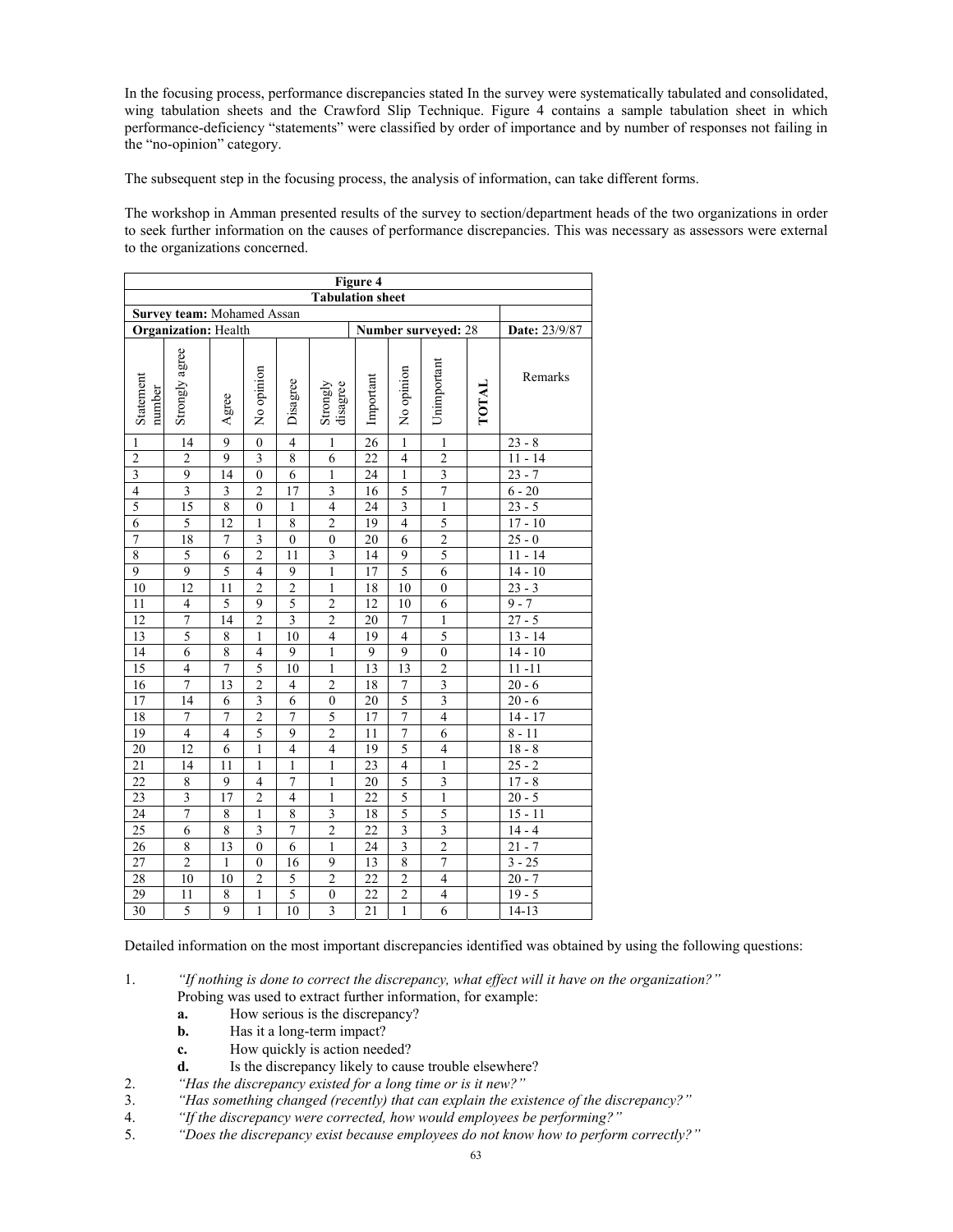# 6. *"Have employees performed correctly in the past?"*

In the DM exercise, the assessors were employees of the organization and therefore in a position to determine the causes of discrepancies. Brainstorming and group discussions were used to classify the issues and determine the need for corrective action. It should be stressed, however, that the group interviews conducted in the Amman workshop had the following advantages.

- The identification of causes and nature of performance discrepancies was considered more reliable as more people were involved.
- The group-interviewing process created general awareness among heads of units on the problems involved. This was considered particularly useful as in both UDD and MOGA no previous meetings on performance discrepancies and training needs had been held prior to the exercise.

# *Phase IV: Identification of training needs*

The information gathered through the three previous phases was carefully analyzed in order to identify discrepancies that are training-related and discrepancies that are related to other causes, such as lack of resources, organizational structure and leadership. The techniques used in this phase can be divided into two steps, each step covering a systematic series of questions. The first step states the nature of the performance discrepancy, the duration of the discrepancy, where in the organization it occurs and, finally, what is being done about it, if anything. The second step is aimed at identifying whether the performance discrepancy is training-related, an organizational improvement need or a combination of both*. Figures 5 and 6* provide a description of the questions used and the answers obtained by the assessors. This series of questions was considered as a very useful guideline for identifying training needs and organizational needs.

Non-training-related discrepancies were further classified according to the following categories:

- 1. There is a lack of purpose or misunderstanding of the goals of the organization;
- 2. Structure of the organization does not correspond with the goals/objectives/working methods of the organization;<br>3. Reward system does not encourage employees to perform well;
- Reward system does not encourage employees to perform well;
- 4. Resources are inadequate to carry out the tasks and responsibilities involved;
- 5. Conflicting relationships prevent work efficiency;
- 6. Leadership is poor.

Assessors were thus able to obtain detailed description of the nature and causes of performance discrepancies. Management options were then presented in three categories:

- 1. Training needs only: *for example, training in computer applications.*
- 2. Organizational improvement needs: *for example, lack of clear directives and precise guidelines.*
- 3. Combination of both needs: *for example, lack of spare parts and lack of know-how in the management of stocks and spare parts.*

## *Phase V: Strategies and priorities*

In the Amman field test, reports were prepared to present a summary of findings and suggestions for priority areas of training to the chief executive officers. The nominal group technique and report-writing skills were introduced and used by the participants.

| Figure 5                                                                           |                                                                                                                                                                                                         |  |  |  |
|------------------------------------------------------------------------------------|---------------------------------------------------------------------------------------------------------------------------------------------------------------------------------------------------------|--|--|--|
| Ouestion                                                                           | <b>Findings</b>                                                                                                                                                                                         |  |  |  |
| What is the discrepancy?                                                           | Inability to find documents in the filing system                                                                                                                                                        |  |  |  |
| What performance is considered to be satisfactory?                                 | To find all documents easily and quickly without losing<br>any. To guarantee security of sensitive documents and<br>computerized data bases.                                                            |  |  |  |
| Has the discrepancy existed for some time or is it the<br>result of something new? | The discrepancy has existed for eight years.<br>Administration was changed in 1979 and 1981 due to<br>misuse of sensitive information. The system has not yet<br>recovered. Files are still being lost. |  |  |  |
| Where in the organization is the discrepancy found?                                | Everywhere in the Finance Department                                                                                                                                                                    |  |  |  |
| Is corrective action important to the organization?                                | Action is important as it will:<br>Save time and frustration;<br>a.<br>b.<br>Improve the image of MOGA;<br>Improve client relations;<br>c.                                                              |  |  |  |
| Why/Why not?                                                                       | Increase trust between sections.<br>d.                                                                                                                                                                  |  |  |  |
| Is the discrepancy related to the performance of the<br>professional staff?        | Yes and No                                                                                                                                                                                              |  |  |  |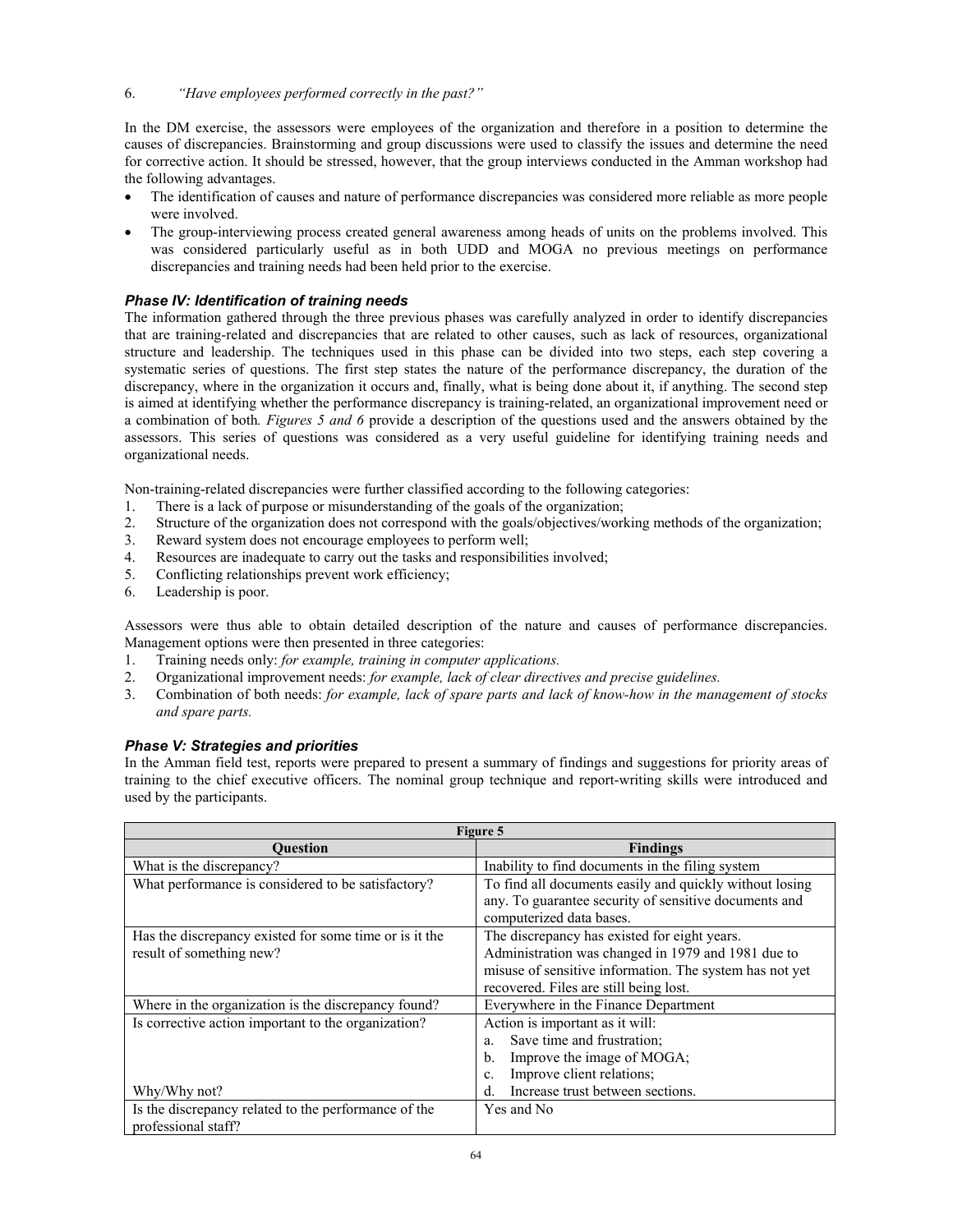| If no, which of the following categories does the         |                                                           |
|-----------------------------------------------------------|-----------------------------------------------------------|
| discrepancy fall under:                                   |                                                           |
| Purpose                                                   |                                                           |
| Structure                                                 | Files are not centralized.                                |
| Rewards                                                   | No punishment for mismanagement of files                  |
| Resources                                                 | Filing system not adapted.                                |
| Relationships                                             |                                                           |
| Leadership                                                |                                                           |
| If yes, what lack of knowledge or skill is implied by the | Basic filing system needs to be changed and staff trained |
| discrepancy? Please state.                                | in how to manage files. Security measures need to be      |
|                                                           | implemented and staff trained on how to access            |
|                                                           | computerized data properly.                               |
| Date:                                                     | COMMENTS: Impact of training would be greatly             |
|                                                           | enhanced if accompanied by improvements in the filing     |
| Assessors:                                                | system, relocate file and controlled access to sensitive  |
|                                                           | information.                                              |

| Figure 6                                                   |                                                           |  |  |  |  |
|------------------------------------------------------------|-----------------------------------------------------------|--|--|--|--|
| <b>Ouestion</b>                                            | <b>Findings</b>                                           |  |  |  |  |
| What is the discrepancy?                                   | Most employees are not familiar with computers, tasks are |  |  |  |  |
|                                                            | still done manually. Lack of full-time programmer         |  |  |  |  |
|                                                            | prevents efficient use of computers. Computers are under- |  |  |  |  |
|                                                            | utilized.                                                 |  |  |  |  |
| What performance is considered to be satisfactory?         | To use computers optimally.                               |  |  |  |  |
|                                                            | To automate manual tasks.                                 |  |  |  |  |
|                                                            | To be able to use computers to respond to new tasks.      |  |  |  |  |
| Has the discrepancy existed for some time or is the result | The discrepancy is new, computers were introduced 8       |  |  |  |  |
| of something new?                                          | months ago.                                               |  |  |  |  |
| Where in the organization is the discrepancy found?        | The whole department.                                     |  |  |  |  |
| Is corrective action important to the organization?        | Better use of computers and automation of manual tasks    |  |  |  |  |
|                                                            | would improve performance and liberate staff for other    |  |  |  |  |
| Why/Why not?                                               | important work.                                           |  |  |  |  |
| Is the discrepancy related to the performance of the       | Yes and No.                                               |  |  |  |  |
| professional staff?                                        |                                                           |  |  |  |  |
| If no, which of the following categories does the          |                                                           |  |  |  |  |
| discrepancy fall under:                                    |                                                           |  |  |  |  |
| Purpose                                                    |                                                           |  |  |  |  |
| Structure                                                  |                                                           |  |  |  |  |
| Rewards                                                    | Access to computers according to work                     |  |  |  |  |
| Resources                                                  | Lack of programmer                                        |  |  |  |  |
| Relationships                                              |                                                           |  |  |  |  |
| Leadership                                                 |                                                           |  |  |  |  |
| If yes, what lack of knowledge or skill is implied by the  | All staff need basic training on computers and how to use |  |  |  |  |
| discrepancy? Please state                                  | appropriate software                                      |  |  |  |  |
|                                                            | COMMENTS: Full time programmer would greatly              |  |  |  |  |
| Date:                                                      | enhance performance; however basic orientation training   |  |  |  |  |
|                                                            | should be implemented immediately. Consultant could       |  |  |  |  |
| Assessors:                                                 | also be used to help choose and select appropriate        |  |  |  |  |
|                                                            | software.                                                 |  |  |  |  |

Working in small groups, members of the assessment team in DM engaged in "brainstorming sessions" to generate a list of preliminary strategies for resolving discrepancies identified as "training needs". A preferred strategy was selected for each training need using a simple ranking procedure. A profile sheet was then prepared on each training strategy after consultation with selected members of the DM staff. Background information was obtained on cost, expected participation and appropriate resources for conducting training programmes. Each strategy was assigned a priority of "high", "moderate" or "low" based on criteria provided by the team. The last step involved the preparation of a final report containing recommendations for strategy implementation and specific organizational changes believed desirable for strengthening training functions in Dubai Municipality. Samples of strategy profiles are presented in *Figures 7 and 8.*

## *Tentative conclusions*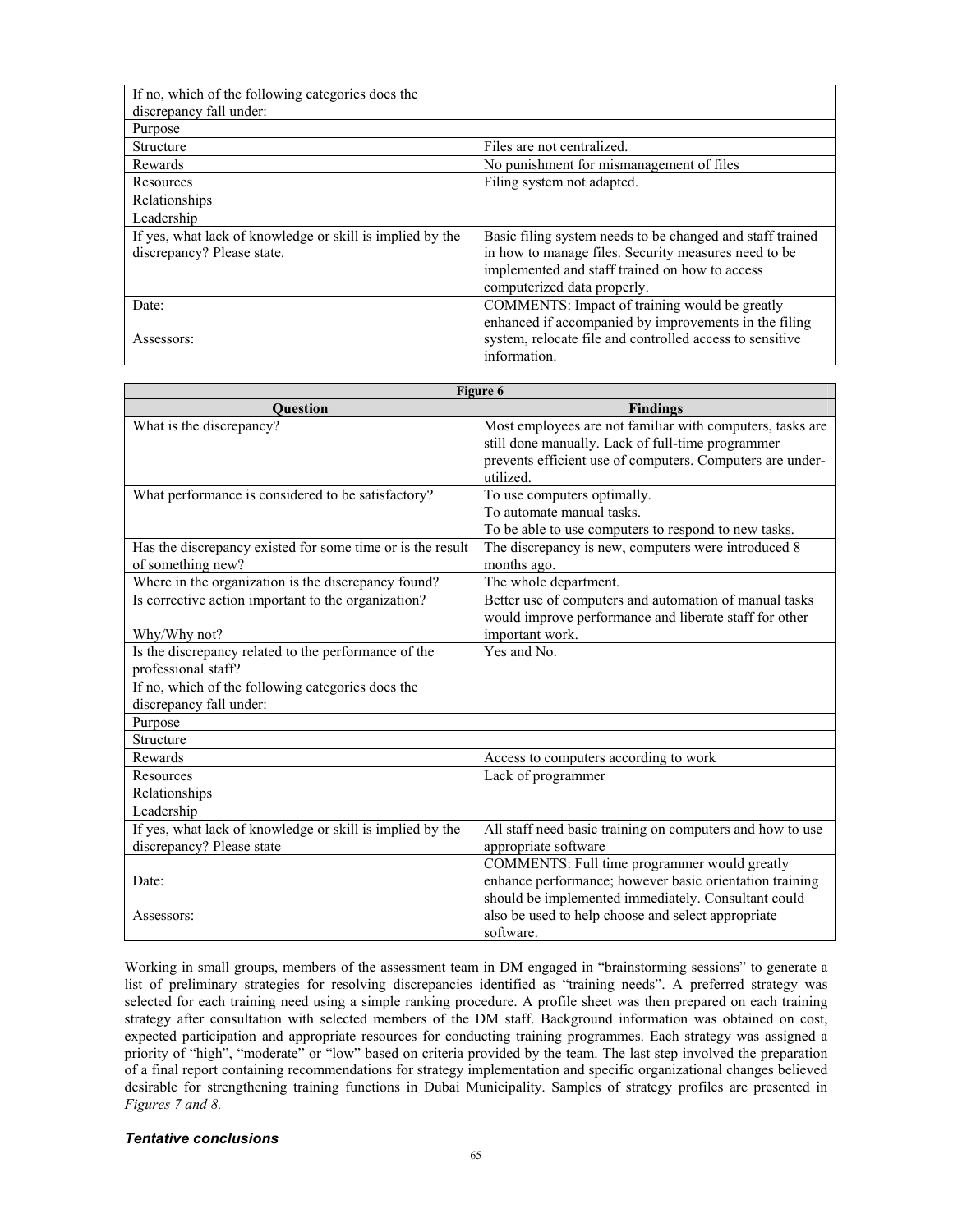## *Cost effectiveness*

The implementation of the TNA proved to be easy and cost effective, requiring modest resources for the organizations concerned. No single supervisor of the organizations concerned was required to interrupt work for more than two hours; no single employee of the organizations concerned was required to be absent from work station for more than 30 minutes. In the case of DM, however, field staff required transportation to headquarters. When TNA becomes an on-going activity, assessors should approach field staff in their work environments and thus reduce the staff time required for transport.

# *Usability of various tools and tenements*

The various tools and instruments introduced all proved to be easy to use. They did not, as initially expected, give rise to any problems regarding applicability to different cultural behaviour patterns, styles of management, leadership or organizational structures. The level of education among respondents, however, should be taken into consideration when adapting various techniques to the assessment process.

Guidelines for conducting face-to-face and group interviews during the workshop were largely respected and produced the desired results. This was particularly the case with "control of meetings" during the phase for identifying training needs, where all section/department heads were assembled to discuss the causes of performance discrepancies. It should be noted that external trainers were not present during any of the interviews or meetings in order not to influence the "behaviour" of any of the parties involved.

| Figure 7                                                                                                                                                                                                                                            |                                                                                                                                                                                                                                                                                                                                                                       |  |  |  |
|-----------------------------------------------------------------------------------------------------------------------------------------------------------------------------------------------------------------------------------------------------|-----------------------------------------------------------------------------------------------------------------------------------------------------------------------------------------------------------------------------------------------------------------------------------------------------------------------------------------------------------------------|--|--|--|
|                                                                                                                                                                                                                                                     | <b>WRITING STATISTICAL REPORTS</b>                                                                                                                                                                                                                                                                                                                                    |  |  |  |
| <b>Reason for training</b><br>Statistical reports prepared in various sections often contain incorrect, badly organized or incomplete information,<br>making it difficult to compare results from one month to another.<br><b>Goals of training</b> |                                                                                                                                                                                                                                                                                                                                                                       |  |  |  |
| evaluate information correctly, and recommend appropriate courses of action.<br>Cost and work load summary (1987-88)                                                                                                                                | Staff can prepare statistical reports that are useful to the organization, help to state current conditions, compare and                                                                                                                                                                                                                                              |  |  |  |
| Number of employees to be trained:                                                                                                                                                                                                                  | 10                                                                                                                                                                                                                                                                                                                                                                    |  |  |  |
| Units and sections affected: *                                                                                                                                                                                                                      | Licensing and Commercial Registration Section Personnel<br>Section and Health Department                                                                                                                                                                                                                                                                              |  |  |  |
| Approximate hours of training:                                                                                                                                                                                                                      | 12 hours                                                                                                                                                                                                                                                                                                                                                              |  |  |  |
| Estimated Cost: **                                                                                                                                                                                                                                  | Dhs 1,800                                                                                                                                                                                                                                                                                                                                                             |  |  |  |
| Priority:                                                                                                                                                                                                                                           | Moderate                                                                                                                                                                                                                                                                                                                                                              |  |  |  |
| <b>Strategy</b><br>their work.                                                                                                                                                                                                                      | Participants should receive training in technical report preparation and analytical methods normally required for data<br>comparison and analysis in municipal departments. Participants should be provided the opportunity to prepare reports<br>of the type normally used in the performance of their duties and to be critiqued on the content and organization of |  |  |  |
| One employee from each section will be selected to participate, except the Health Department which should be<br>permitted to have two participants.                                                                                                 |                                                                                                                                                                                                                                                                                                                                                                       |  |  |  |
| training: U.A.E. University; the Development Institute; U.A.E. General Council.                                                                                                                                                                     | A local consultant from one of the following institutions or a similar institution, should be invited to conduct the                                                                                                                                                                                                                                                  |  |  |  |
| Approved in principle; proceed with action plan preparation                                                                                                                                                                                         |                                                                                                                                                                                                                                                                                                                                                                       |  |  |  |
| Rejected. Comment:                                                                                                                                                                                                                                  |                                                                                                                                                                                                                                                                                                                                                                       |  |  |  |
| Returned to the Recruitment and Training Unit for revision                                                                                                                                                                                          |                                                                                                                                                                                                                                                                                                                                                                       |  |  |  |
| Suggestion                                                                                                                                                                                                                                          |                                                                                                                                                                                                                                                                                                                                                                       |  |  |  |
|                                                                                                                                                                                                                                                     |                                                                                                                                                                                                                                                                                                                                                                       |  |  |  |
|                                                                                                                                                                                                                                                     | * Some other sections may be able to benefit by sending employees to this training, These sections are: Statistics,                                                                                                                                                                                                                                                   |  |  |  |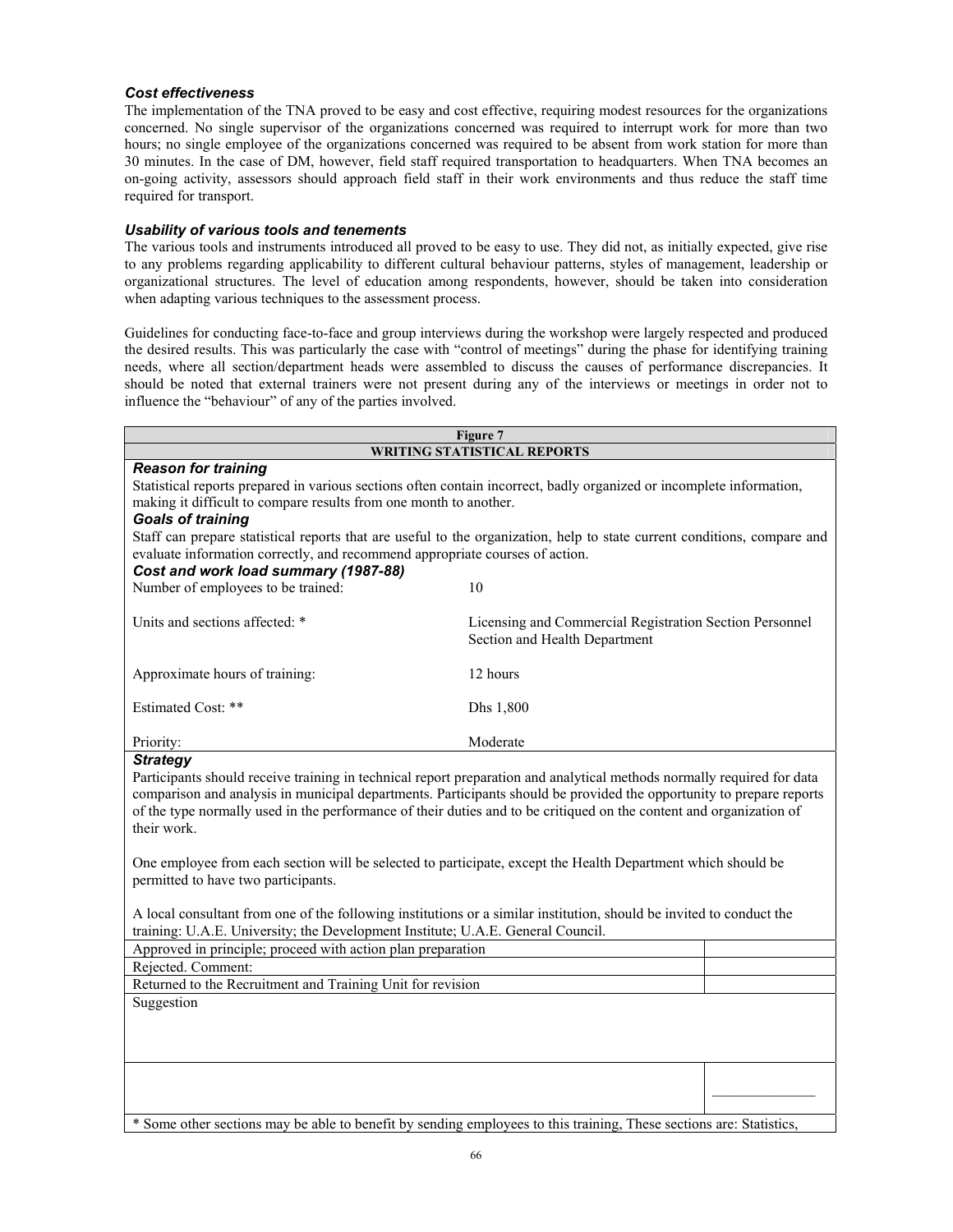Building, Horticulture, Roads, Planning and Public Houses.

\*\* Training can be conducted by senior staff from Dubai Municipality. Also, if the training is conducted by a qualified consultant coming for other reasons, the cost will be absorbed in the contract. The cost indicated is for overtime payment of participants.

#### **Figure 8 TIME MANAGEMENT TECHNIQUES**

## *Reason for training*

Time is lost and the quality of work suffers from the inability of many supervisors and project managers to plan and schedule their own work and the work of their subordinates.

### *Goal of training*

Systematic and timesaving methods are used by supervisors and professional staff in carrying out their daily responsibilities.

| Cost and work load summary (1987-88)<br>Number of employees to be trained: | 32                                                                                                                      |
|----------------------------------------------------------------------------|-------------------------------------------------------------------------------------------------------------------------|
| Units and Sections affected:                                               | Health Department, Personnel Section, Administrative<br>Affairs, Licensing & Commercial Registration Section,<br>Garage |
| Approximate hours of Training:                                             | 48-50                                                                                                                   |
| Estimated Cost:                                                            | Dhs 29,480                                                                                                              |
| Priority:                                                                  | Moderate                                                                                                                |

## *Strategy*

The training would give participants specific guidance on work planning and scheduling, including how to keep records of time use, develop daily and weekly schedules, identify and avoid time wasting activities and choose tasks for delegation to subordinates. Training must be designed so that participants have the opportunity to practice using time management techniques in relation to their own duties.

Participants at this training course will include at most four professional and key staff from each of the surveyed sections: Health Department\*, Administrative Affairs, Personnel Section, Licensing and Commercial Registration Section and Garage. Employees who will be selected to attend this training course will be those who are assigned to supervise and delegate work to their subordinates. The training course will be conducted by a professional training consultant or agency from a nearby Arab country, if possible, such as the Jordan Institute of Public Administration. The training course will be scheduled for Spring 1988.

\* Health Department should have approximately 16 people to attend this training course, all this due to the large size of the department within the Dubai Municipality.

| <b>Management review</b>                                    |      |
|-------------------------------------------------------------|------|
| Approved in principle; proceed with action plan preparation |      |
| Rejected. Comment:                                          |      |
| Returned to the Recruitment and Training Unit for revision. |      |
| Suggestion                                                  |      |
|                                                             |      |
|                                                             |      |
|                                                             |      |
|                                                             |      |
| Signed                                                      | Date |

## *lnsights gained on the TNA*

The experience from the Amman workshop and the Dubai exercise can be summarized as follows:

- The TNA manual developed by UNCHS provides a useful tool for assessing training needs and for identifying organizational and management problems affecting performance in day-to-day operations.
- The TNA is cost effective, requiring only modest resources in terms of assessors' time and of inputs required from the client organizations.